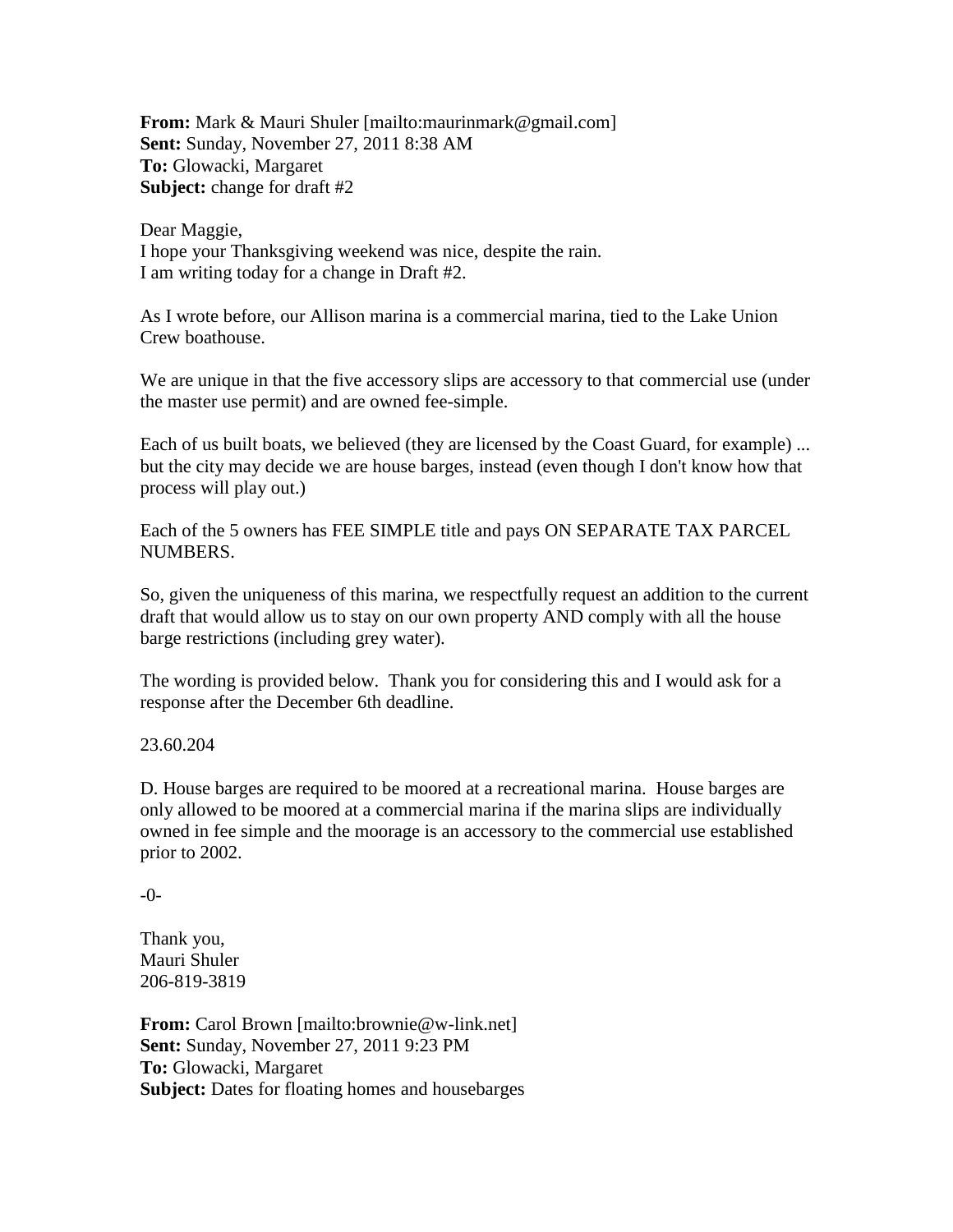Dear Margaret Glowacki,

I had one quick question. (I can imagine that you are SWAMPED with these. :- ) I was curious as to why the regulation for legal floating homes was based on the effective date of the ordinance:

"Floating homes allowed. Floating homes that either are legally established on the effective date of this ordinance or comply with the standards of this Section 23.60.202 and occupy floating home moorages that are legally established on the effective date of this ordinance are allowed."

…but the regulation for legal house barges was based on January 1, 2011. "A qualifying house barge must verify that the house barge existed and was used for residential purposes within The City of Seattle as of January 2011."

Regards, Carol Brown

**From:** rick wanzer [mailto:rickwanzer@yahoo.com] **Sent:** Saturday, December 03, 2011 2:21 PM **To:** Glowacki, Margaret **Subject:** SMP

Margaret,

I am writing you regarding the Proposed SMP changes. There are a number of changes that I have issue with.

First, I don't know how restrictions like these can be imposed retroactively. That is like saying ' all cars need to be electric, starting last year '. Typically, this sort of restriction needs to be somewhat related to the build time of the vessels you are trying to restrict. I know of millions of dollars of vessels under construction that would be considered illegal under the proposed SMP. I can only imagine the legal fees incurred on both sides, when people have invested their life savings in a legal vessel that becomes illegal by the time they are finished.

Second, most house barges have no way to deal with their grey water. Floating home communities have the docks equipped to handle it. Other docks and marinas have no such systems. Recreational vessels use pumping boats for their waste water, but there are no pumping boats with the capacity to handle the volume of grey water generated. Also, very few of the vessels, if any, under the control of the new SMP, have holding tanks the size needed for grey water. There will be scores of people forced into illegal living situations. What happens to the people who have been offering them moorages, and have no viable financial way to deal with grey water? I would think that spending money on infrastructure over time, would be much more goal oriented then spending it on legal fees defending a solution that has no current solution. How great would it be to allow these vessels an option, and make it easy to include live-aboard vessels in the near future? I understand the need to control and protect our waterways. I hope that my input might help. A longer response time for others could greatly help the success adaptation of this SMP.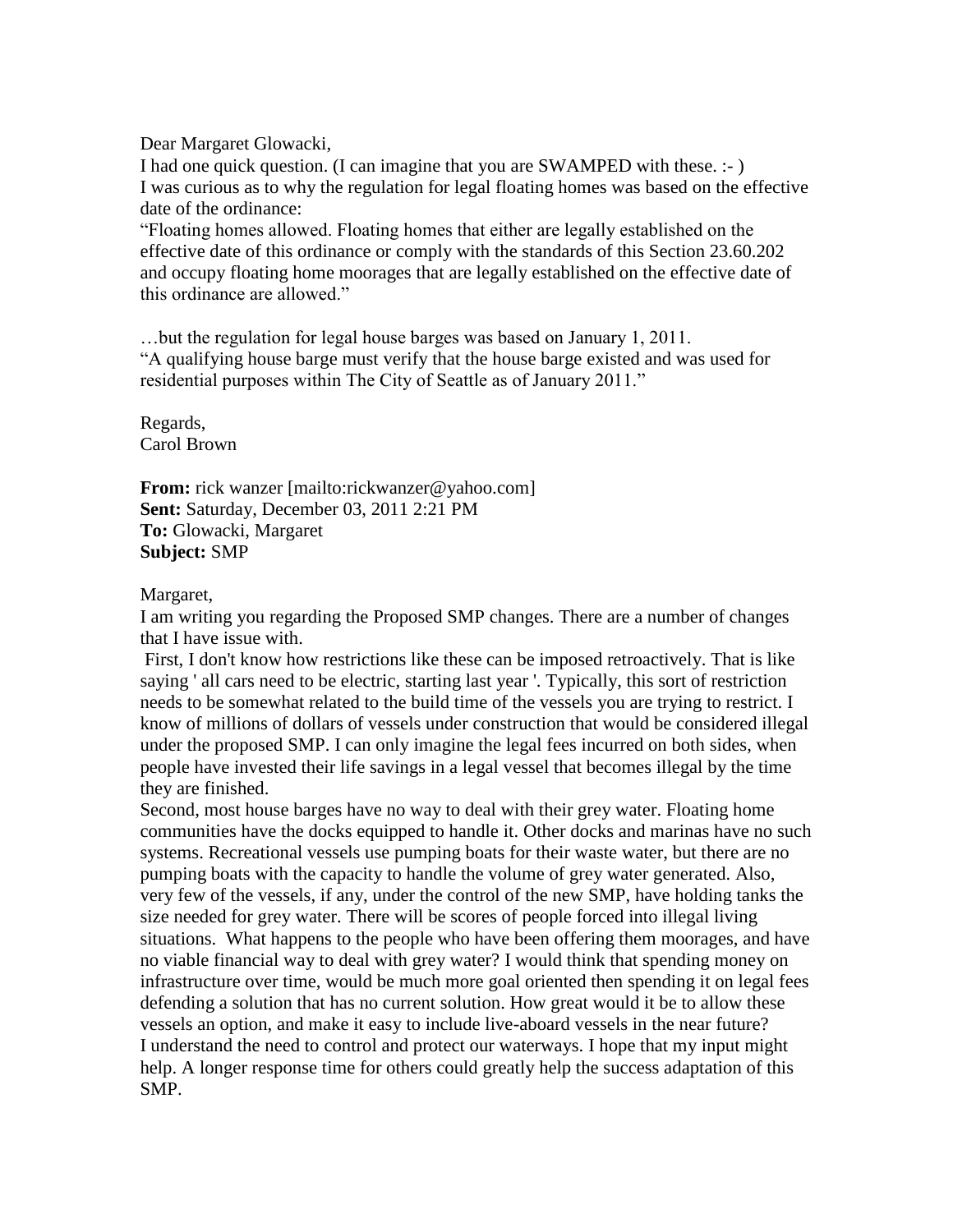Sincerely, Rick 425-231-9040

**From:** Jennifer Kern [mailto:jen.kern2143@gmail.com] **Sent:** Sunday, December 04, 2011 6:06 PM **To:** Glowacki, Margaret **Cc:** Clark, Sally **Subject:** SMP and Gasworks Park Marina Housebarges

Dear Ms. Glowacki,

I am writing to comment on the SMP as it relates to housebarges and, specifically, our situation here at Gasworks Park Marina (GWPM).

My partner and I own, and live in, one of the Legal City-Permitted Housebarges. What happens to that status under the proposed new rules?

Gasworks Park Marina is a Condiminium Association. We own our slips as well as our barges. How is it possible that the city can prohibit the replacement of our home (most people's largest, and sometimes only, asset) in the event of fire or unrepairable damage? You could not inflict that kind of financial loss upon any other type of homeowner. The size of the slips are fixed. Any replacement housebarge could be no larger that the barge it replaced, the net effect would be 0.

The marjority of people who live aboard are stewards of the lake, mindful of our responsibility to minimize the effect we could have on the water and the creatures who depend upon it. This is our home. We live here, we SWIM here in the summer. When you buy in to GWPM you are required to sign a Best Practices agreement regarding the kind of products you use in your house and outlining stringent requirements regarding discharge of organic matter into the lake. We have banned the washing of cars in our parking lot as the runoff goes into the lake. We regularly pick up trash on the shoreline and debris floating in the water. We alert Harbor Patrol and other water quality authorities in the event of diesel or other discharges and spills from passing boats in Lake Union.

Of course, NO grey water is better than some, and GWPM is moving ahead with a plan to install a sewer system that all GWPM residents will have to hook up to. A tremendous amount of research and work has gone into this project already and we have an initial written quote for the project. This system will eliminate the discharge of grey water into the lake and will reduce the environmental impact of our of homes to nearly zero. The City's goal of eliminating housebarges seems unfair. Replacing a housebarge with a pleasure craft would not guarantee better use of the slips in our marina or represent greater care of the lake, since overboard discharges on pleasure boats is unregulatable. I have seen pleasure boats leave behind a trail of discharged sewage going through Portage Bay (where we used to live) and have seen (and smelled) the evidence that it happens as they pass through Lake Union as well.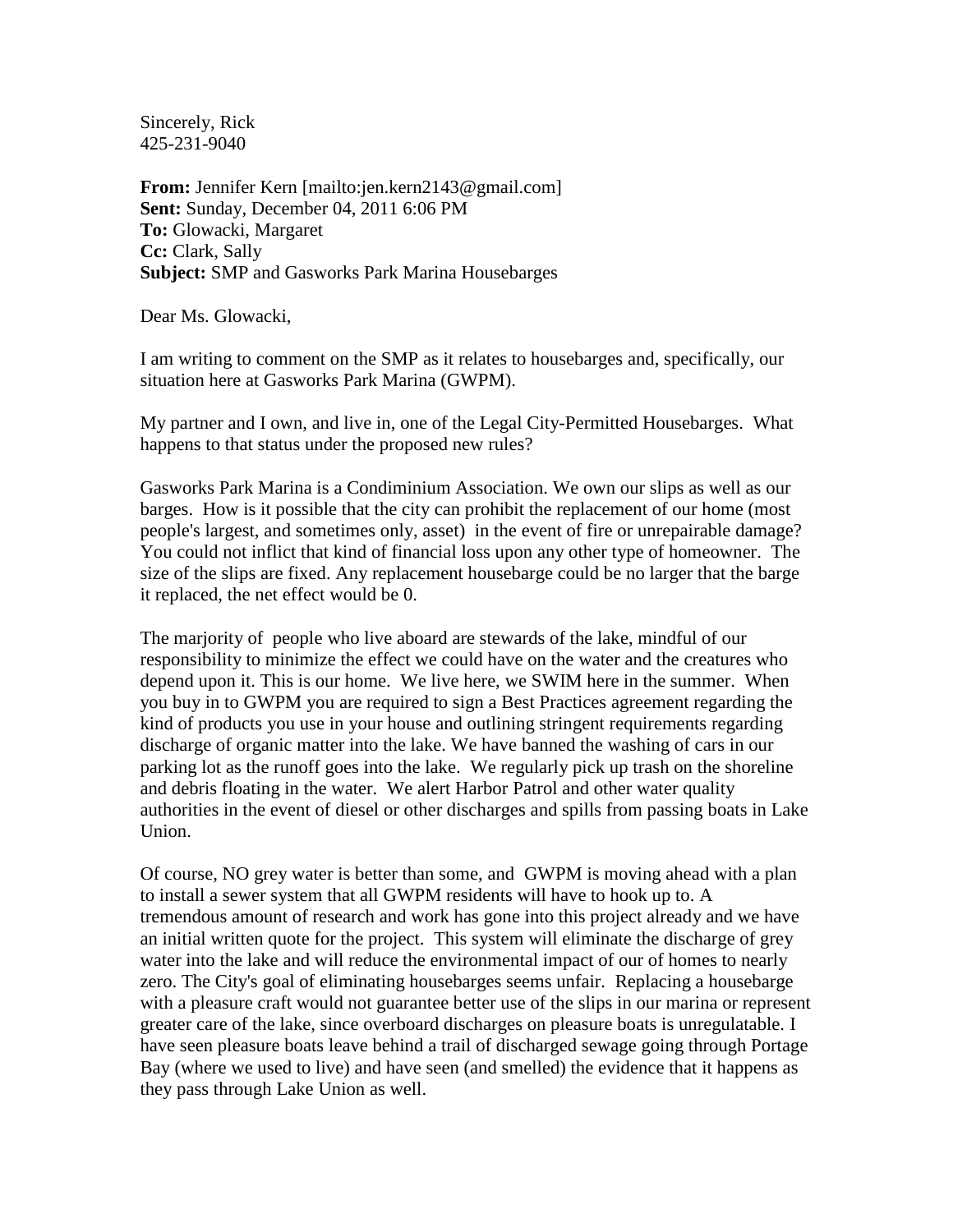I think the loss of liveaboards would be a terrible thing for this lake, and this city. Everyone I have ever met who lives on the water, whether in a boat, a barge or a floating home, feels a responsibility to preserve and protect it. I think the lake needs that protection, now more than ever.

Sincerely,

Jennifer Kern Gasworks Park Marina 2143 N Northlake Way #52 Seattle, WA 98103 206-323-6574

**From:** Michaelle Wetteland [mailto:michaellern@mac.com] **Sent:** Sunday, December 04, 2011 9:37 PM **To:** Glowacki, Margaret **Subject:** Houseboat regulations by the DPD

I would like to thank you for giving me the opportunity to comment on the proposed regulation of houseboats by the DPD.

I own and live on a houseboat which will be affected by the new regulations for the following reasons:

1) Most of us do not have room in our houseboat to install gray water tanks.

2) Even if we could afford thousand of dollars to install gray water tanks, there is no infrastructure in place to collect grey-water, of the kind we all use to collect black water. (SS Head, Seattle Sanitation, etc.)

3) I know of no vessels or industry that could sustain itself on a just pumping out gray water. Who will collect the gray water once we have collected it?

4) I am curious, once the gray water is collected, if that is even possible, where would this gray water be disposed of? I can only guess it would be the sewer system that, on a regular basis, overflows into Lake Union.

The Lake Union Liveaboard Association (LULA) proposed a 'phase-in period' which makes sense to me. A phase-in period would allow us the time to plan and adjust to the new regulations.

What is really interesting to me is that no one seems to care about the condoms, beer cans, plastic bags, and other garbage that the pleasure boaters are throwing into 'my backyard' Lake union. I clean up this garbage all the time and I am concerned about Lake Union as much as you. I also use earth friendly products and soaps as not to hurt the environment.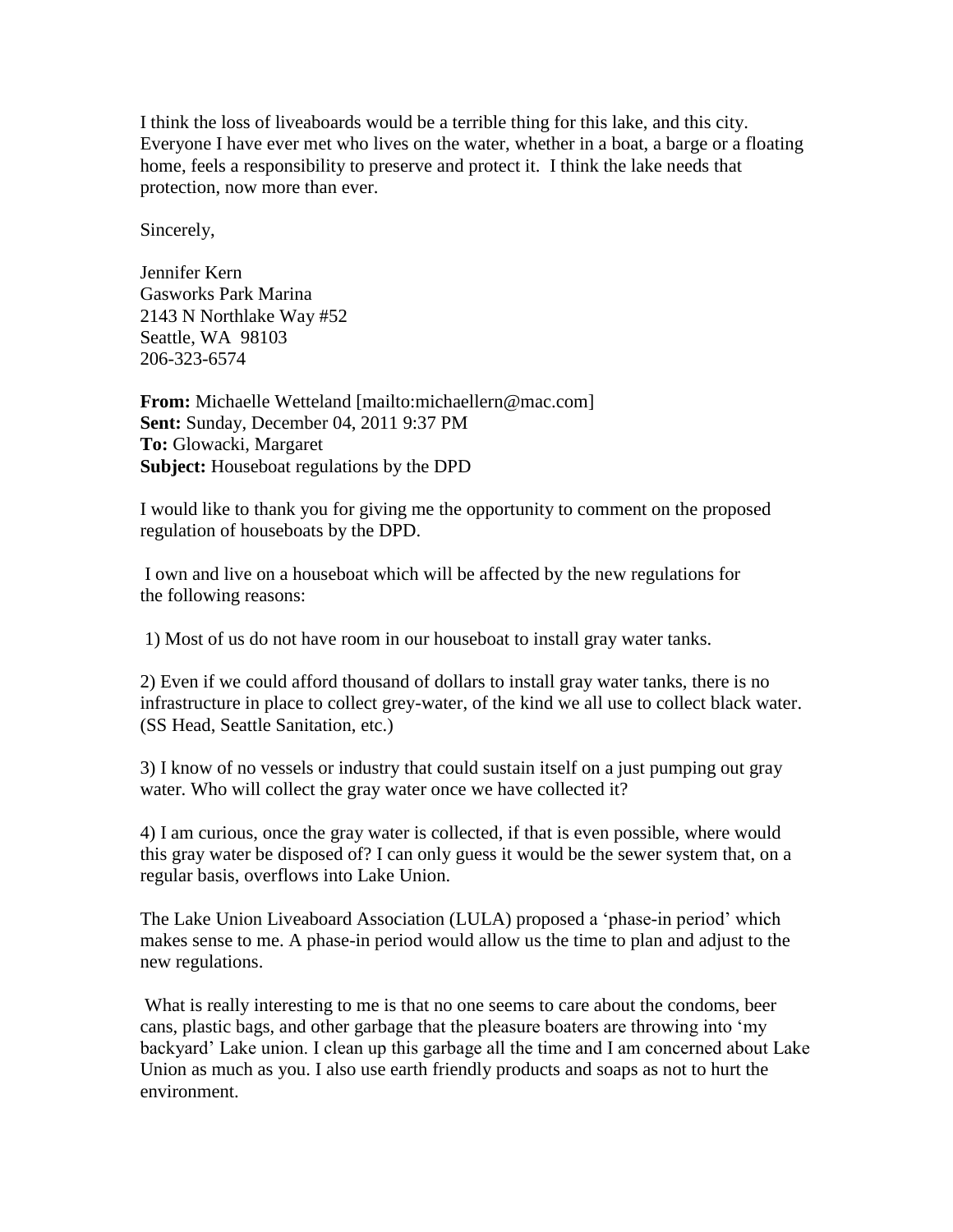My houseboat is my home. My friends, coworkers and patients have heard of my choice to live on a houseboat and they feel that the houseboats are icons of Seattle. I will not hesitate to share just who is trying to take my home away form me.

Sincerely,

Michaelle Wetteland, MBA, RN, OCN

**From:** Trevina Wang [mailto:trevi\_wang@yahoo.com] **Sent:** Sunday, December 04, 2011 9:59 PM **To:** Glowacki, Margaret **Cc:** kevin@thekevlin.com **Subject:** Specific Objections to Proposed Housebarge Restrictions

#### Dear Ms. Glowacki,

My name is David Hasenstab and I own two City of Seattle permitted housebarges. I am writing to you to object in the strongest possible terms my objections to several of DPD's proposals to regulate housebarges. My first objection is the arbitrary and vague definition of housebarges compared to liveaboard vessels. It seems that this is based on an aesthetic notion rather than any functional basis and will be applied unevenly. My second objection is the proposal to retroactively limit new barges to a date in the past is completely unfair in both spirit and application. You are proposing a rule that will take effect prior to any form of public discussion or warning. This is unbelievably heavy handed and will be a recipe for litigation and generating ill will.

I consider our housebarges to be far more environmentally friendly that our current land based house on the top of Queen Anne. Housebarges and the liveaboard community in general are an asset to the city and have the greatest possible incentive to be proactive stewards of our waters. This is a community that will respond positively to evenly applied regulations and wants to work cooperatively with DPD to solve any legitimate concerns. These proposals are completely unfair and need to be carefully reconsidered. The one month timetable for input is very short for working out fair and effective solutions.

Sincerely, David Hasenstab 206-890-2335

-----Original Message----- From: kb hollingsworth [mailto:k.beth.hollingsworth@gmail.com] Sent: Monday, December 05, 2011 7:25 AM To: Glowacki, Margaret Subject: support 2nd draft: lessen liveaboard restrictions; support greywater rerouting measures

Dear Ms Glowacki,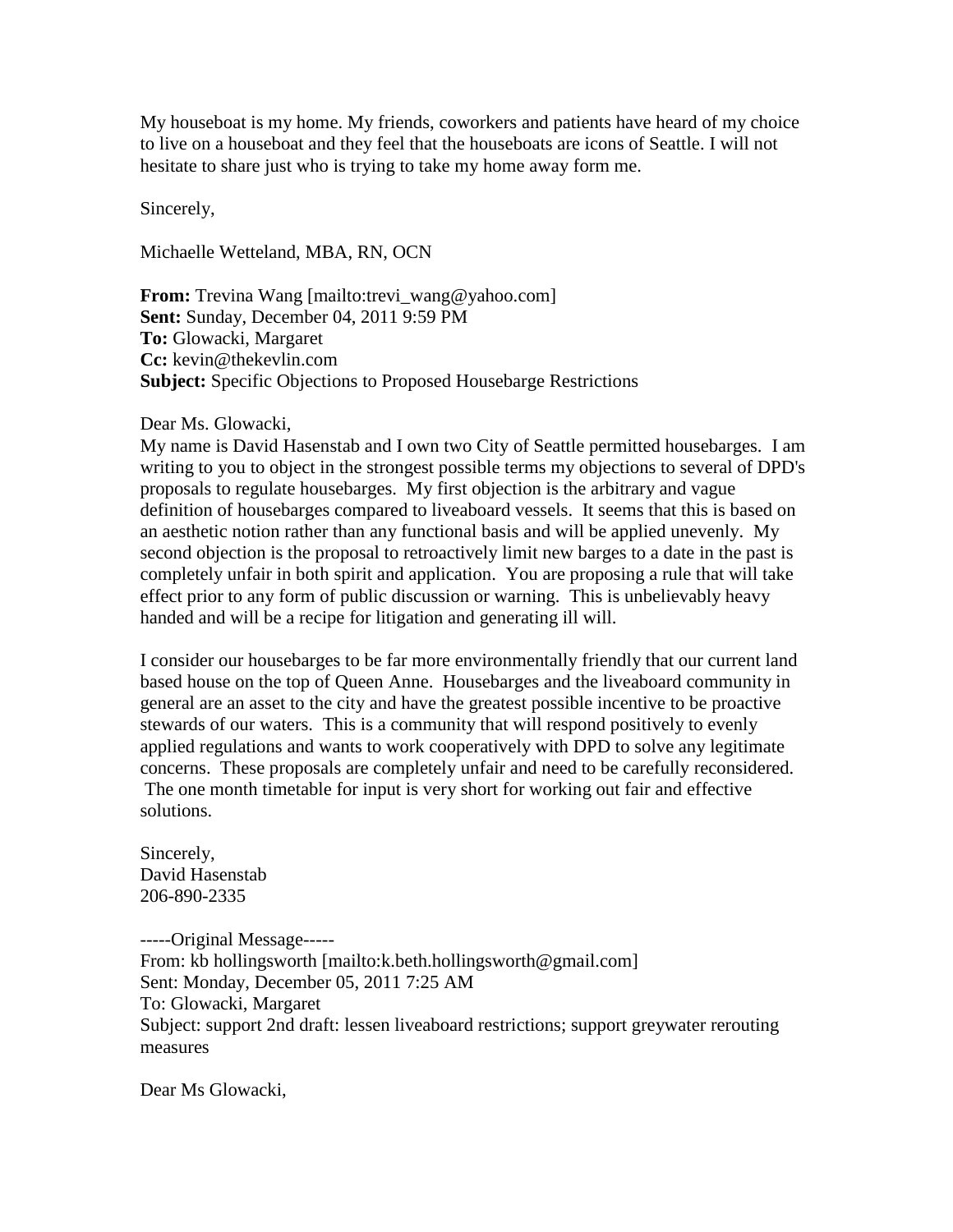I think in the resulting furor that ensued after the first proposed draft, it is evident that Seattle's economy would be adversely impacted by restricting the liveaboards (as previously defined) to 25% per marina. Therefore, I support the 2nd draft of the regulations. It makes sense to treat a boat as a boat: the current owner may not live aboard, the next may, and so on.

Many liveaboard residents use only the facilities on dock for toileting and showering, and thus substantially limit their impact, but greywater from sinks and dishes persists. Greywater is an issue that needs to be addressed, and there is an existing method for doing so. If the sink plumbing on boats could be rerouted to one of the heads (assuming a boat that has two heads) and that particular head designated as "greywater" instead of "blackwater" (with severe penalties for misuse) then the resevoir could be pumped out through regular pump-out services - which would have to be less expensive than current blackwater pump-out fees for this to be realistic for the boat owner, considering the volumes of water that may be involved. Depending upon proximity of sink to head, this could be a relatively simple retrofit.

If this were the case, all liveaboards, vessels and barges, could remain, and the goal of reducing greywater could be met.

Sincerely, Beth Hollingsworth Seattle - in the realm of light

-----Original Message----- From: randy@randyo.com [mailto:randy@randyo.com] Sent: Monday, December 05, 2011 11:36 AM To: Glowacki, Margaret Subject: Proposed Houseboat regulations.

Dear Margaret Glowacki,

Thank you for the opportunity to comment on the proposed regulation of houseboats by the DPD.

All issues aside for a moment I would like DPD to realize that this is just not a matter of regulations and rules. This is matter of my home plain and simple. All of my life savings and everything I own is tied to my houseboat as I am not in the 1% to coin a recent phrase. I am neither rich nor poor but a person that has grown up on the water with a deep respect and affinity to the lifestyle.

DPD's proposed gray water restrictions concern me the most. Besides there not being any science behind grey water's impact we see issues such as overflow sewage from Queen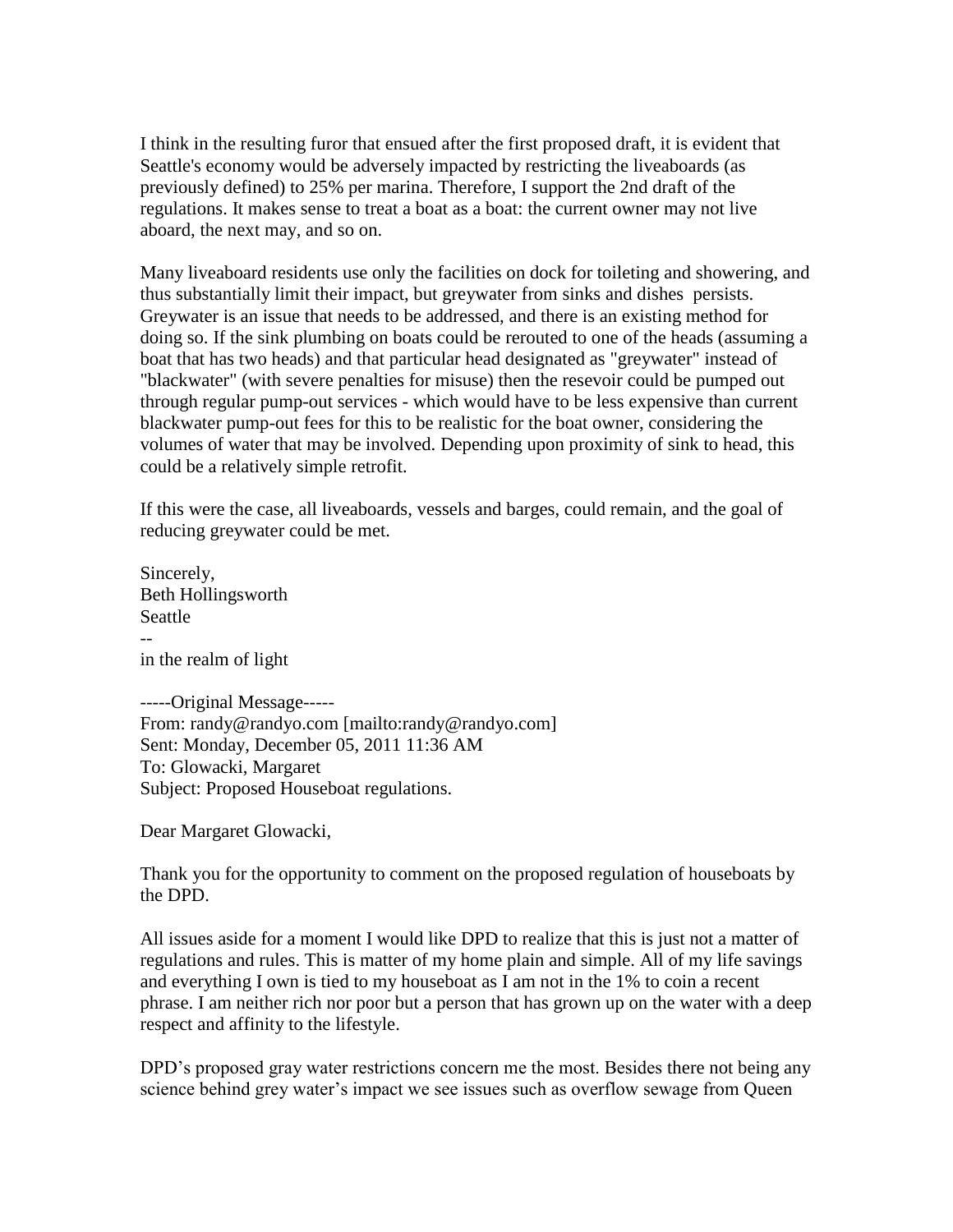Anne and worse storm drain runoff polluting the lake. I would wholeheartedly support a fix and yes even with my wallet to the main polluters to Lake Union. As it stands now there is absolutely no infrastructure in place to pump and transport grey water. Black water pumper such as SS Head or Seattle Sanitation cannot possible handle that volume. Even if a fleet of vessels were built they would not be able to maneuver in a typical marina. Theoretically we could filter that water but have not seen or heard of any such systems. Marinas could all be outfitted with sewer but I do not see that happening on a volunteer basis due to the cost. If DPD really wants to make an impact then set up licensing fees that would be used against the main polluters; runoff and sewer. I would be happy to contribute to the health of the lake.

I am not as eloquent as others but please don't hold that against me. I do have other concerns about the other proposed regulations however I know you are getting emails about these issues also. I truly hope we can work together.

Thank you in advance for your time and consideration.

Randy Olbrich 206 229.3297

**From:** Terry Ladd [mailto:cppsanfran@gmail.com] **Sent:** Monday, December 05, 2011 12:44 PM **To:** Glowacki, Margaret **Subject:** Comment on the proposed Shoreline Management Plan

Ms. Glowacki-

As a houseboat owner and resident in Seattle, I am very dismayed by the proposed Shoreline Management Plan regulation being created by the Department of Planning and Development as it pertains to houseboats/house barges and my comments in response to the proposal are below.

First, if the intended goal of the regulation is to address ecological or environmental concerns (graywater containment), it fails completely. Not only are houseboaters as a group more environmentally aware and responsible than your average Seattle land-based resident, but there is no science or statistical evidence that houseboaters are a problem on the lake. Houseboats have a very small carbon footprint, especially when compared with recreational boats, to which these regulation would not apply.

Moreover, there is no infrastructure in place to handle the requirement of graywater containment. The marinas where most houseboats are moored are not plumbed for dockside sewage connection. In speaking with one of the few pump out company owners, he indicates that neither he nor his competition have the boats/tanks/labor to take on a large increase in business. And even if pumpout was an option, many houseboats cannot be fitted with additional holding tanks at all, let alone without undue financial stress and potential safety concerns to the stability of the vessels.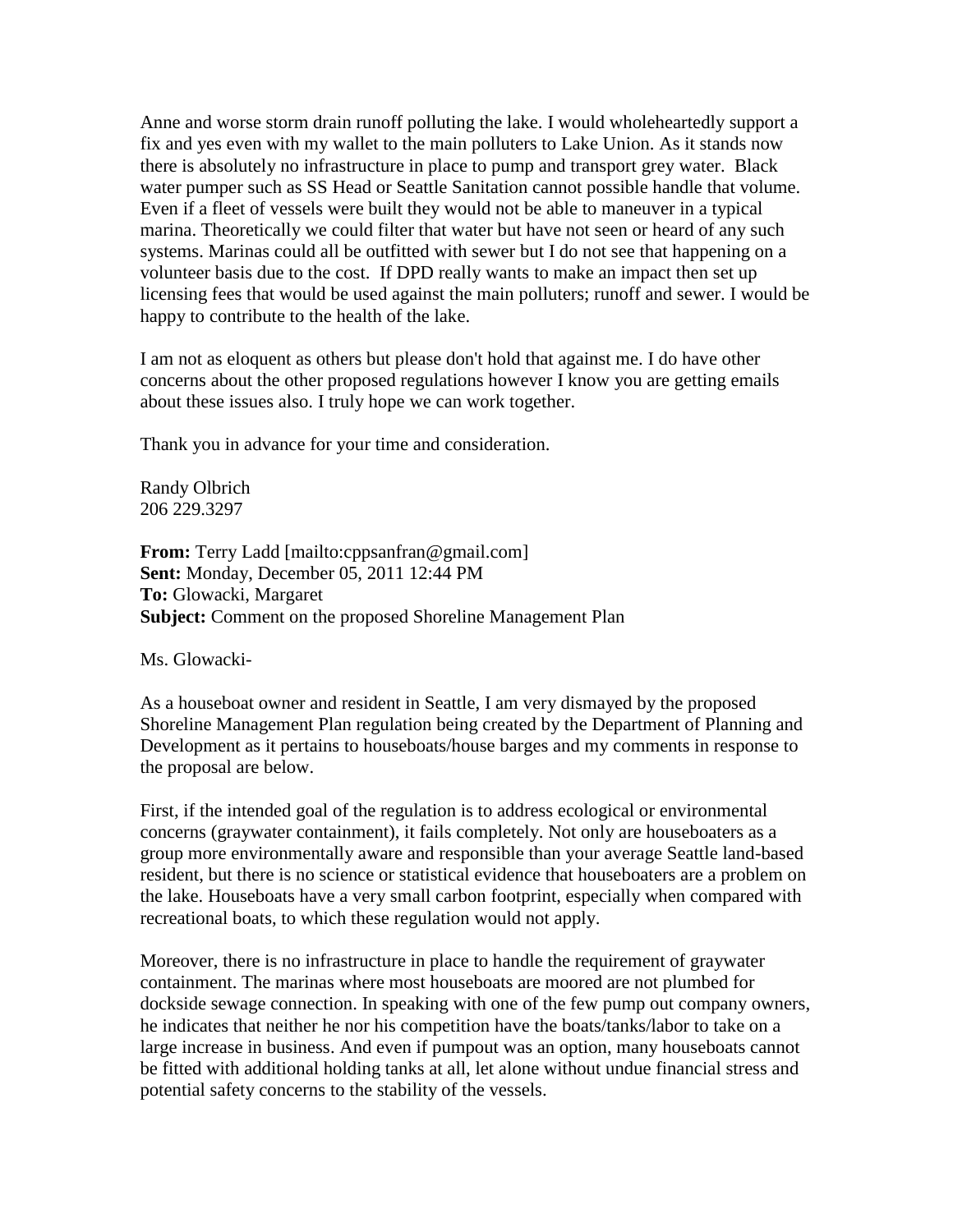It is clear that the graywater issue has not been thought through adequately: the wrong segment of the population is being targeted; infrastructure necessary for compliance does not exist; and retrofitting existing houseboats would often be unsafe and/or cause undue financial hardship.

Second, this regulation is not applied equally, and in fact may result in INCREASED graywater dumping into the lake. The regulation allows for unlimited growth in liveaboards, residents who will be allowed to dump graywater into Seattle waters. Conversely, statistics show that graywater containment on houseboats addresses a small portion of the liveaboard community and will have only a negligible effect of water quality in Seattle waters. In fact, I am unaware of any science indicating that houseboats contribute a meaningful amount of pollution, *if any*, to Seattle waters – the targeting of houseboats for graywater containment seems to be based on someone's hunch or whim or vendetta, NOT on any science whatsoever.

If we are just using "hunches" to target groups, we ought to be looking at recreational boaters who contribute much more graywater than house boats, as well as at the vast number of aging, dilapidated yachts that are rusting and leaking in marinas all over the lake. These toxins are a much more damaging source of pollution than the water I used to rinse off dinner plates last night using a strainer and eco-friendly cleaners.

Third, the semantic slight of hand whereby the DPD changes the definition of a house boat into a house barge is ridiculous. My home is not a barge. It has a wheel house with the working navigation components required of boats. These were initial design considerations, not after-thoughts designed to meet some bogus requirements. While my engine is under repair at this precise moment, my boat is capable of moving under its own power. That makes it a BOAT, not a BARGE (which is a flat bottomed vessel used for towing goods - see Webster's Dictionary).

The proposed definition is so ambiguous as to be considered sloppy law. It is as if the DPD wants the authority to arbitrarily pick and choose when and where it applies and enforces the regulation. Under such a regulation I will have to live in fear that at any moment the DPD will change how my boat is viewed and require I either spend thousands of dollars I don't have to solve a problem that doesn't really exist or possibly be displaced from the lake. This could mean that I could not only lose my home, but that my financial investment in it could evaporate spontaneously based on someone's interpretation of a vague and poorly written definition.

Fourth, I request that you review and consider the *Comparison of DPD Proposals to Lake Union Liveaboard Association (LULA) Proposals*. This side-by-side comparison succinctly shows the differences between DPD and LULA proposals, as well as spells out a path to compliance regarding the graywater issue, houseboat/barge nomenclature, and residential growth on Seattle waters.

Finally, I request that the DPD extend the comment period for a minimum of another 60 days. Valid issues are raised by the proposed regulation, as are equally valid concerns on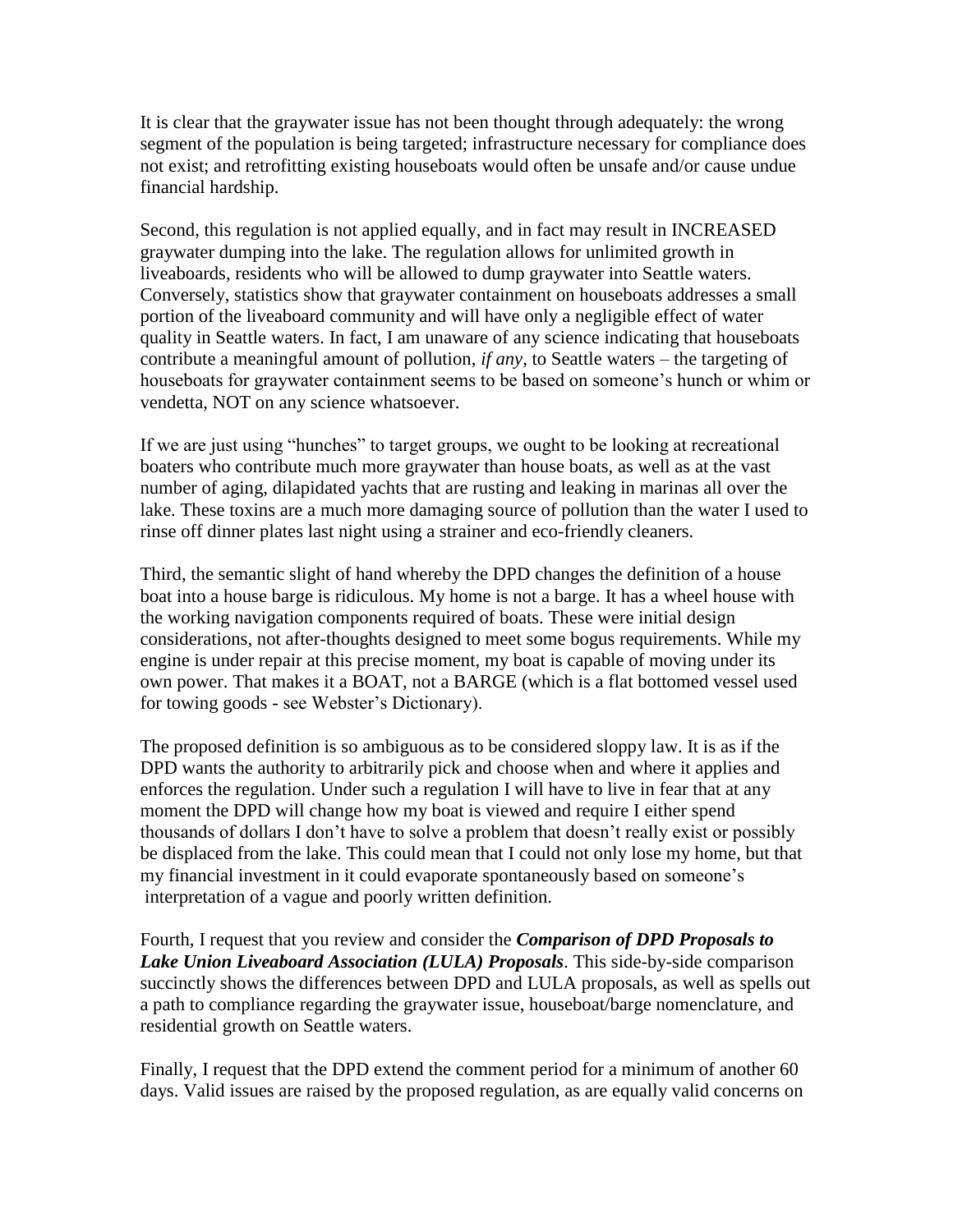its feasibility, economic impact, and practical implementation. Meaningful regulations that meet the needs of all concerned parties usually take iterations of comment and review, so please provide the public with adequate time to evaluate and respond to the current version of the proposed regulation.

Sincerely,

Terrance Ladd

**From:** bagemup4u@gmail.com [mailto:bagemup4u@gmail.com] **On Behalf Of** Kevin Bagley **Sent:** Monday, December 05, 2011 1:48 PM **To:** Glowacki, Margaret **Cc:** Bill Wehrenberg; Brian Sykes; John Geisheker; Justin Wood; Keith Ross & Shawna Lambdin; Linda Bagley; Lynne H. Reister; Mike Sherlock; Sean Conner; R. Shawn Griggs; Eric Lacitis; KenSchram@komo4news.com; jsteward@king5.com; Deborah Bach; Patrick Dunham **Subject:** Official Comments on 2nd Draft of SMP - Re: Liveaboards

Dear Ms. Glowacki,

Our names are Kevin and Linda Bagley and we are writing in response to the 2nd Draft of the Shoreline Master Plan and its effects on house boats, house barges and liveaboard vessels. We live aboard the Coast Guard Documented vessel, "The KevLin" and have cruised the waters of Lake Union and Lake Washington many times. We have participated in opening day of boating season and have been part of the Argosy Christmas Ship festival. In spite of this, because the proposed definition of a house barge is so vague and arbitrary, it could easily (and inaccurately) be applied to our vessel. This is too much power in the hands of government bureaucracy.

As the President of Lake Union Liveaboard Association I have been working closely with the liveaboard community on Lake Union in response to these regulations. **I have attempted multiple times to schedule meetings with you to discuss the issues with our board of directors, but you have not granted any of these meeting requests. Why?**

I must state that our membership is angry, frustrated, and in fear of the consequences of DPD's latest proposals. While it may seem to some that progress has been made, in fact we have regressed from the original draft. The current draft is unfair, discriminatory, worsens the grey water issue, and allows for unlimited growth of over water residences (as long as they are shaped like a trawler or sailboat). It must be noted that these regulations will severely impact a small community of families and loyal Seattlites while accomplishing nothing with regard to improving our waters, or limiting over water residences.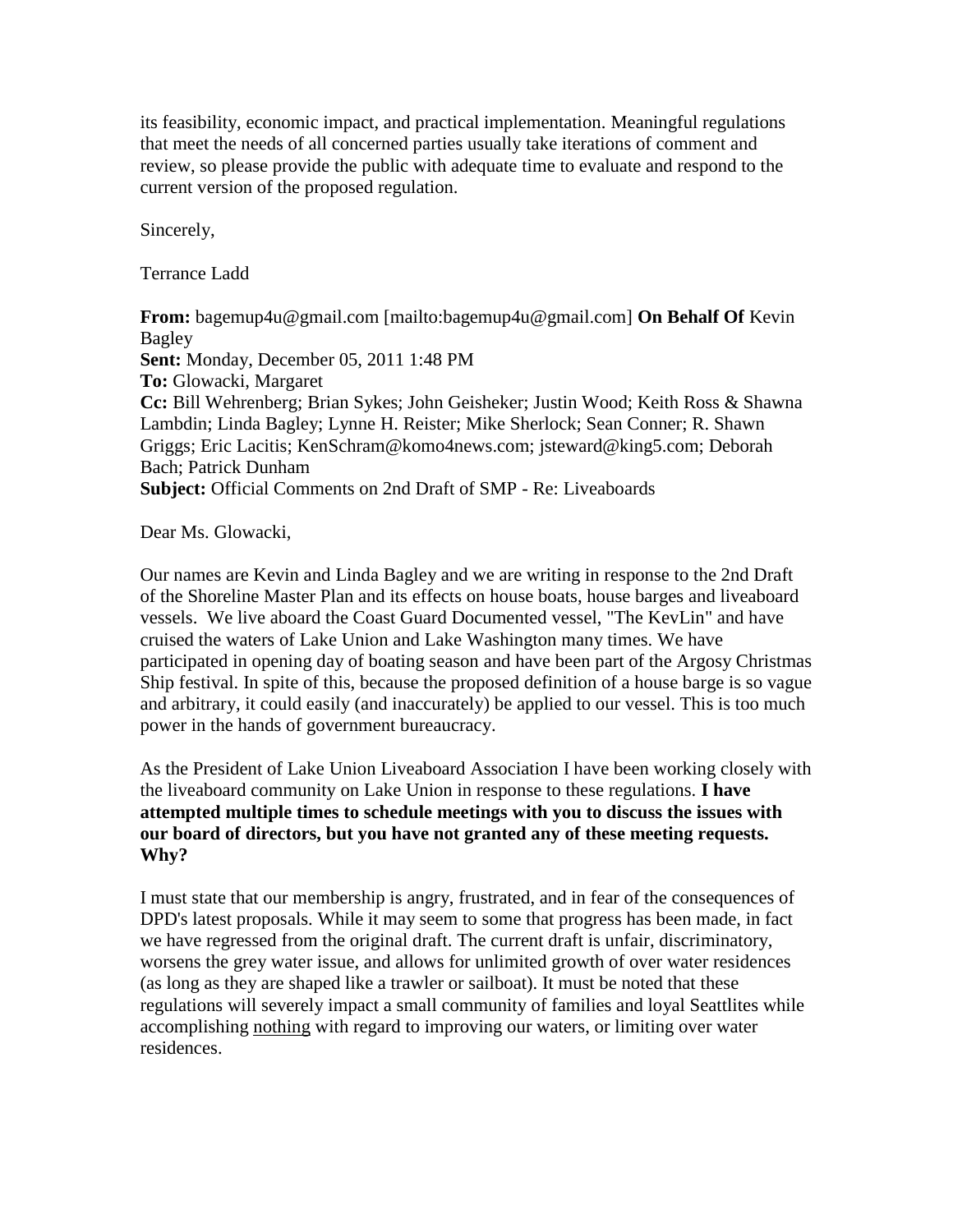## **Why, if the stated goals are to a) reduce the impact of over water residences, and b) limit the number of over water residences, do these regulations allow unlimited growth of Liveaboard vessels and unrestricted dumping of grey water in to Seattle Waters by those vessels?**

DPD's proposed Shoreline Management Plan regulations will cause irreparable harm to many families living on house boats, and will eventually doom an iconic part of Seattle. These regulations will immediately force some house boats off of Seattle waters, due to structural/flotation restrictions preventing installation of grey water containment systems. Through attrition, these regulations will cause all Houseboats to disappear off the Seattle waters. **Most alarmingly, these regulations will actually cause MORE grey water to go into Seattle waters and will actually do MORE damage to Seattle waters.** 

**It is very apparent that these regulations are specifically and severely targeting the small population of house boats without regard to the environment**, our Seattle culture, or the serious personal and financial loss to the small community of house boat owners.

Let's look at the FACTS.

### **DPD's proposal;**

- 1. allows for unlimited growth of liveaboard vessels in spite of DPD's stated goal of limiting the over water residences.
- 2. allows liveaboard vessels to dump their grey water, unrestricted, into Seattle waters, in spite of DPD's stated goal of reducing grey water discharge.
- 3. targets only house boats which are a small fraction of the liveaboards in Seattle Waters, and requires them, at a cost of THOUSANDS of dollars per vessel, to contain and pump/dispose of their grey water.
- 4. has NO phase in period for houseboats to accommodate these harsh regulations.
- 5. does not account for the lack of infrastructure to handle the grey water requirements, or the financial cost of creating and supporting this infrastructure.
- 6. is not backed up with ANY science and is based on opinions of the developers and is contradictory to existing statistics.
- 7. is written with such vague definitions that it can arbitrarily decide what is a houseboat, housebarge, or liveaboard vessel.
- 8. does not take into consideration the safety of a vessel if grey water containment systems have to be installed, even if it may actually endanger human life and property.
- 9. does not take into account the benefits afforded to Seattle waters, marinas, and tourism industry brought by house boats.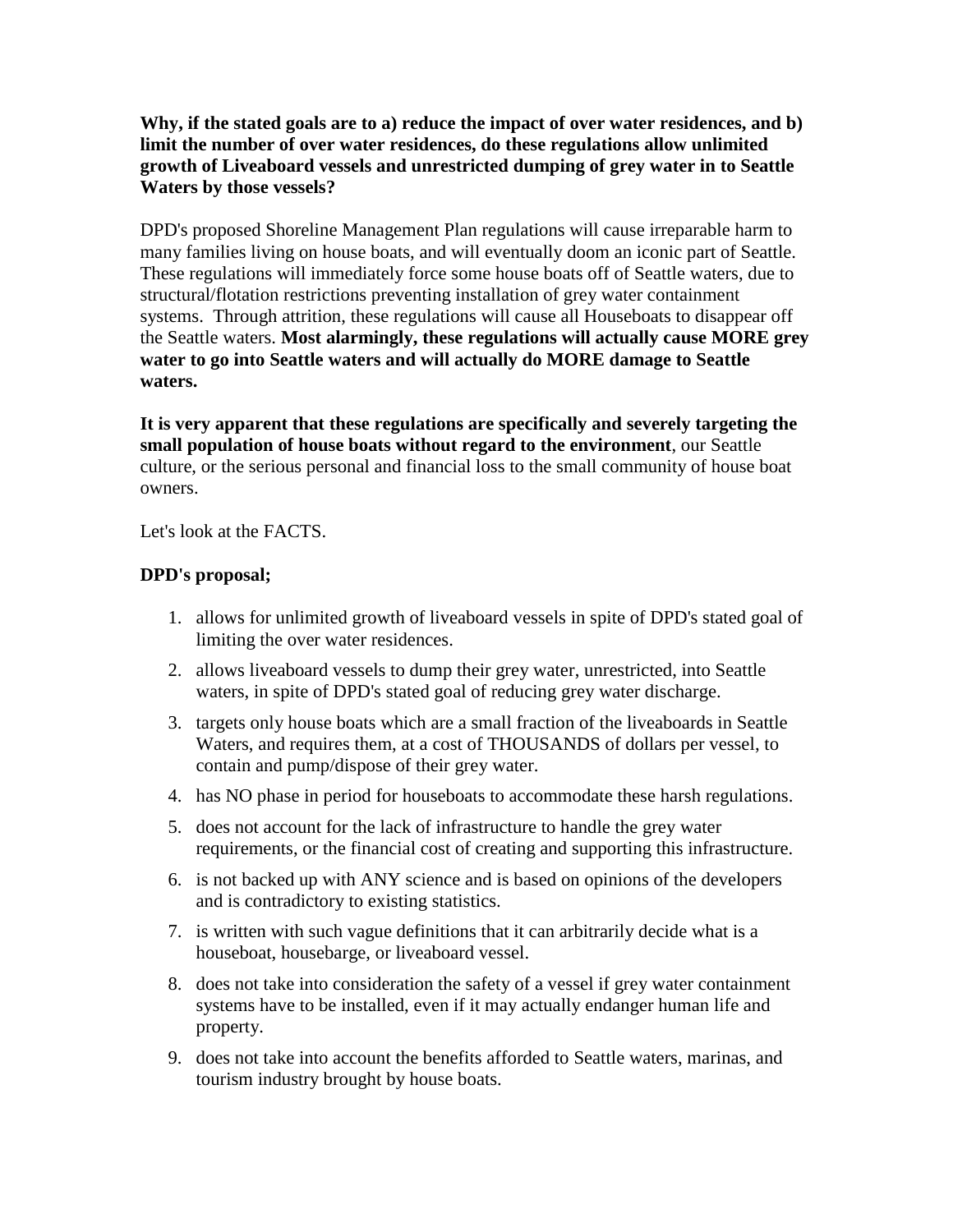10. calls for "No New House Barges" and makes it retroactive to Jan. 2011. This allows DPD to deny houseboats that were on the lake from then until implementation of the bill, even though a number of house boats were built legally during that period and complied with existing rules.

Lake Union Liveaboard Association "Guardians of the Lake" (LULA) developed and presented an alternative proposal that effectively, and reasonably, deals with the two main issues, specifically:

- 1. Grey Water contamination (by ALL liveaboards)
- 2. Limiting the number of Over Water Residences (ALL types).

When you review the following comparison of the DPD vs. LULA proposal, it is undeniable that the LULA proposal is more effective at achieving these goals, while inflicting far less damage to the small community of house boats.

Also attached is the Lake Union Liveaboard Association's (LULA) Proposal for Alternatives to the SMP (Draft 2).

LULA has contacted attorneys and has begun discussions on the legal ramifications of these proposals. The following are serious legal concerns about the DPD's proposals:

- 1. definitions that are arbitrary and capricious
- 2. similar segments of the liveaboard population are immune to grey water restrictions
- 3. similar segments of the liveaboard population are immune to growth limitations
- 4. unexplained and perplexing retroactive implementation unfairly targets a few individual houseboats.

We are committed to protecting Seattle Waters, but we are also concerned about how these proposals are both ineffective and severely damaging to our members.

### **Comparison of DPD proposals to Lake Union Liveaboard Association (LULA) proposals**

(relating to house barges and liveaboards)

| <b>DPD</b> Proposal                          | <b>LULA Proposal</b>                             |
|----------------------------------------------|--------------------------------------------------|
| Redefines House Boats as House Barges        | <b>Retains current Definition - House Barges</b> |
| (regardless of navigation ability).          | are over water residences without a means        |
| Definition is vague and arbitrary and can be | of navigation, liveaboard vessels are            |
| applied at the discretion of DPD.            | required to have a means of navigation.          |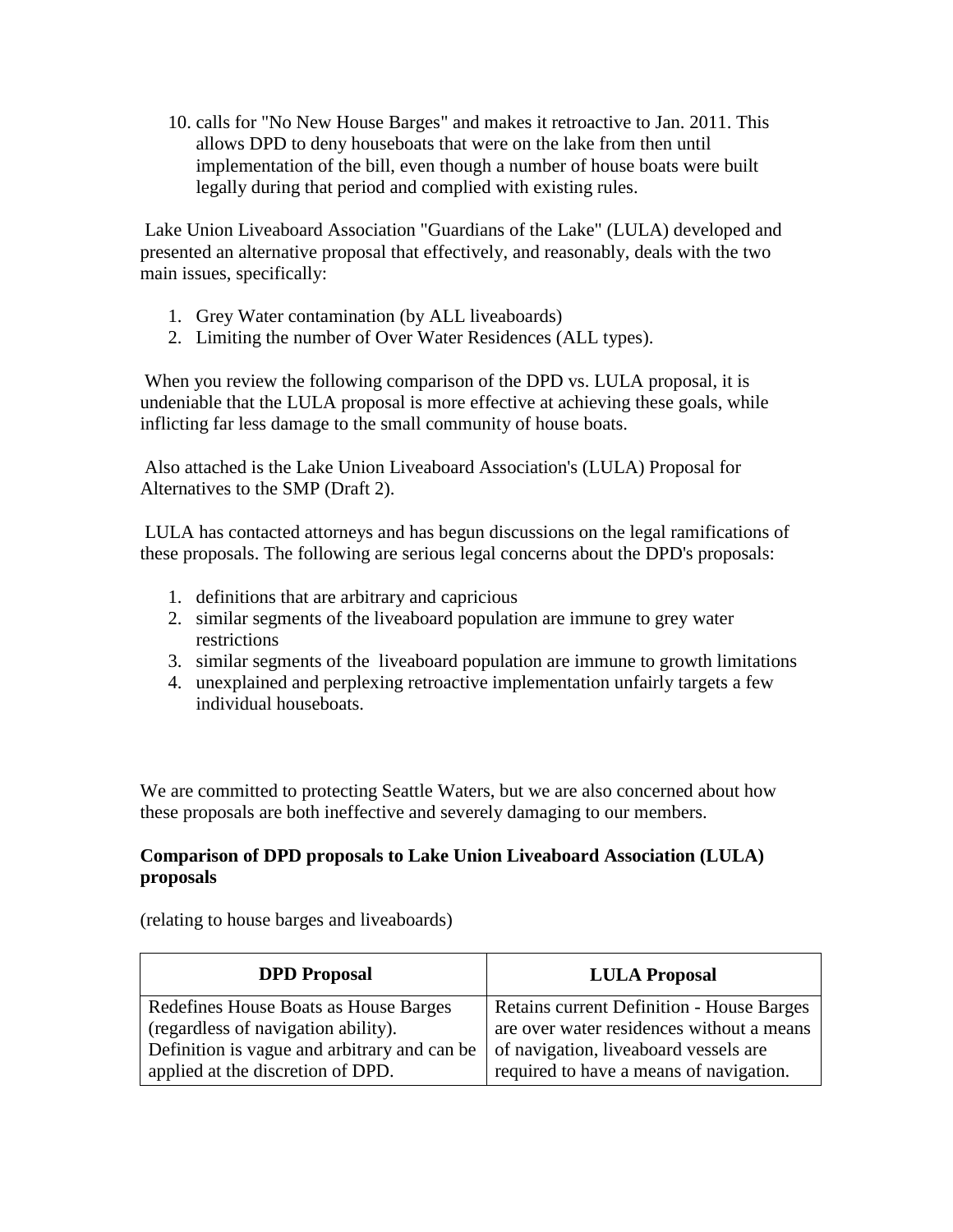| No New House Barges (House boats)           | Allows modest growth to a limit and<br>based on ability to contain Grey Water. |
|---------------------------------------------|--------------------------------------------------------------------------------|
|                                             |                                                                                |
| Allows unlimited growth of Liveaboard       | Applies growth limitation for ALL over                                         |
| <b>Vessels</b>                              | water residences.                                                              |
| Allows liveaboard vessels to dump grey      | Applies incentives to all classes to contain                                   |
| water unrestricted. Provides NO incentive   | grey water, reduce grey water discharge,                                       |
| for reducing grey water discharge.          | and mitigate other existing environmental                                      |
|                                             | issues.                                                                        |
| Has no "Phase In" period. All houseboats    | Has 3 year phase in period and incentives                                      |
| must comply within 6 months of              | for all over water residences to contain                                       |
|                                             |                                                                                |
| implementation.                             | and/or reduce grey water.                                                      |
| Has no consideration for structural         | Allows these vessel to continue to exist                                       |
| restriction preventing installation of grey | while providing incentives for being                                           |
| water containment system.                   | green and funding mitigation programs to                                       |
|                                             | reduce impact.                                                                 |
| Retroactive implementation of the "No       | Implementation is based on enactment                                           |
| New House Barge" rule to Jan. 2011,         | and does not unfairly target a few specific                                    |
| making a small number of houseboats         | vessels.                                                                       |
| instant violators.                          |                                                                                |
| Liveaboard definition requires some sort of | Over Water Residence definition is based                                       |
| monitoring / policing to determine /        | on IRS guidelines and can be verified                                          |
| enforce.                                    | through tax records.                                                           |
| House barges cannot change their footprint  | No such rule. House barges may need to                                         |
| above or below the waterline.               | do this in some cases to accommodate                                           |
|                                             | grey water containment, or to otherwise                                        |
|                                             | stabilize their vessel. Minimal or no                                          |
|                                             |                                                                                |
|                                             | environmental impact.                                                          |
| Provide for no monitoring mechanism.        | Provides a simple method for validating                                        |
|                                             | compliance and verifying permits                                               |
| Does nothing to improve Seattle waters.     | Provides incentives and mitigation funds                                       |
| (will likely increase pollution)            | for improving Seattle waters.                                                  |

Lake Union Liveaboard Association is dedicated to protecting Seattle waters and is frequently involved in environmental cleanups, green boating activities, and public awareness. Our community is deeply concerned about our waters (it is the reason we are here!) and our commitment to keeping our waters clean and green is second to none. We frequently protect the waters, save lives, and protect property. Our proposals for overwater residences are sound, reasonable, and in the best interests of the liveaboard community, Seattle waters, and the Seattle lifestyle.

## **Lake Union Liveaboard Association**

## **Proposal for Alternatives to SMP Changes Affecting Liveaboards**

#### **1. Root issues are:**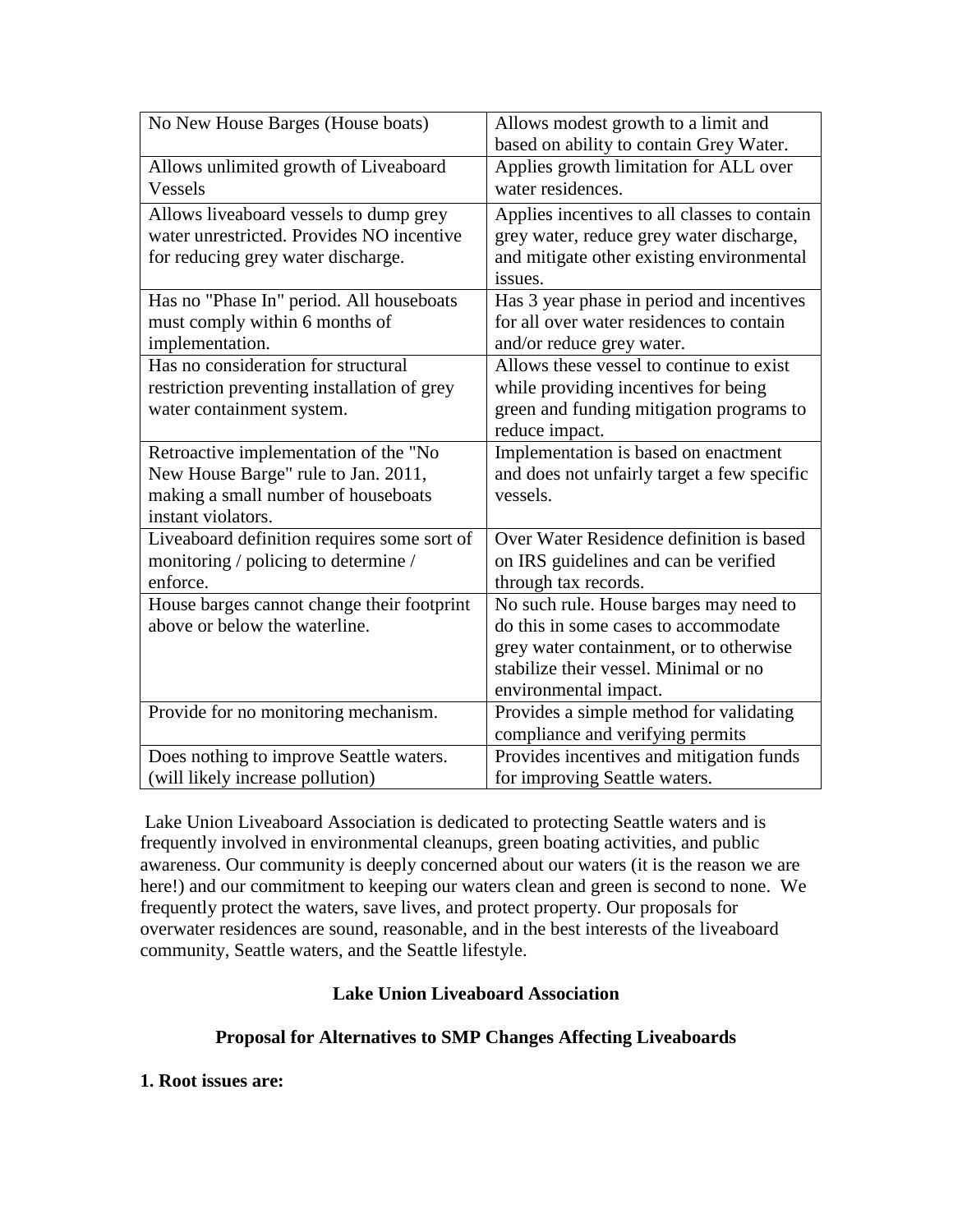a. Limiting the overall number of residences over water

b. Reduce/eliminate greywater discharge by these residences.

#### **2. Definition of "Over Water Residence "**

Any vessel that is a Primary Residence as defined by the IRS guidelines or is used as an over-water residential rental (minimum 3 month term)

### **3. Vessel Occupancy Permits (VOP)**

Any vessel meeting the above Over Water Residence is required to obtain a Vessel Occupancy Permit (subject to Phase In period).

#### **4. Permit Types "Addresses grey water"**

Type 1 = Compliant – little or no discharge (Containment / Disposal or Approved Filtering System)

Type  $2 =$  Competent - Proven competency in BMP  $\&$  green boating practices (Certificate required)

Type  $3 = \text{Non-Compliant}$ 

#### **5. Permit Fees (Fees listed as examples)**

Type 1 (FREE (may not be increased beyond this amount))

Type 2 (\$60/Year (May not be increased beyond this amount))

Type 3 (\$60/Year years 1-2 years, \$200 per year thereafter – May not be increased beyond this amount)

(Fees may be used for mitigation of environmental impact in Seattle waters and for cost of registration)

#### **6. Limitation of VOP – "Addresses the number of over water residences"**

After establishing a baseline (over 2 year period), limit VOPs to 125% of Baseline

Additional Type 1 permits are allowed until all permits reach 150% of Baseline

#### **7. Phase in of Permitting Process**

Years 1 & 2 Establishment of Baseline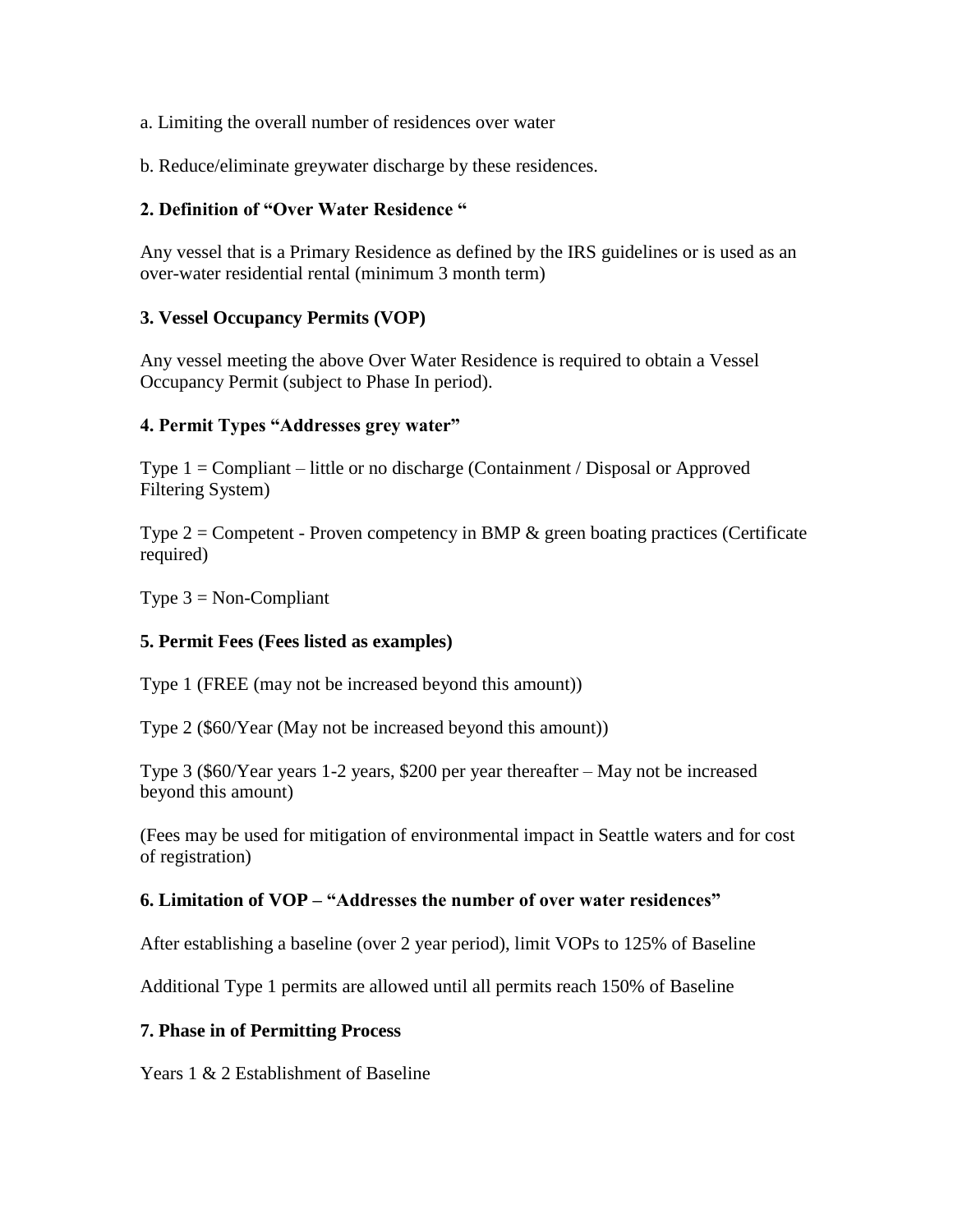Year 3 & beyond - Permits Required, late comers allowed with proof of residency

End of Year 5 – Late comer period ends

# **8. Miscellaneous details**

• Marina managers validate VOP with city website

- Permits are transferrable
- Permits are moveable
- Housebarge definition remains the same (No Redefinition) See Seattle City CAM 229
- Liveaboard definition goes away (Replaced by Over Water Residence)
- Status of permit type validated by independent inspector

Thank you for considering these comments.

Kevin & Linda Bagley

Dear Maggie –

I live on what the proposed SMPs would now define as a house barge and I would like to submit the following comments on the proposed SMP – Draft 2. I have some general comments, and then some specific relating to various sections of the proposed SMP.

## GENERAL COMMENTS:

1. Although these SMPs would have an impact on many shoreline entities, there is a **real lack of data and explanation of what exactly the problem is.** Example: What percentage of pollution to the water is estimated to be caused by house barge gray water versus the percentage attributable to unregulated runoff from land-based residents above the shoreline areas? Is the gray water problem so severe that house barges should be asked to shell out thousands of dollars to contain it, while arguably a greater proportion of the pollution – and more pernicious types – can be attributed to unregulated land-based residents' lawn-treatment runoffs, and shore-side parking lots? Not to mention sewer over-flows that go into the lakes?

2. These regulations seem to have an unspoken goal of getting of house barges in Seattle's waters by attrition, if not outright. Getting rid of house barges – or most of them – would do next to nothing to improve the ecology of Seattle waters, given we contribute the least amount and most benign of the pollutants. The water is our front yard, back yard, and side yard, and, in the summer, we swim in it daily. *There are many measures we and our marinas on our own could and would be willing to take to reduce*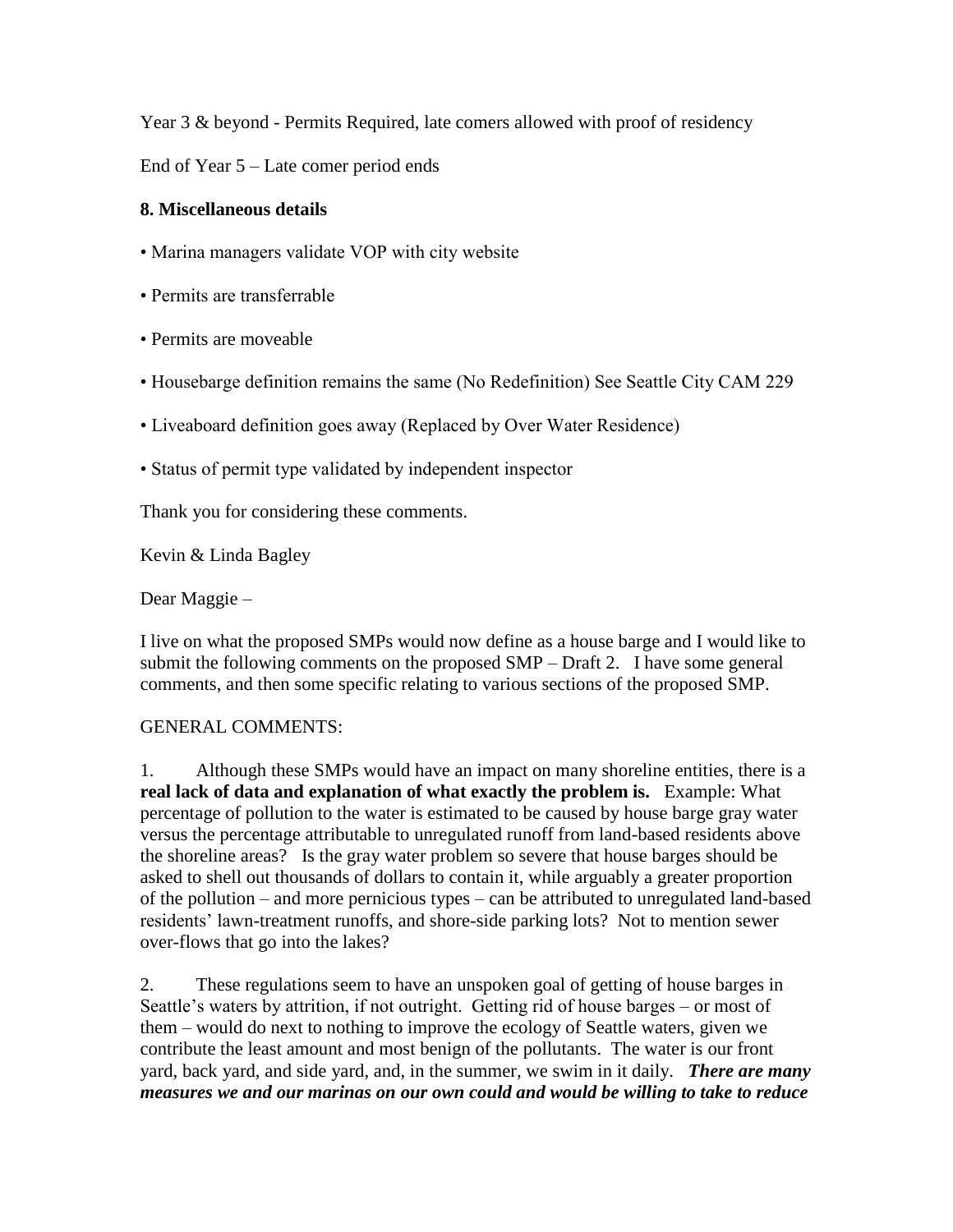*the gray water we send overboard on our own without being forced into expensive gray water containment measures.* For instance, we could ban showers on board, ban washing machines and dishwashers (of which there aren't many), require each boat to have a "slop bucket" to pour the dirty dish water (e.g., from greasy oven pans) into, then dispose of it in the shore facility (which is what I do voluntarily now). We already are required to use environmentally safe soaps.

3. House barge living contributes positively to the urban mix of housing. Some of the positive qualities of include:

- *We have a very small carbon foot print*. We are typically limited by the marina to 30 or 60 AMPS, so we use a lot less electricity than normal homes or floating homes.
- $\bullet$ *We use less water*, as we don't have lawns and are not allowed to wash our cars in the marina parking lot because of potential run off of soap into the lake. We typically don't have laundry or dishwashing appliances on board (and could prohibit of them).
- We are a charming tourist attraction for Seattle similar to the floating homes, only we have retained some of the funkiness and close to nature qualities of Seattle water living that have been lost by many updated floating homes.

# SPECIFIC COMMENTS

**23.60.204 (A)** "No new house barges." When is a house barge deemed "new"? I presume it would be as of the effective date of these SMPs. What if a house barge burns up and a person needs to replace it? Does such a replacement constitute a "new" barge? And, if so, how can that be fair when the owner's insurance (which, by the way, is extremely expensive for house barges) will only pay for replacement of a barge, not a different sort of dwelling?

**23.60.204 (C)** says that house barges built after June 1990 will not be allowed if they were not resided in before January 2011. I notice you cite HB 1783, but that bill principally pertains to floating homes (a.k.a. houseboats), so it doesn't seem like a good basis for a deadline pertaining to house barges, especially since that previously unknown deadline could be financially devastating to a number of citizens.

*The very serious aspect of this seemingly arbitrary cut-off date is that no one knew about it and its imposition could financially ruin some people.* I personally know 3 people who bought what would be defined by these SMPs as house barges as their homes after January 2011 (having sold their previous abodes and put all their money into the house barges) not knowing that there would be this retroactive cut-off date. Another person bought his boat before Jan. 2011, but didn't move onto it before January because he had to do a bunch of work on it to make it livable – and since it hadn't been a residence before then, he can't meet the "must-have-been-used-for-residential-purposes before January 2011" criterion.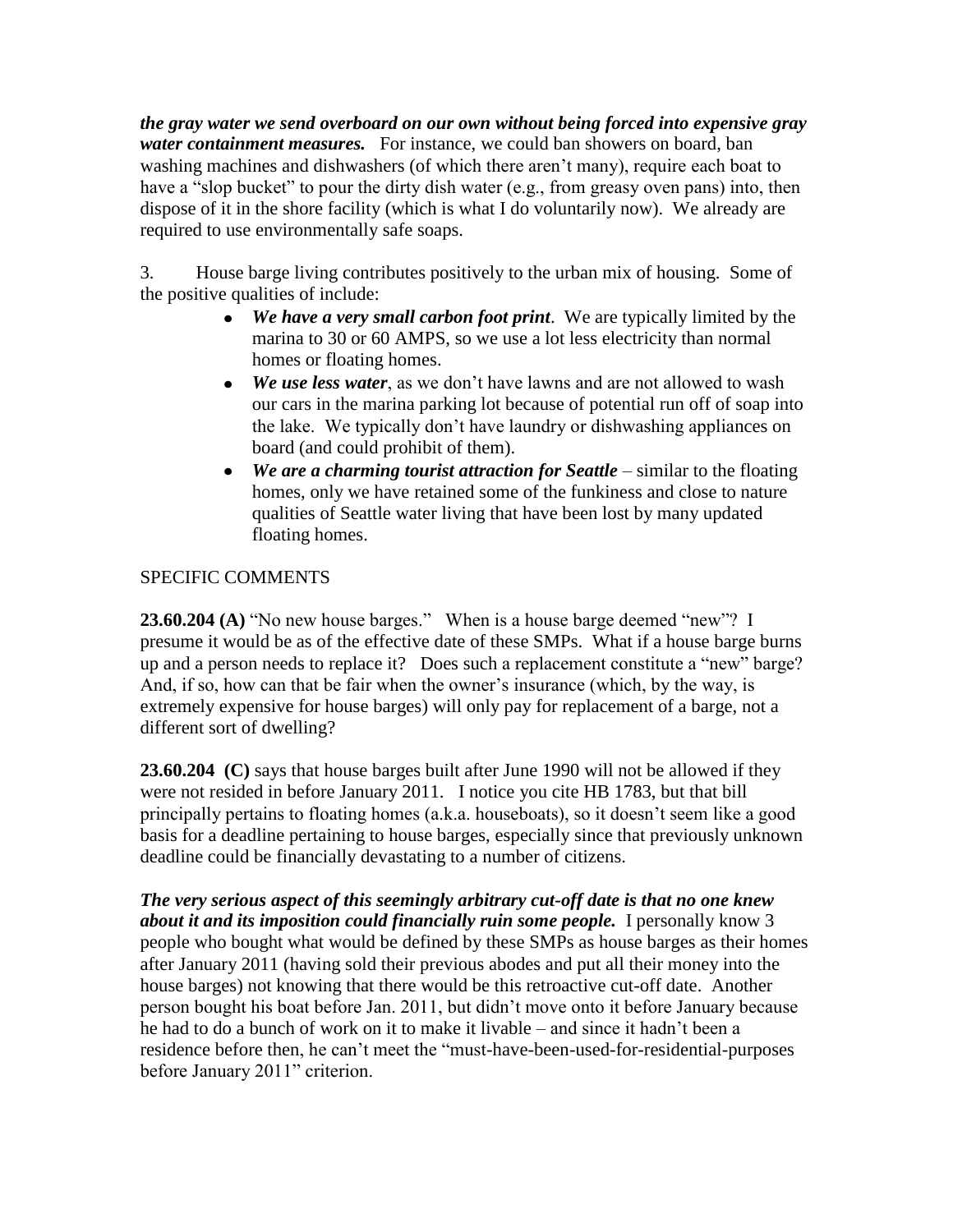*I submit that making this prohibition retroactive without anyone having been warned is unfair and financially harmful to people who have invested the majority of their resources in these boats as their residence. I propose, if you want to prohibit these types of boats in the future, that you make the prohibition effective as of the passing of the SMPs – with adequate publicity to warn people in advance.*

**23.60.204 (F)** I think BMPs are important and we already follow all of them in this list, except, of course, the conveyance of gray water – which we are willing to reduce. Eliminating immediately gray water is impossible. I request that the SMPs allow a reasonable transition time and, possibly, assistance. *[See comment below on 23.60.216 on illogic and unequal treatment of house barges versus live-aboard vessels in these proposed BMPs]*

**23.60.204 (J)** "If a house barge is removed from Seattle waters for more than six months, the house barge is prohibited from relocating in Seattle waters. " What does "removed from Seattle waters" constitute? If a barge has to be hauled out by a Seattle marina to be worked on, does that constitute "removal from Seattle waters"? What if the marina that does that work is outside Seattle waters and the work takes more than 6 months, does that mean the barge cannot go back to its Seattle slip? *There needs to be an exception for barges that have to be removed from the water for repair that might take more than 6 months.*

**23.60.216** lists BMPs for vessels with live-aboard uses and recreational boats. As these vessels far outnumber house barges by something like 9 to 1 and produce gray water and sewage, why do their BMPs not include a prohibition against eliminating waste water into the lakes, and why are their owners only asked to "limit" the amount of gray water produced? *I'm not asking that we or any vessel be allowed to put waste water (sewage) in the lakes – I am just asking why house barges, like live-aboard vessels, aren't asked to limit the amount of gray water produced, rather than being forced to install very expensive measure to contain gray water.*

## **FINAL POINT**: **Please extend comment period**

There are clearly several important avenues that haven't been explored by DPD in addressing the water quality issues of Seattle's water. There are also many dire financial implications to a large number of Seattle live-aboard residents if these regulations are implemented as written. Therefore, I ask that you **put a moratorium on this effort** and **convene an advisory group of house barge owners** to help DPD develop sound and sensible regulations for those sections of the SMP that pertain to us. We are not against measures to reduce gray water and other pollutants going into the lake, because we intimately know and love these precious waters.

Thank you, Faith Fogarty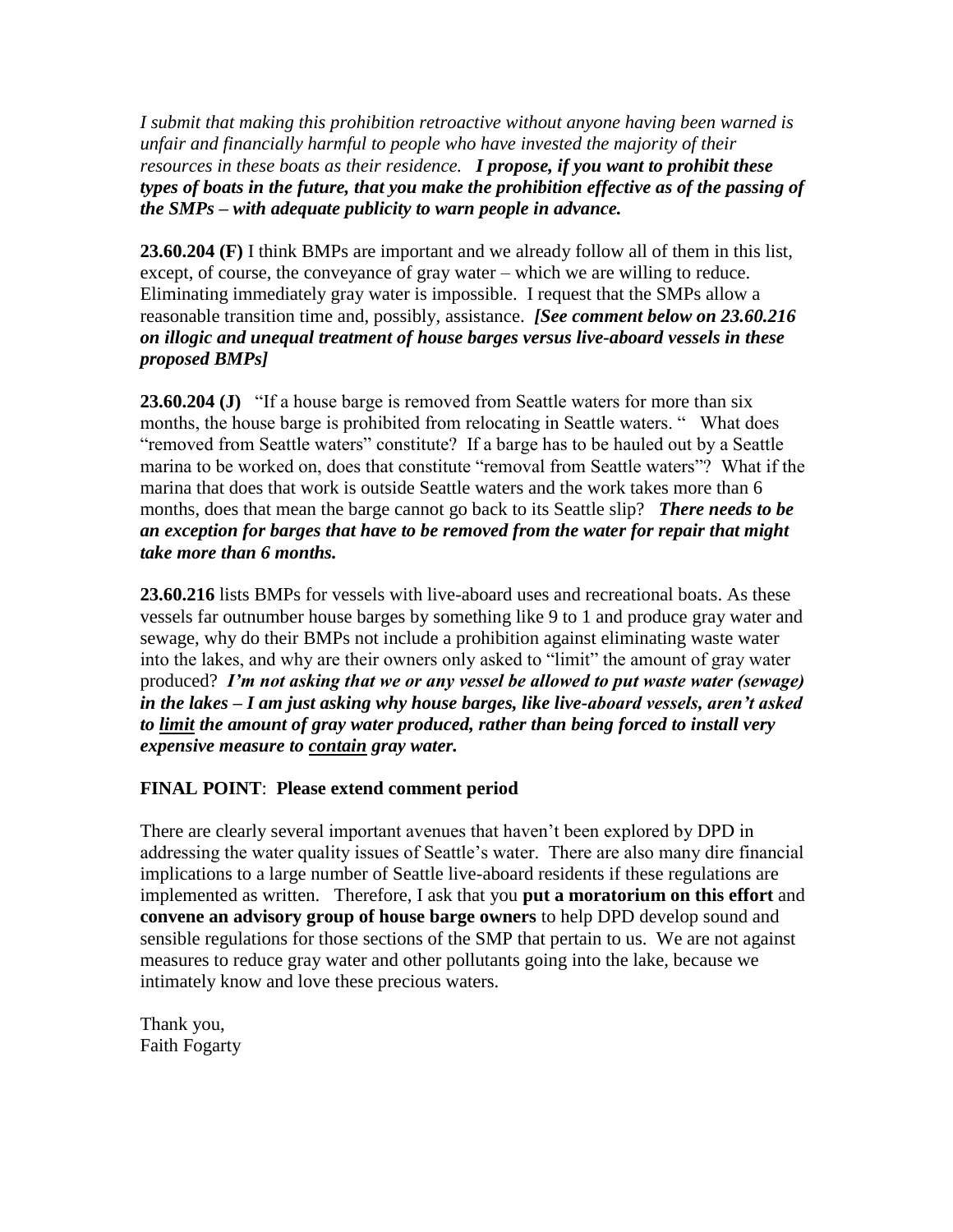**From:** Patrick Dunham [mailto:tbokoloa@yahoo.com] **Sent:** Monday, December 05, 2011 3:40 PM **To:** Glowacki, Margaret **Subject:** Official Comments on 2nd Draft of SMP - Re:Liveaboards

To: [Margaret.glowacki@seattle.gov](mailto:Margaret.glowacki@seattle.gov) From: Patrick Dunham Email [tobkoloa@yahoo.com](mailto:tobkoloa@yahoo.com)

Subject: Official Comments on  $2<sup>nd</sup>$  Draft of SMP – Re: Liveaboards

Date: December 5, 2011

Dear Ms. Glowacki:

As a starting point I want to state that I have read the Official Comments of Kevin Bagley and Linda Bagley and other members of LULA (Lake Union Liveaboard Association) and I have also independently checked the facts asserted therein. I have found nothing that is not accurate and I agree with their statements and assertions. I am also fairly certain that many others will be telling you the same thing; that they agree with the factual assertions and suggestions in the comments from Kevin Bagley and Linda Bagley. Beyond that, however, I want to add a personal flavor to my comments in the hope that my arguments will help to persuade your agency that there is significant room to compromise.

In approximately May of 2010 I purchased a vessel which is moored at the Seattle Marina. My intent then, and now, is to use the vessel as a residence in addition to any other recreational value and use. At the time of the purchase I checked into existing regulations and found that this vessel is equipped with running lights, a place for a motor of sufficient size to allow for some navigation, and that all systems meet marine quality standards. I had the vessel surveyed by a licensed and qualified marine surveyor and she required some alterations to existing propane systems to comply with coast guard regulations. I willingly had those done even though they would not have been required were this vessel a house. One of my occupations is as a Builder and I have some knowledge about such matters. For all purposes I was lead to believe that I was purchasing a lawful vessel and that it was also lawful to live on board that vessel. One of the reasons I attempted to be cautious in that purchase is because the vessel has a rather odd shape for a marine vessel: It looks much like a two story cedar-shingled Seattle house, on a hull, floating in the water. I was told, at each step in the process, that my vessel met all regulations.

I might add that the vessel has a containment tank for waste and I have that tank pumped out regularly. In addition, I practice what I have been taught to be proper techniques to protect the environment: I do not throw anything overboard, I do not allow work to be done on the vessel in a manner that might endanger the environment, and I use soaps that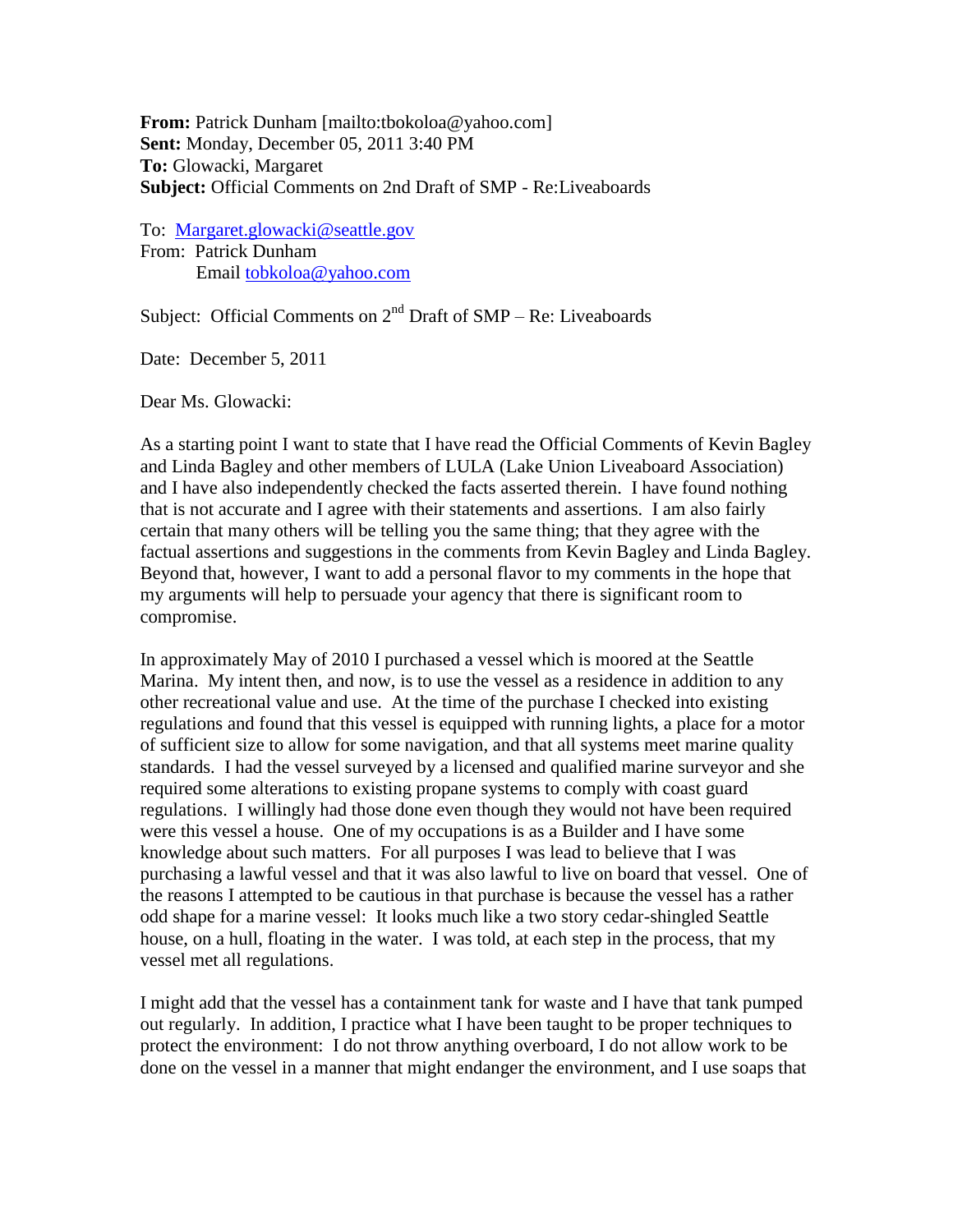are compliant with best management practices. However, all of that might be for naught if the proposed regulations are implemented as presently written. Here is why.

There is no containment tank on my vessel to hold what I have been told is called "grey water." Yet, I see every traditional looking boat (whether being used solely for recreation or being lived aboard as a residence) dumping grey water and I am both amused and somewhat angered that the proposed regulations discriminate only against what are being called house barges. If I can prove that I am a vessel, then the rules won't apply.

As a former public employee (Federal) I have the utmost respect for the hard work done by, and the intelligence of, public employees. And yet I can find nothing in any of the available science, nor even in logic to help me to understand why house barges are being singled out and, for that matter, exactly what a house barge is. I know you have heard the argument before but that is only because it is correct and dispositive of the intellectual issues involved here. If vessels were built and placed in the water, and if they were taxed as vessels, and if they have Coast Guard and/or State of WA vessel numbers, then they must be vessels. Except, unfortunately, the new regulations seem to call into question whether some of the vessels (including mine) are now going to be called house barges and treated to a separate set of standards which cannot with current technology, be followed.

Let me explain just one of the many discrepancies in the proposed regulations. If the government decides that a vessel is now a house barge, then the government is also declaring that the now-former vessel is not really a vessel and, therefore, not capable of sufficient propulsion so as to get the vessel from its moorage slip to other locations. Why that is significant is because the proposed regulations require not only containment of the grey water (in holding tanks that do not exist on almost all of what you want to classify as house barges), but that the owner of the now-classified house barge, drive their house barge to a facility where that grey water can be pumped out. Let us think through that one together. How can a barge that does not have vessel propulsion drive itself to a place to pump out tanks that do not exist. It defies logic. I know, because I have read correspondence from others to your office, that there is currently no service on Lake Union, Lake Washington, Shilshole, or other Seattle shoreline to accommodate the quantity of grey water at issue here, even if the vessels could be retrofitted with tanks large enough to hold the grey water.

So, instead of the purposes stated in the proposed regulations and in the underlying legislation, the draft regulations are setting up a situation where currently valuable vessels will be taken from the owners because there is no way for the owners to comply with regulations that do not have to be adopted in the first place. My other former occupation was as a trial attorney and the possibilities that dance before my eyes are limitless. Is this really a federal question? Because there is nothing that actually requires the particular proposed regulations, what standard would courts apply if the issues were brought before a tribunal? How long would the litigation take? Why would any agency that does not have to do what it is proposing, engage in that conduct unless someone at the Agency had an agenda other than what is stated in the draft? The questions are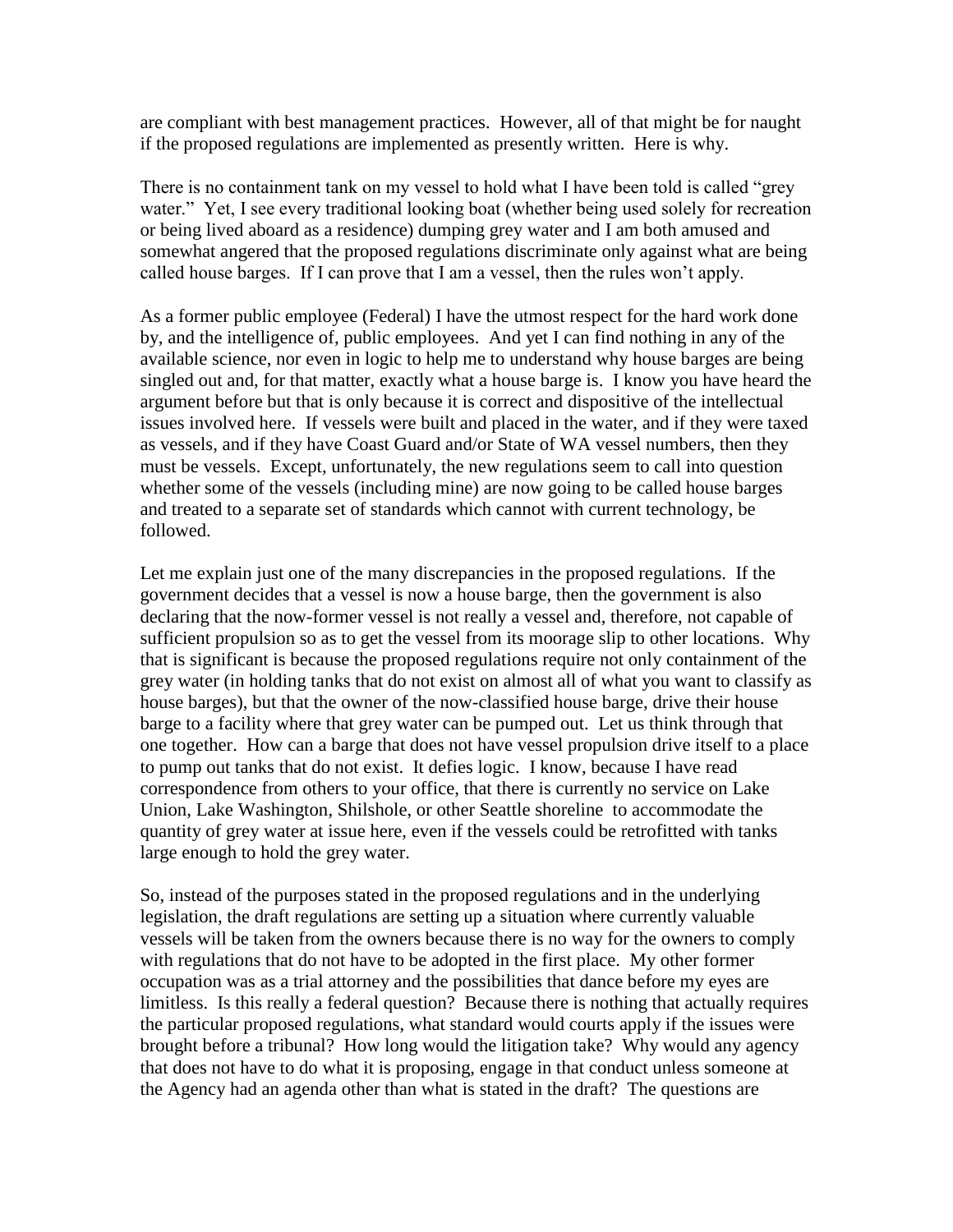boundless and would amount to full employment for lawyers for years to come and for what purpose? None. I say none because the requirements in the proposed draft are not mandated by any legislation and even more important they are not even reasonable given the current science that applies to cleanup of our water ways.

In closing, I want to thank you and your Agency for taking the time to read what I have written. Further, I want to encourage you to allow for alternatives that are less restrictive than what are proposed in the draft. I am not going to list them here as other LULA members and leaders have already done that. Instead, I want to encourage you to ask yourselves just one question: why? Why do this to only one class of vessel? Why have regulations that are not backed up by science, let alone good science? Why condemn a colorful and historical part of Seattle when the current occupants of what you want to call house barges are more than willing to work with you to limit future growth, to insure water quality, to prohibit toxic and dangerous uses and activities, and to continue to perpetuate the Seattle where we want to live.

Thank you,

Respectfully yours, Patrick Dunham

**From:** Marta Schee [mailto:martaschee@gmail.com] **Sent:** Monday, December 05, 2011 3:57 PM **To:** Glowacki, Margaret **Cc:** kevin@thekevlin.com **Subject:** DPD regulations affecting liveaboard houseboats in Lake Union

Ms. Glowacki,

I am one of the owners of a houseboat on Lake Union. This weekend I attended a meeting of LULA (Lake Union Live Aboard Association) to discuss the impact of the proposed DPD regulations on the houseboat community. I came away from that meeting very frustrated and concerned. It seems that one of the goals of the DPD proposal may be the demise of houseboat living on Seattle waters.

There seems to be no mention of a scientific rationale for your proposals and you apparently have made no specific requests of the houseboat community to support "green-initiatives" concerning grey water by surtaxes or levies. It may be that we will be asked to pay more for the privilege of living on the water in the form of a tax, and I would welcome that as an alternative to what appears to be a poorly-thought-out, and rather draconian, set of regulations which unfairly target the houseboat community. If, in fact, the purpose of this set of regulations is to clean up the lake, why does it not include ALL vessels on the lake? So one must ask, what is the real reason for this unbalanced and unfair singling out of houseboat owners?

I am also asking that you and your department allow for a longer comment period to the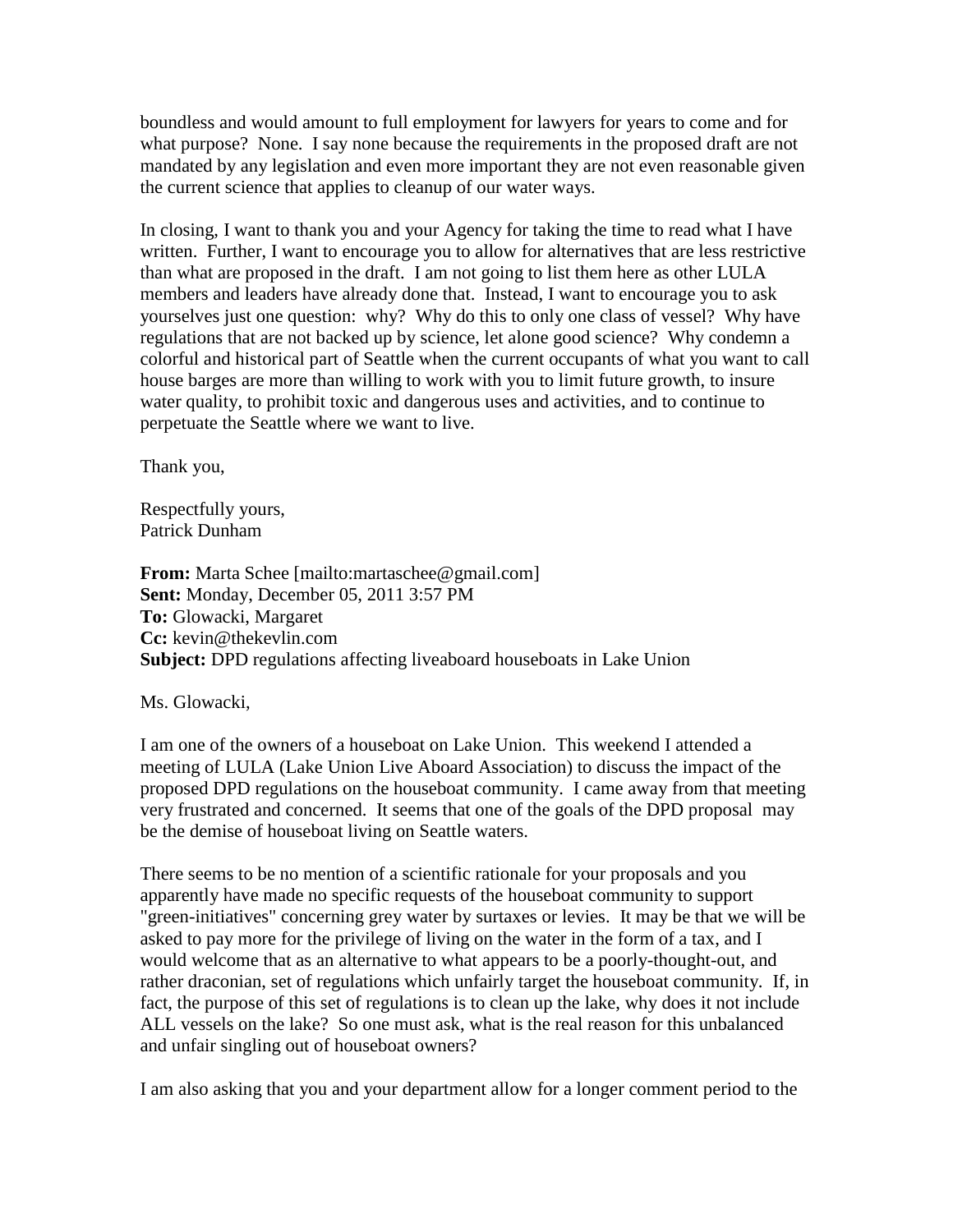2nd draft of DPD regulations and provide us the courtesy, as citizens, to meet with you to answer our many questions.

Having recently moved from the East Coast to Seattle, I can tell you that whenever I mention to non-Seattlite friends and family that we have a liveaboard houseboat, the reaction is one of curiosity and a little envy - houseboat living is seen as an iconic part of Seattle life. Many visitors purposely carve out a tourist day which includes seeing the houseboat community by either riding the Ducks or renting an electric boat. It would be a shame to witness the demise of that part of the Seattle culture, and frankly, I would be very surprised if the Seattle community at large would allow that to happen. You can expect significant push-back from the owners, and also from the general electorate.

I am including a comparison of the DPD proposals and the LULA proposals, provided by Kevin Bagley. I think that anyone who sees these side-by-side would be in agreement that the LULA proposals are more fair, more "green", more enforceable, and more culturally friendly.

Thank you for your time - please consider changing the DPD regulations as they are currently proposed.

Marta Schee

## **Comparison of DPD proposals to Lake Union Liveaboard Association (LULA) proposals**

| <b>LULA Proposal</b>                                                                            |
|-------------------------------------------------------------------------------------------------|
| Redefines House Boats as House Barges (regardless Retains current Definition – House Barges are |
| over water residences without a means of                                                        |
| navigation, live aboard vessels are required to have                                            |
| a means of navigation.                                                                          |
| Allows modest growth to a limit and based on                                                    |
| ability to contain Grey Water.                                                                  |
| Applies growth limitation for ALL over water                                                    |
| residences.                                                                                     |
| Applies incentives to all classes to contain grey                                               |
| water, reduce grey water discharge, and mitigate                                                |
| other existing environmental issues.                                                            |
| Has 3 year phase in period and incentives for all                                               |
| over water residences to contain and/or reduce                                                  |
| grey water.                                                                                     |
| Allows these vessel to continue to exist while                                                  |
| providing incentives for being green and funding                                                |
| mitigation programs to reduce impact.                                                           |
|                                                                                                 |

(relating to house barges and liveaboards)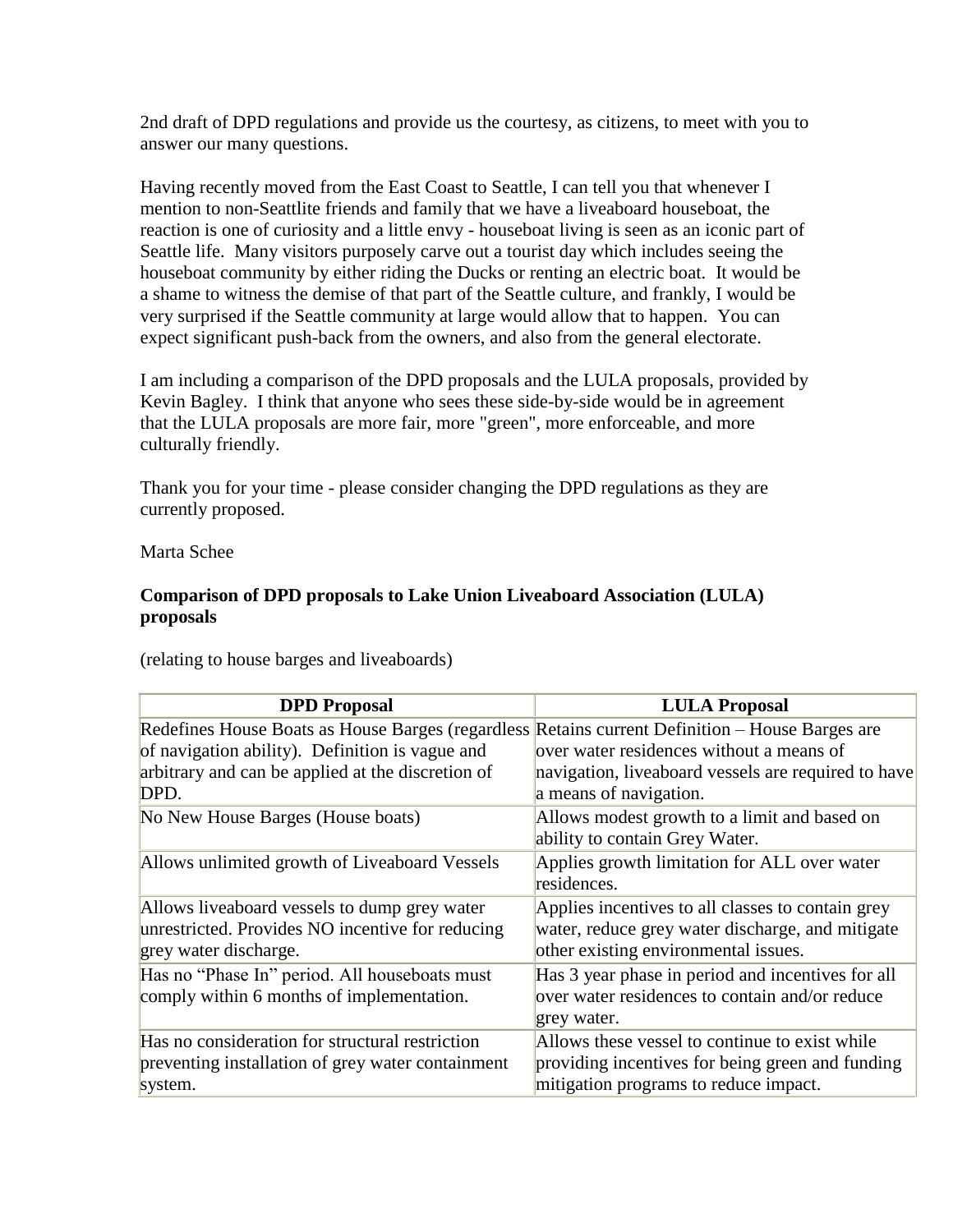Retroactive implementation of the "No New House Implementation is based on enactment and does Barge" rule to Jan. 2011, making a small number of not unfairly target a few specific vessels. houseboats instant violators.

| Liveaboard definition requires some sort of                                                           | Over Water Residence definition is based on IRS      |
|-------------------------------------------------------------------------------------------------------|------------------------------------------------------|
| monitoring / policing to determine / enforce.                                                         | guidelines and can be verified through tax records.  |
| House barges cannot change their footprint above or No such rule. House barges may need to do this in |                                                      |
| below the waterline.                                                                                  | some cases to accommodate grey water                 |
|                                                                                                       | containment, or to otherwise stabilize their vessel. |
|                                                                                                       | Minimal or no environmental impact.                  |
| Provide for no monitoring mechanism.                                                                  | Provides a simple method for validating              |
|                                                                                                       | compliance and verifying permits                     |
| Does nothing to improve Seattle waters. (will likely Provides incentives and mitigation funds for     |                                                      |
| increase pollution)                                                                                   | improving Seattle waters.                            |

**From:** Steve Bimson [mailto:steve@stevebimson.com] **Sent:** Monday, December 05, 2011 4:16 PM **To:** Glowacki, Margaret **Subject:** Re: Proposed SMP Regulations 2nd Draft

#### Ms. Glowacki-

I wanted to take a moment to email you regarding the proposed amendment to the Shoreline Management Plan. I've recently become a member of a thriving community in Seattle that calls our lakes and waterways home. As a transplant from Texas several years ago, I moved to Seattle knowing little more about the city than what the movie "Sleepless in Seattle" would have me believe and was thrilled to be a part of this historic way of life. I've been consistently impressed by the people I've met that share this passion for life on the water and specifically how their passion for this unique way of life extends towards their protection of the local waters and commitment to work to continually decrease the impact of their presence on the environment. You won't find a group more committed to the preservation of water quality in the Seattle area, and I can guarantee each of us is committed to working with the City of Seattle to come up with a reasonable set of regulations to preserve the ecological health of our waterways.

With this in mind, I have several concerns with the proposed regulations:

- **Presumed Ecological Benefits:** It's assumed that the driving factor of these proposed changes is ecological in nature. The regulations as they are written will have little impact on water quality and there is no scientific analysis to even verify a baseline the impact could be measured against.
- **Retroactive Application of the Proposed Regulations**: The regulations as written would immediately go into effect and be retroactively enforceable.
- **Ambiguity of Proposed Regulations:** The definition of houseboat/barge becomes so ambiguous and confusing that it will cause more harm than good.

**Presumed Ecological Benefits:** When I read the proposed regulations, I was left confused as to what the intent of these regulations truly was. If it was ecology, as most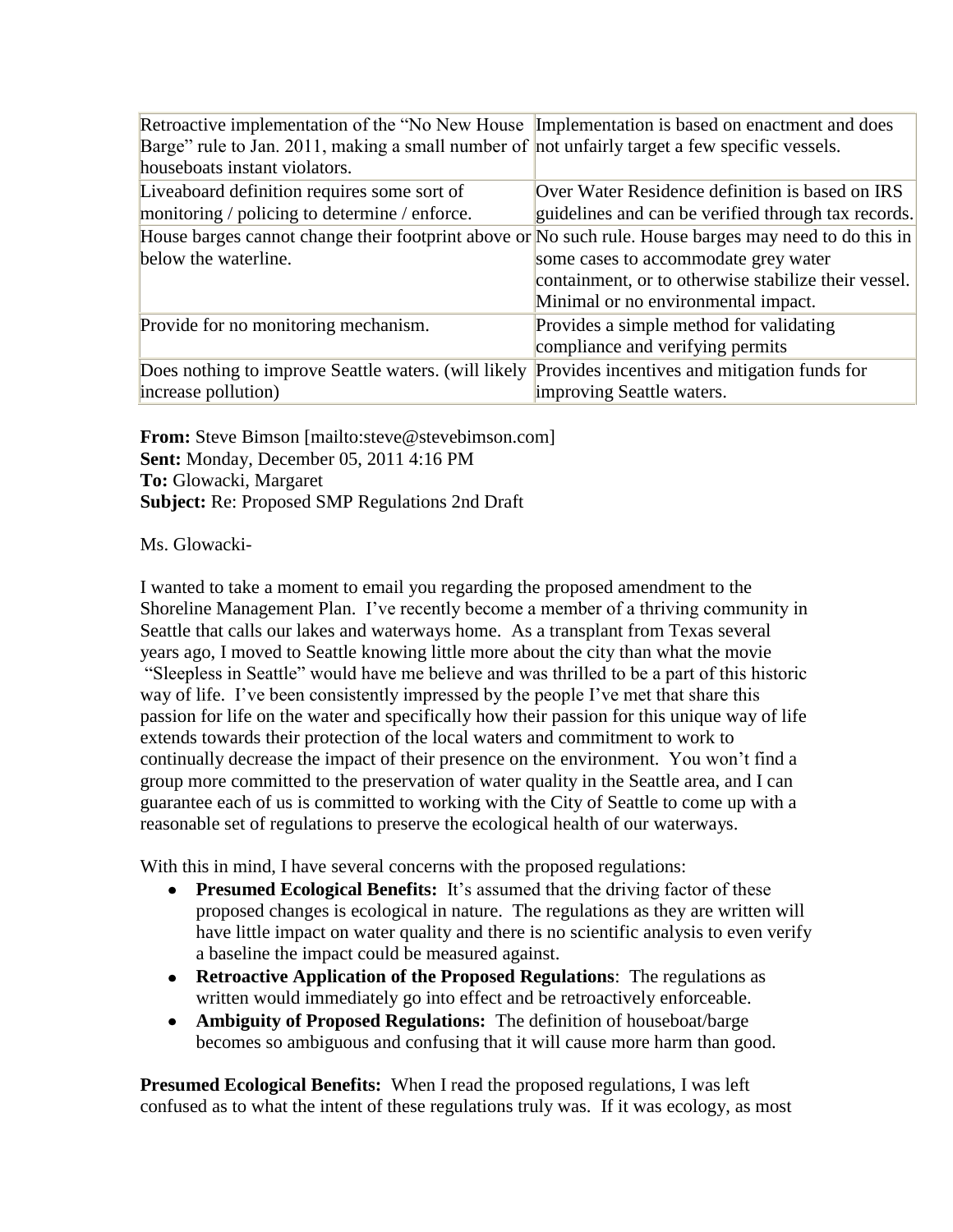would assume, then why were only houseboats singled out instead of applying the regulations to all vessels sharing out waterways? Why were recreational boaters (I am also a recreational boater with a 25ft sailboat moored in Lake Union) not being included in the new regulations? This seems to go against the intent of our state constitution, that states in Article 1 Section 12 [\(here\)](http://www.leg.wa.gov/LawsAndAgencyRules/Pages/constitution.aspx) that no laws shall be passed granting any special privileges and immunities to any group or corporation. Why then would we allow liveabord boaters and recreational boaters some special concession to not be under these regulations? Additionally, why is the city doing nothing to address Combined Sewer Overflows which the King County website [\(here\)](http://green.kingcounty.gov/lakes/LakeUnion.aspx) itself says are the "*worst source of pollutants and pathogens to the lake*"? There has been no active monitoring of water quality since 1997 by the department of Ecology [\(here\)](http://www.ecy.wa.gov/programs/eap/lakes/wq/index.html) severely impacts our ability to even track the impact of any of these changes. The proposal from the LULA addresses this in a reasonable manner.

**Retroactive Application of the Proposed Regulations:** I am in a unique situation in that my vessel was built after January 2011. The way the regulations are currently written, you would make where I live illegal or at the very least make my situation very unclear. This is by definition would be an ex post facto law, which is prohibited by both our State (Article 1 Section 23 [here\)](http://www.leg.wa.gov/LawsAndAgencyRules/Pages/constitution.aspx) and US constitutions (Article 1 Section 9 [here\)](http://archives.gov/exhibits/charters/constitution_transcript.html). I have yet to speak to my attorney about this and hope it doesn't get to the point where I have to but even taking the legal implications of this out of the equation, it logically doesn't make much sense. Especially when there is no provision to prevent someone from buying a brand new trawler and living on it. If anything, a new boat made with environmentally friendly materials may have a lower impact on the lake. Any changes to these regulations should not be retroactive and should be implemented in a phased approach, consistent with the recommendation provided by LULA.

**Ambiguity of Proposed Regulations:** The proposed re-definition of houseboat/barge is ambiguous and left completely up to interpretation. What does "primarily designed as a place of residence" mean? If I change my vessel's exterior to look more traditional, add Radar and digital charts, enclose one of the decks as a helm, and take it to "boatgating" at husky stadium every weekend, have I complied or changed the classification of my vessel? Furthermore, there is no provision for who will enforce or determine this classification. Is it the Seattle police department? The USCG? What is the reason for the re-definition when the current definition is so clear and widely understood? This makes the proposed regulatory changes even more confusing and convoluted than they need to be. The current definition of a houseboat/barge should be retained.

Ultimately, I hope a few messages come through clearly from my email and the comments you are sure to receive from others like me. Those of us that chose to live on Seattle's waterways are may be a small community, but we are a vocal and passionate group of people who are committed to protecting our way of life which inherently means protecting the water ways on which we make our homes. We are also committed to working with the City of Seattle to come to a reasonable and fair compromise and would even proactively recommend additional options if we had a clearer understanding of the intent behind the revised regulations. This was true of the initial proposal the LULA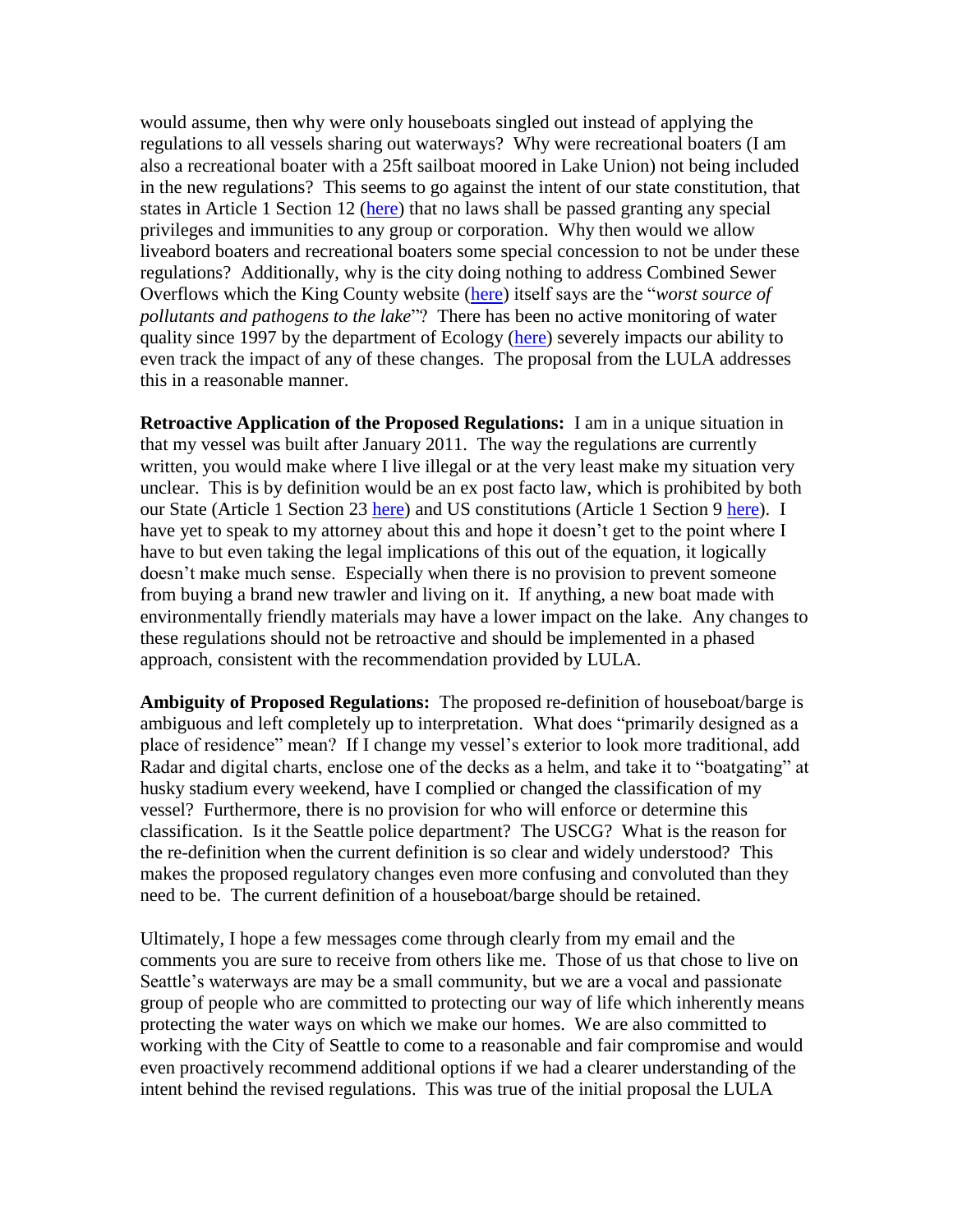tenured and continues to be true. I'm personally confident that we can find a solution to these and several other issues with the proposed changes that doesn't put peoples' homes, savings and financial security at risk. Thank you for your time and consideration.

Stephen Bimson

**From:** Connie Mackenzie [mailto:conniemac44@yahoo.com] **Sent:** Monday, December 05, 2011 4:27 PM **To:** Glowacki, Margaret **Subject:** lake union liveaboards

I am really wondering why the deciding heads of Seattle are missing the overall point.... THE BENEFIT OF NON CONFORMING LIVING IN SEATTLE. We are unique, and the amazement to all who visit Seattle... We are affordable housing.... We are the gentle, often artistic people who care for our environment.... using environment friendly products and organizing lake union clean ups! We who live close together and still enjoy community...and help each other out. This is what is being lost in our society...today. Don't chase it from our city...but embrace it...treasure it...work with us... test the waters in Seattle and give us a scientific reason for grey water containment. don't pick on some and not others....industry...neighborhoods using fertilizers and worse..... products like roundup that go into storm drains and on into our waters. Start at the root and ban bad products and let us live in peace.

thank-you for reading sincerely, connie mackenzie

**From:** Eileen Kollmeyer [mailto:ekollmeyer1@msn.com] **Sent:** Monday, December 05, 2011 4:34 PM **To:** Glowacki, Margaret **Subject:**

Hello Margaret,

I would like to comment on the regulations the City of Seattle is imposing on house boats/barges. I live in a floating home on Westlake Avenue North (not a house boat, house barge or live aboard vessel) so my home would not be affected by your plan. Before I moved into my floating home I dreamed about living on Lake Union for many years. In the summers I would roam the docks of Lake Union to go to open houses and always enthralled by the uniqueness of the homes and their charm. I take visitors to Seattle on a Duck or rent kayaks and weave in and out of the docks just admiring the unique and quirky lifestyle floating homes, house barges and/or house boats offer. When I tell people I live on a floating home they immediately talk about "Sleepless in Seattle"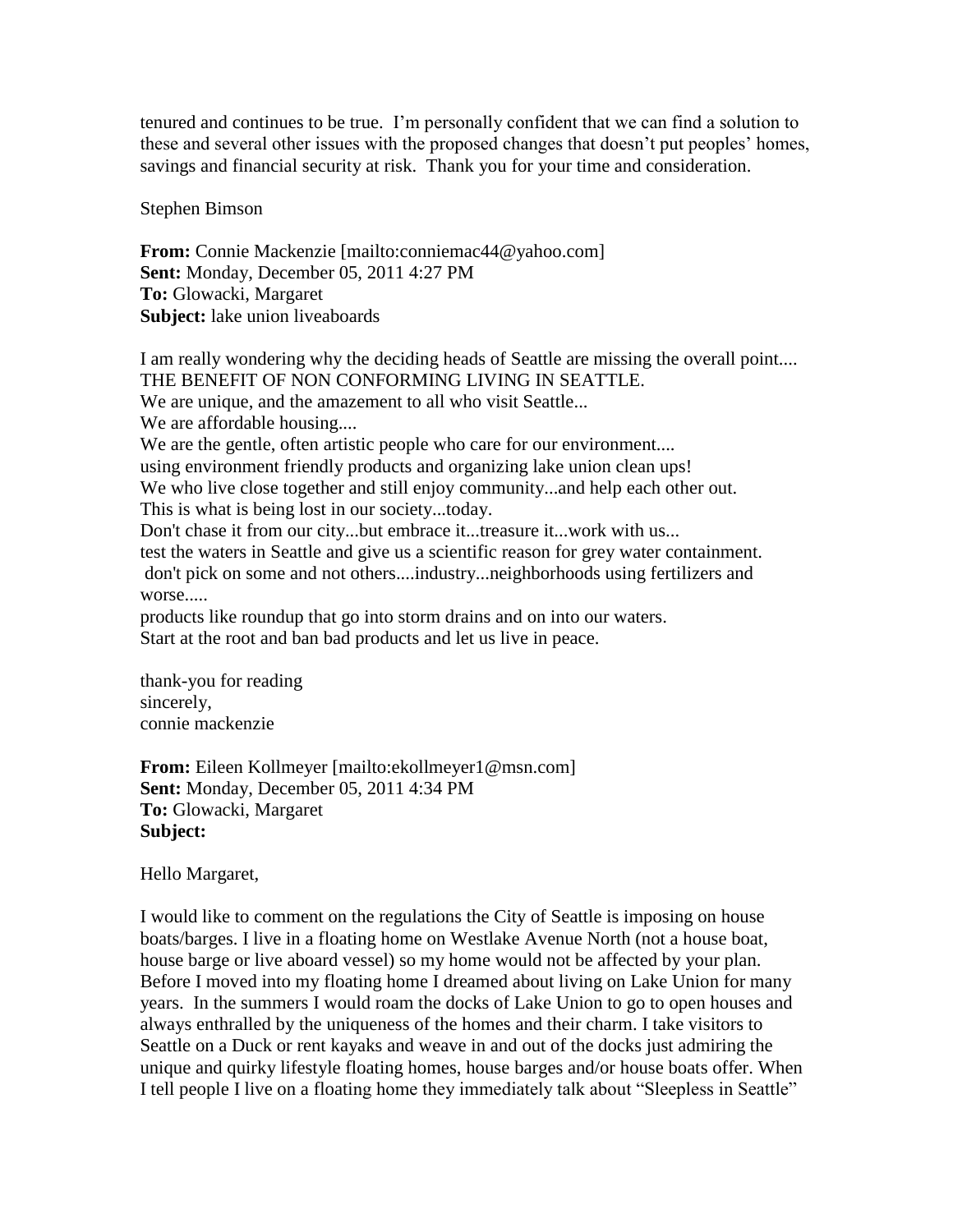and tell me they would love to have a chance to visit and experience the lifestyle.

I have to say that it is shocking to read your/DPDs proposed Shoreline Management Plan. Retroactive to January 2011. That's like saying the new car I bought after January 2011 can't be insured. Where are your facts supporting the proposed grey water plan? Where is the science behind your decisions? (My scientist friends who work for NOAH say Lake Union is now cleaner than it has been in years!) Why are you going after one of the most charming aspects of Seattle, and such a small community, for this grey water issue that is so unfounded? Why don't you talk to the City of Seattle about run off water that causes pollution and kills sea life on a daily basis (much, much, much more than house boats/barges will ever do in their lifetime)? If you're concerned about the water on Lake Union then THE CITY OF SEATTLE SHOULD BE YOUR TARGET.

Please take some time to reconsider your proposed Shoreline Management Plan using fact and science to back it up.

Sincerely,

Eileen Eileen Brewer Kollmeyer | cell: 206.369.5305 | e-mail: [ekollmeyer1@msn.com](mailto:ekollmeyer1@msn.com)

"Every day brings a chance to live with intention and integrity"

**From:** Barbara Engram [mailto:barbengram1@yahoo.com] **Sent:** Monday, December 05, 2011 8:02 PM **To:** Glowacki, Margaret **Cc:** Barbara Engram **Subject:** proposed shoreline regulations

Dear Ms.Glowacki;

I would like first to ask you to extend the period allowed for responses to this new set of regulations. These are issues very important to us and the deadline allows very little time for us to discuss them. think about them carefully, and formulate cogent responses not to mention wade our way through all the revisions to be sure we understand just what they involve.

I am happy to see that the 25% cap on live aboards in a given marina has been dropped, I think that freezing the number of house barges at the number in the lake as of January 2011 has several problems. First of all, a house barge which moved into the marina, or became a live aboard later in the year was legal at the time it was occupied but will be made illegal, retroactively, by the proposed regulations. That seems unfair and could represent a major financial loss to the owners, who were, after all, acting legally. It also does not address the problem of the few folks who may have purchased or rented slips and are in the process of having a houseboat built. Again, they are acting legally (under exiting regulations) and could face devastating financial loss as a result of the regulations (after all, a home is the largest single financial investment most of us make).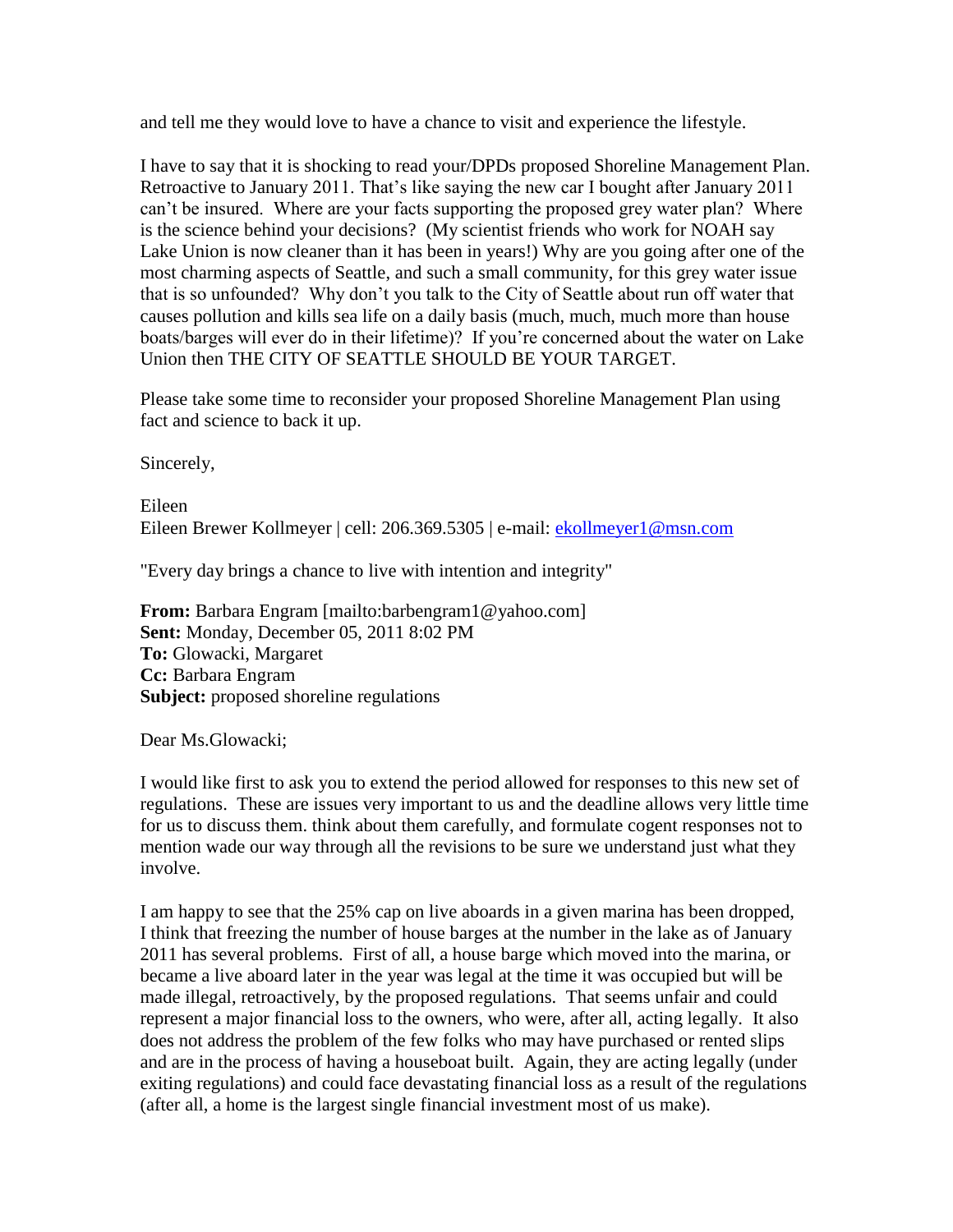I think that registering house barges is a good idea. At this time, I don't know who has any idea how many there actually are, and this information is important if we are looking at trying to find a reasonable balance among the various uses of the lake.

At Gasworks Park Marina, we are very seriously looking at installation of a sewer system, and have invested in design and sought bids for such a project. However, as the new regulations are written they just flatly mandate collection of gray water. It seems to me that this is an adversarial approach that will engender much resistance and resentment. Why not offer rewards that encourage people to find ways to deal with reducing and eliminating gray water, so that we can join in a cooperative effort to maintain and improve water quality? We are finding that installing a sewer system is going to be expensive, especially when, under the new regulations we would not be allowed to replace our house barges, even as they age.

With a sewer system we would not contribute any more pollution than recreational vessels (and probably less, given the lack of enforcement of rules against overboard discharge that they face). We create no more shadowing than floating homes; actually less, given the relative size of a floating home and a house barge.

So, what is the rationale for imposing such rigid restrictions on this specific (and small) part of the community of users of the lake?

Barbara Engram Gasworks Park Marina

**From:** Dan Peterson [mailto:dan.peterson@gmail.com] **Sent:** Monday, December 05, 2011 9:25 PM **To:** Glowacki, Margaret **Subject:** Revise the DPD SMP

Dear Ms. Glowacki,

I emailed you months ago regarding the first draft of the Shoreline Management Plan and received a standard boilerplate response. This leads me to believe that you either aren't reading the bevy of complaints you're receiving or (possibly worse) you are reading them and are somehow unmoved by the plight of the residents of the city you serve.

The restrictions that the second draft of the SMP contains are completely unreasonable. For example, the "No New House Barge" rule being made retroactive to January 2011 is akin to you telling an apartment owner or a building owner that their unoccupied property is now valueless. The grey water restrictions and the classifications of vessels are so random it makes me wonder if you or anybody in your department has ever even been on Lake Union.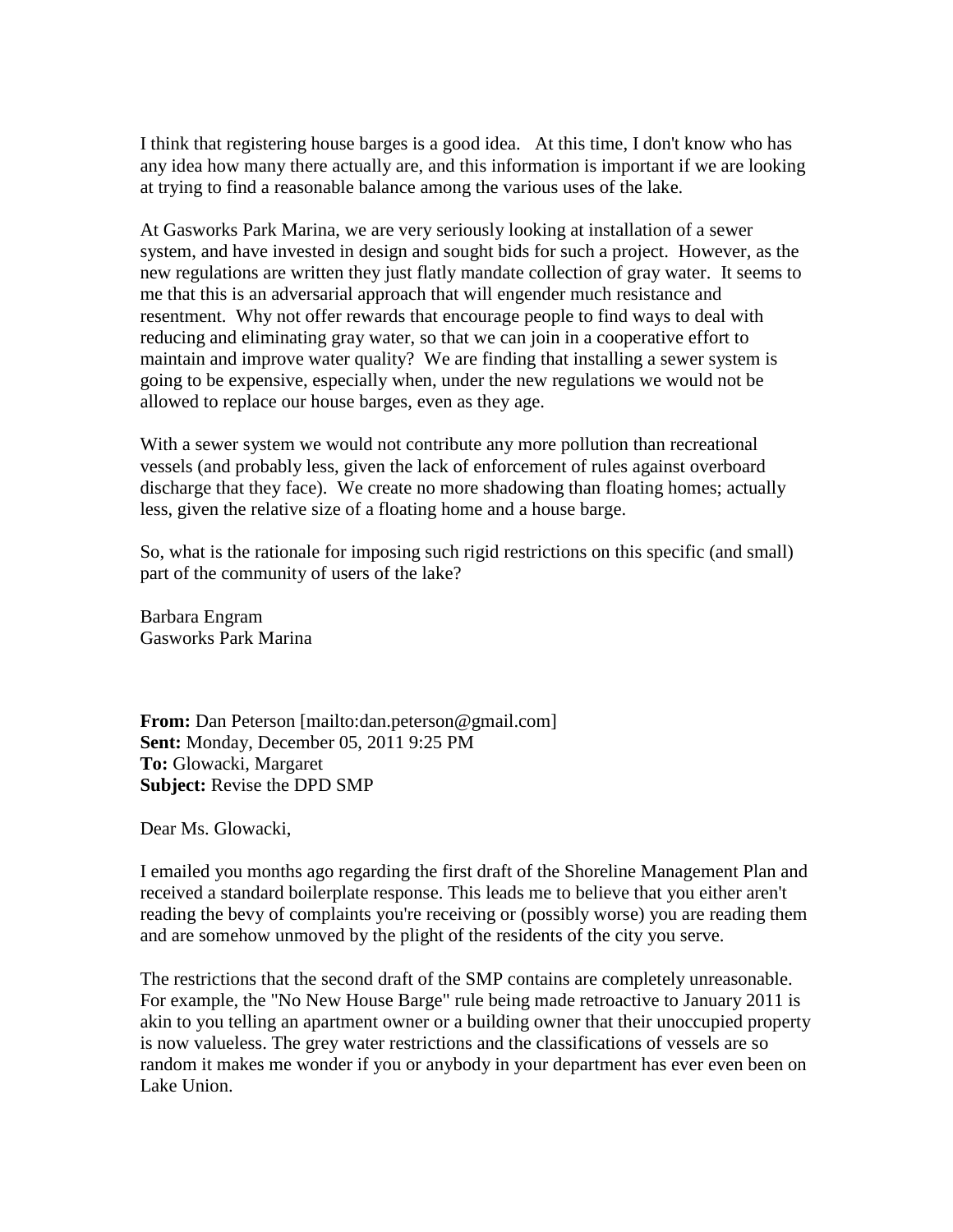I strongly encourage you to meet with members of the LULA to revise and make reasonable the SMP.

Sincerely,

Dan Peterson

-----Original Message----- From: Sanders, James S [mailto:james.s.sanders@boeing.com] Sent: Tuesday, December 06, 2011 10:09 AM To: Glowacki, Margaret Subject: Former Live aboard and current boat owner

Lake Union Liveaboard Association

I feel that the DPD should remove the greywater restrictions from the new regulation plan. How can this be enforced with thousands of pleasure boats and live a boards. What should be in place is to insure black water in not discharged. The older boats have no holding tanks and go directly over board.

More plump out stations need to be installed, we only have one free one on lake union and one pay at Morrison's Fuel dock..

**From:** Linda Tate [mailto:lindatate1@clearwire.net] **Sent:** Tuesday, December 06, 2011 11:21 AM **To:** Glowacki, Margaret **Subject:** proposed SMP comments

Hi Maggie,

My name is Linda Tate and I am a overboard on a "recreational vessel" in Lake Union. It is the life I have loved for 27 years and look forward to many more. I have been able to read some of the letters previously sent to you and am in total agreement with the concerns expressed so won't go into them again. What I would like to deal with is the spirit of life on the water as well as the commitment and dedication of those of us fortunate enough to enjoy this lifestyle. And an unwritten code of conduct. This lake is our home and, like any other homeowner, we do all within our power to keep it safe and healthy. This means, removing debris whenever we see it, not just on "clean the lake" days; being over-concerned (if that's possible, but probable compared to "land lubbers") with "Best Management Practices"; being ever vigilant for the safety and security of our neighbors; and furthermore, being watchful for the safety of those who come to enjoy our neighborhood. I am proud to say I saved the life of a visitor last spring when I was awakened by his calls for help in the night. Sure, there are hardships involved (both physically and fiscally), but I wouldn't trade this life for anything.

I, like most of my liveaboard neighbors, am more than willing to do whatever possible and physically do-able to comply with the BMP. I am fortunate enough to have room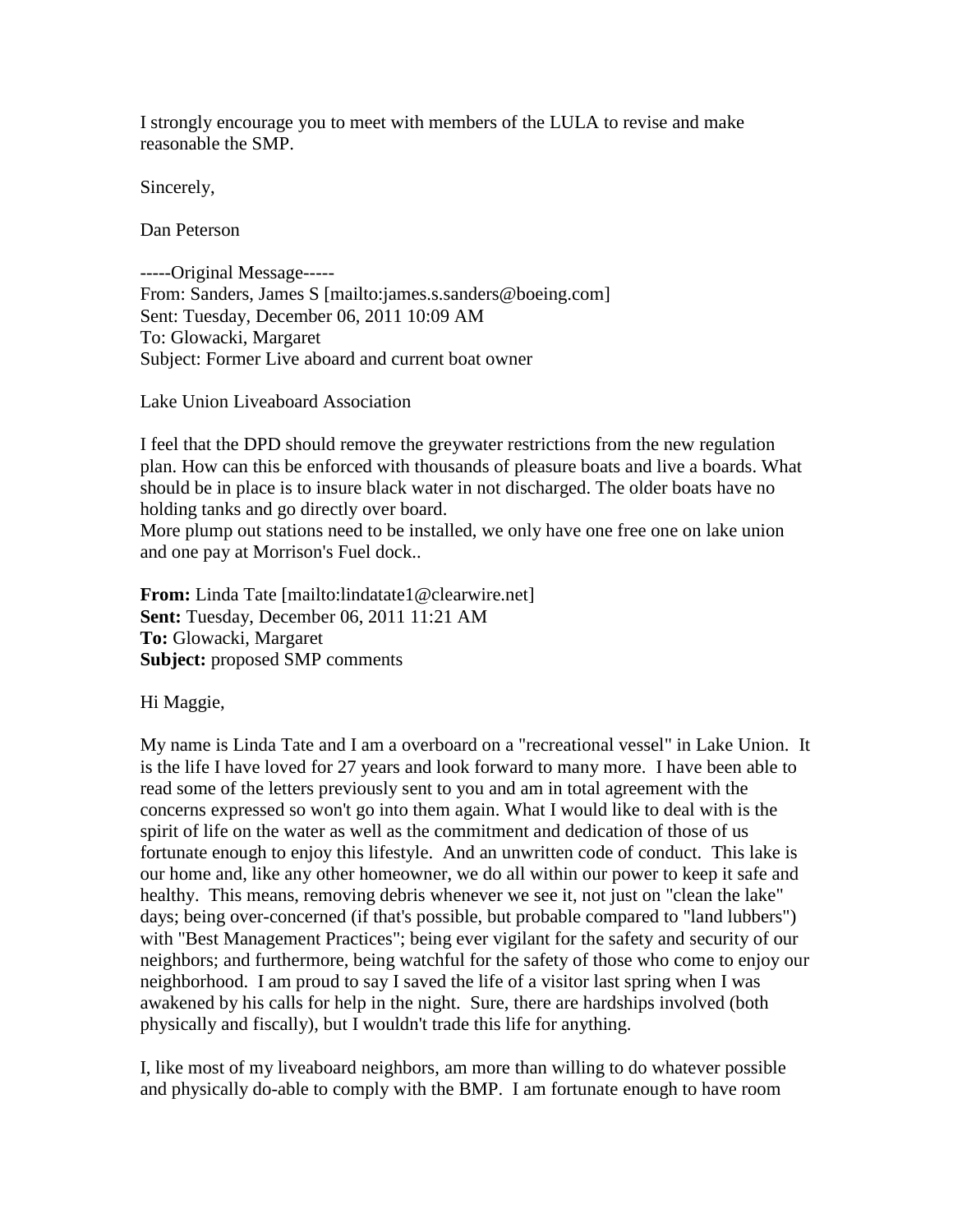enough in my bilge to install a grey water holding tank, but, even more miraculously, I was able to recently move to perhaps the only marina in the city with a built-in pump system which takes away all sewage and grey water!

This email isn't about me, but about our willingness to do whatever we can to ensure this lifestyle. Please look over the proposals previously submitted which, I feel, could answer the concerns you have and give our community a chance to self-regulate in the best possible way. A way to make us both proud. And please consider giving us at least an additional month for our response time. We liveaboards thank you as well as all those who love the charm, character and personality of Seattle thank you. Linda

**From:** dick schwartz [mailto:cruzahome@yahoo.com] **Sent:** Tuesday, December 06, 2011 6:17 PM **To:** Glowacki, Margaret **Subject:** Shoreline regulations.

#### Dear Ms. Glowacki,

I am aware of your/the city's stance against linking the concern about boat graywater with landbased runnoff, but I hope you can understand how unreasonable it seems to the people will be affected by the graywater regulations that you would have such concern about that issue when nothing substantive is being proposed to regulate land contaminant runoff. This is particularly upsetting since the city has presented no site specific research regarding the effect of graywater and certainly landbased runoff has a much greater impact on water resources. Is it reasonable to expect the public to respect policy decisions when certain groups are targeted and others are inexplicably given a pass. I would like to think that policy makers are not blind to such aspects of the policy making process. We shall see.

Sincerely, Dick Schwartz 2000 Westlake Ave. N. Seattle, WA 98109 [cruzahome@yahoo.com](mailto:cruzahome@yahoo.com)

-----Original Message----- From: Susie [mailto:s.ssusiedon@gmail.com] Sent: Wednesday, December 07, 2011 9:14 AM To: Glowacki, Margaret Subject: Shoreline Management...liveaboards

Dear Ms. Glowacki,

My husband and I own a slip at Gasworks Park Marina and have lived in our Coastguard-Certified vessel for 12 years. We bought this slip specifically to give us the security of not being affected by the live aboard limits on state-leased waters.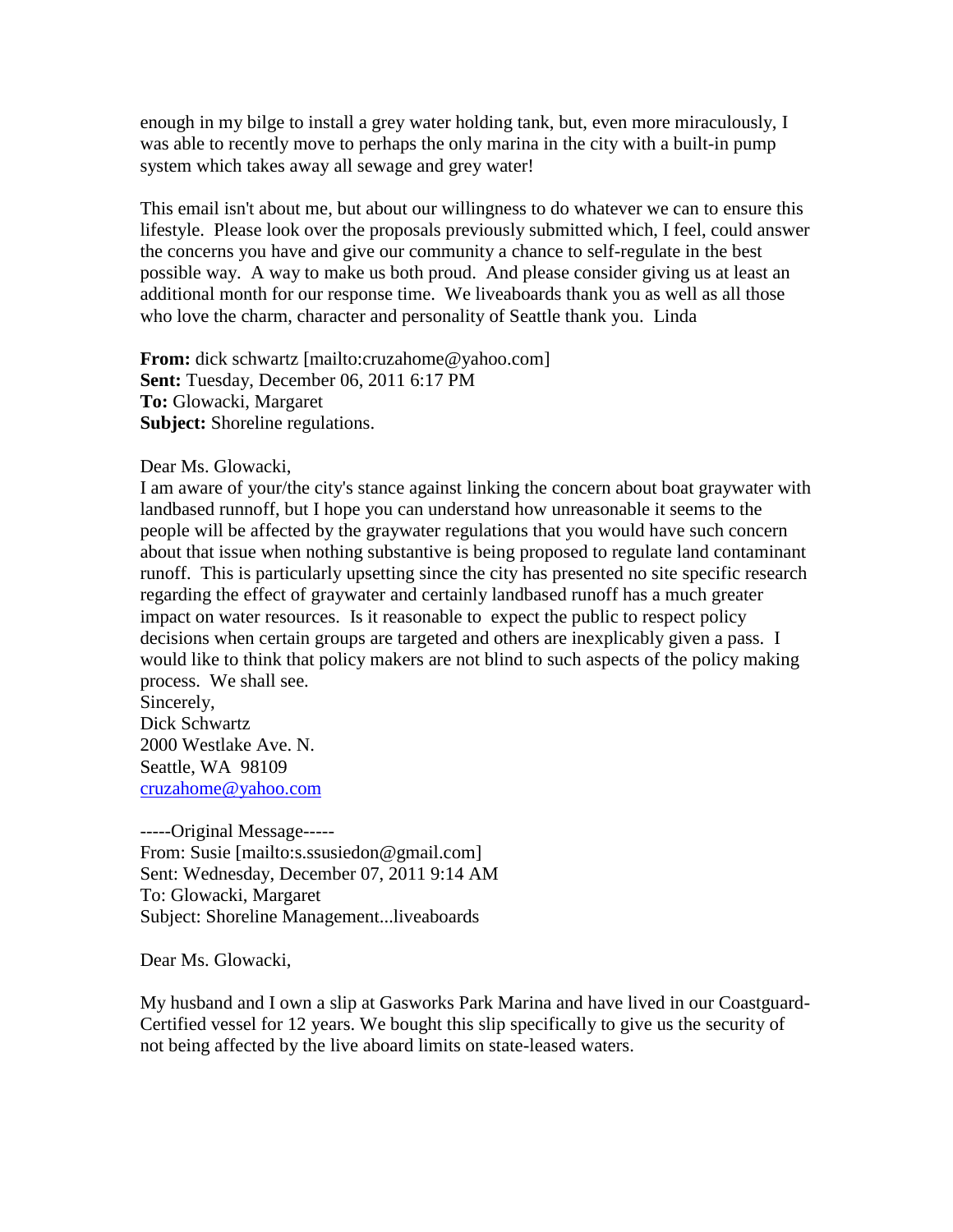The most recent version of the Shoreline Management Plan is written so ambiguously, that I cannot understand how we will be affected. It sounds like a magic wand will turn our boat into a barge?? We paid a huge sales tax on the boat...will we now have to pay property tax on our boat as well as our slip? It also sounds like we could sell our slip but the new owner could not bring in a new live aboard vessel? Wow. We are retired and our financial future depends on the resale value of this slip.

Our marina is starting the process of hooking up to the sewer to avoid gray water discharge. We currently have our black water pumped out. If this water pollution is the issue, probably all the boats in Lake Union should be hooked to the sewer. Otherwise, it seems we are being unfairly targeted.

The Seattle live aboard community is one of the most unique in the world. Please do anything possible to preserve this low-impact, simplified, and delightful way of life in this special city.

Susie Stenehjem 206 909-7149

**From:** Willie Swanson [mailto:wjs18@u.washington.edu] **Sent:** Wednesday, December 07, 2011 9:19 AM **To:** Glowacki, Margaret **Cc:** Kevin Bagley; Linda M Bagley **Subject:** houseboats

Dear Ms. Glowacki,

I m writing in support of the SMP proposal modifications suggested by the Lake Union Liveaboard Association. I purchased a houseboat in 2011. I have found the community extraordinarily concerned about environmental issues. While obviously the community can not be left to police itself, their input is well informed, legitimate and raises many important community, environmental, financial and legal issues. For example, the grey water restrictions will only apply to houseboats, a small fraction of liveaboards. I am sure you have received full reports and documentation of the Lake Union Liveaboard Association suggestions - I urge you to address and publicly respond to their legitimate concerns. Having a PhD in Marine Biology (from a leading institution - Scripps Inst. of Oceanography), I am somewhat qualified to agree with Lake Union Liveaboard Association assertion that DPD's proposal is not backed up with any science, is based on opinions of developers and is contrary to existing statistics.

Some of Lake Union Liveaboard Association modifications I support are below.

Lake Union Liveaboard Association is dedicated to protecting Seattle waters and is frequently involved in environmental cleanups, green boating activities, and public awareness. Our community is deeply concerned about our waters (it is the reason we are here!) and our commitment to keeping our waters clean and green is second to none. We frequently protect the waters, save lives, and protect property. Our proposals for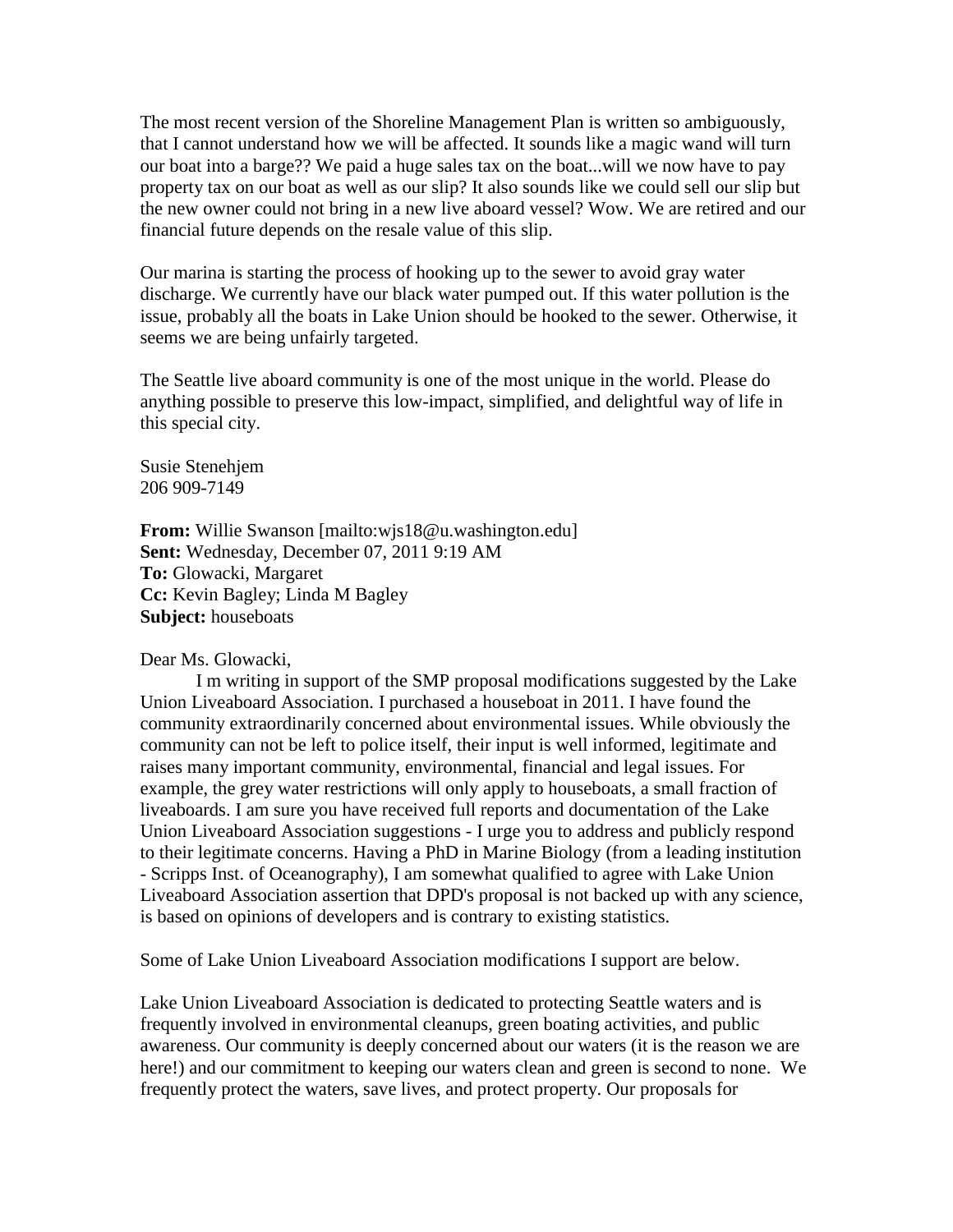overwater residences are sound, reasonable, and in the best interests of the liveaboard community, Seattle waters, and the Seattle lifestyle.

## **Lake Union Liveaboard Association Proposal for Alternative to SMP Changes Affecting Liveaboards**

# **1. Root issues are:**

a. Limiting the overall number of residences over water

b. Reduce/eliminate greywater discharge by these residences.

# **2. Definition of "Over Water Residence "**

Any vessel that is a Primary Residence as defined by the IRS guidelines or is used as an over-water residential rental (minimum 3 month term)

# **3. Vessel Occupancy Permits (VOP)**

Any vessel meeting the above Over Water Residence is required to obtain a Vessel Occupancy Permit (subject to Phase In period).

# **4. Permit Types "Addresses grey water"**

Type 1 = Compliant – little or no discharge (Containment / Disposal or Approved Filtering System)

Type  $2 =$  Competent - Proven competency in BMP  $\&$  green boating practices (Certificate required)

Type  $3 = \text{Non-Compliant}$ 

# **5. Permit Fees (Fees listed as examples)**

Type 1 (FREE (may not be increased beyond this amount))

Type 2 (\$60/Year (May not be increased beyond this amount))

Type 3 (\$60/Year years 1-2 years, \$200 per year thereafter – May not be increased beyond this amount)

(Fees may be used for mitigation of environmental impact in Seattle waters and for cost of registration)

## **6. Limitation of VOP – "Addresses the number of over water residences"**

After establishing a baseline (over 2 year period), limit VOPs to 125% of Baseline Additional Type 1 permits are allowed until all permits reach 150% of Baseline

# **7. Phase in of Permitting Process**

Years 1 & 2 Establishment of Baseline

Year 3 & beyond - Permits Required, late comers allowed with proof of residency End of Year 5 – Late comer period ends

## **8. Miscellaneous details**

- Marina managers validate VOP with city website
- Permits are transferrable
- Permits are moveable
- Housebarge definition remains the same (No Redefinition) See Seattle City CAM 229
- Liveaboard definition goes away (Replaced by Over Water Residence)
- Status of permit type validated by independent inspector

Thanks you for your consideration of these important issues,

Willie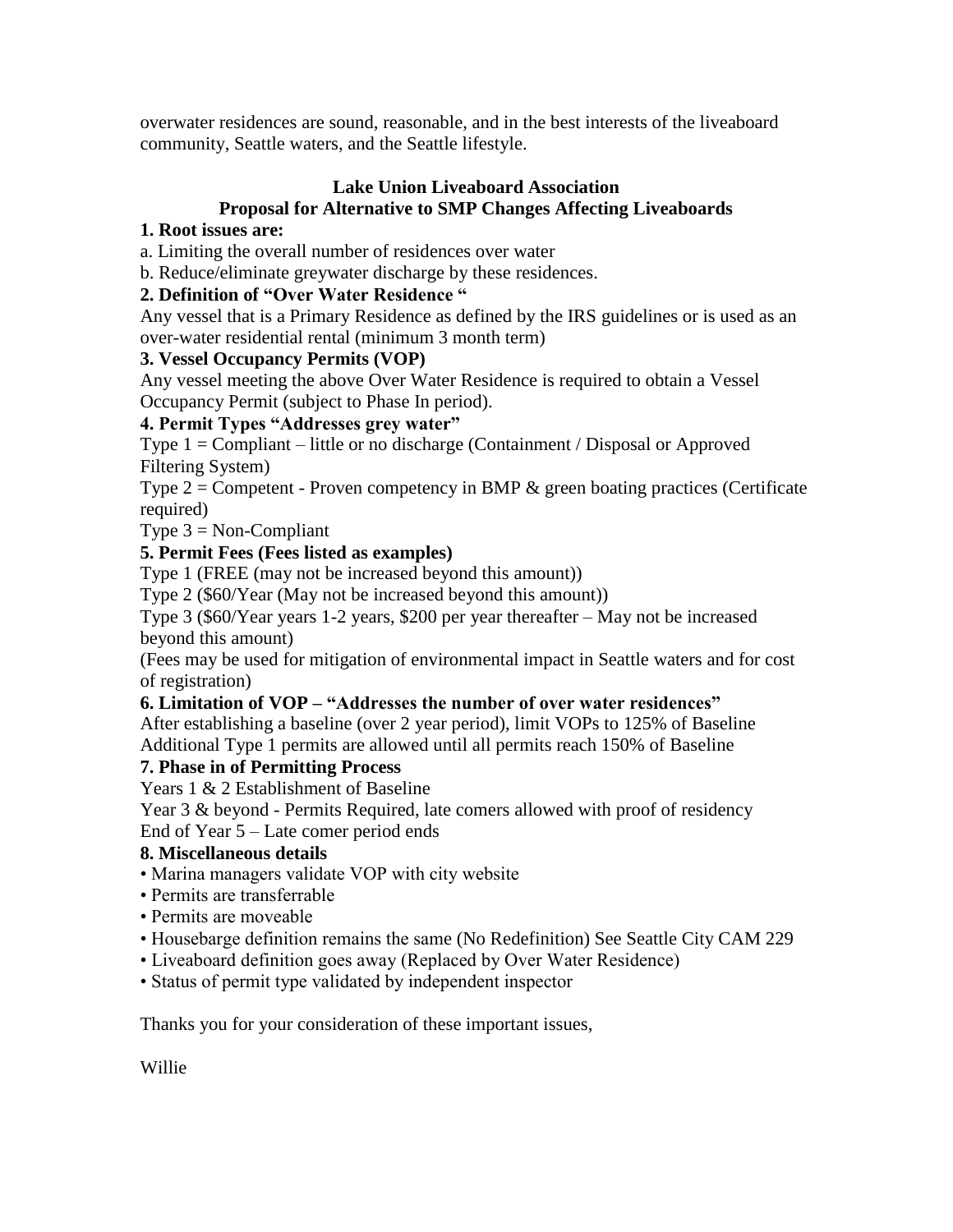Willie J. Swanson Associate Professor University of Washington Genome Sciences, Box 355065 Foege Building, room S143B 1705 NE Pacific Street Seattle 98195-5065

\_\_\_\_\_\_\_\_\_\_\_\_\_\_\_\_\_\_\_\_\_\_\_\_\_\_

E-mail: [wswanson@gs.washington.edu](mailto:wswanson@gs.washington.edu) Phone: (206) 616-9702 <http://www.gs.washington.edu/>

**From:** marc.lentini@gmail.com [mailto:marc.lentini@gmail.com] **On Behalf Of** Marc Lentini **Sent:** Thursday, December 08, 2011 11:11 AM **To:** Glowacki, Margaret **Subject:** Proposed Shoreline Management Plan Update Comments

Ms. Glowacki,

Below and attached, please find my comments for the public comment period of the proposed Shoreline Management Plan Update. I would appreciate being informed of any additional public comment periods or open forum on this matter.

Thanks, Marc

Marc Lentini 3238 NW 61st Street Seattle, WA [marc.lentini@cornell.edu](mailto:marc.lentini@cornell.edu)

To the Public Comment review committee:

I'm writing to express my deep concern with the proposed shoreline regulations concerning house barges and live-aboard uses of boats. (Regulation web page: [http://www.seattle.gov/dpd/Planning/ShorelineMasterProgramUpdate/ReportsMaterials/d](http://www.seattle.gov/dpd/Planning/ShorelineMasterProgramUpdate/ReportsMaterials/default.asp) [efault.asp\)](http://www.seattle.gov/dpd/Planning/ShorelineMasterProgramUpdate/ReportsMaterials/default.asp)

As a property owner and taxpayer in the City of Seattle (Ballard), and a former liveaboard, I find them troubling for two major reasons.

#### **First, they create a regulatory and enforcement nightmare.**

**This regulation puts the city in the position of trying to judge what is, and is not, a boat.** How will that be determined? Consider the following example:

 $\Box$  A vessel with a large cabin, a square bow (front end), and a square stern (back end), and two outboard motors. The owner lives aboard. It's known for puttering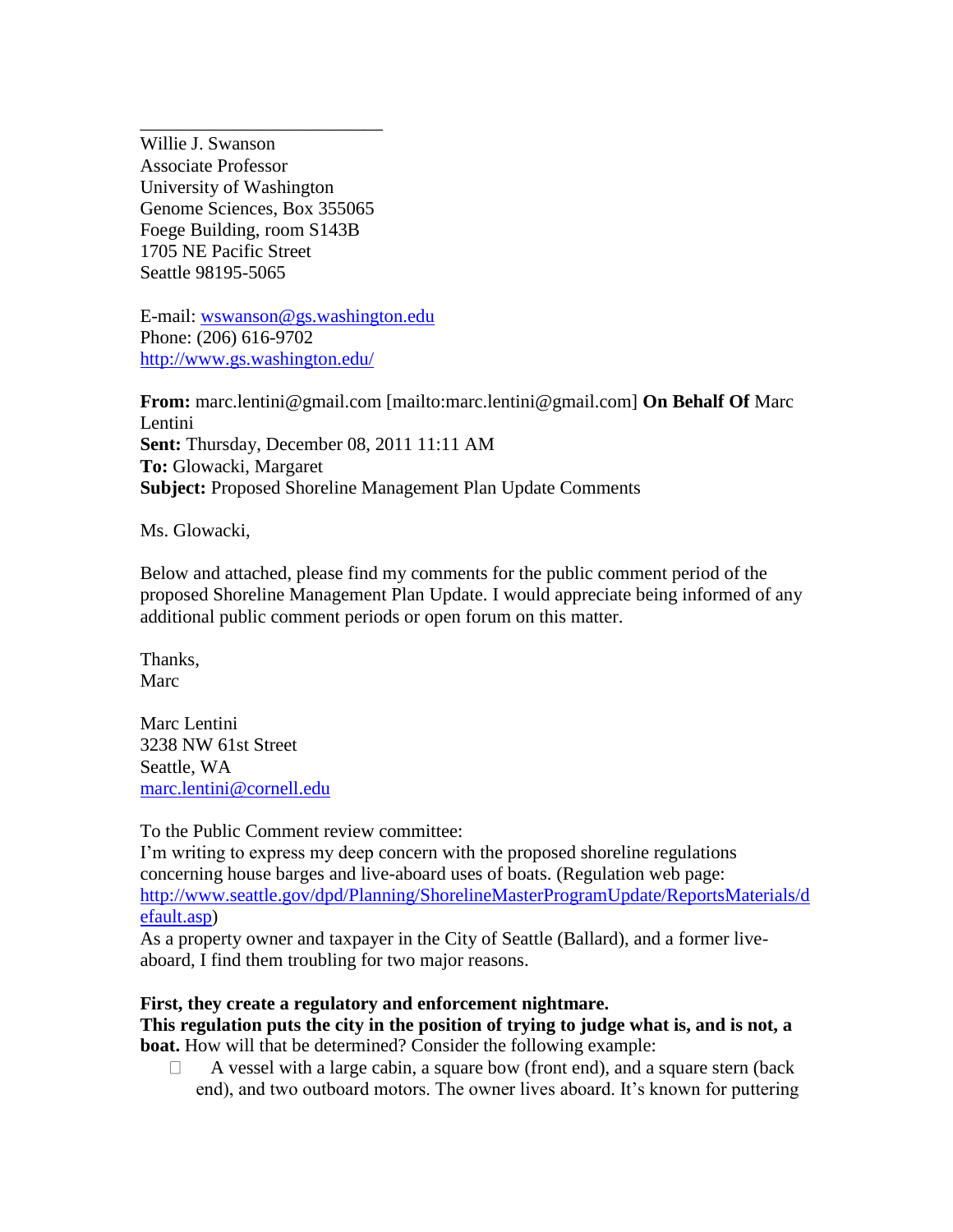around Lake Union and anchors on the logboom for Seafair. The boat is well maintained, black water is pumped out weekly, and the owner uses environmentally friendly cleaning products (think camping soap).

- $\Box$  A vessel with a pointy bow and square stern that hasn't left the dock in five years. The owner lives aboard. The boat is, shall we say, rough. There is regular pump-out service for black water.
- $\Box$  A vessel with a pointy bow and square stern that also hasn't left the dock in years. No one knows how long. The owner visits the boat all day long on sunny weekends. There is no regular pump-out service, but the owner doesn't seem to leave the boat to use the bathroom.

All three were vessels in a marina I moored in, on Lake Union. Under these regulations, the former would be restricted and, eventually, forced off the lake. The latter would be permitted and unregulated. Addressing the regulation specifically to barges is unenforceable and discriminatory. It has no basis in thousands of years of maritime history or the facts on the water in Seattle.

Furthermore, Lake Union and Portage Bay, home to most of the barges, are considered federally managed waters. The legal framework in play is soundly (and rightly) **within the jurisdiction of the Coast Guard.** The determination of what is, and is not, a boat is also within their purview. The city should not be attempting to counter those regulations. With regard to live-aboard vs. occasional use, how does the city plan to determine that use? Self-reporting hardly seems a sensible option if the goal is truly enforcement, instead of harassment. The alternative, then, is what. Bed checks? Per the earlier example, would there be different rules for each of those boats?

**This is not a place where "we know one when we see one" will suffice.** This regulation affects homes. As a property owner in Seattle, if DPD were to start regulating my house and land differently because of it's shape, I can guarantee that my first call would be to confirm that the city was serious. My second would be to a lawyer. Lacking clear regulations, the city will be forced to litigate the issue.

### **My second major concern is that the proposed regulations are simply bad policy, for many reasons.**

As described above, these regulations enter into areas which are clearly outside of the city's jurisdiction, are murky at best in terms of factual basis to make a legal determination, and are an enforcement nightmare. In 1998, when the then-named Department of Construction and Land Use (DCLU) attempted to regulate house barges and live-aboard use, the community was forced to sue their own government. In 2001, when the state Department of Natural Resources attacked live-aboards, the result was a lawsuit that cost boaters tens of thousands of dollars, and no doubt cost the state a similar amount.

Based on this evidence, this latest attack will no doubt bring about more costly legal action. The city budget is such that we have already cut social services, parks, the library,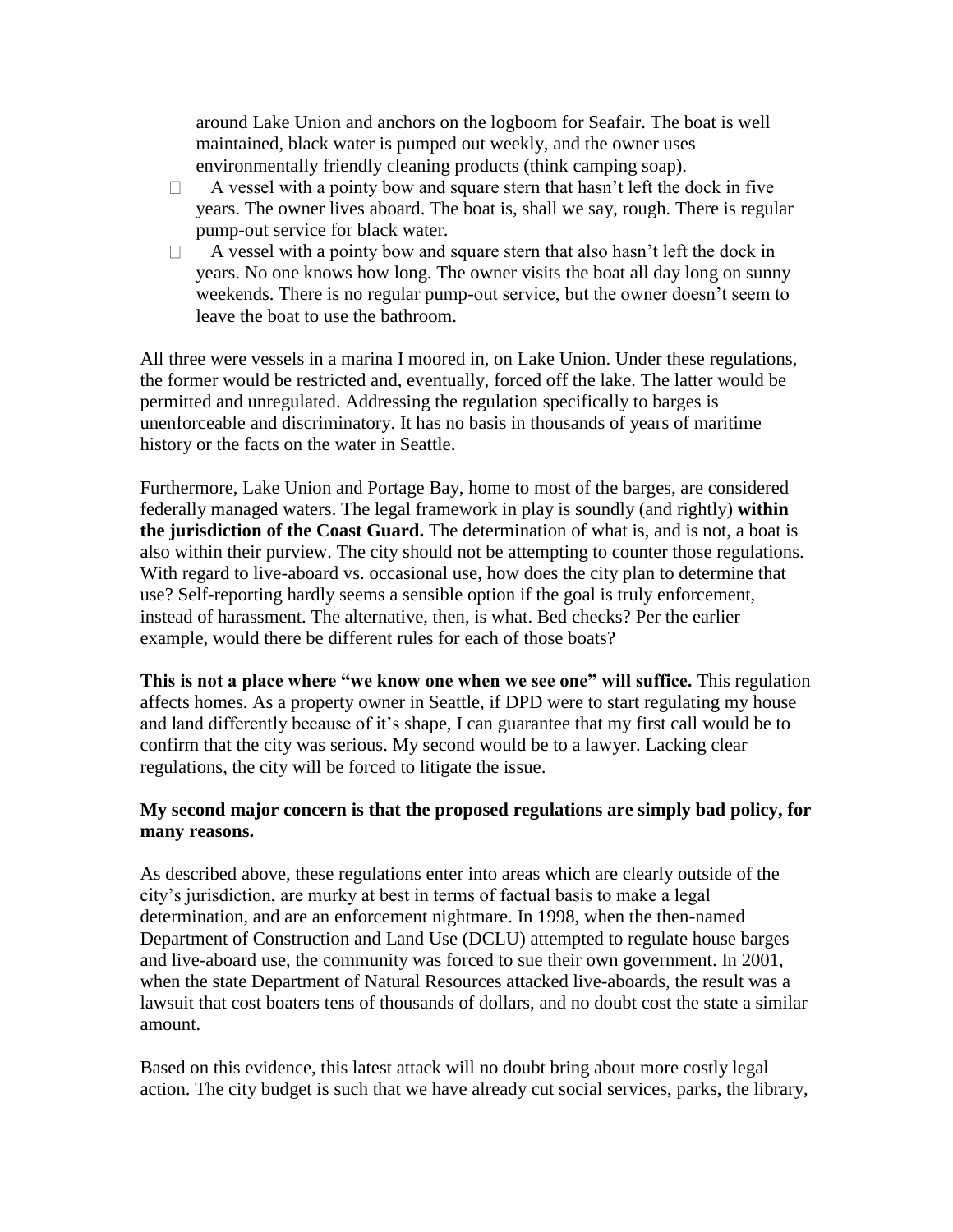and other critical services. **As a taxpayer, I'm deeply troubled that the city would now go looking for legal trouble on which to spend money.**

Another policy issue with this attack is that it **furthers the loss of affordable housing in the city**. On Lake Union, where many of the barges are concentrated, it is the last stand within the center of the city. Today, a bare-bones boat or house barge can be bought for a few thousand dollars. Moorage can be found for less than \$500 a month. Rent on apartments larger than a small studio is similar, or higher. With the loss of affordable housing in South Lake Union, and the lack of new affordable housing being built, this regulation simply exacerbates the problem.

Finally, **these regulations make, at very best, an infinitesimally small impact on water quality.** As live-aboards, my wife and I used somewhere between 100 and 150 gallons of water every week. (I know because I had to get out the rain and fill the water tank when we ran dry.) According my latest bill from Seattle Public Utilities, our little bungalow uses that much water *every two days*.

The entire population of live-aboard boaters in Seattle, barges and pointy-bowed boats combined, don't equal the water consumption of my one block in Ballard. Water quality studies have shown that the worst days for fecal coliform in Lake Union and the Ship Canal are the 4th of July, Opening Day, and Seafair. Water quality is simply not a "liveaboard" or "house-barge" issue.

**Even if live-aboards dumped their black water over the side, the annual impact would be less than that of a single Combined Sewer Overflow event.** And yet, most do the responsible thing and have it pumped out, or take their boats (point and not-pointy alike) to a regulated pump-out facility. The CSO problem is still with us, despite knowing it needs to be fixed for well over a decade, and will be for several years to come. My live-aboard and house-barge neighbors were the first to call in oil slicks on the water. They were the ones out with small nets and sticks hauling trash from the waters around their home. They are the first responders when there is a boat about to sink. If anything, **moving live-aboards off the water will delay responses to environmental harm and result in more polluted waterways.**

There are far greater opportunities to positively change shoreline management and water quality impacts in Seattle. For instance:

- $\Box$  Enforce existing regulations against marine waste. Note the above studies about black-water from recreational boats during major boating events. Any live-aboard boater who has dealt with the visual and olfactory impacts of a boat pumping waste over the side would welcome this. Increasing patrols of this issue can be leveraged with checking for safety issues such as drunken boating or lack of life jackets.
- $\Box$  Reduce runoff pollution from vehicles and roadways by encouraging cycling, walking, and dense housing. Live-aboards on Lake Union, for instance, live close to downtown jobs and shopping. They've already reduced their water-quality impacts.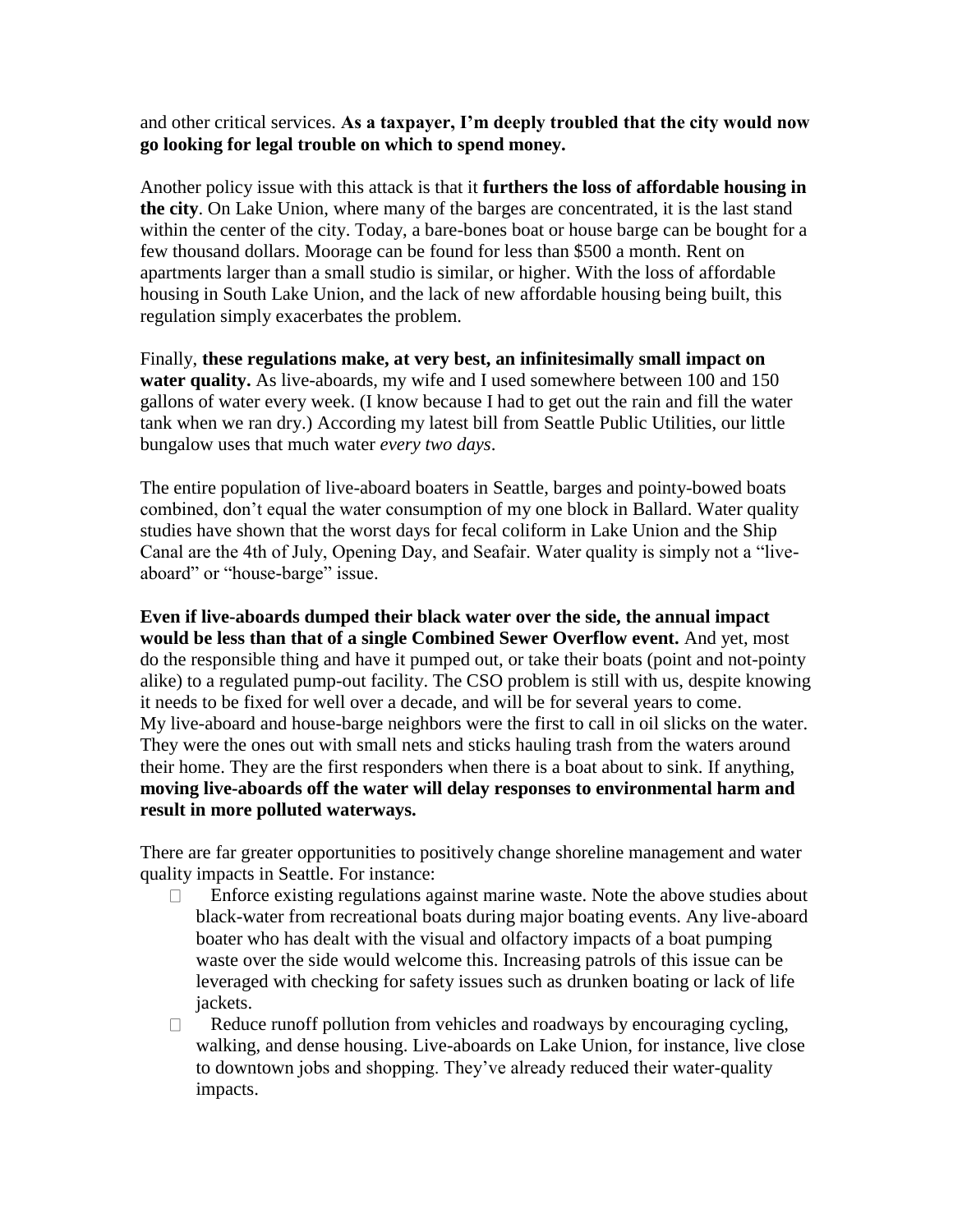□ Regulate application of pesticides. As a live-aboard and now home-owner, it baffles me how carefully I had to manage my waste on the boat, and yet my landside neighbors and I can dump all manner of known toxins on our lawns. (And given where I live, the path between my rose garden and Shilshole Bay is remarkably short).

House barges and live-aboard boaters represent a part of Seattle culture and character as integral to how we are perceived as coffee shops and views of Puget Sound. It seems every 10 years the city attempts to harass and regulate them out of existence. Doing so would have a negligible (and possibly negative) impact on water quality and shoreline integrity. We lose our first responders, we lose free waterfront clean-up service, we lose the boaters who already practice responsible waste management practices. Along the way we waste precious tax dollars on a legal defense of unenforceable regulations. As a citizen, boater, environmentalist, and homeowner in Seattle, I strongly request that the proposed regulations and recommendations be stricken from the updated Shoreline Management Plan. We can have a much greater impact on our water quality in other, less destructive ways.

Marc Lentini 3238 NW  $61<sup>st</sup>$  Street Seattle, WA 98107

Dear Ms. Glowacki,

For the last three years, my wife and I have lived in a 39' x 11' housebarge that was built in 1985. It has no means of propulsion or steering, is constructed of marine plywood and fibreglass, and has a flat bottom. The distance between the hull and the floor (the bilge) is about 8". All sewage is retained in a holding tank under our bed, which is right next to the bathroom. But graywater from the shower, bathroom sink, and kitchen sink are discharged into the ship canal through fittings in the hull of the vessel. The contents of this graywater is limited to small amounts of biodegradable soap without phosphates, and small food particles that aren't caught by the fine sieve in the sink when we wash dishes. We put other liquids down our marine head into the holding tank.

Our vessel and the pier where we are moored are adorned with vibrant potted plants. Large flocks of Canada geese cruise up and down the channel eating lake weed. Ducks visit (and defecate on) our porch. River otters catch crayfish and leave their claws on our dock. Beavers eat the plants in our small land garden and have even tried to eat potted trees on our porch. Raccoons eat our sweet pea crop in the summer. Herons fish from our neighbor's skiff. Common mergansers and double crested cormorants patrol the deeper waters. It is rather idyllic and the Argosy cruise boats that go by several times a day in the summer always remark about us over their loudspeakers. We are literally a tourist attraction.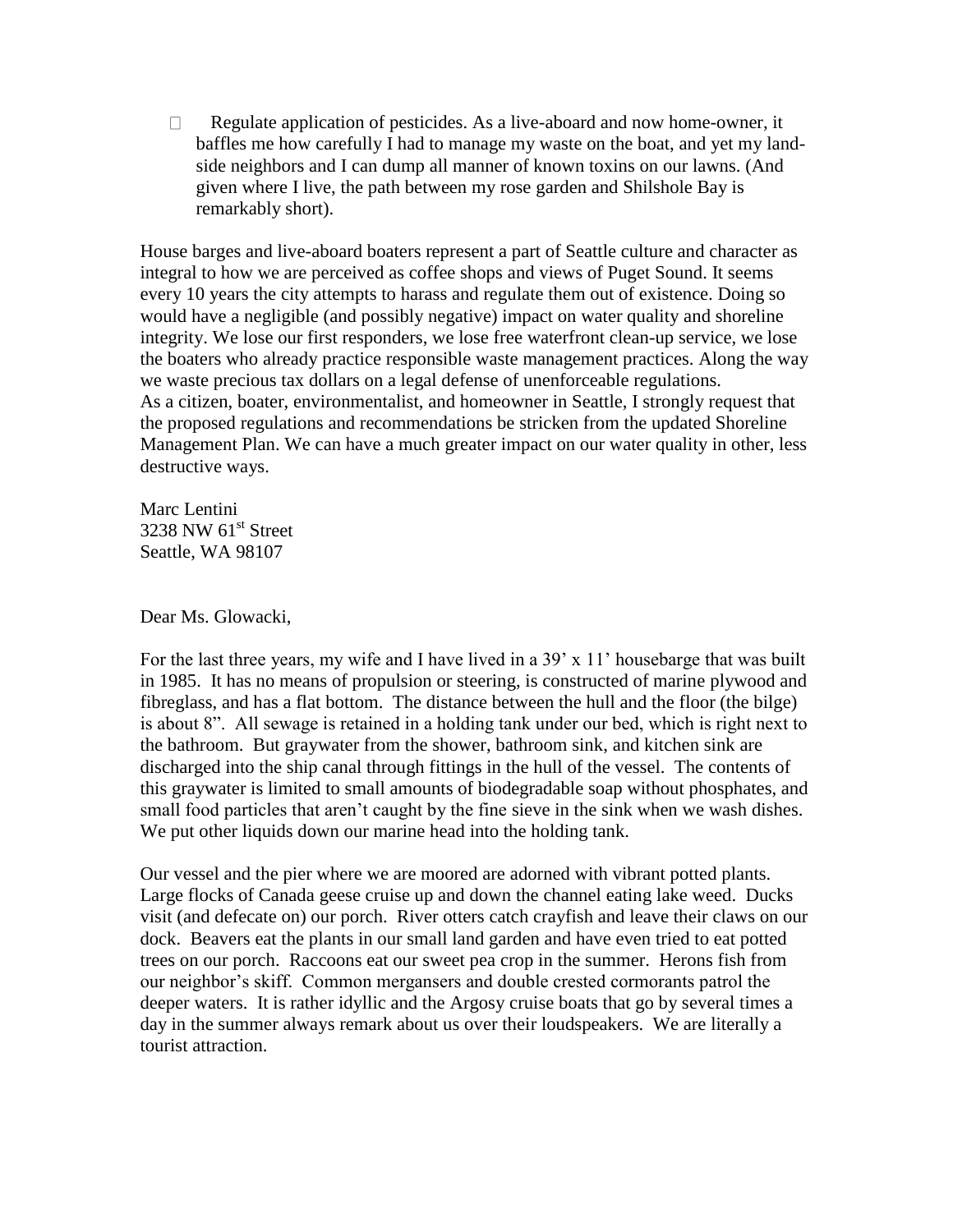I am concerned that the proposed new regulations will seriously jeopardize our way of life for no good reason.

First, I am not at all convinced that graywater containing small amounts of biodegradable, non-toxic soap and food particles has any negative impact on the local aquatic ecosystem whatsoever. Indeed, from our observations, these discharges seem to merely feed the crayfish, which are in turn eaten by the otters: just adding to the food chain. If the City is aware of scientific evidence about the impacts of such discharges, please provide it. I care about the aquatic environment and evidence that our lifestyle is adversely affecting the environment would influence my opinion.

Second, I am not convinced that it would be possible for us to comply with the proposal that all graywater be retained at reasonable cost, both in terms of dollar amounts and space on board our vessel. I'm not sure how large a holding tank would be required because it would depend on how often the tank is pumped. We have a 55 gallon tank for sewage that is pumped out once a week. That tank is quite large. In a week, I'm sure that we would produce more than 55 gallons of graywater, possibly substantially more. Since the bilge is so shallow, a new tank would have to sit on the floor somewhere and there isn't much floor space in our approximately 300 square foot main living area. Since there isn't room close to the kitchen sink, and the kitchen sink is aways from the bathroom sink, it would have to be plumbed under the floor and rely on a pump to get the water into the tank. Because of the way the floor joists are arranged, this would probably require tearing up the floor and we would lose the only dedicated closet in the entire barge. I'm not even sure our vessel could structurally accommodate the weight of a large enough tank. I haven't asked for an estimate of the cost of this work, but based on my experience just replacing our existing holding tank, without any new plumbing, I believe it would be substantial. On a similar note, I have heard from others who attended the Lake Union Liveaboard Association's recent emergency meeting that the two existing pumpout business do not have the capacity to handle the graywater they would have to pump. Does the City have a plan for how it expects housebarge owners to comply with these regulations on a practical level? Has the City considered the costs to owners and feasibility of implementing these regulations? If so, what has been determined? I would appreciate receiving all information the city has on this topic.

As you know, state regulations prompting this redesign of the plan require "reasonable accommodation" of existing housebarges. Absent evidence that graywater discharge is an environmental hazard or that modifications could be made to comply with the proposed regulations at reasonable cost, I find it difficult to see how this is reasonable accommodation. It might be reasonable to require new housebarges (that replace existing vessels) to install graywater containment tanks, because they could be designed with this requirement in mind, but requiring retrofitting is a heavy burden. At the very minimum, a process should be added to the regulations for obtaining a variance from these requirements where impracticable. Some barges are quite a bit smaller than ours and I can't imagine where they would put a large enough tank.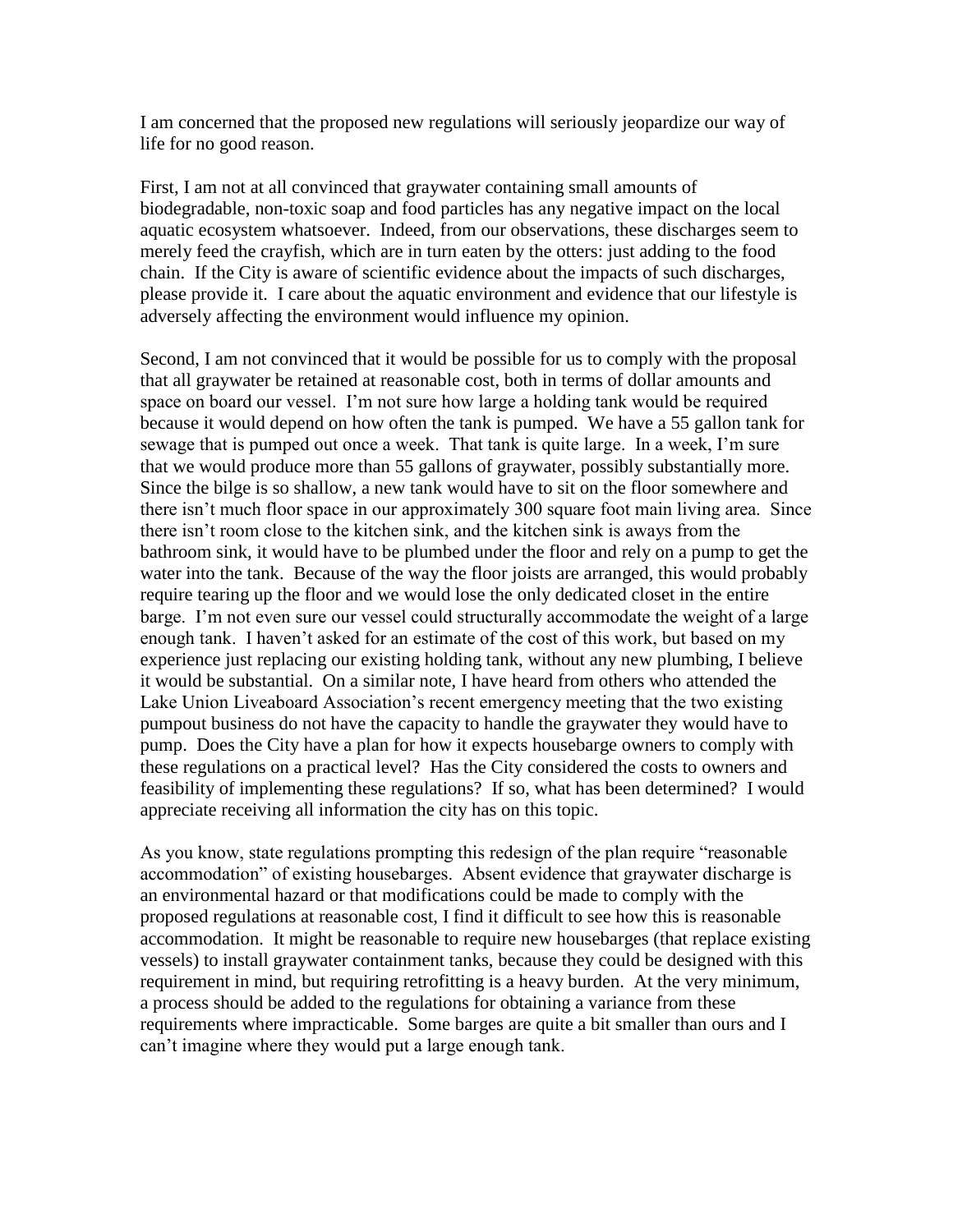As I understand it, these graywater requirements would only apply to vessels built for residential purposes. As I read the proposed regulations, this means that all other vessels- -regardless of whether they are being used as residences--need not comply and can continue to discharge their graywater. This encourages residential use of recreational vessels instead of housebarges, which makes very little ecological sense. Residential vessels have engines and fuel tanks that present a greater hazard to the aquatic environment than graywater from housebarges. Unrestricted growth of residential uses (or any uses, really) of boats that are shaped like traditional boats does not solve the nearshore shading issue that I presume forms the basis for the state's decision that over water residences are not preferred. I think singling out the small number of housebarges is an arbitrary and capricious exercise of regulatory authority under the Administrative Procedures Act.

Finally, I have a few questions. The proposed regulations require housebarges to "meet state water quality standards and the City's stormwater code." What would this mean for housebarges? The proposed regulations also require "all overboard discharges … to be sealed." Does this mean that we will be required to have all of the through-hull fittings on our vessel patched somehow? What about the one that we have functions as a water intake for flushing our marine head?

Thank you for your consideration of these comments and responses to my questions. Very truly yours, Matthew D. Mihlon **Date:** 12/8/2011

-----Original Message----- From: Bill Wehrenberg [mailto:bill@acadiaconsulting.com] Sent: Thursday, December 08, 2011 6:07 PM To: Glowacki, Margaret Subject: Comments on Shoreline Management Plan = Draft 2

Maggie -

I appreciate all the work you have put into drafting the new Shoreline Management Program over the past year and considering all the feedback you have received. I think the removal of the "liveaboard" limits and registrations on the second draft was a good idea and will greatly simplify the implementation of the program.

I am quite disturbed, however, that some new regulations were inserted into the second draft relating to grey water collection. I have lived on a housebarge for seven years now it is covered by the 1990 statute as a grandfathered "legal" housebarge and permitted as such. It was built in the early 80's and was not designed or equipped to house greywater holding tanks. An area under our stairwell contains the black water tank. There is no feasible place to put an additional tank on the boat, especially with the size required for grey water collection. As a consequence, our housebarge and home may be deemed unusable and the sizable investment we have in it wasted.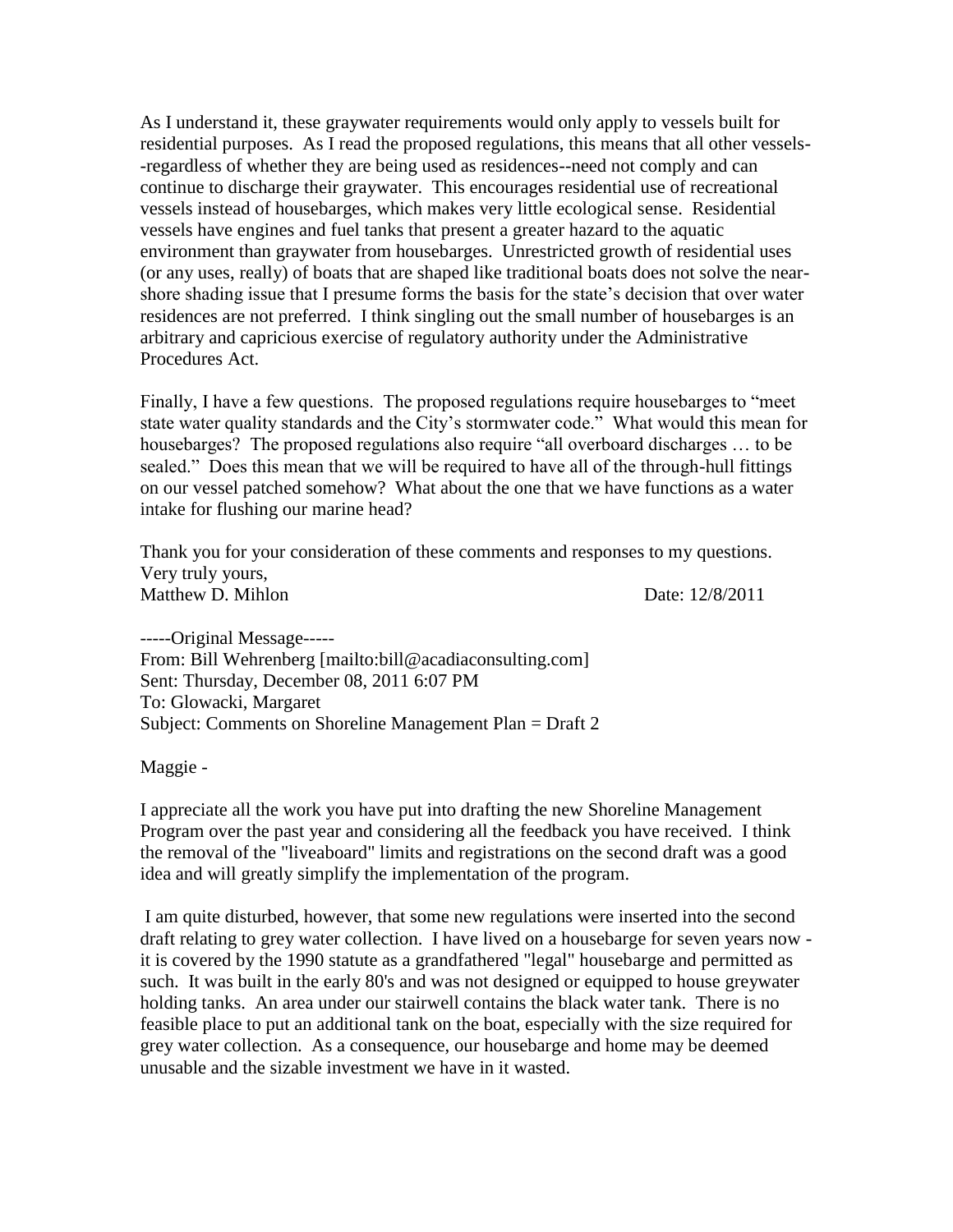Even if our houseboat could be equipped with grey water tanks, I have been told by SS Head that they have no capability to collect grey water at this point and it would be several years before they (or probably anyone else) would have barges large enough to collect it. (They also said that because there are only a small number of housebarges on the lake that would need this service, it would not be profitable for even one company to invest in a barge to provide it.)

It is also very confusing to me that the grey water collection requirement is limited to housebarges only. There are many more liveaboards on other types of boats, and they produce no less grey water than we do. It seems very unfair and arbitrary to single out housebarges in this manner. Why wouldn't this rule be applied equally to all boats that dump grey water including non-liveaboard vessels if grey water is deemed to be an environmental issue?

I have spoken with our attorney and he thinks we have a good case against the City if this grey water provision for housebarges alone is included in the new policy. It would definitely be expensive for us to pursue legal action, but compared to the investment we may lose in our home, it would be worth it. In speaking with other owners, I know we wouldn't be the only ones doing this. I would think your City attorneys would have better issues to litigate than this grey water one which has so little impact on the lake or environment.

I believe the Lake Union Liveaboard Association (LULA) proposed a 'phase-in period' which would make sense when there is no industry to support the demands of the city and none likely to appear immediately. A phase-in period would allow time for boat owners to plan and adjust to the new regulations and allow the grey water treatment industry and technology time to develop better ways of handling grey water than simply the collection and disposal of it.

Sincerely, Bill Wehrenberg 206-200-8636

**From:** Christy Kinnaird [mailto:christinekinnaird@gmail.com] **Sent:** Friday, December 09, 2011 3:53 PM **To:** Glowacki, Margaret **Cc:** KEVIN@THEKEVLIN.COM **Subject:** proposed regulations for Houseboats and Liveaboards

Dear Miss Glowacki and members of the DPD,

 My name is Christy Kinnaird and I am proud member of the liveaboard community on Lake Union. I am writing to you to express my deep concerns over the proposed changes in the Shoreline Revision Act.

Please allow me to get to the point and share my concerns.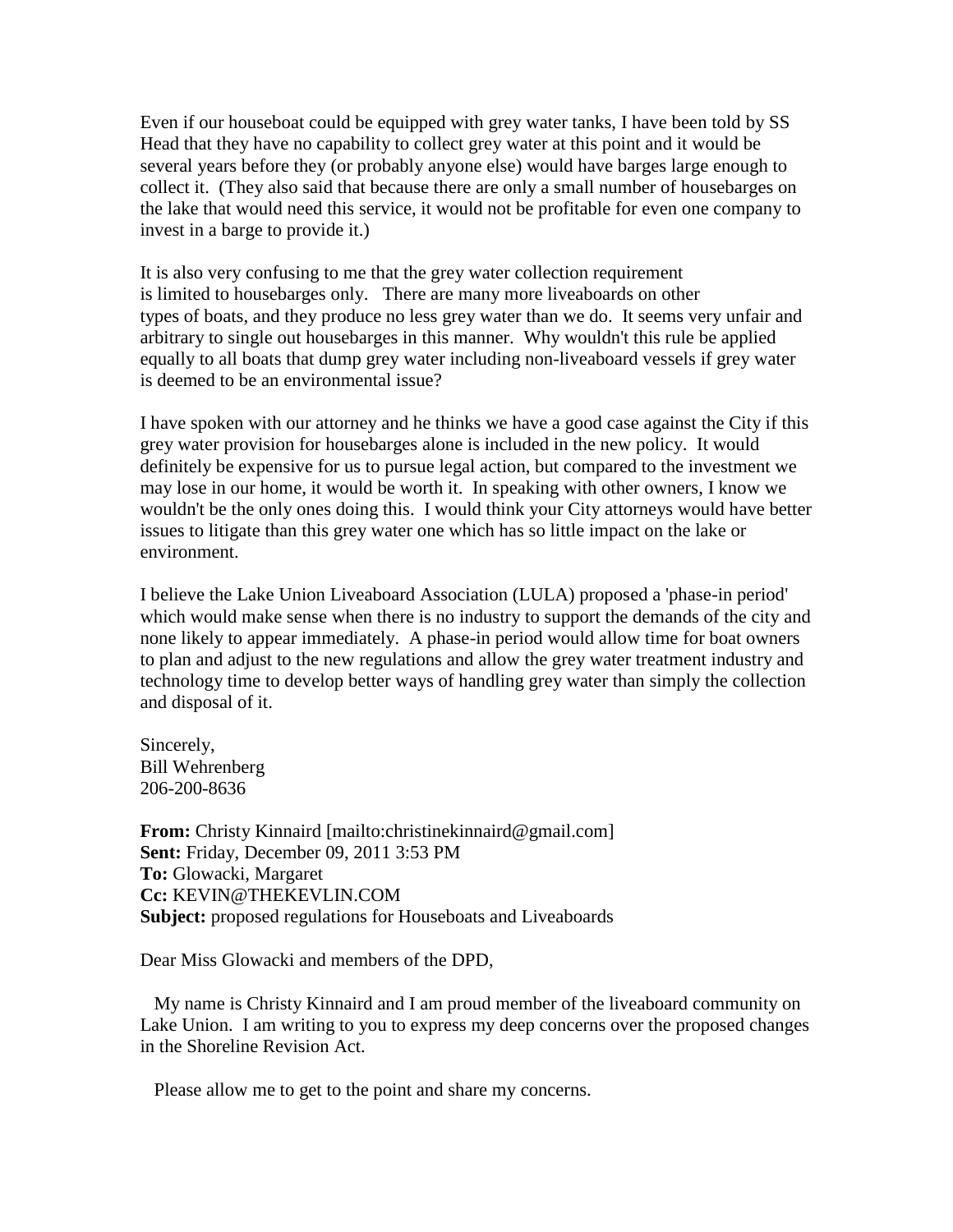- 1) Living on the water is an important and historical part of Seattle. Many tourists and locals alike flock to the lakes to gaze at the unique and eclectic lifestyle of the houseboat and liveaboard communities. The look of wonder and jealousy I get from most people when I tell them I live on a boat is a feeling that cannot be rivaled. How sad it would be to have to explain why there are no more "Sleepless in Seattle" homes…
- 2) The proposed change the definition of house boat to house barge is vague, nonenforceable, and leaves the door wide open for future restrictions with little or no recourse. I think that the existing definition of house boat is clear, easy to understand and proven to be effective over the course of time.
- 3) The targeting of the small liveaboard community is unfair, harsh, and uncalled for. We have asked repeatedly for an explanation as to why our community has been singled out for these drastic changes and we have not received a response. We are micro-community that represents the landscape of the Seattle lifestyle. We are lawyers, waiters, small business owners, real estate brokers, stay at home moms, artists and government employees. We pay our taxes, we vote and we will not be run over. We also pay sales tax on our vessels, state registration fees, and moorage fees. All of this contributes positively to the Seattle economy.
- 4) The new restrictions on grey water containment are unfounded, and logistically impossible to implement and comply with. LULA has asked repeatedly for scientific evidence to support the proposed changes, and received nothing. I doubt that if the DPD were to implement such extreme and restrictive rules on usage impacting a larger group of Seattle residents, it would never get past the fact finding point without solid, methodical scientific research surrounding the change. I am insulted that such regulations can even suggested without a single study to back the new regulations. I again ask why you believe the grey water restriction is necessary, how you came to that conclusion, and what other options you investigated to solve the "problem".
- 5) Have you done any research on how you expect liveaboards to contain and dispose of the grey water? Please let me tell you that to create a system to hold grey water is almost impossible on my vessel, and on most of the vessels of my fellow liveaboards. Living on a boat comes with creating a very small carbon footprint, and also living in a very small space. Even if I were to be able to find a place to install a new water routing system and corresponding containment tank, it would costs thousands of dollars and jeopardize the safety of my boat due to stability issues. It would also cost several hundred dollars per month to have the grey water pumped out and disposed of. I am outraged that a change in policy that is not founded in any scientific study or merit would have such a huge initial cost, an ongoing monthly expenditure, and compromise the safety of my home.

Please listen to the heartfelt cries of myself and the liveaboard community. I would love to have you over for coffee so you could see what our lifestyle is really like. I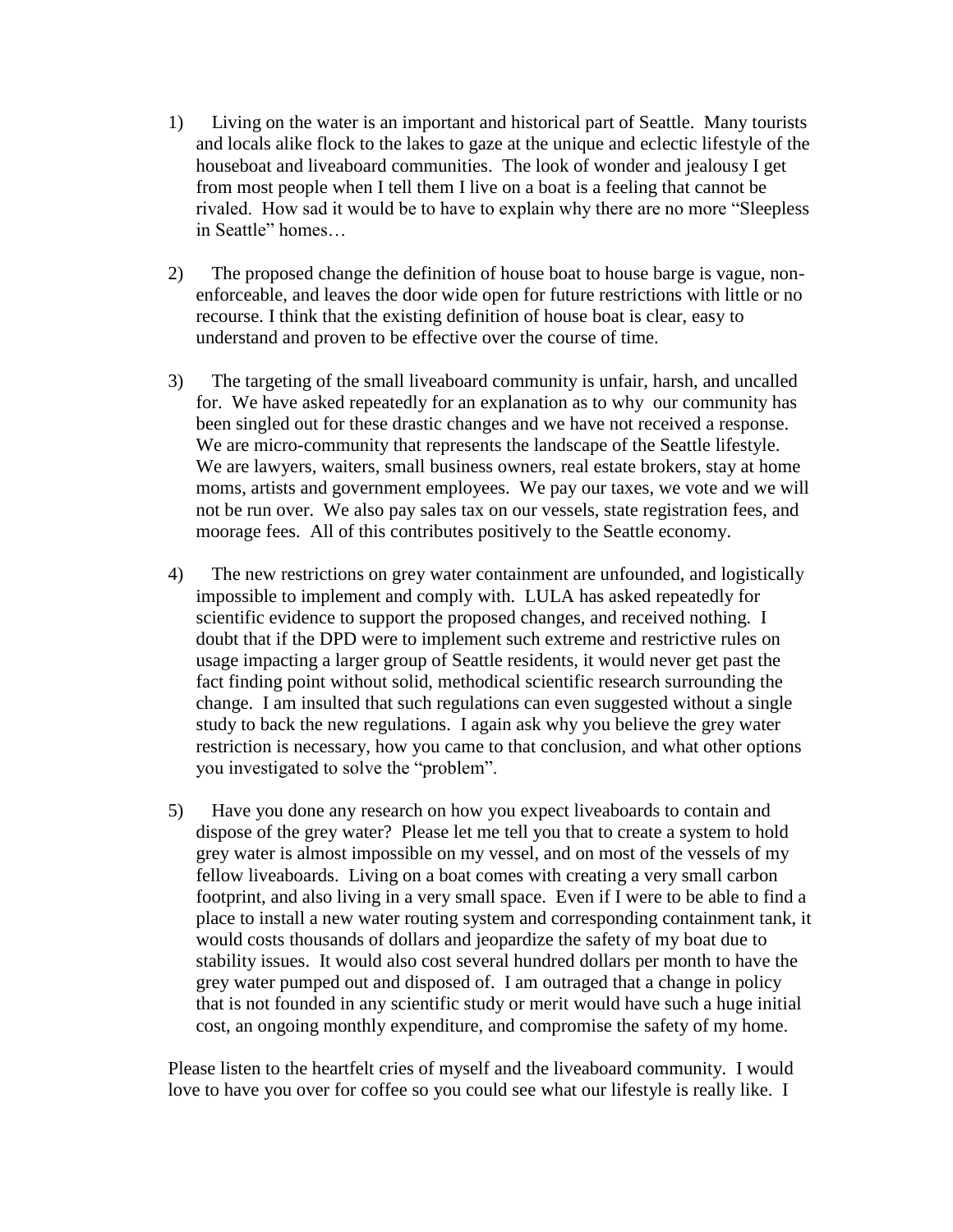am a proud Seattle resident, a Realtor, a dog mom, AND I live on a boat. I go to work, I pay taxes, and I care about my city and my backyard (Lake Union). The proposed changes would have a devastating impact on me, my home, and my neighbors.

Best wishes,

Christy Kinnaird

(206)859-8358

-----Original Message----- From: james brown [mailto:jbbmiramar@gmail.com] Sent: Friday, December 09, 2011 7:49 PM To: Glowacki, Margaret Subject: Shoreline Management Plan

Hello,

I live part-time on my sailboat, but nothing in the SMP will impact my enjoyment of this unique Seattle experience. I do have a concern about the classification and restrictions on "house barges", particularly the apparent retro-active aspect to implementation of the SMP, disallowing any house barge after January 2011. House barges built and lived on in 2011 BEFORE the implementation of the SMP will be disallowed even though they might well be the only residence for their occupants and comply with all the restrictions required of house barges lived on – say – in December of 2010. This feature strikes me as unfair.

Another is the enormous expense and retro-fitting that will be required of allowed house barges to deal with their grey water disposal. Unlike my situation where I have only one small sink, never shower on board, do not have a dishwasher and must load all the water I use onto my sailboat before I can use it, the house barges are plugged into "city water", for all intents and purposes. The amount of water that even the smallest barge uses (I used to own one) is way more than that used by most vessels which regularly go out to sea (though I have seen many exceptions to this point as well). The 6-month "grace period" to deal with grey water is way too short for developing a plan and undergoing necessary modifications to any vessel, especially in an area – shall we say – not gifted with wonderful, dry weather all the time when construction can take place.

Living aboard a vessel, be it house barge, sailboat or motorboat is an iconic Seattle experience and provides an atmosphere, particularly around Lake Union, that adds charm to our city's look. It is important for those of you working on this plan to remember that someone who lives on a 40-foot or larger sailboat or motorboat will also have a shower, washing machine, dishwasher and so on and be impacting the environment no differently than those who live on house barges.

Thank you for your consideration of my opinion.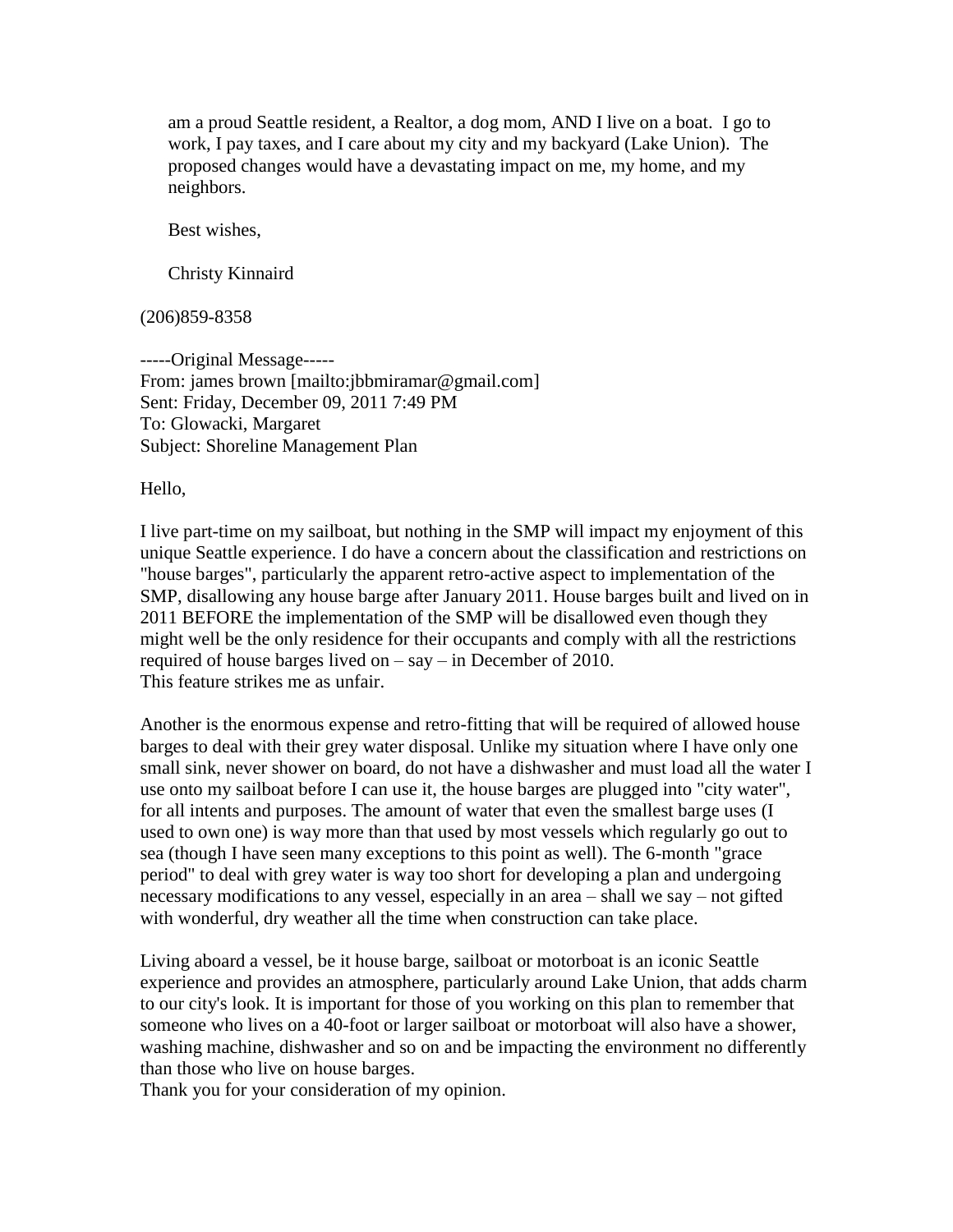James Brown Ballard Mill Marina

-----Original Message----- From: Kathleen Modde [mailto:kathymodde@gmail.com] Sent: Saturday, December 10, 2011 6:14 PM To: Glowacki, Margaret Cc: kevin@thekevlin.com Subject: Houseboats response

This letter is in response to the proposed regulations for houseboats and liveaboards. Seattle has had a long history of Houseboat communities, since the 1900's. These are neighborhoods, and should be treated and regarded as other neighborhoods and communities. These nighborhoods are additionally unique in one way, they regard themselves as Sewards of the waterways. the proposed regulations need to be fair to all who use the waterways. If the goal is to protect the water,liveaboards,weekenders and recreational boaters need to abide. Arbitrarily redefining vessals and restricting some and not others is not fair either. If everyone has to adhere to protect our waters,everyone must provide a way to contain their gray and black water. These regulations besides the need for fairness, need to be transparent, clear and concise.

Michael Modde Nickerson Marina

**From:** Ray Anderson [mailto:ray.anderson@aerofloat.com.au] **Sent:** Tuesday, December 13, 2011 4:43 PM **To:** Glowacki, Margaret **Cc:** Michael Anderson; Katie Moor **Subject:** Gray water Treatment for houseboats

Hi Maggie,

I have been contacted by a houseboat owner in docked at Liberty Bay Marina in Poulsbo, WA, USA regarding the supply of one of our treatment plants for greywater generated from her houseboat.

I advise that the EPA in Australia has introduced requirements where houseboat owners can treat the greywater to a specified standard. We are the only Company to have undertaken Certification testing of our product to the relevant Australian Standard.

I have attached some literature regarding our product and you can also visit our website at: [www.aerofloat.com.au](http://www.aerofloat.com.au/)

I have looked briefly at your website and reviewed the proposed SMP regulations but there does not appear to be any option for treatment of greywater.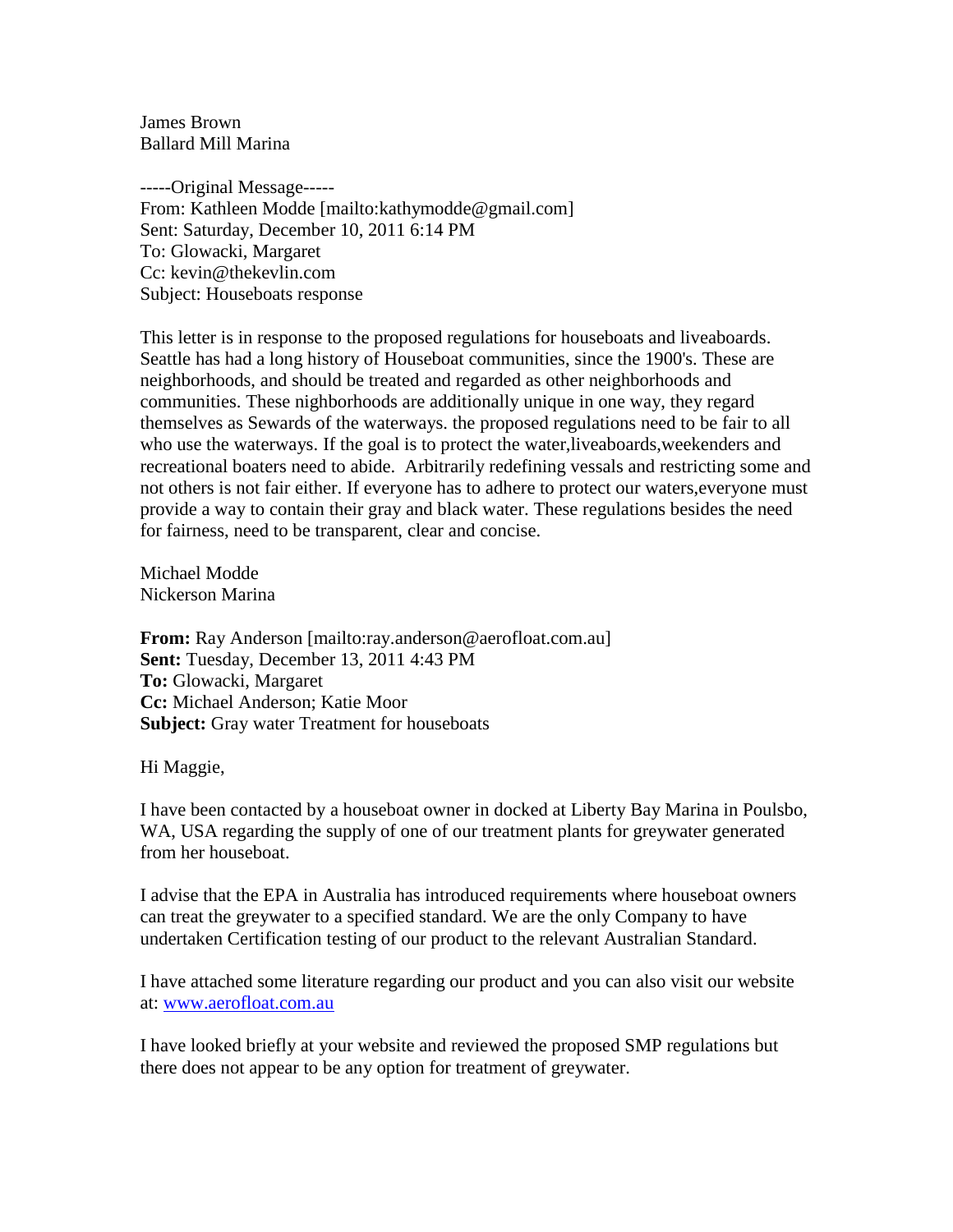Can you advise me if greywater treatment is being considered by your Department?

**Regards Ray Anderson | Managing Director** B Sc (Tech) Chemical Eng., MBA

## **Aerofloat™ (Australia) Pty Ltd**

PO Box 884 Caringbah, NSW, 1495

M +61 (0)419223-293  $F + 61 (0)2 95271052$ E [ray.anderson@aerofloat.com.au](mailto:ray.anderson@aerofloat.com.au) W [www.aerofloat.com.au](http://www.aerofloat.com.au/)



**From:** Michele Diafos [mailto:diafosmichele40@gmail.com] **Sent:** Wednesday, December 14, 2011 12:07 PM **To:** Glowacki, Margaret **Subject:** DPD's proposed Shoreline Management Plan

Dearest Maggie,

As a twenty year resident of Lake Union aboard my housebarge, I implore you to reconsider this arbitrary and ill thought out plan.

When an organization is not transparent as to the goal of its punitive actions, it hurts all of us. I ask, respectfully, what is behind this?

When you have a close knit community , such as ours, it is imperative that we are all involved to address whatever is motivating this plan.

We are the finest stewards of the Lake, as we live upon its' waters, swim within them, smell the air above it, and stand to suffer if we are not handling our

discharges responsibly! I wish I could report the. same regarding the type of "waste" befouling the waters from the recreational users: condoms, syringes, tin cans, etc.

We need to be informed as to the "problem" here.

I am sure I can speak for most of us that It is highly likely that you would gain support and cooperation from all of us, should we be included in the process.Our requests for meetings to discover the root issues, and problem solve, have been ignored.

We are a clever, creative populace, who would welcome the opportunity to offer solutions to whatever the issues may be.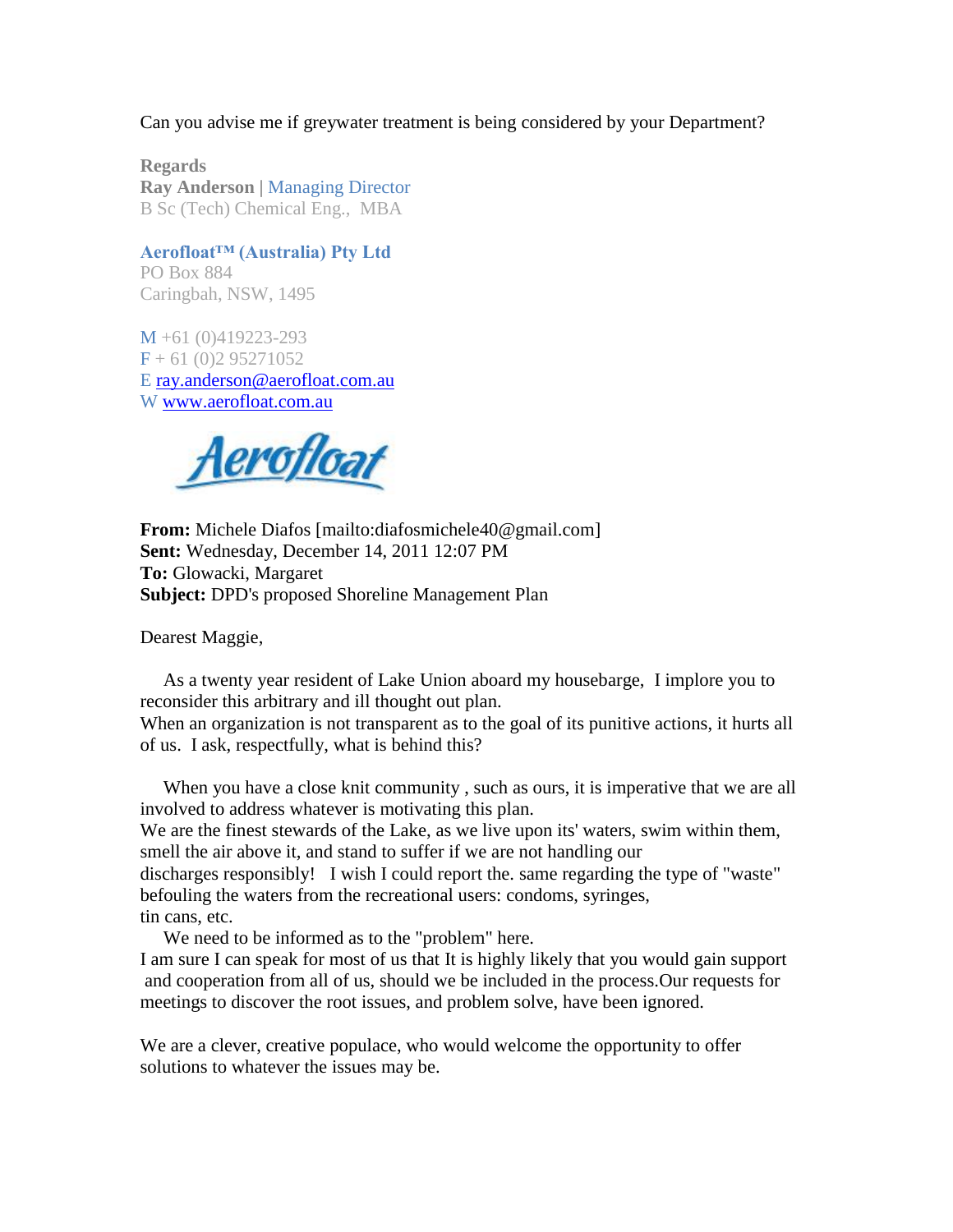For the record, my housebarge has welcomed many a tour group, to the delight of all who come aboard. A positive reflection of what makes Seattle the tourist attraction it is.

Looking forward to finding workable solutions, and not being displaced,

Michele Diafos

**From:** Bob Dannenhold [mailto:rd@collegeology.com] **Sent:** Wednesday, December 14, 2011 9:46 PM **To:** Glowacki, Margaret **Subject:** Fwd: A comment or two on the new barge rules... & a link to review.

Dear Maggie,

As a marine biologist, as I know you are, Don't you find this map of sewage overflow from the City of Seattle a much more important project to be working on than this whole houseboat, house barge, floating home management issue?

People are living in house vessels all over the world and these areas are a foundation of pride in their communities. Books of fiction, non-fiction and poetry are written about this lifestyle.

The article in today's PI seems a bit misguided. I honestly do not want to offend you or anyone in your office, but, I must say, when the city and state begin to dwell on and create a negative situation over a group of responsible stewards of the lake it seems like another private agenda item from someone who has sucked the city into a game of "Blind-man's Bluff."

I respect much of what you do, but I do hope you will listen to this community and remember the community of people you shared time with when you were living on your boat. This water living community is a valuable part of our heritage and our future. There really is not much room for too many more houseboats, right? They can't be in a waterway, so they are not interfering with boat traffic. The water dependent use question is pretty broad and if a boat is at the edge of the lake, is it really bothering anyone? Fish life, I think not according to Fisheries at the UW. They keep expanding every inch they can of their lake property and is just keeps looking better and better.

One more thing. If this is about money, as it often is with the City of Seattle, then how about a tax on liveaboards?(For those who do not pay property taxes like floating homes do) It seems to me, this would be a fair way to possibly balance out and help pay for the real ecological impact on the lake as the map I have attached shows pretty clearly.

I know you have a tough job, but I hope you continue to listen to and evaluate fairly the serious concern many residents have about changing this wonderful Seattle culture. I was on a MOHI boat tour recently and the historian on board with the microphone talked with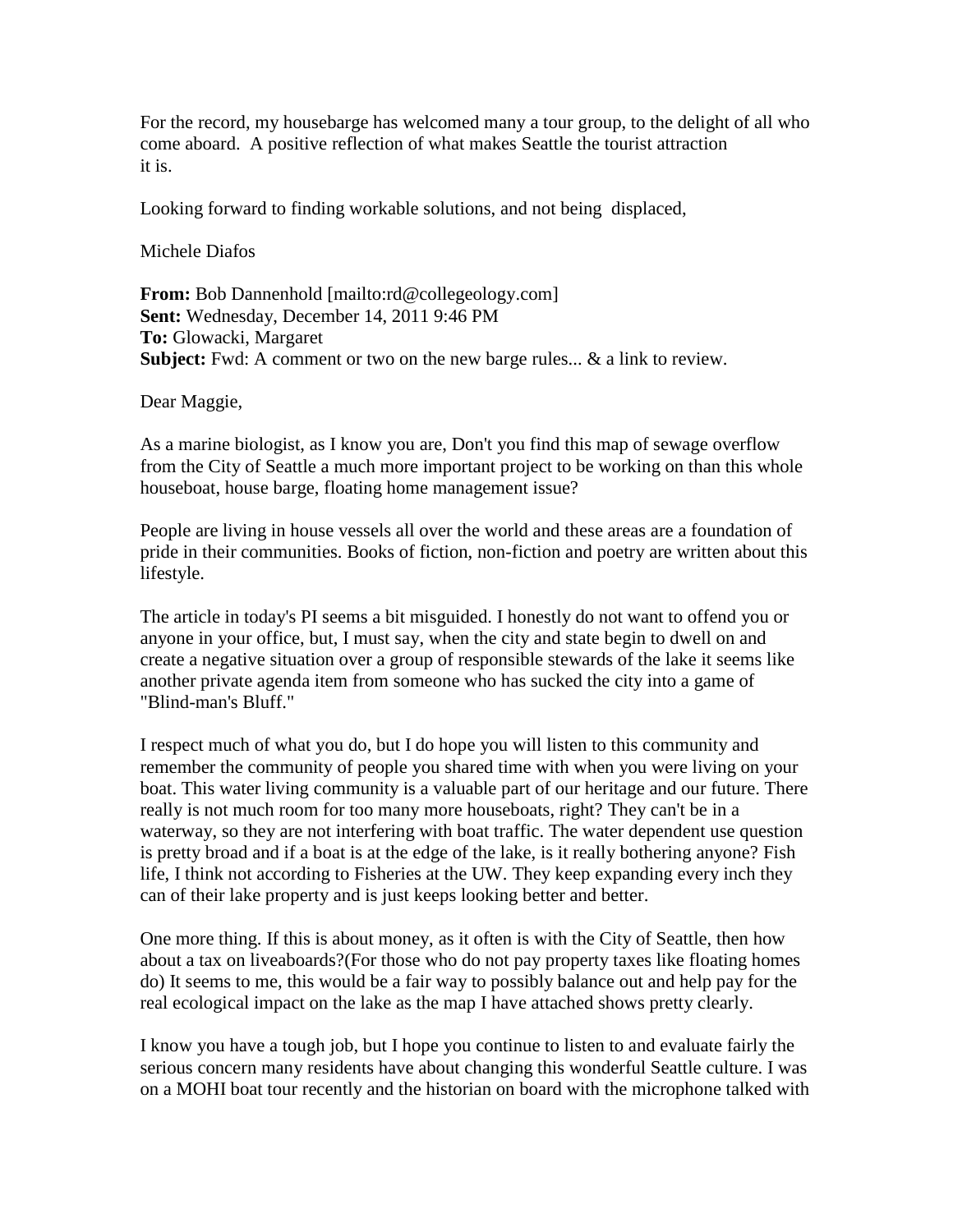incredible pride about the old house barges, the new beautiful ones, the houseboats of all colors and shapes and the tugs, sailboats and cruisers that people were living on. She closed the tour by saying, "this my friends, is the wonderful life and beauty of Lake Union and the Emerald City."

Is it romantic? I can't say, but it is a culture that needs to survive like many others we all take pride in. Create rules that help and embrace this part of our city, don't punish people for good stewardship and creative ideas.

Most Sincerely, Bob Dannenhold

[http://www.seattle.gov/util/groups/public/@spu/@usm/documents/webcontent/02\\_00804](http://www.seattle.gov/util/groups/public/@spu/@usm/documents/webcontent/02_008043.pdf) [3.pdf](http://www.seattle.gov/util/groups/public/@spu/@usm/documents/webcontent/02_008043.pdf)

Bob Dannenhold

COLLEGEOLOGY® The imperfect science of finding the perfect college or alternative learning path.

927 N Northlake Way, Suite 300 Seattle, WA 98103 P: 206.633.0443 F: 206.632.6343 Email: [rd@collegeology.com](mailto:robyn@collegeology.com) Visit our website [www.collegeology.com](http://www.collegeology.com/) Check out Collegeology's new adventure . . . **[www.appnav.org](http://www.appnav.org/)**

**From:** mkelber@kelber.mvipa.org [mailto:mkelber@kelber.mvipa.org] **Sent:** Thursday, December 15, 2011 1:25 PM **To:** Glowacki, Margaret **Subject:** margaret.glowacki@seattle.gov

My wife and I are very disturbed regarding the proposed new rules on liveaboard house boats on Lake Union. We purchased a new houseboat this past summer. We have invested a large amount of money in both the purchase, the taxes paid, and furnishing the boat. We don't understand how you can pass a rule that *retroactively* makes our purchase illegal. We understand there are arguments on both sides for the new definitions and issues regarding gray water disposal. But none of these would cost the owners the entire purchase price and investment of their home. We urge you to reconsider the rules prior to submitting to the city. This will not only produce a more reasonable document, but will also prevent certain litigation that will be unnecessarily costly for the city.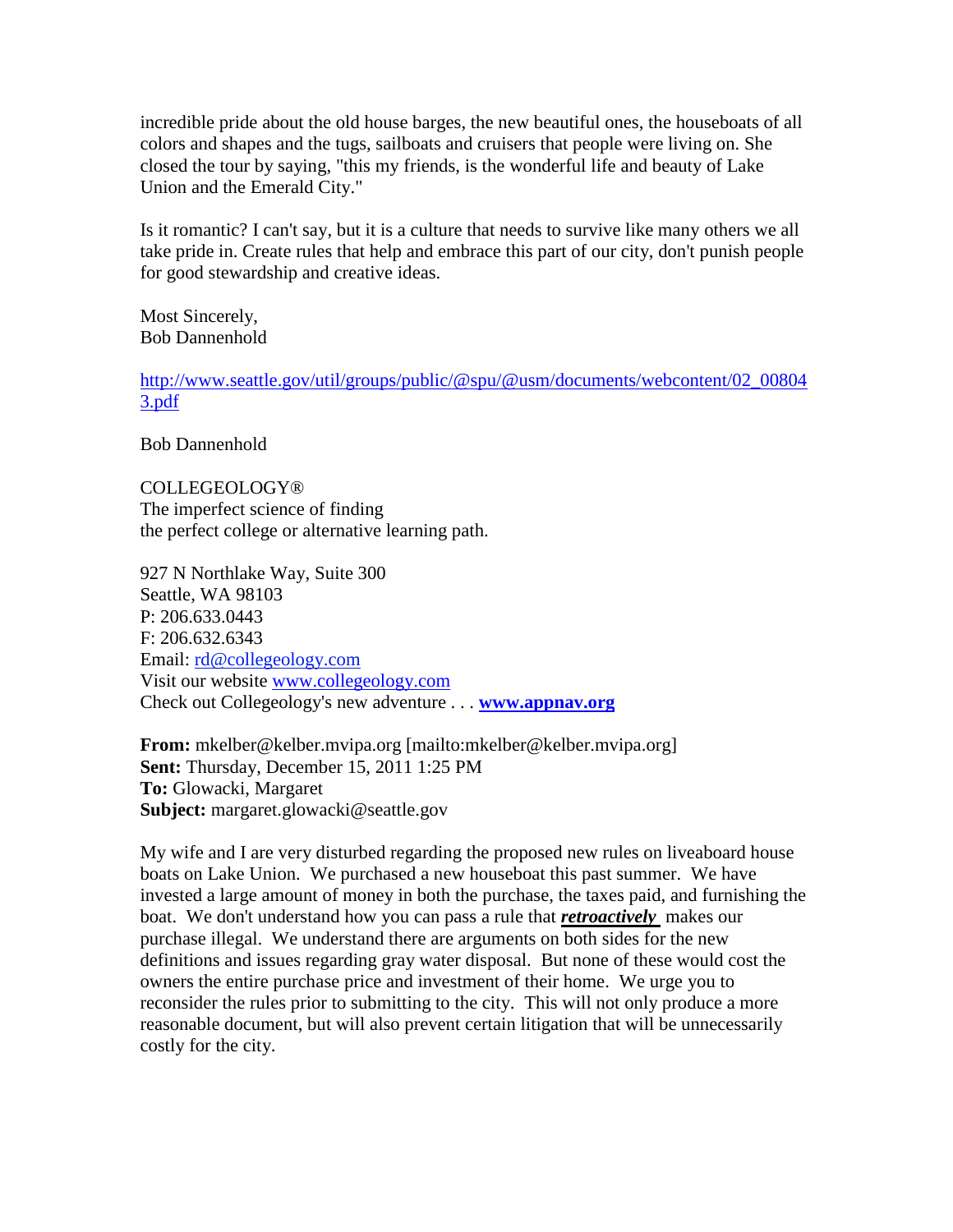Thank you

Michael W. Kelber, MD 2365 Grear St NE Salem, OR 97301 t-503-391-6615 f-503-391-0471

**From:** Jennifer Barron [mailto:jenni\_fer\_35@yahoo.com] **Sent:** Thursday, December 15, 2011 2:45 PM **To:** Glowacki, Margaret **Subject:** Proposed Regulations

Hello Margaret,

I wanted to take a moment and let you know about the frustrations that your proposals are creating for me and my world. I love and respect living on the water, as do my neighbors and we conduct ourselves accordingly. It strikes me as odd that you are targeting this community; what about other vessels??? I can not tell you how frustrating it is to watch the weekend warriors come on to the water and have no concern for what they put into it, be it grey water or garbage.

Before you implement all of these changes it would be helpful if you were able to give us options. For instance; How do you propose on my boat I collect the grey water, who even off loads grey water. Have you thought about how you would phase this in?

It seems you are taking a shot at" houseboats" without giving thought to 1. How we already work to protect the environment. 2. Safety precautions for our boats. 4. Is it even feasible to create a container on these boats 3. financial implications.

Please do not be so hasty, take time to think this through.

Thanks for your time.

Sincerely,

Jennifer Barron Seattle Marinna B-16

From: arden [mailto:arden@innersoundonline.com] **Sent:** Friday, December 16, 2011 7:02 PM **To:** Glowacki, Margaret **Subject:** Proposed change for 20.60.204 F SMA Act

Hi Margaret,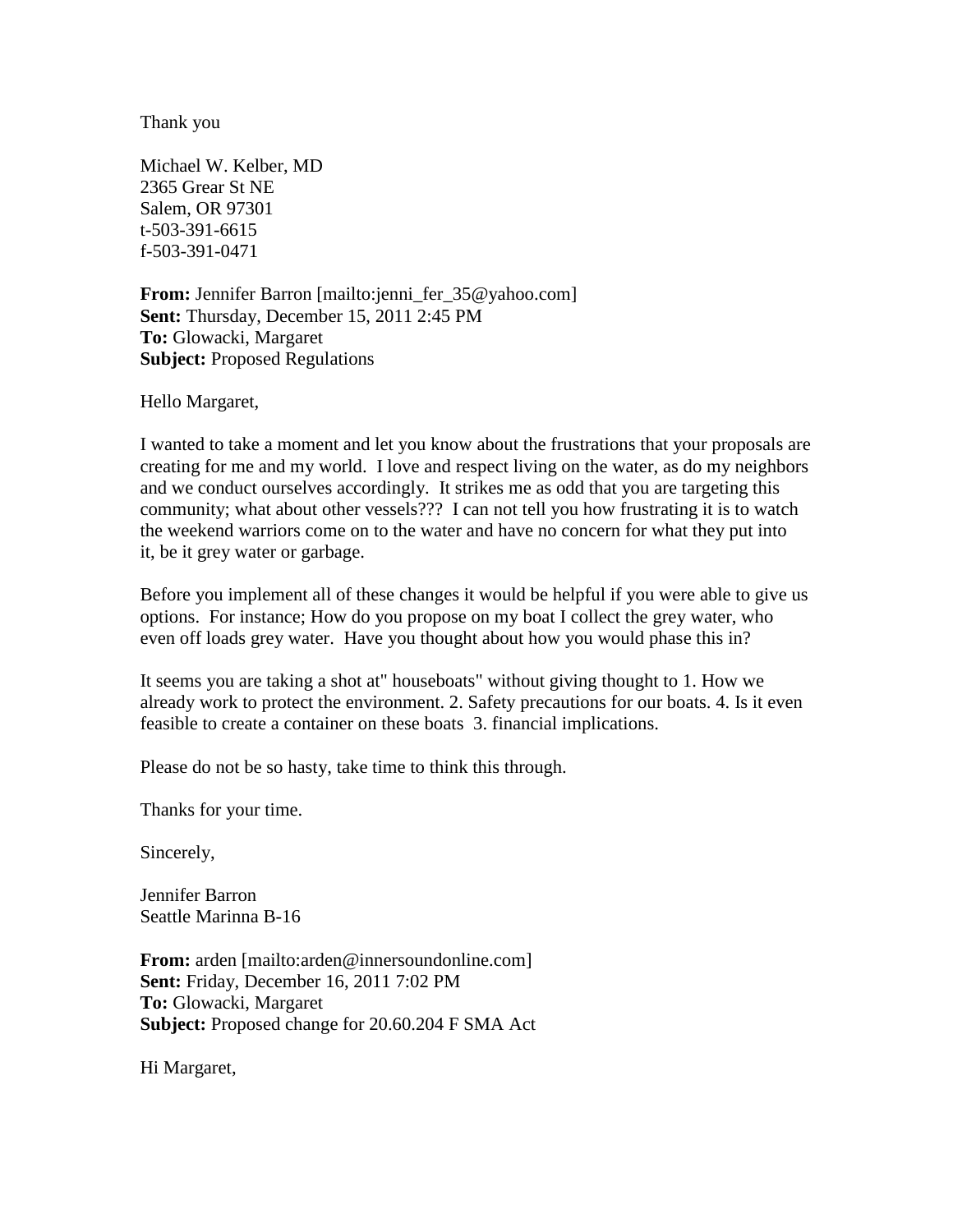We live on a house barge (City of Seattle Sticker #5 given out in 1990) on Lake Union in Commercial Marine.

We believe that regulation 20.60.204 F of the Shoreline Management Act should be amended to include the option for the gray water to be processed/filtered to EPA standards and then put back into the lake, particularly for marinas that do not provide gray water plumbing.

Gray water can be effectively treated so that it would be cleaner than rain water. It is impractical to 'contain and convey' the gray water as well as the black water on a small vessel or house barge as there is simply not the space to put a gray water tank of the size needed as the black water and water tanks already take up the space available on most boats/house barges.

Also, as we read the SMA Act as proposed, normal sail and power boats can dump their gray water into the lake. This contamination should be dealt in the same way as for house barges.

#### **20.60.204 F might then read as follows:**

**"House barges must meet state water quality standards and the City's stormwater code, and all overboard discharges are required to be sealed and contain a means for conveying all waste water, or the gray water can be processed or filtered to EPA clean water standards before going into the lake."**

Thank you, Arden & Jack Wilken 2542 Westlake Ave N #9 Seattle, WA 98109 206 618 3985

**From:** allen moe [mailto:xallenmoe@gmail.com] **Sent:** Sunday, December 18, 2011 5:16 PM **To:** Glowacki, Margaret **Subject:** shoreline master prop.

i object to the singling-out of liveaboard houseboats in the proposal to clean-up the pollution of lake union. it seems they should be granted the same privileges and restrictions as the floating homes. anything less is unfair. allen moe, la Conner, wa.

**From:** Marilyn Evans [mailto:mkevans@earthlink.net] **Sent:** Sunday, December 18, 2011 6:57 PM **To:** Glowacki, Margaret **Cc:** kevin@thekevlin.com **Subject:** DPD proposed regs regarding house boats

Dear Ms. Glowacki: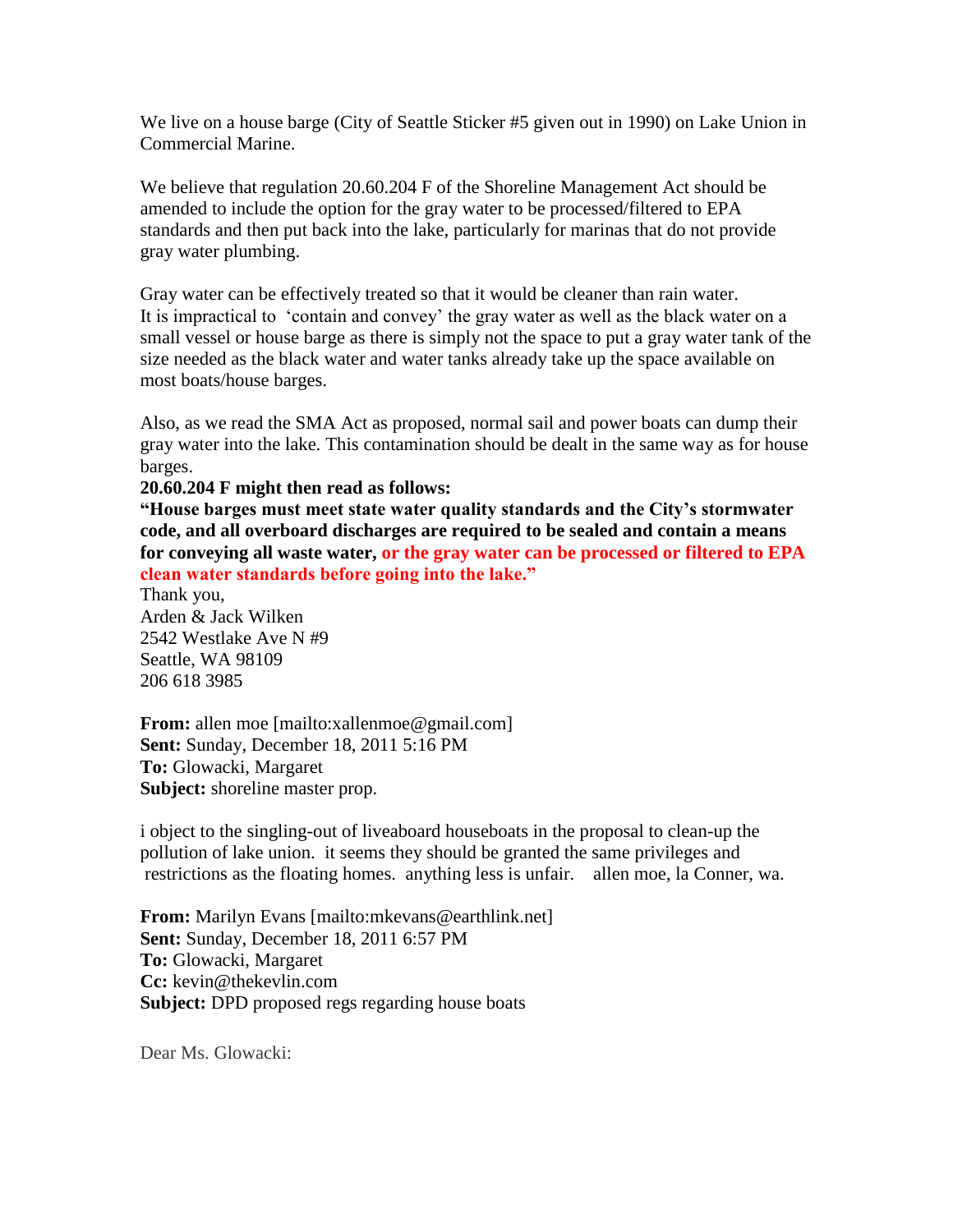I believe DPD's proposed Shoreline Management Plan regulations will cause irreparable harm to many families living on house boats, and will eventually doom an iconic part of Seattle. These regulations will immediately force some house boats off of Seattle waters, due to structural/flotation restrictions preventing installation of grey water containment systems. Through attrition, these regulations will cause all House boats to disappear off the Seattle waters.

It is very apparent that these regulations are specifically targeting house boats without regard to the environment, our Seattle culture, or the serious personal and financial loss to the small community of house boat owners.

Let's look at the FACTS.

# **DPD's proposal;**

- 1. allows for unlimited growth of liveaboard vessels in spite of DPD's stated goal of limiting the over water residences.
- 2. allows liveaboard vessels to dump their grey water, unrestricted, into Seattle waters, in spite of DPD's stated goal of reducing grey water discharge.
- 3. targets only house boats which are a small fraction of the liveaboards in Seattle Waters, and requires them, at a cost of THOUSANDS of dollars per vessel, to contain and pump/dispose of their grey water.
- 4. has NO phase in period for houseboats to accommodate these harsh regulations.
- 5. does not account for the lack of infrastructure to handle the grey water requirements, or the financial cost of creating and supporting this infrastructure.
- 6. is not backed up with ANY science and is based on opinions of the developers and is contradictory to existing statistics.
- 7. is written with such vague definitions that it can arbitrarily decide what is a houseboat, housebarge, or liveaboard vessel.
- 8. does not take into consideration the safety of a vessel if grey water containment systems have to be installed, even if it may actually endanger human life and property.
- 9. does not take into account the benefits afforded to Seattle waters, marinas, and tourism industry brought by house boats.
- 10. calls for "No New House Barges" and makes it retroactive to Jan. 2011. This allows DPD to deny houseboats that were on the lake from then until implementation of the bill, even though a number of house boats were built legally during that period and complied with existing rules.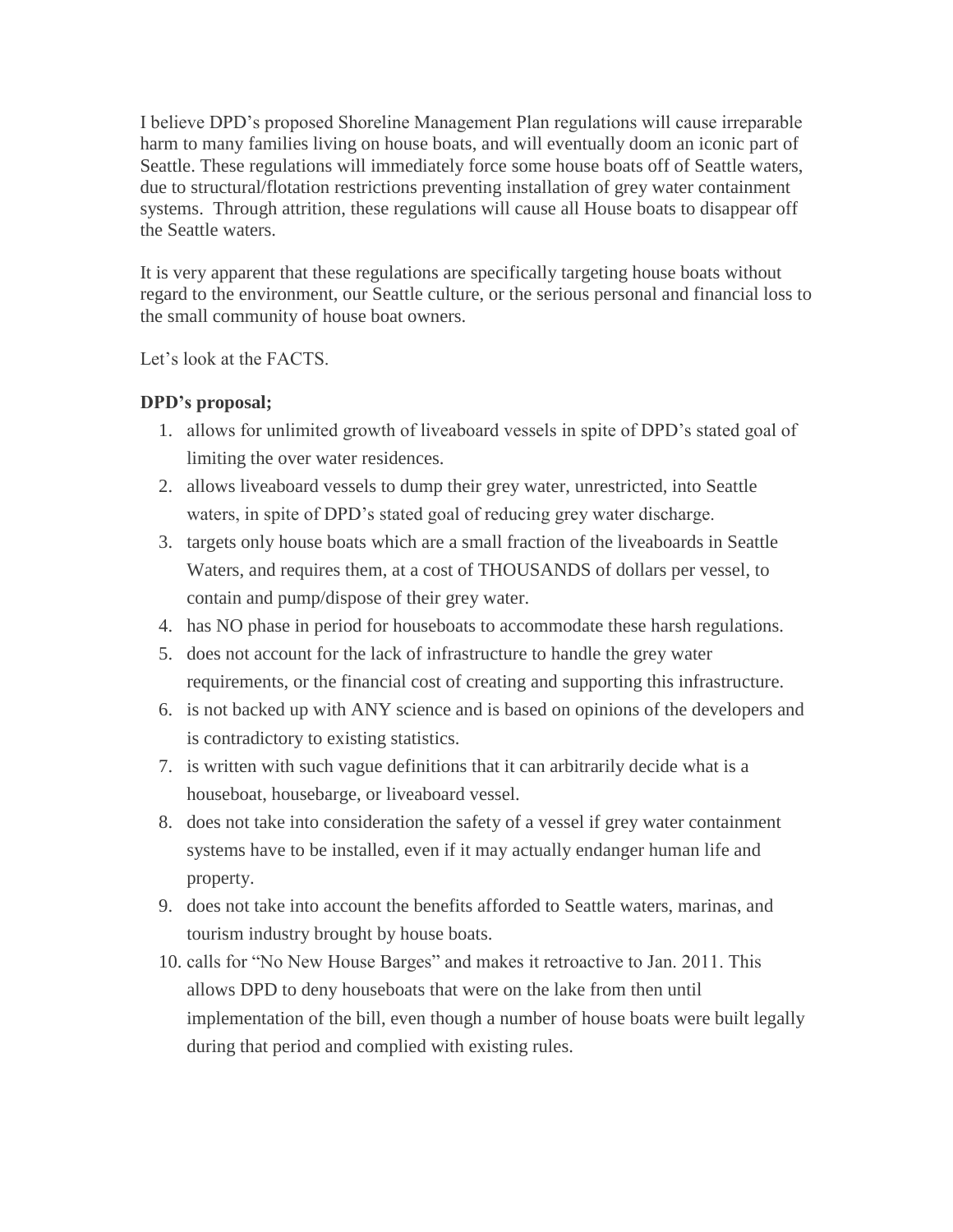Lake Union Liveaboard Association "Guardians of the Lake" (LULA) developed and presented an alternative proposal that effectively, and reasonably, deals with the two main issues, specifically:

- 1. Grey Water contamination (by ALL liveaboards)
- 2. Limiting the number of Over Water Residences (ALL types).

When you review the following comparison of the DPD vs. LULA proposal, it is undeniable that the LULA proposal is more effective at achieving these goals, while inflicting far less damage to the small community of house boats.

**Comparison of DPD proposals to Lake Union Liveaboard Association (LULA) proposals** (relating to house barges and liveaboards)

| <b>DPD</b> Proposal                                                                                                                                               | <b>LULA Proposal</b>                                                                                                                                                                 |
|-------------------------------------------------------------------------------------------------------------------------------------------------------------------|--------------------------------------------------------------------------------------------------------------------------------------------------------------------------------------|
| Redefines House Boats as House Barges<br>(regardless of navigation ability).<br>Definition is vague and arbitrary and can<br>be applied at the discretion of DPD. | <b>Retains current Definition – House</b><br>Barges are over water residences without<br>a means of navigation, liveaboard<br>vessels are required to have a means of<br>navigation. |
| No New House Barges (House boats)                                                                                                                                 | Allows modest growth to a limit and<br>based on ability to contain Grey Water.                                                                                                       |
| Allows unlimited growth of Liveaboard<br>Vessels                                                                                                                  | Applies growth limitation for ALL over<br>water residences.                                                                                                                          |
| Allows liveaboard vessels to dump grey<br>water unrestricted. Provides NO incentive<br>for reducing grey water discharge.                                         | Applies incentives to all classes to<br>contain grey water, reduce grey water<br>discharge, and mitigate other existing<br>environmental issues.                                     |
| Has no "Phase In" period. All houseboats<br>must comply within 6 months of<br>implementation.                                                                     | Has 3 year phase in period and<br>incentives for all over water residences<br>to contain and/or reduce grey water.                                                                   |
| Has no consideration for structural<br>restriction preventing installation of grey<br>water containment system.                                                   | Allows these vessel to continue to exist<br>while providing incentives for being<br>green and funding mitigation programs<br>to reduce impact.                                       |
| Retroactive implementation of the "No<br>New House Barge" rule to Jan. 2011,<br>making a small number of houseboats<br>instant violators.                         | Implementation is based on enactment<br>and does not unfairly target a few<br>specific vessels.                                                                                      |
| Liveaboard definition requires some sort                                                                                                                          | Over Water Residence definition is                                                                                                                                                   |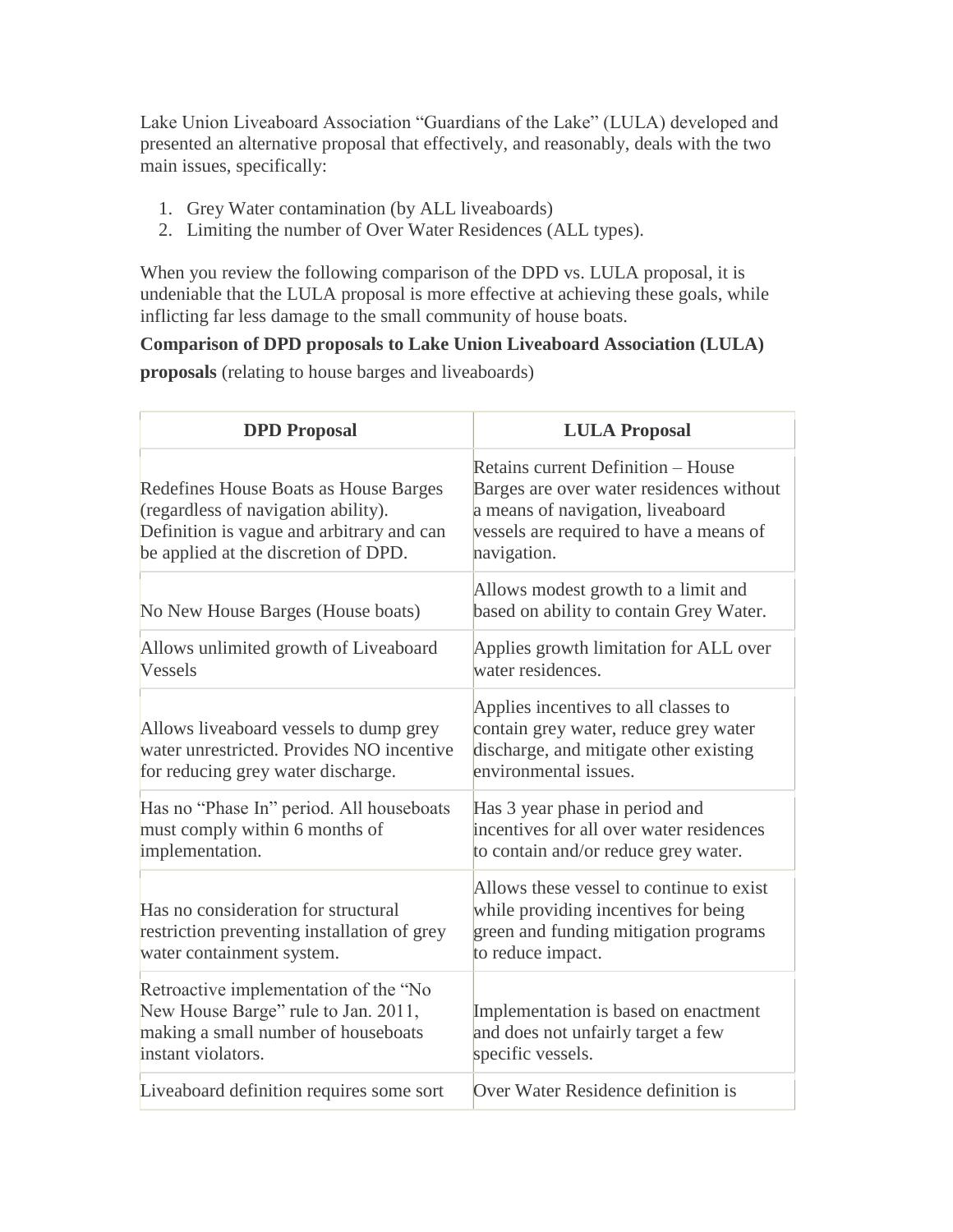| of monitoring / policing to determine /                                     | based on IRS guidelines and can be                                                                                                                                                          |
|-----------------------------------------------------------------------------|---------------------------------------------------------------------------------------------------------------------------------------------------------------------------------------------|
| enforce.                                                                    | verified through tax records.                                                                                                                                                               |
| House barges cannot change their<br>footprint above or below the waterline. | No such rule. House barges may need to<br>do this in some cases to accommodate<br>grey water containment, or to otherwise<br>stabilize their vessel. Minimal or no<br>environmental impact. |
| Provide for no monitoring mechanism.                                        | Provides a simple method for validating<br>compliance and verifying permits                                                                                                                 |
| Does nothing to improve Seattle waters.                                     | Provides incentives and mitigation funds                                                                                                                                                    |
| (will likely increase pollution)                                            | for improving Seattle waters.                                                                                                                                                               |

As a floating home owner, I want to express my concern for the arbitrary decision the city is making to remove part of our community. There are better solutions and we all need to work together to implement them.

Thank you for your consideration.

Marilyn Evans

2766 Westlake Ave. N, #E

**From:** katy childers [mailto:katychilders@hotmail.com] **Sent:** Tuesday, December 20, 2011 8:41 PM **To:** Glowacki, Margaret **Subject:** Shoreline Management Plan

Dear Ms. Glowacki:

I am a member of Seattle's liveaboard community and would like to take the opportunity to submit my concerns about the proposed Shoreline Management Plan.

I recently had the fortune and pleasure to be able to buy my own home. I work for a nonprofit organization in Seattle that provides housing and services for homeless women and wanted a home for myself. This year, I purchased a small houseboat. While I love my work and enjoy giving back to Seattle, it creates financial barriers. My little 600 square foot houseboat was one of the few places I could afford to buy in a safe, desirable neighborhood within the City of Seattle. Without it, it would be years before I could have a place of my own.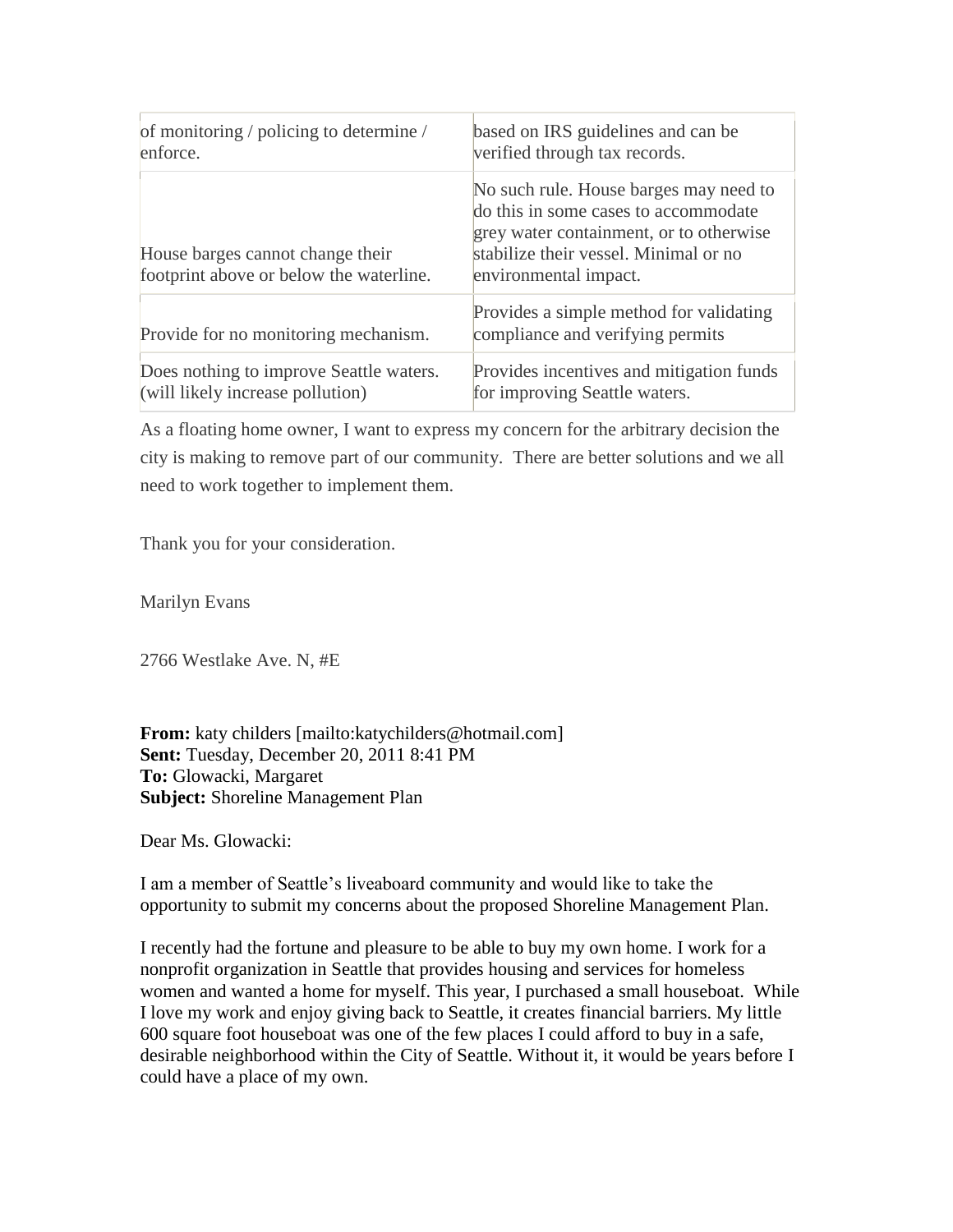I am an environmentalist and love living in the lake with the geese, seagulls, ducks and fish around me.

I wanted to live in the City of Seattle to avoid a long commute to work and be able to walk as much as possible. I wanted to keep my lifestyle smaller and more compact, so I didn't accumulate items that would end up in landfills or use a lot of energy to heat a house large than I need.

I share your concern about the health of the lake and the salmon, but have some concerns about the proposed Plan and whether it would 1) accomplish the overall goals of the plan to clean up the waterways, 2) be fairly applied to lake users, and 3) even be feasible to implement.

I am sure you have read many letters against the regulations, so I would like to discuss only one aspect of the proposed regulations today: I am absolutely terrified I will only have a short time to comply with the grey-water collection regulation. I have no idea how I could pay for thousands of dollars of tanks to be installed in such a short amount of time. At only 600 square feet, I do not have room on my boat for grey-water collection tanks. I have no idea where boats of 300 or 400 square feet would store their tanks. Furthermore, full tanks will throw off the weight balance on my small houseboat, putting it in danger of sinking.

If I were to have tanks on my boat, there are only a couple of companies that pump out on the lake. If all houseboats needed this service, I understand these companies would not have the capacity to keep up with the demand. Currently, with just a black-water tank, I get pump out service once per week at a cost of about \$75 per month. It's steep for me. I do not know how I could afford ongoing pump out service several times a week. And I have no idea how any of this will change the value of my home.

I agree with the Lake Union Liveaboard Association proposal of a longer phase-in period for grey-water collection and/or an environmental certification/education program that ALL liveaboards should have to complete. This would give me, other houseboat owners, dock owners and the pump out service providers the time to be able to comply with the regulations and protect our lake.

Thank you very much for taking the time to read my letter and listen to my thoughts. If you would like to discuss this more or have any questions, please feel free to reach me at 206.799.6723 or [katychilders@hotmail.com.](mailto:katychilders@hotmail.com)

Best wishes this holiday season,

Katy Childers

-----Original Message----- From: Stephen A. Hulsizer [mailto:sahulsizer@earthlink.net] Sent: Tuesday, December 20, 2011 10:25 PM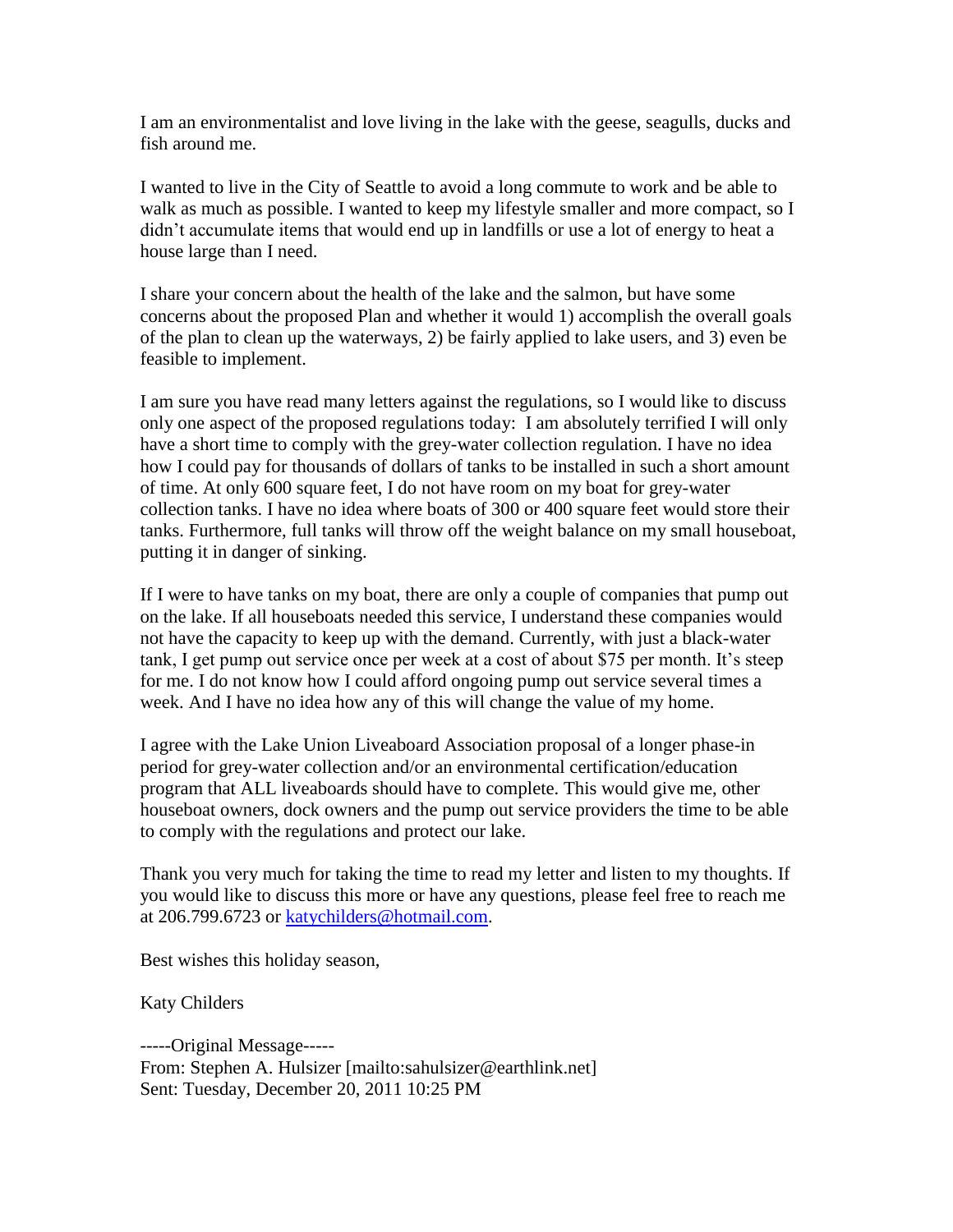To: Glowacki, Margaret Subject: SMA comments re:house barges

I support the eventual elimination of house barges. Indeed, these are nothing more than a way to get around the limitations on legal house boats. House barges are not navigable vessels, as seen by one example of a new barge at Seaview Boat Yard at Shilshole Bay Marina. This barge has one offset 9.9 hp engine that cannot be used to steer, or for that matter, even speed controlled safely.

With the limited moorage available in Seattle and its environs, house barges take away in-water moorage for legitimate vessels.

I do agree that any liveaboard vessel should have a means of capturing and storing gray water.

Regards, Stephen A. Hulsizer 3408 NW 62nd St Seattle, WA 98107 206 789-3073

-----Original Message----- From: Virginia Powers [mailto:vipowers@sprintmail.com] Sent: Wednesday, December 21, 2011 7:44 AM To: Glowacki, Margaret; Glowacki, Margaret Subject: Housebarge new regulations

Dear Maggie;

Early winter morning on still, quiet waters. The heron stands nearby watching for his breakfast. First light shimmers and reflects.

I live close to nature in our watery world. I hear the shorebirds calling and the gentle lapping of the ripples.

We, who choose this life love our world. We know what a gift surrounds us everyday. We protect this environment to help preserve the beauty that is all around us. Our footprint is small and well thought out.

Please understand that those of us living on housebarges have made conscious choices to give up the comforts of living on land to take on the reduced energy/pollutants that come with living closer to nature. We think before we act and do what we can to minimize our possible contributions to contaminating the Shoreline surrounding.

Thanks, Virginia Powers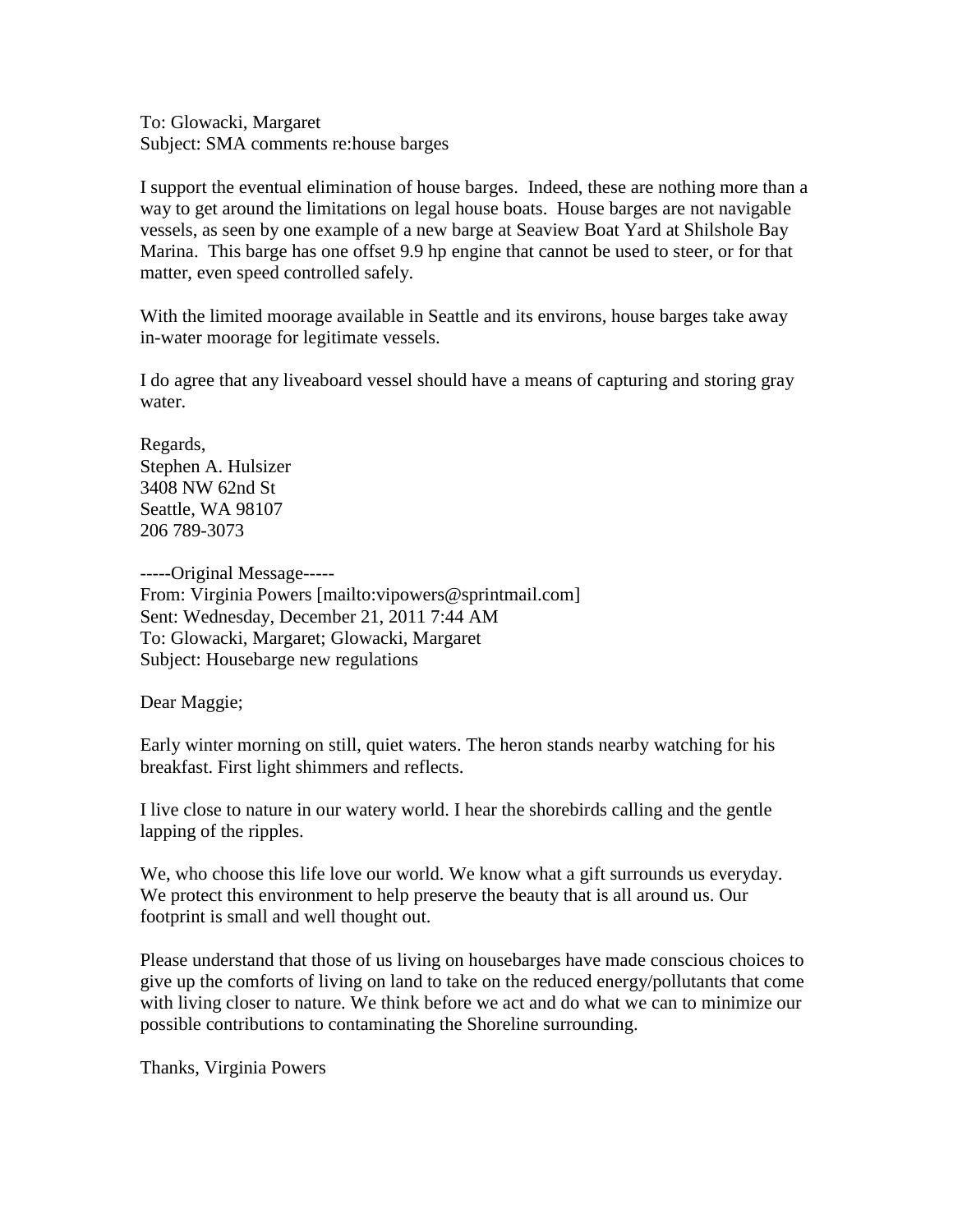**From:** PNKelber@aol.com [mailto:PNKelber@aol.com] **Sent:** Wednesday, December 21, 2011 1:50 PM **To:** Glowacki, Margaret **Cc:** Conlin, Richard **Subject:** Lake Union Houseboats

Dear Ms Glowacki:

I am quite concerned about the proposed revision of rules regarding houseboats on Lake Union. My husband and I purchased a new houseboat this past summer. We have it moored on Lake Union and spend most of our weekends on our boat. If the rules proposed by the planning commission are passed and accepted by the city council, we will suffer a huge financial loss. Not only will we lose financially, but the marina where we are moored, the vendors that we purchase goods and furniture from, the pump out facility and the city and state tax collectors all lose income.

We are concerned with the implications of passing an ex post facto law. It is our understanding, after consulting with our attorney, that this type of retroactive law is questionable and will open the city to additional litigation and losses. With the recent financial strain put on the city from litigation due to the Seattle Police Department, we don't understand why they would want to open themselves up to new and additional litigation.

We are asking you to please reconsider the proposed rules, especially regarding retroactive banning of existing houseboats.

Sincerely yours,

Peggy Kelber

**From:** Susan Welch [mailto:swelch111@gmail.com] **Sent:** Wednesday, December 21, 2011 2:08 PM **To:** Glowacki, Margaret **Cc:** KEVIN@THEKEVLIN.COM; gwpm.mgr@gmail.com; Conlin, Richard; Bagshaw, Sally; Burgess, Tim; Godden, Jean; Harrell, Bruce; Licata, Nick; O'Brien, Mike; Rasmussen, Tom; 'Bruce Jensen'; susan.welch@malteurop.com **Subject:** Concerns about Shoreline Master Plan

Dear Ms. Glowacki;

My husband, son and I live on a 350 sq ft 'footprint', coast guard certified houseboat at Gasworks Park Marina. We own both our slip and our houseboat, which is our home. The regulations proposed under the most recent SMP draft are frightening to me. Ownership of our class of vessel, which was fully in compliance when we purchased it, will all of a sudden be out of compliance. We will therefore be forced to make expensive changes to our structure and pay property taxes on a major asset for which we already paid sales tax.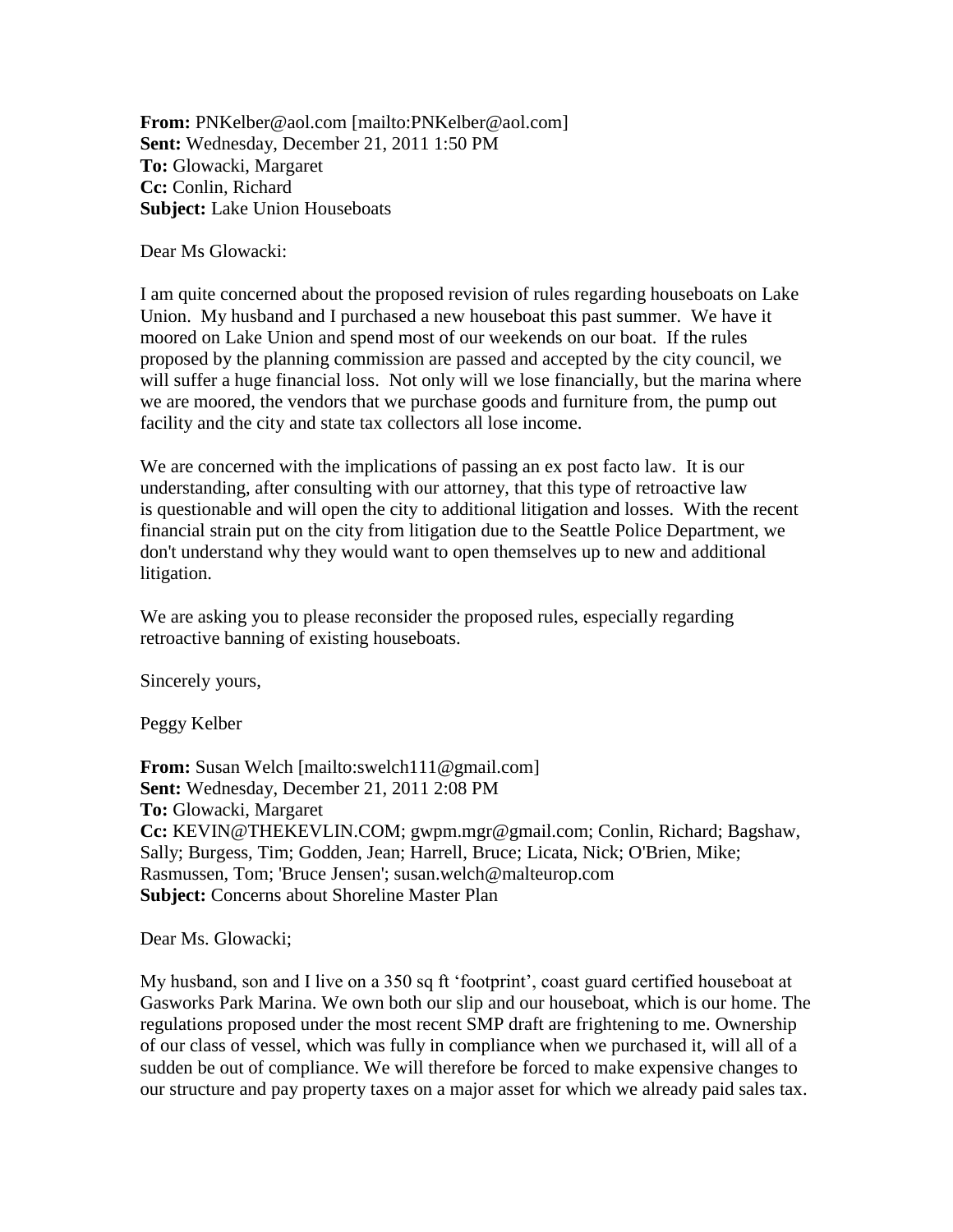We will moreover suffer destruction of value of our property at the hands of the government we support through taxes, by the planned phase-out of houseboats on Lake Union.

We are not opposed to being part of the solution to making Lake Union cleaner and safer. In fact, in many ways, we already are – and continuous improvement is a logical effort for us ~ improving our backyard is an ongoing, positive step in maintaining our property value, which is important to all home-owners, land or water.

Currently, we engage in the following practices to limit our gray water:

- Launder off site.
- Limit on-board showers to one per person, per week.
- Compost all food waste and generally use compostable dishware
- Use black-water disposal for most kitchen liquid waste and all greases
- Grill all meats and fishes on a small, electric outdoor grill to minimize grease.
- Use biodegradable dish soap efficiently.

It is also worth noting that houseboat living can make for good stewardship. Gasworks Park Marina has regular community clean-up days to maintain both our land and water properties. We clean foreign items from our marina waters, and take great care to have a pleasant, well-tended green-space, which faces the Burke-Gilman Trail on Northlake Way.

Houseboat and liveaboards also make marinas and the lake safer. In my five years here, I have saved two kayakers from possibly drowning on Lake Union. The first time, I saw the young woman who'd fallen, fully-clothed, off her kayak in April. I road our little motor boat to her, hauled her into my boat, tied up her kayak and brought her to my home, where she spent 20 minutes, fully-clothed, in my hot shower, regaining warmth.

The second time, the kayaker fell, also fully clothed, just yards from our dock. It was February, I put on my wetsuit, and jumped in to help her swim to the dock from the kayak she was hanging on to.

My eleven year old son chose to do his first independent Science Fair project on the effect of various pollutants on Lake Union water. Growing up on the Lake is a special, up-close and personal way to experience how lifestyle impacts nature. What better way to educate the next generation?

These are the details of houseboat living that make Seattle and Lake Union so special. We feel that you are perilously close to changing it forever, without really having the scientific facts to prove that your proposed changes are the best ways to achieve the desired goals: How much gray water do houseboats such as mine contribute to gray water accumulation and oxygen deprivation? What percentage is our contribution, as part of the total gray water production by all categories of boats (liveaboard and others) on the lake? If we were to set voluntary goals for reduction, through education and communication, would that not reduce the problem to an acceptable level? What if the city limited house-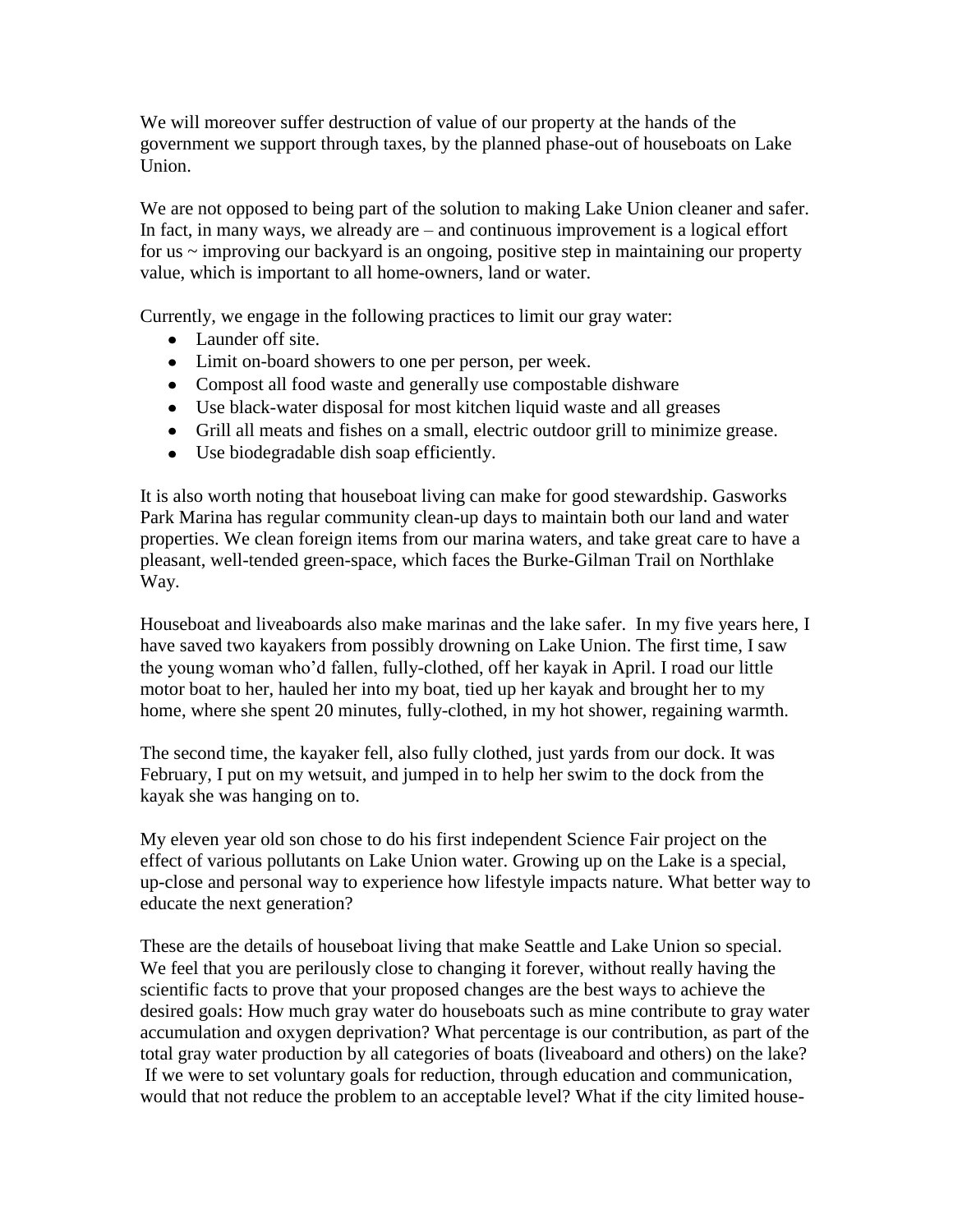barge licenses not retroactively, but according to the spaces currently available, and based upon marina availability where acceptable gray water management practices are enforced? After all, this is an urban lake, with urban applications – industrial and residential and recreational - that are both economically desired and culturally valid. It will likely never be, nor could it be, Walden Pond. *Even if houseboat living is not considered to be worthy of public protection through policy, what will be gained by intentionally destroying it?*

I wonder, does it really seem fair?

1) To regulate a small subset of homeowners to make costly changes to their home, while other lake-dwellers who have a similar impact, are exempt?

2) To regulate a small subset of homeowner to make costly changes to their home, when the impact of those changes might have an only negligible positive effect on the targeted problem?

3) Require property owners to be double-taxed  $\sim$  once through sales tax, then through property tax?

4) Put limits on a category of home-owners that reduce their ability to maintain the market value of their home? Why, if gray water is managed, voluntarily or otherwise, would the city refuse licenses for new house-barges, moving forward? Why not just tie future licensing for new vessels to marinas where gray water is managed?

5) Create duress for a group of tax-paying homeowners, in order to allegedly improve fish habitat, while several huge, rusting, decommissioned trawlers sit right next door to Gasworks Park Marina, with a combined underwater footprint equal to that of about 30 average sized houseboats?

We are grateful for living in a country and city where our voice can be articulated and heard. We are grateful for living in a community as beautiful as Seattle, in a corner where nature and urban life come together in a very unique way. We believe that much can be done to enhance our environment through a better understanding of the problems, education around and implementation of best practices and voluntary, community action for the greater good.

Thank you,

Susan Welch

**From:** Sean Conner [mailto:seanconner67@hotmail.com] **Sent:** Wednesday, December 21, 2011 10:43 PM **To:** Glowacki, Margaret **Subject:** SMP 2nd draft comment

Ms. Glowacki,

I am writing you regarding the proposed amendments to the Shoreline Management Pan. As a member of the Lake Union Liveaboard Association (LULA), I would like to echo many of sentiments you have no doubt already heard. As a Seattle native who grew up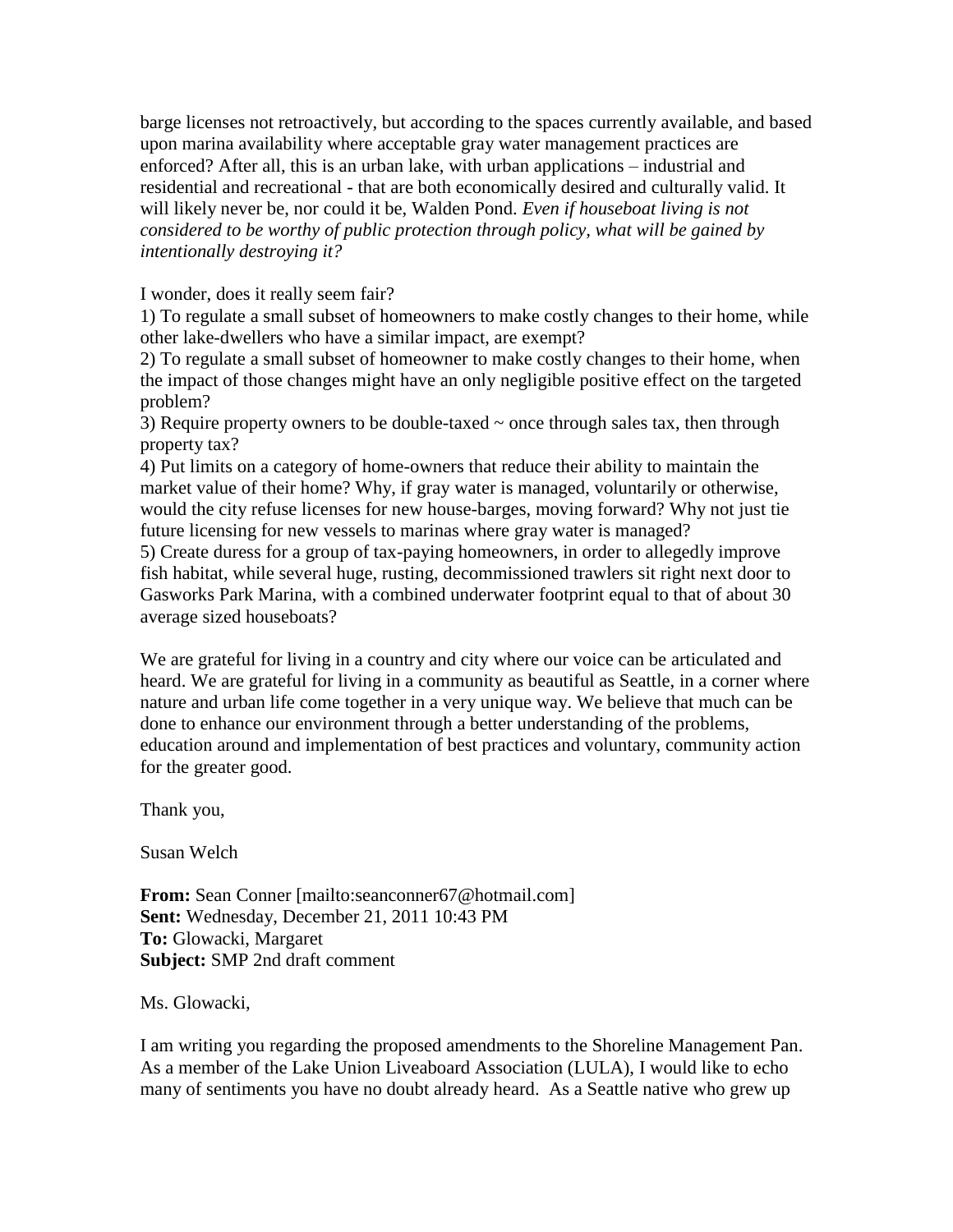near the lake, former professional boat builder, and houseboat owner, I share the deep commitment of *all* Seattle liveaboards to the waterways of the city.

I have several concerns with the proposed regulations:

- **Presumed Ecological Benefits**
- **Retroactive Application of the Proposed Regulations**:
- **Ambiguity of Proposed Regulations**
- **Unequal Application of Regulations**
- **Financial Impact on Boat Owners**

**Presumed Ecological Benefits:** The regulations as they are written will have little impact on water quality and there is no scientific analysis to even verify a baseline the impact could be measured against. The elephant in the living room is that liveaboard vessel's impact on the lake is insignificant when you consider the amount of rainwater runoff from surrounding hills and all the street grease, tire dust and landscaping chemicals contained therein. I used to live near the University Bridge and you'd be astonished at how much tire dust ends up in the water. Combined Sewer Overflows, according to the King County website [\(here\)](http://green.kingcounty.gov/lakes/LakeUnion.aspx), are the "*worst source* of pollutants and pathogens to the lake". There has been no active monitoring of water quality since 1997 by the department of Ecology [\(here\)](http://www.ecy.wa.gov/programs/eap/lakes/wq/index.html) severely impacts our ability to even track the impact of any of these changes. *The proposal from the LULA addresses this in a reasonable manner.*

**Retroactive Application of the Proposed Regulations:** The regulations as written would immediately go into effect and be retroactively enforceable. This is by definition would be an ex post facto law, which is prohibited by both our State (Article 1 Section 23 [here\)](http://www.leg.wa.gov/LawsAndAgencyRules/Pages/constitution.aspx) and US constitutions (Article 1 Section 9 [here\)](http://archives.gov/exhibits/charters/constitution_transcript.html). If anything, a new boat made with environmentally friendly materials may have a lower impact on the lake. *Any changes to these regulations should not be retroactive and should be implemented in a phased approach, consistent with the recommendation provided by LULA.* 

**Ambiguity of Proposed Regulations:** The proposed definition of a House Barge is vague and arbitrary, allowing DPD to decide what vessels are "Primarily designed as a place of residence. (With or without a means of navigation / propulsion)". The proposed re-definition of houseboat/barge is ambiguous and left completely up to interpretation. *Any vessel* with staterooms, galley and a head is designed to be a place of residence, parttime for some, full time for others. *The current definition of a houseboat/barge should be retained.*

**Unequal Application of Regulations:** Is the gray water from a yacht or sailboat somehow *less gray* than that from a houseboat? This seems to go against the intent of our state constitution, which states in Article 1 Section 12 [\(here\)](http://www.leg.wa.gov/LawsAndAgencyRules/Pages/constitution.aspx) that no laws shall be passed granting any special privileges and immunities to any group or corporation. Gray water is gray water no matter what the source. It defies logic as to why it would apply to one style of boat and not another. *The proposals from LULA address the concern about all liveaboard vessels, regardless of boat type, in a fair and consistent manner.*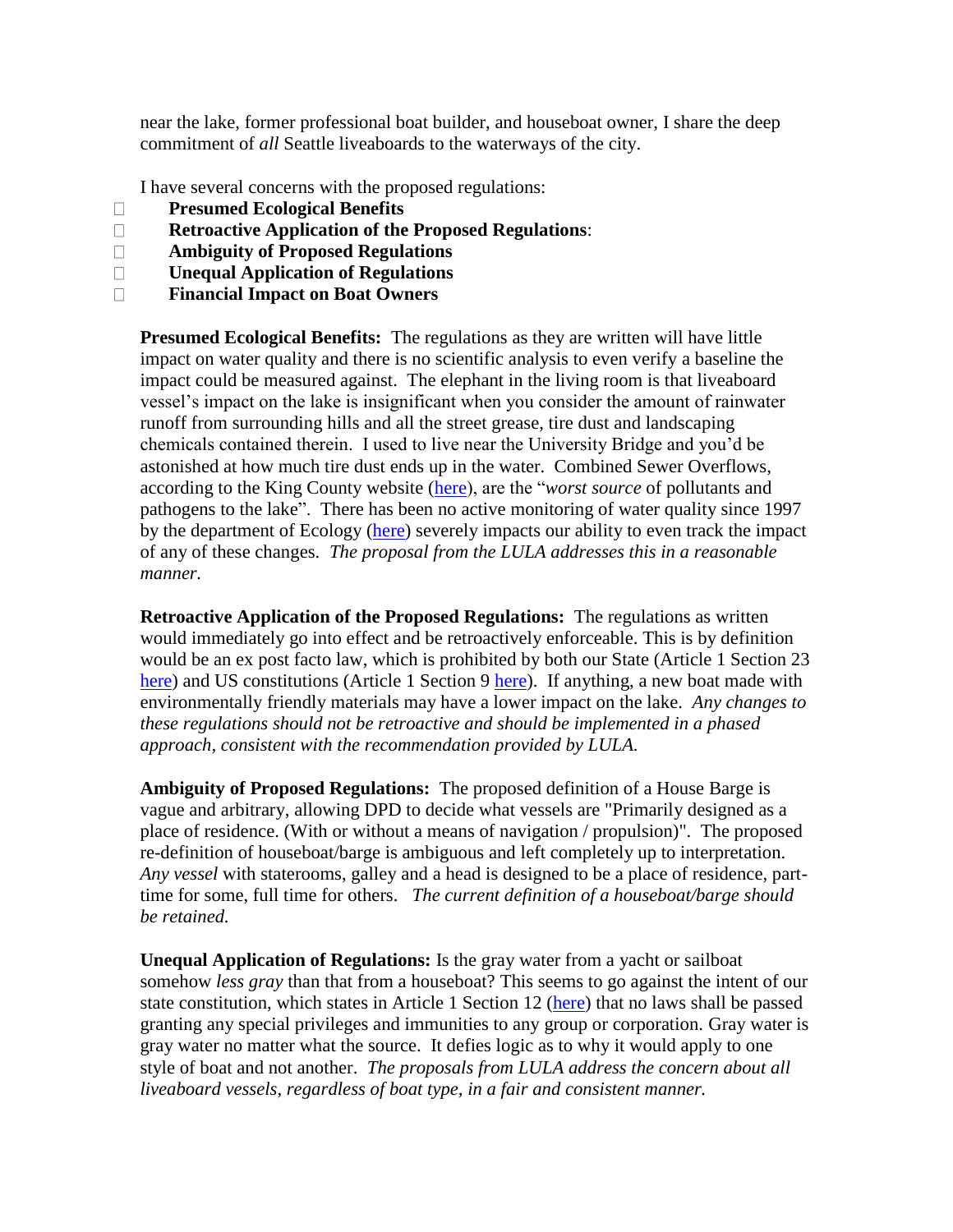**Financial Impact on Boat Owners:** Most houseboat owners are regular middle-class people whose fortunes have already been battered by the recession, and the proposed would render their homes nearly worthless. I know, as I'm one of them. Many are retirees, living on fixed incomes. Compliance with the proposed regulations would be prohibitively costly; I know it would bankrupt me personally. In many cases it's physically impossible to contain gray water, boats aren't houses either, and are much more difficult to modify.

There are many more details involved with all of these issues, but I hope a few messages come through clearly from my email and the comments you likely have received already. Those of us that chose to live on Seattle's waterways are may be a small community, but we are a vocal and passionate group of people who are committed to protecting our way of life which inherently means protecting the waterways on which we make our homes. We are also committed to working with the City of Seattle to come to a reasonable and fair compromise that serves as many constituents as possible. This was true of the initial proposal the LULA tenured and continues to be true. I'm confident that we can find a solution to these and several other issues with the proposed changes that don't put peoples' homes, savings and financial security at risk.

Thank you for your consideration.

Best regards,

Sean Conner

**From:** rodneyhanscomb@comcast.net [mailto:rodneyhanscomb@comcast.net] **Sent:** Thursday, December 22, 2011 9:14 AM **To:** Glowacki, Margaret **Subject:** Houseboat owner

Margaret,

Thank you for your time spent reviewing this note. I am commenting on the proposed changes for house boats on Lake Union. I am an owner of a house boat myself. I know that the basis for the changes have been stated to be tied to the Shoreline Management Act. The Shoreline Management Act, I am assuming, has a primary goal of reducing the amount of effect the local population has on the condition of the Lake. In drafting legislation to change rules towards house boats, I am assuming that it must be related to the grey water issue. Is it not more effective for the city to go at this to find the most effective way to reduce grey water into the lake? It seems that legislation that would make marinas having live aboards of all kinds (sailboats, yachts, house boats) have dock side pump out service would be much more effective in reducing effects on the Lake. There really would be little impact from boats of all kinds if this was done. An option to this is having fines for people to dump their grey water overboard, to include fines to the marinas that knowingly allow it and don't enforce it. The pump out boats for black water could handle the grey water also at marinas that don't have dock side pump out. House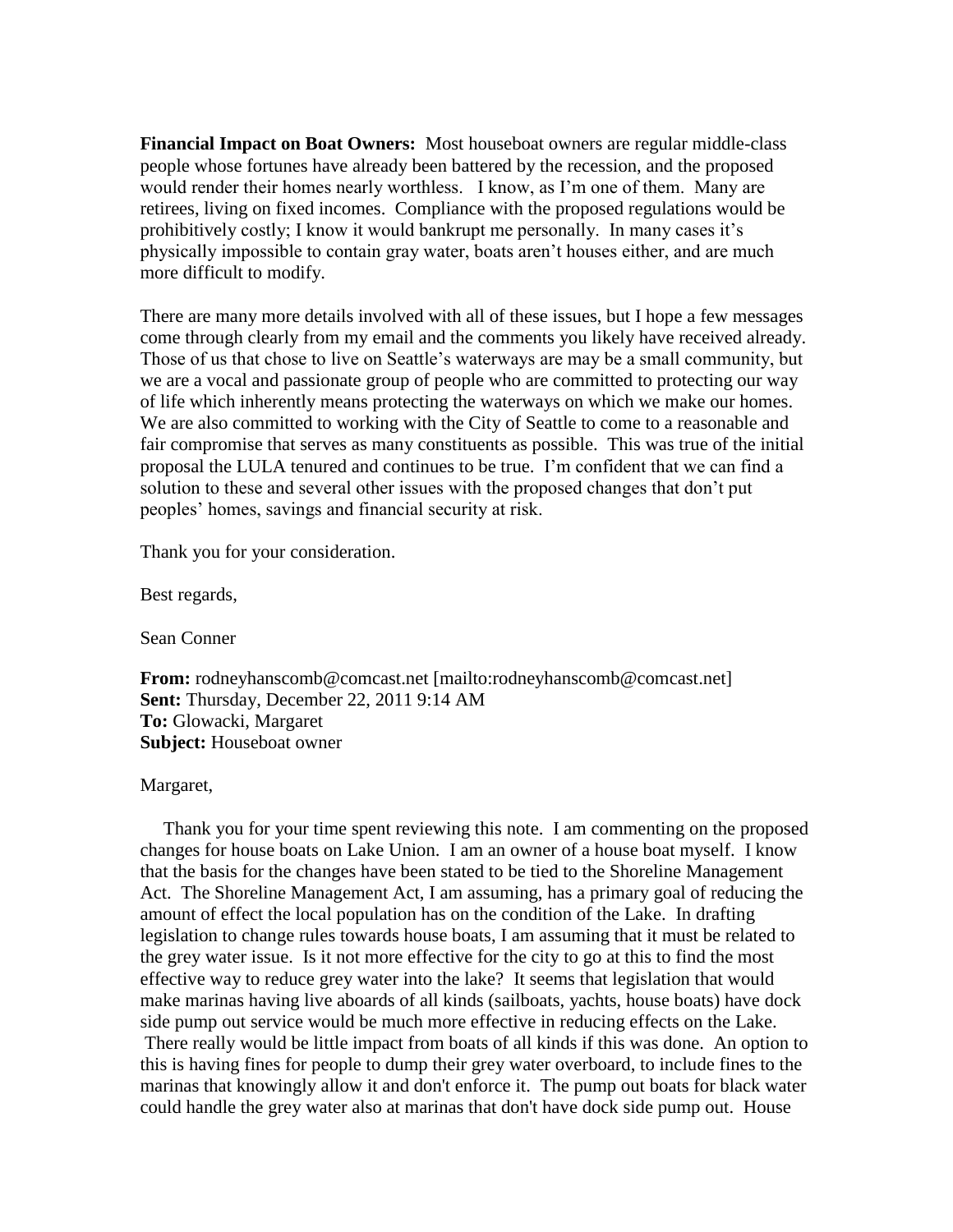boat owners would have to absorb some extra cost in order to help the Lake. It would help eliminate some of the older, poorer house boats on the Lake by making the cost of ownership/renting more expensive.

Since there are seemingly so many more effective ways to reduce the impact from all boats on the Lake, I question the motivation of this new proposed legislation. Is it fully driven by the interests of the water conditions in the Lake? Is part of this, or most of this legislation, a way to reduce the number of unattractive and poor conditioned boats/domiciles that can be an eye soar to the city? Having a higher end, nicer boat myself I understand if part of the legislation is driven to find a way to limit more house boats on the Lake. If it is really about Shoreline Management, what is this proposal going to do about the already hundreds of house boats that dump grey water overboard? Zero really. It seems that legislation stopping boats of *all kinds* from dumping overboard would be exponentially more effective in helping the Lake than the current proposal of limiting new house boats will ever be.

Sincerely,

Rodney Hanscomb

**From:** Charlie Kollmeyer [mailto:charliekollmeyer@hotmail.com] **Sent:** Thursday, December 22, 2011 11:47 AM **To:** Glowacki, Margaret **Subject:** Regulations the City of Seattle is mposing on house boats/barges

Dear Maggie,

I would like to comment on the regulations the City of Seattle is imposing on house boats/barges. I live in a floating home on Westlake Avenue North (not a house boat, house barge or live aboard vessel) so my home would not be affected but I am concerned about DPDs proposed Shoreline Management Plan **and the unequal application of regulations** as it applies to gray water.

You/DPD wants to mandate that all houseboats contain gray water and targeting a very small number of liveaboards compared to huge amount of recreational vessels used as a permanent home throughout the sound. Not to mention that the sheer number of boats/ships that are all over the lakes and Pudget Sound waters pouring gray water into the sound every day of the year. It scares me to think about what the ships and trawlers pour into the water on a daily basis.

Houseboats do not have systems to contain gray water and the proposal will cost thousands of dollars and does not take into consideration what it will/can do to the boats structurally. Also, there is no infrastructure to deal with gray water at this point. Who will pump it AND where will they dump it? Are you planning a new city department to deal with this?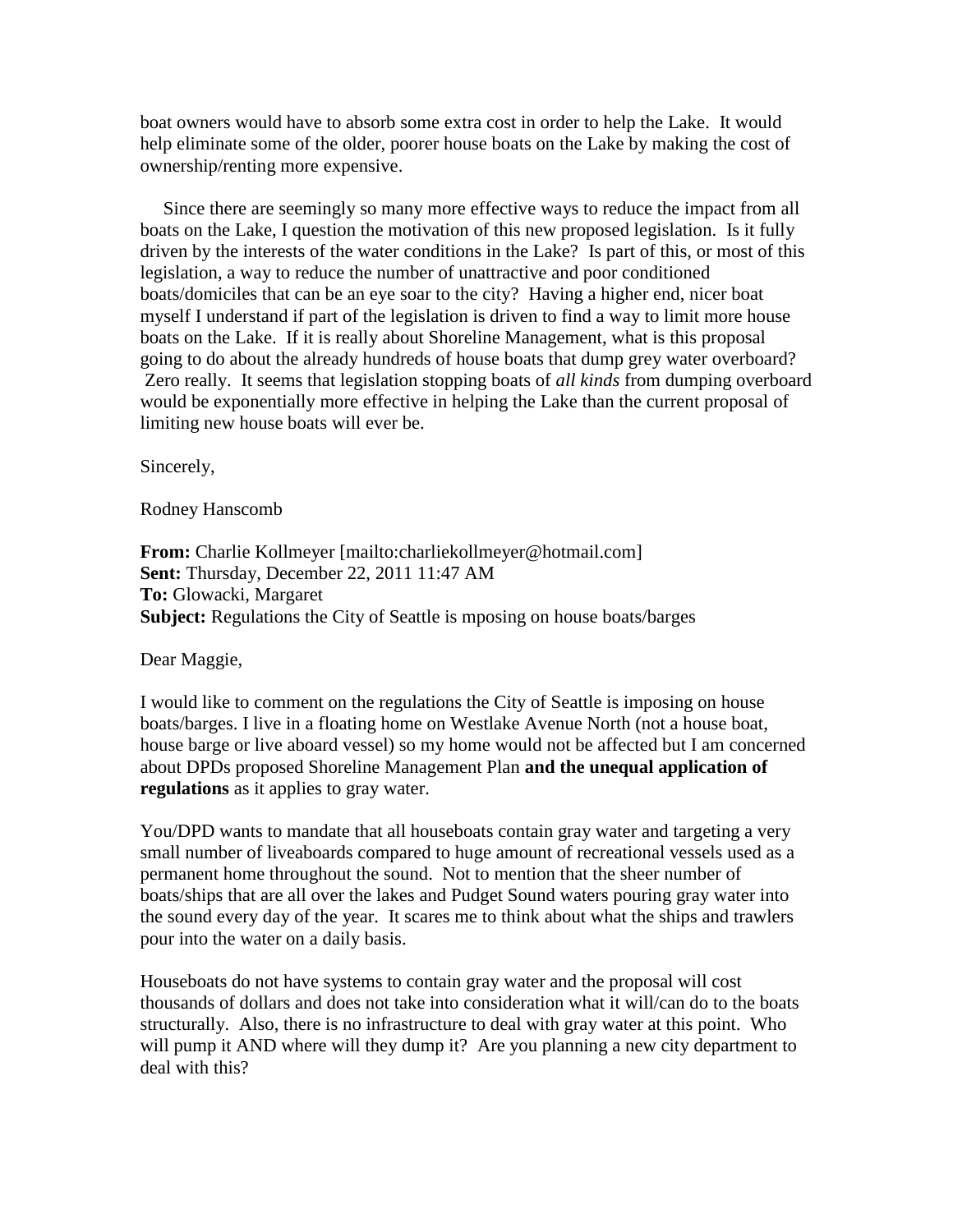Last but not least, there doesn't seem to be any science or facts behind this regulation. Is this true? Someone simply **decided** to regulate a small number historical boats that are part of Seattle's charm and tha actually bring tourism dollars to the City of Seattle? Can you help me understand this? I must have this wrong and would be very interested in reading facts behind the gray water plan and actually the entire proposed plan (ie: limiting over water residences; no new house barges retroactive to January 2011).

I appreciate your attention to this critical issue.

Sincerely,

**Charlie** 

Charlie Kollmeyer Kollmeyer's Home and Garden 206-915-2550

-----Original Message----- From: Lucy [mailto:lucyreid@centurytel.net] Sent: Thursday, December 22, 2011 12:51 PM To: Glowacki, Margaret Subject: Live aboards

Good morning,

I am writing to support stricter regulations on live aboards on lake union. The loop hole created by putting an outboard on what is obviously a house or barge should end, as should dumping of greywater into the lake.

Lucy Reid 2019 Fairview Ave E H **Seattle** 

**From:** RNelson000@aol.com [mailto:RNelson000@aol.com] **Sent:** Thursday, December 22, 2011 12:07 PM **To:** Glowacki, Margaret **Subject:** SMP

Dear Ms. Glowacki:

We are house barge owners with comments about the Seattle Shoreline Management Plan (SMP).

Over a recent weekend, we read in excess of 40 Seattle Department of Planning and Development (DPD) position papers/minutes. We quickly realized that despite its hard work to update the SMP to satisfy the state, city and its many and varied "stakeholders", the DPD has created a flawed SMP proposal that affects us profoundly. The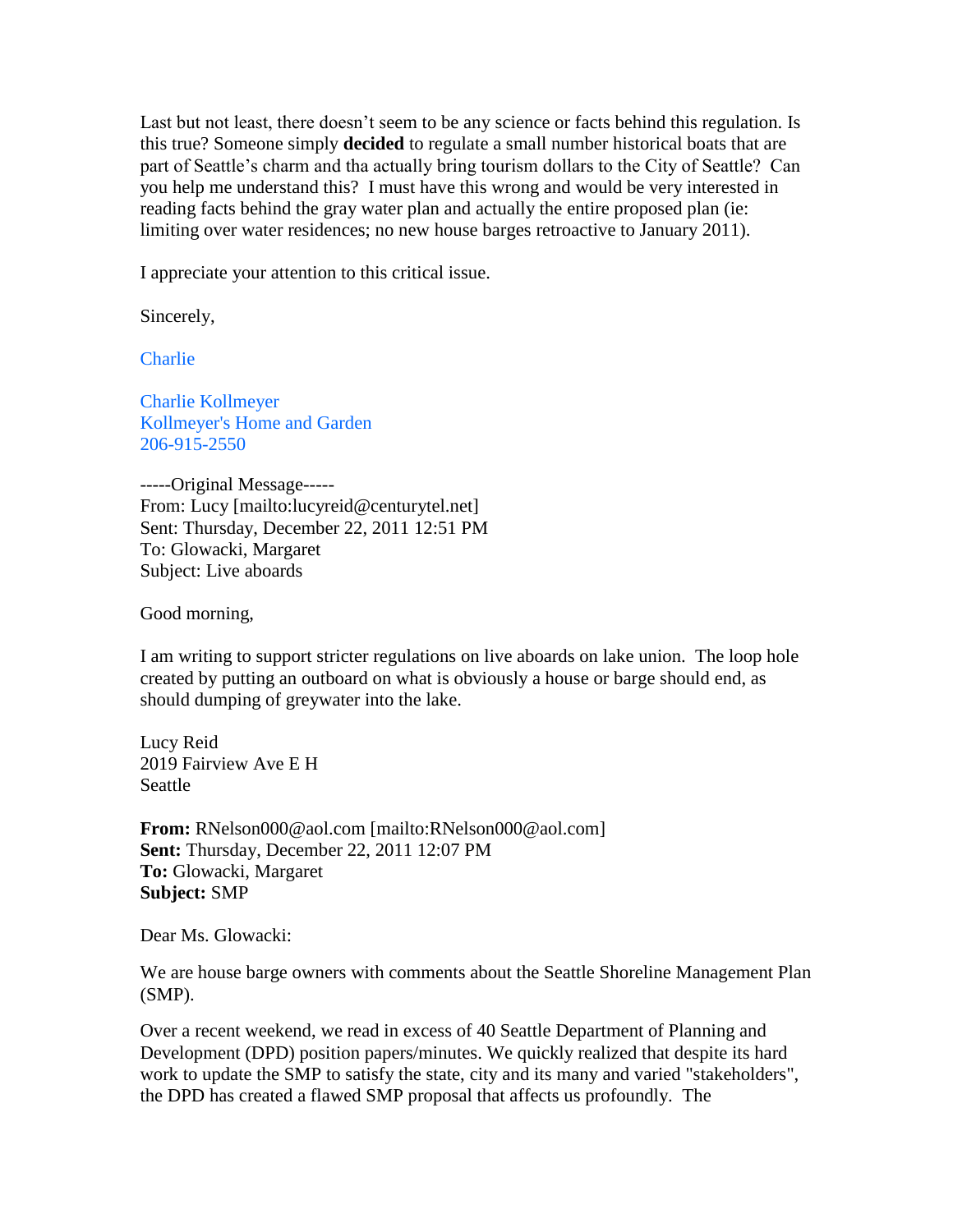Department's heavy-handed and aggressive rules regarding house barges defy facts and logic. It is a fiat driven policy proposal riddled with inconsistencies and discriminatory implementations based on misinformation and minimal scientific evidence which has resulted in promulgating poorly conceived regulations for house barges.

It became readily apparent from our extensive reading that the obvious omission of one "stakeholder" group (our group, the house barge and live aboard community) has led to this deeply flawed SMP proposal. Though it is now late in the process (our "public" input deadline is now 12/23/2011 and -it appears from the reading- the deadline for submission to the state was the end of 2010), we feel the poorly conceived segments of the proposal must be revisited and addressed more appropriately while involving the burdened stakeholders who had no representation. Failure to do so would be an abrogation of your public responsibility. Failure to do so and not address the contested issues could certainly result in financial, and social and/or political repercussions. The errors of poorly developed plans put into place are difficult to rectify after the fact.

The house barge and live aboard community is comprised of a complete spectrum of Seattle's population and includes a large segment of laborers and professionals involved in water dependent industries. We are "stakeholders" who were not included in the proposal process despite the Citizens Advisory Committee (CAC) charter to involve all "stakeholders" and the public. Please recognize that posting invitations on the DPD website to participate in meetings (the DPD website is not the Seattle P.I. or the Seattle Times) does not constitute a realistic or effective public notification. In particular, did Triangle Associates (the consultant facilitator) or the DPD itself ever contact and invite someone from such a sizeable "stakeholder" group as the live aboard community? That would be a glaring omission. It is not that the DPD was unaware of us. Your own overview presentation given during the first CAC meeting on 5/27/2008 listed "house barges" as an "issue". Yet still, our community was not included in your deliberations. Nevertheless, the conclusions and rules emanating from those deliberations directly involved us and will have a profoundly adverse impact on us.

The above briefly demonstrates only one of the many flaws contained in the DPD SMP update proposal. To expand this brief letter of concern into the other issues that we feel require further discussion would make it too lengthy for this venue: however, those issues include but are not limited to:

1) Achieving compliance with regulations on such short notice (we are told 6 months)

2) Creating enormous costs to house barge owners to comply (elimination of grey water)

3) Addressing the lack of infrastructure to support implementation of changes

3) Discussing the selective singling out of an iconic historical group to incur huge changes

4) Addressing low-cost housing implications related to loss of live aboard availability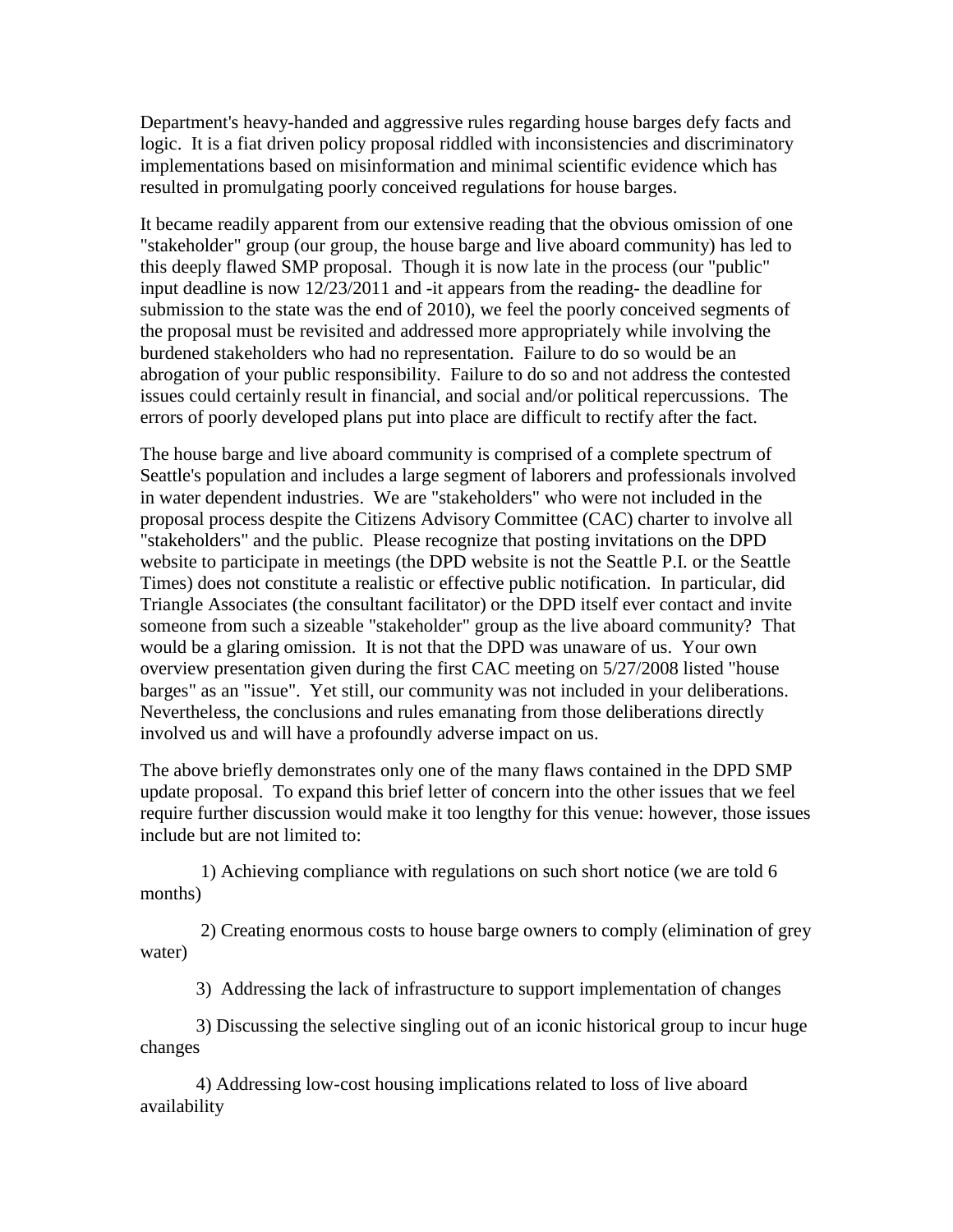5) Addressing insurance implications created by the house barge limitations

6) Addressing taxation implications and contradictions between barges, boats  $\&$ floating homes

7) Removing unreasonable retroactive rules for some house barge owners

8) Finding legitimate scientific evidence to support the need for impositions (only one study?)

9) Addressing blatantly discriminatory impositions (house barges are only one type of vessel).

We respectfully request that you, your staff, and/or the committee (preferably all) engage the areas live aboard community in a meaningful revisit to the issues that involve us. We value a collective effort and believe that you, your committee and our city council desire to proceed in an inclusive and objective manner. The live aboard community is multifaceted, and we are excellent and concerned stewards of the waterways. We live on them. Please respond to us and the additional concerned organizations.

Respectfully,

Ralph A. Nelson, MD

CAPT USN (retired)

(360) 621-8179

[RNelson000@aol.com](mailto:RNelson000@aol.com)

Anne E. Nelson, RN, PsyD

-----Original Message----- From: Sally L. Brown [mailto:slb@u.washington.edu] Sent: Thursday, December 22, 2011 1:46 PM To: Glowacki, Margaret Subject: Shoreline rules

Ms. Glowacki

Another comment on the proposed rules. The proposed revisions are much improved. This is a complicated system and there is not an easy way to simultaneously protect liveaboards and the ecological health of Lake Union. I am a resident at Gas Works Park Marina and we have begun the process of determining the feasibility of installing a combined grey and black water collection system. Your approach to date has been focused on vessels- I would like you to consider the potential to do this using a marina focus. Perhaps instead of capping the number of liveaboards, it would be easier to work to cap the number of slips that are available. Marinas could be required to develop collection systems for both grey and black water. Having no discharges from vessels would essential make liveaboard boats similar in their environmental impact to floating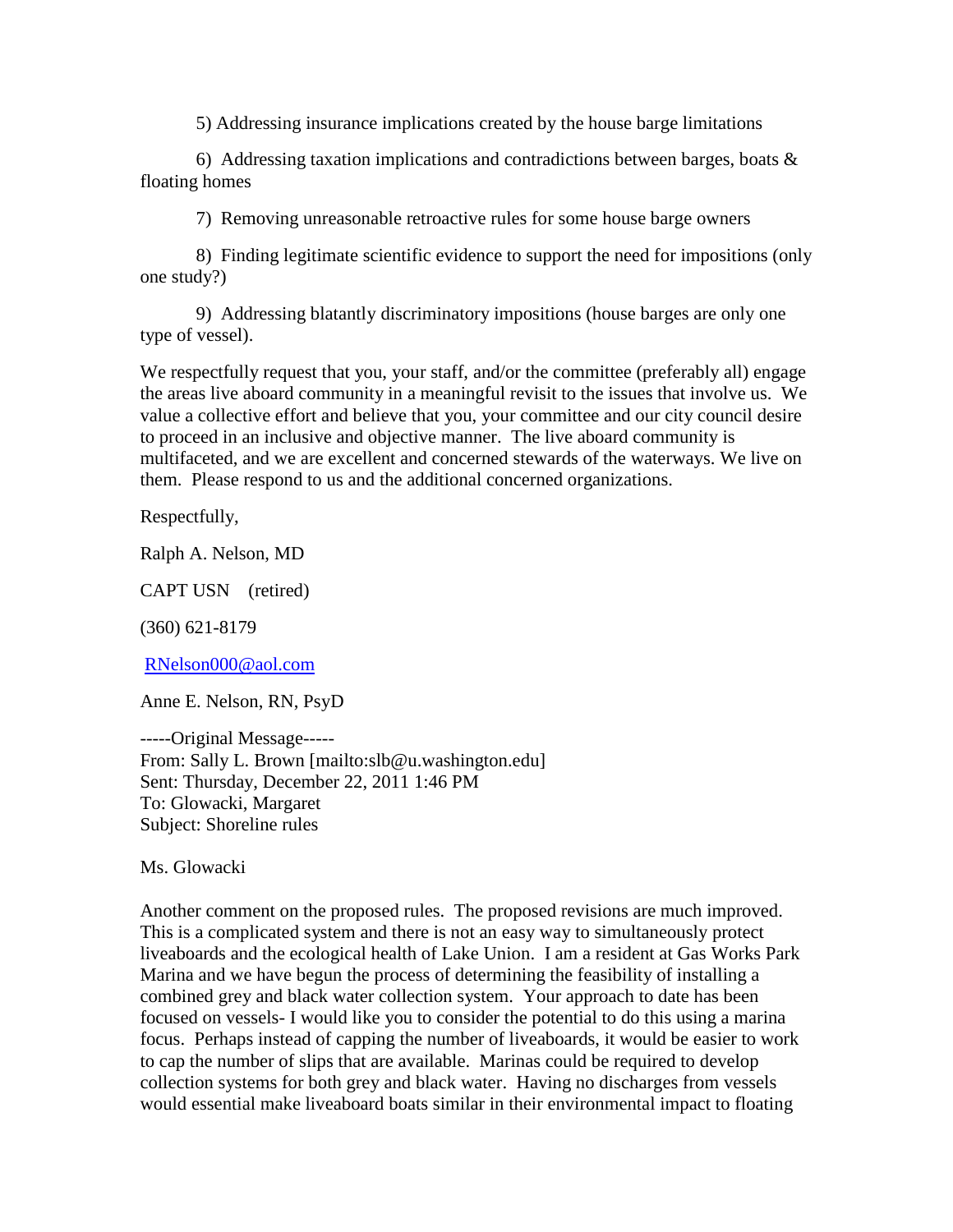homes. The remaining difference between the two would be that floating homes cover a larger area and so result in greater shading th! an liveaboards.

One final suggestion- the barge that I live in is currently grandfathered. When we, or others with similar vessels, haul out to repair the boat it can take many months to do repairs if extensive work is required. The current revised rules have a 6 month cap on time out of the water. I would strongly suggest that this be altered to allow for more time out of the water if active repair work can be documented.

Thank you for your time

Sally Brown

**From:** bagemup4u@gmail.com [mailto:bagemup4u@gmail.com] **On Behalf Of** Kevin Bagley **Sent:** Thursday, December 22, 2011 1:51 PM **To:** Glowacki, Margaret **Cc:** Bill Wehrenberg; Brian Sykes; John Geisheker; Justin Wood; Keith Ross & Shawna Lambdin; Linda Bagley; Lynne H. Reister; Mike Sherlock; Sean Conner **Subject:** Additional Official Comments on Proposed SMP regulations (Draft 2)

Hello Margaret,

In discussions with attorneys, the following issues have been raised in regards to the proposed DPD Shoreline Master Plan as it relates to the "Housebarge" redefinition and associated proposed regulations. We sincerely hope that DPD and the City of Seattle consider the ramifications to the stakeholders as well as the cost to the citizens of Seattle to litigate issues that are both unnecessary and noneffective. Lake Union Liveaboard Association seeks to reach an agreement with DPD that is fair, equitable, and is truly effective in protecting our shoreline, without inducing unnecessary catastrophic harm on a small population of law abiding citizens.

- 1. To be enforceable, a statute or ordinance must provide fair warning of the prohibited conduct. Specifically, it must (a) describe the offence with sufficient definiteness that ordinary people can understand what conduct is prohibited, and (b) establish ascertainable standards that protect against arbitrary enforcement. An ordinance fails the later standard if the prohibited conduct is described by inherently subjective terms.
- 2. The proposed expansion of the "house barge" definition (see Section 23.60.916 of the draft amended SMP) to all vessels "principally designed as a place of residence" shifts enforcement criteria to a subjective standard that provides little guidance for compliance and is conducive to arbitrary enforcement.
- 3. No definition is provided for the term "place of residence." However, "residential use" (see Section 23.60.934 of the draft amended SMP) includes multi-family residences, single-family dwelling units, and communal residences.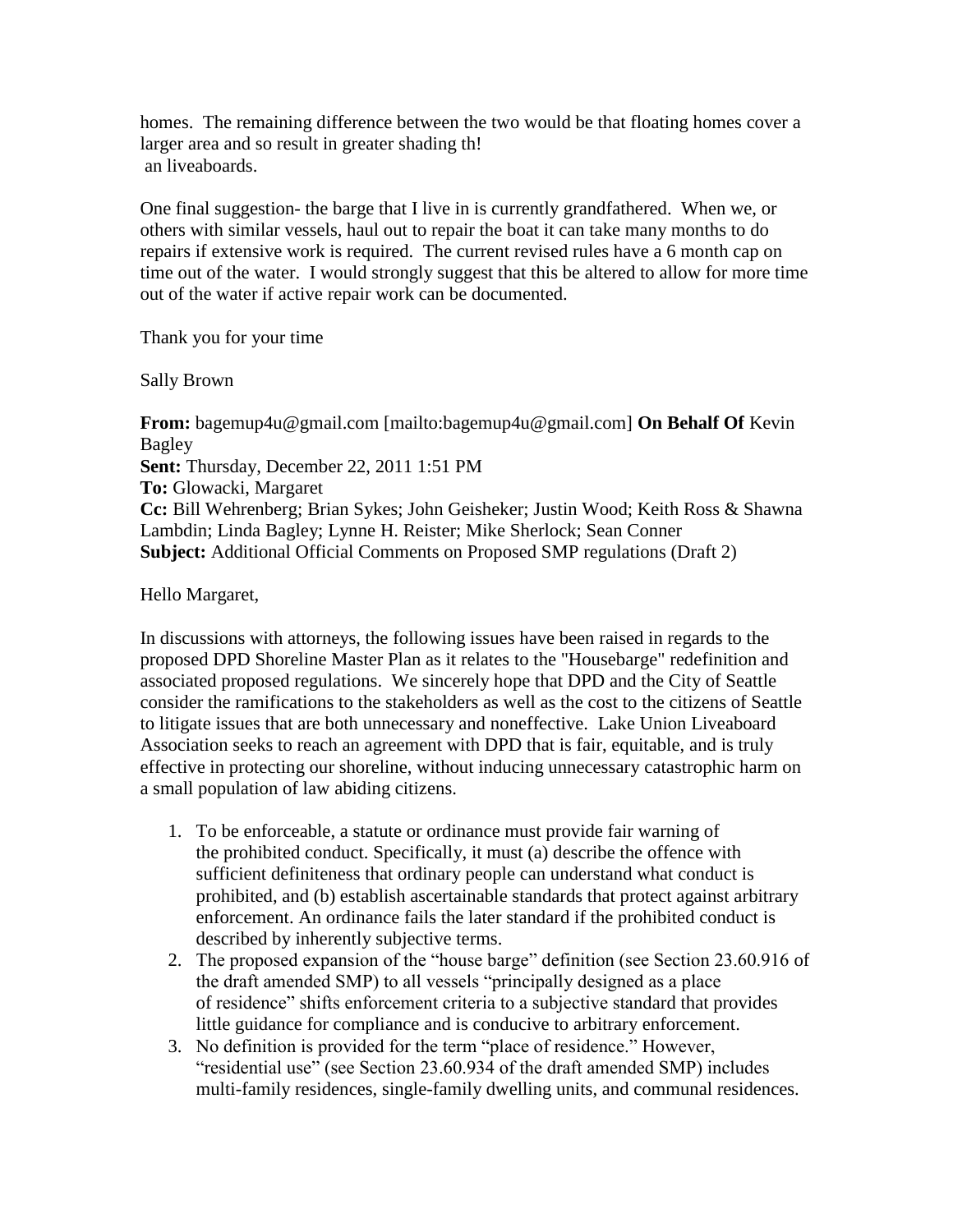This definition applies to a wide range of recreational and commercial vessels, however, and ultimately provides little objective guidance as to what constitutes a house barge under the SMP.

- 4. Most recreational vessels and many commercial vessels are "principally designed as a place of residence" (on smaller recreational vessels, accommodations are configured for single or multi family use; on larger recreational and commercial vessels, accommodations are more in the nature of communal residences). Because the proposed standard focuses on design, as opposed to use, the inclusion of accommodations on a vessel that is not designed for an obvious purpose in addition to accommodating owners or passengers falls within the plain language of the "house barge" definition in the amended SMP.
- 5. In contrast, the navigation-based distinction between vessels and house barges in the current SMP is objective and roughly parallels the analysis of what constitutes a "vessel" in other regulatory and legal contexts. The current "vessel" definition provides clear and objective criteria by which stakeholders can gauge their compliance with the SMP. There is also far less interpretive discretion involved in enforcing the current SMP, which limits the potential for arbitrary enforcement. Accordingly, the current navigation-based distinction between house barges and vessels should be retained.
- 6. The shift in focus to vessel design introduces too much ambiguity into the SMP. The stated objectives of the modifications are to limit the impact of liveaboard use on the environment and preserve the public's access to the water; accordingly the focus should instead be on all live-aboard vessels, regardless of whether they qualify as a "house barge." Instead it appears as though the DPD is using the SMP amendment process as an opportunity to single out a particular type of vessel (i.e., those that currently qualify as "vessels" under the SMP, but which DPD feels should be subject to regulation as floating homes or house barges), without regard to the SMP amendment objectives.
- 7. Seattle residents that have acquired or constructed vessels for residential use in accordance with current SMP requirements risk losing the right to use those Vessels under the proposed SMP amendments. The outright prohibition on new house barges after January 1, 2011, effects a total deprivation of the economic value of these vessels, which were designed to be operated and moored in the internal waters of the Seattle area. Moreover, those Seattle residents that have undertaken vessel construction projects subsequent to January 1, 2011, stand to lose the beneficial use of those vessels before they are launched.
- 8. The regulations contain no clear justification for retroactive application (which, as a matter of law, is subject to a higher degree of scrutiny – see, e.g., Rhod-AZalea & 35th Inc. v. Snohomish County, 136 Wn.2d 1, 3 (1998)). Nor did the retroactive introduction of a January 2011 "control date" in October of 2011 provide sufficient notice to potential stakeholders in any reasonable sense.
- 9. The combination of these factors  $-$  (a) the high potential that stakeholders will experience significant losses of reasonable investment expectations, and (b) the lack of reasonable advance notice of this potential – strongly compels the inclusion of a "grandfather" provision to the SMP for vessels launched or under construction as of the SMP amendment date. The grandfather should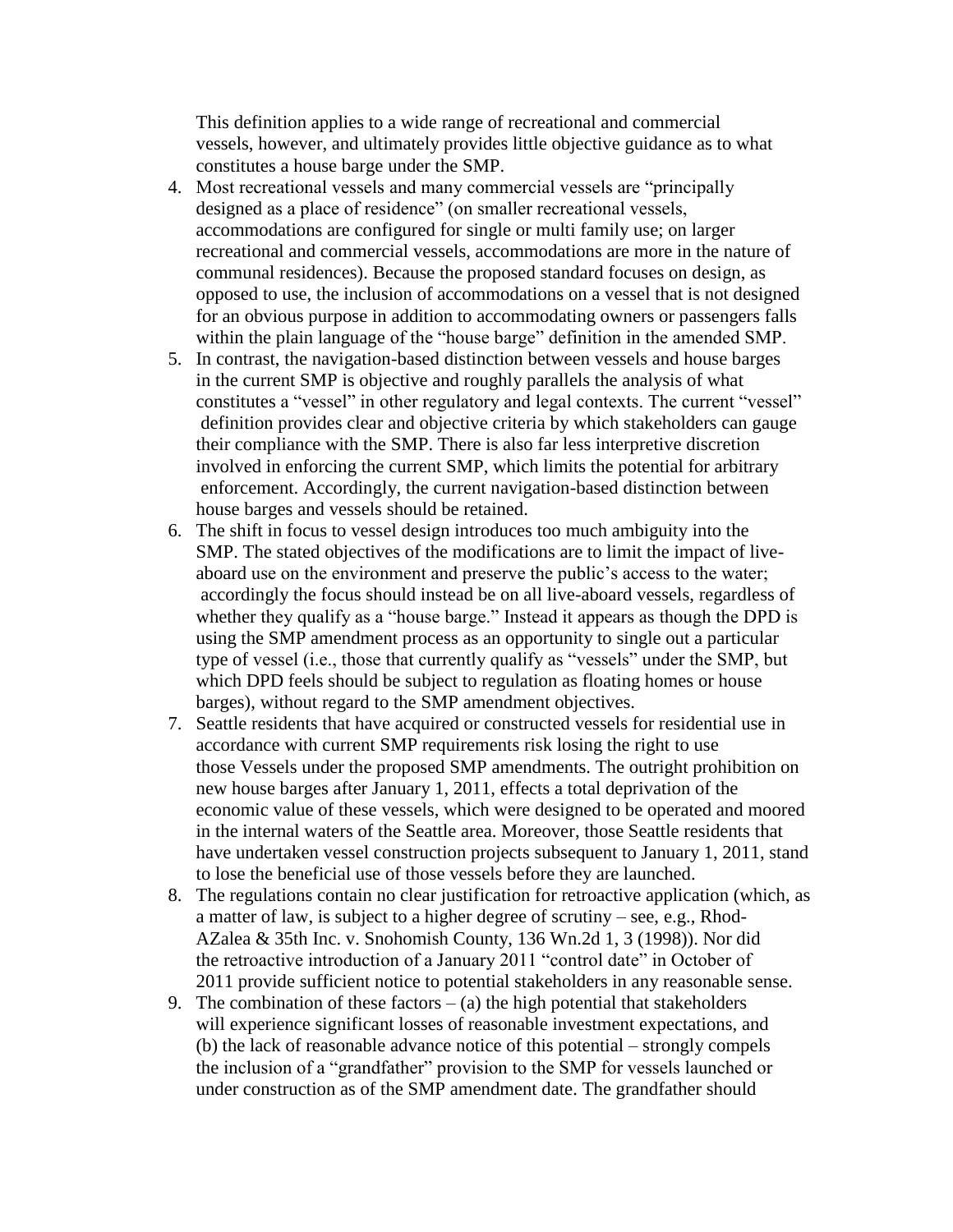establish, at the least, a safe harbor for all compliant vessels as of the effective date of the SMP amendment, as well as for those individuals who can show significant investment in vessels that would otherwise comply with the current SMP when completed.

Thank you for considering these points when revising the Shoreline Management Plan.

Kevin Bagley President, Lake Union Liveaboard Association

**From:** Trevina Wang [mailto:trevi\_wang@yahoo.com] **Sent:** Thursday, December 22, 2011 2:45 PM **To:** Glowacki, Margaret **Cc:** kevin@thekevlin.com **Subject:** Proposed housebarge regulations

#### Dear Ms. Glowacki,

I am writing to express my concern over some of the proposed restrictions for housebarges on Lake Union. My husband and I have been building a navigable liveaboard vessel for the last year and a half and feel that the proposed description of what constitutes a housebarge is so vague and arbitrary that it will give DPD the power to judge a vessels purpose solely based on their aesthetic judgement. It appears that you are trying to make an arbitrary split between liveaboards based on whether the bow of a boat is "pointy" or not. Secondly, any retroactive regulations are patently unfair and provide no fair warning for something that involves significant planning and financial commitment. In a city that clearly embraces the deliberative process, you are retroactively making a class of vessels illegal. We will suffer a huge financial loss if you retroactively enforce this vague regulation.

We suggest that your approach be based on a scientific basis. What is the primary concern in these regulations and how can we address them? If it is an environmental concern for Lake Union then address ALL liveaboards and land based sources in the drainage basin. The liveaboard community is ready to work hard to develop a proactive plan to address clearly articulated environmental issues and I personally support addressing greywater discharge issues for all liveaboards. I think a reasonable timetable for phasing in greywater collection would be an achievable regulation that would actually address a specific and measurable environmental concern.

Please consider the impact of any retroactive regulation carefully. I can understand the desire to get things done quickly but any retroactive regulation raises fundamental issues of fair play.

Seasons greetings, Trevina Wang 206-465-7333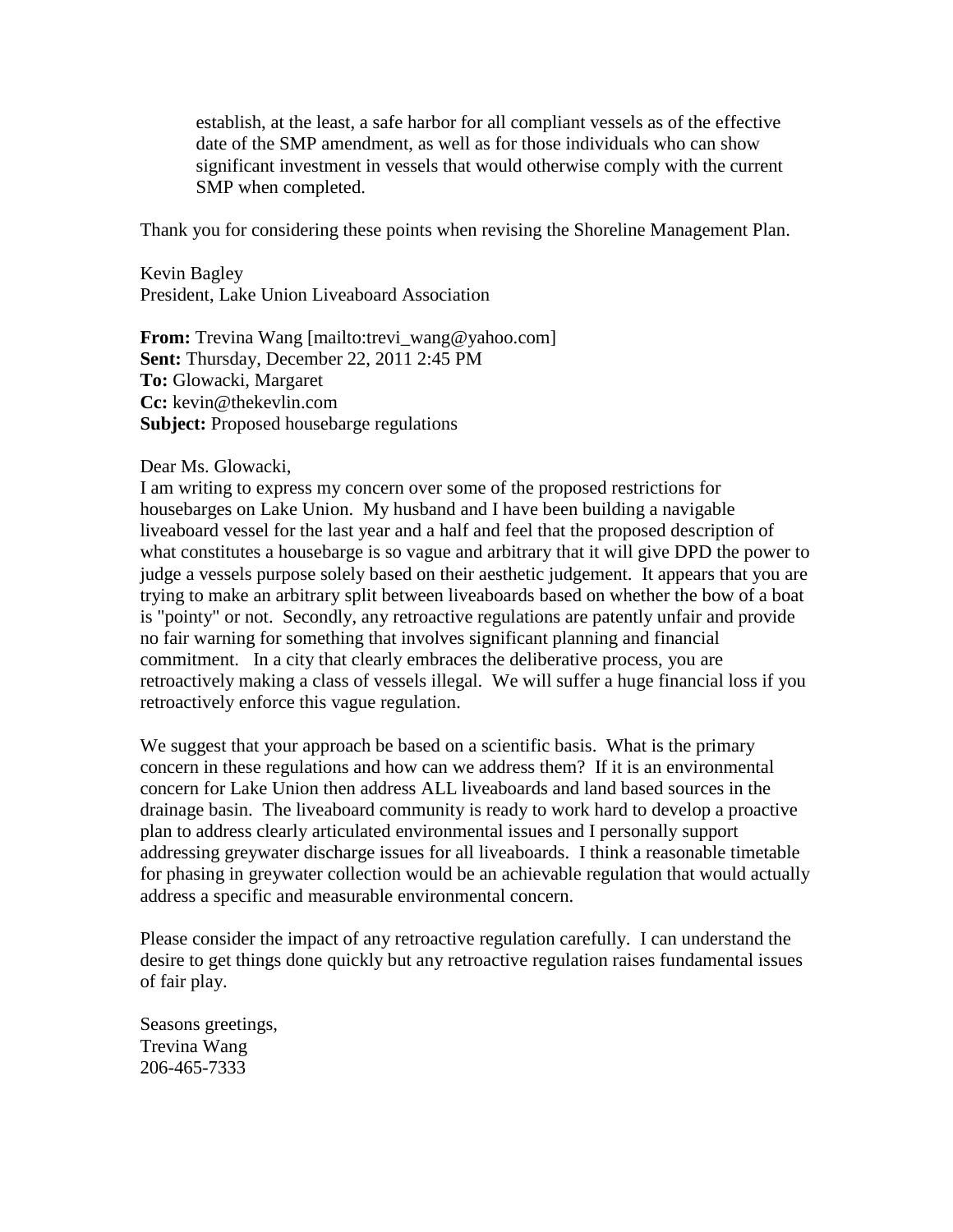**From:** Scott Leviton [mailto:sleviton@tcsandsq.com] **Sent:** Thursday, December 22, 2011 3:06 PM **To:** Glowacki, Margaret **Subject:** A friendly note from a Gasworks Park marina resident

Greetings Ms. Glowacki,

I wish you and your family a lovely and peaceful holiday season.

I am writing today with words of goodness and positive energy, in hopes that we can come together and make living on Lake Union a spiritual as well as an environmentally sustainable experience. My neighbors and I are the most conscientious and nature loving people on the Lake. We wake up each day to the ducks, otters, geese, and water fowl and make sure the waters surrounding our boats are free of trash and debris. We are active stewards of the Lake and have a long history of assisting overturned kayakers and troubled boaters, as well as being friends to our wildlife neighbors.

Please know we are all on the same team – we want a safe passage for the friendly salmon and a clean environment for all creatures.

I find this whole campaign against the loving live aboard community odd, considering a the number of working shipyards on the Lake, which no doubt are adding exponentially more toxic waste, fuel, chemicals, etc. into the Lake compared to the handful of houseboats - not to mention all of the pleasure boaters.

The houseboat communities of Lake Union are friends of Lake Union. We live on the lake and love the lake and are part of the fabric of our great city. No one wants a clean lake more than us.

Godspeed to you Ms. Glowacki. We hope to live on the lake for years and years to come, focused and dedicated to keeping the Lake safe and clean for every person and every creature.

Kind regards,

Scott Leviton Director of Guest Services TCS & Starquest Expeditions 3131 Elliott Avenue, Ste. 300 Seattle, WA 98121 P 800-454-4149 / 206.254.0228 F:206-447-7717 [sleviton@tcsandsq.com](mailto:sleviton@tcsandstarquestexpeditions.com) [www.tcsandsq.com](http://www.tcsandsq.com/)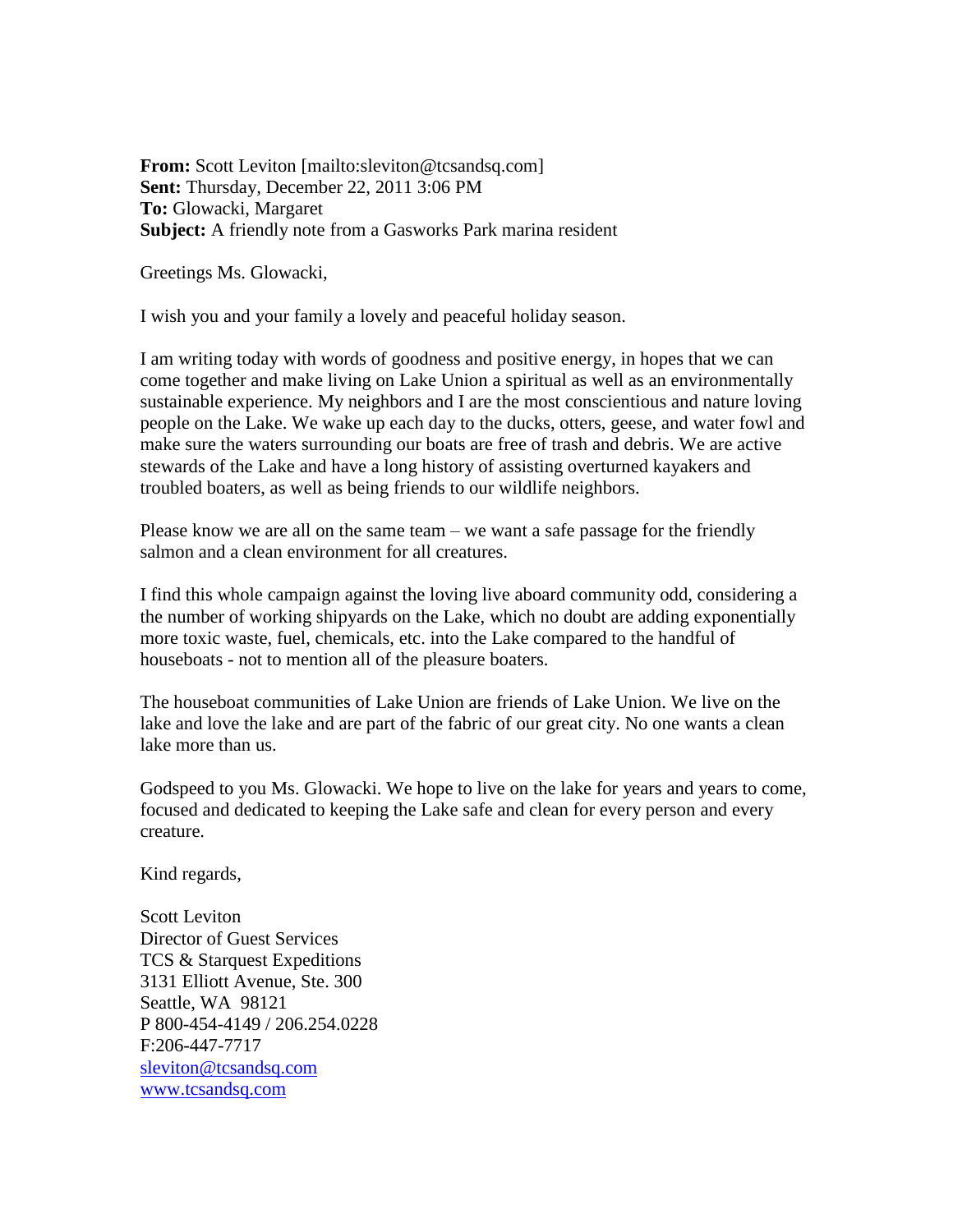**From:** Barbara Blankenship [mailto:b\_blankenship@hotmail.com] **Sent:** Thursday, December 22, 2011 3:12 PM **To:** Glowacki, Margaret **Subject:** FW: Delivery Status Notification (Failure)

I am writing to support the following proposed change to the SMP proposal:

*Owners of fee simple slips that are accessory to a commercial use (as defined under a master use permit) be allowed to moor housebarges or liveaboard vessels. These owners would be subject to city registration and comply with gray water management.*

As one of the five owners of slips at Allison Marina that is accessory to the Lake Union Crew boathouse, I have fee simple title and pay King County property tax on my parcel. Given the unique nature of this marina we respectfully request an addition to the current draft that would allow us to remain on our property, and allow us to continue living aboard our vessels. We purchased our slips with the understanding that we would be able to live aboard a vessel floating over our purchased property.

*Caratello* was designed with a tank to hold gray water, and was designed with low use plumbing fixtures and appliances in mind. The Lake Union environment is one that my husband and I wish to preserve. We actively support keeping our local waters clean.

Our Coast Guard documented vessel was deseigned by a local architect and marine engineer, both of whom are longtime local houseboat dwellers. *Caratello* was also built at Lake Union Drydock and contributed to the local economy. The maintenance of existing liveaboard vessels on the lake will also provide a stable base of work for skilled labor in the area.

We have travelled extensively and it continues to surprise us at how the world knows Seattle for its houseboats and liveaboard vessels. It makes us a unique city. With city registration and gray water management, this feature could continue long into the future without detriment to our environment.

I also recommend that the requirement for registering housebarges be advanced to coincide with enactment of the Shoreline Management Plan. A retroactive deadline is arbitrary and will only serve to generate lawsuits from those owners who have moved boats onto Lake Union while this planning process has been taking place.

Sincerely,

Barbara Blankenship 11 E Allison Street #4 Seattle, WA 98102 (206) 605 2466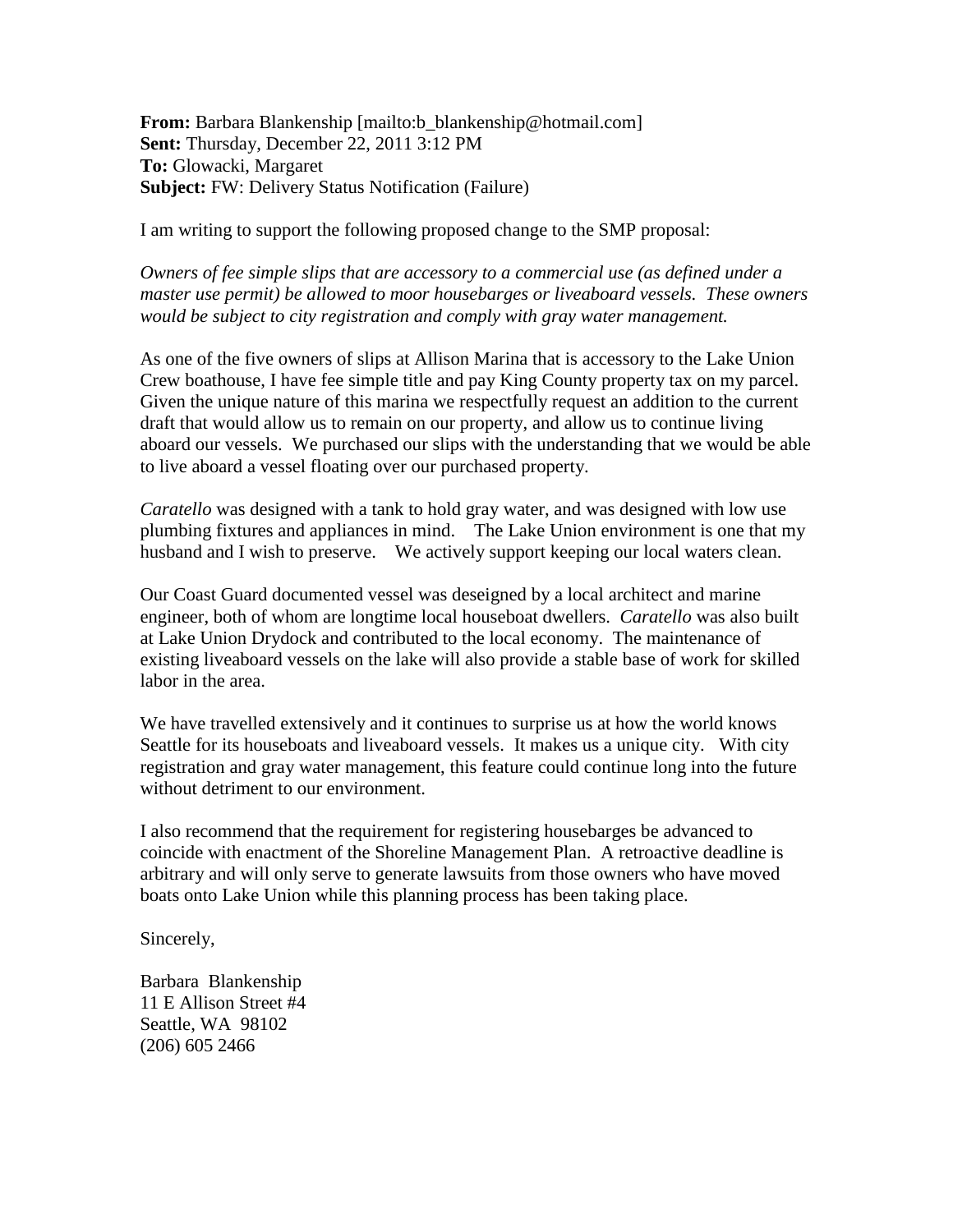**From:** kevlin02@gmail.com [mailto:kevlin02@gmail.com] **On Behalf Of** Linda M. Bagley **Sent:** Thursday, December 22, 2011 4:55 PM **To:** Glowacki, Margaret **Cc:** Harrell, Bruce; Godden, Jean; O'Brien, Mike; Licata, Nick; Conlin, Richard; Bagshaw, Sally; Clark, Sally; Burgess, Tim; Rasmussen, Tom; Kevin Bagley; Special Agents M. Realty **Subject:** Comment on 2nd Draft of Shoreline Management Proposed Changes

December 22, 2011

In regards to: Comment on 2nd Draft of Shoreline Management Proposed Changes

*Margaret Glowacki 700 5th Avenue, Suite 2000 P.O. Box34019 Seattle, WA 98124-4019*

Dear Margaret Glowacki:

### **Comments on SMP 2nd Draft**

I am writing to DPD as a Real Estate Broker who specializes in houseboats, house barges and floating homes on Lake Union, Ship Canal and Portage Bay. I also moved to the lake aboard a 1988 vessel in 2006 and was never aware of the 1990 events that occurred with regard to houseboats and barges until late 2008. After being on the lake since 2006 I have learned an immense amount about houseboats and barges, most importantly that there is very little information available to anyone about buying a houseboat / barge. My husband and I have worked very hard at educating new buyers about living on the lake, the importance of caring for the lake by using best management practices and about the existing regulations and requirements. Our buyers have been provided as much information as we have to make the best possible decisions when buying their houseboat, they pay their sales tax, Coast Guard registrations and annual relicensing fees.

We have had the pleasure of meeting and befriending an amazing world of liveaboards in vessels, barges and floating homes on and around the lake who care deeply about the lake and quality of the waters.

I simply do not understand the reasoning for attacking a style of vessel such as a houseboat/barge, while *80% plus liveaboards on the lake are in boats, vessels, sailboats, yachts with 100% of 300 + in Shilshoe alone, which are designed to have the capability of dumping black water (waste water) overboard.* Houseboats / Barges *are not designed to dump waste water*; they must be pumped out by one of the lake services. The vast majority of all liveaboards on the lake take care of and protects our waters, regardless of the style boat, houseboat / barge they live. LULA has made intelligent recommendations to DPD that have been ignored which would be applied equally to all liveaboards to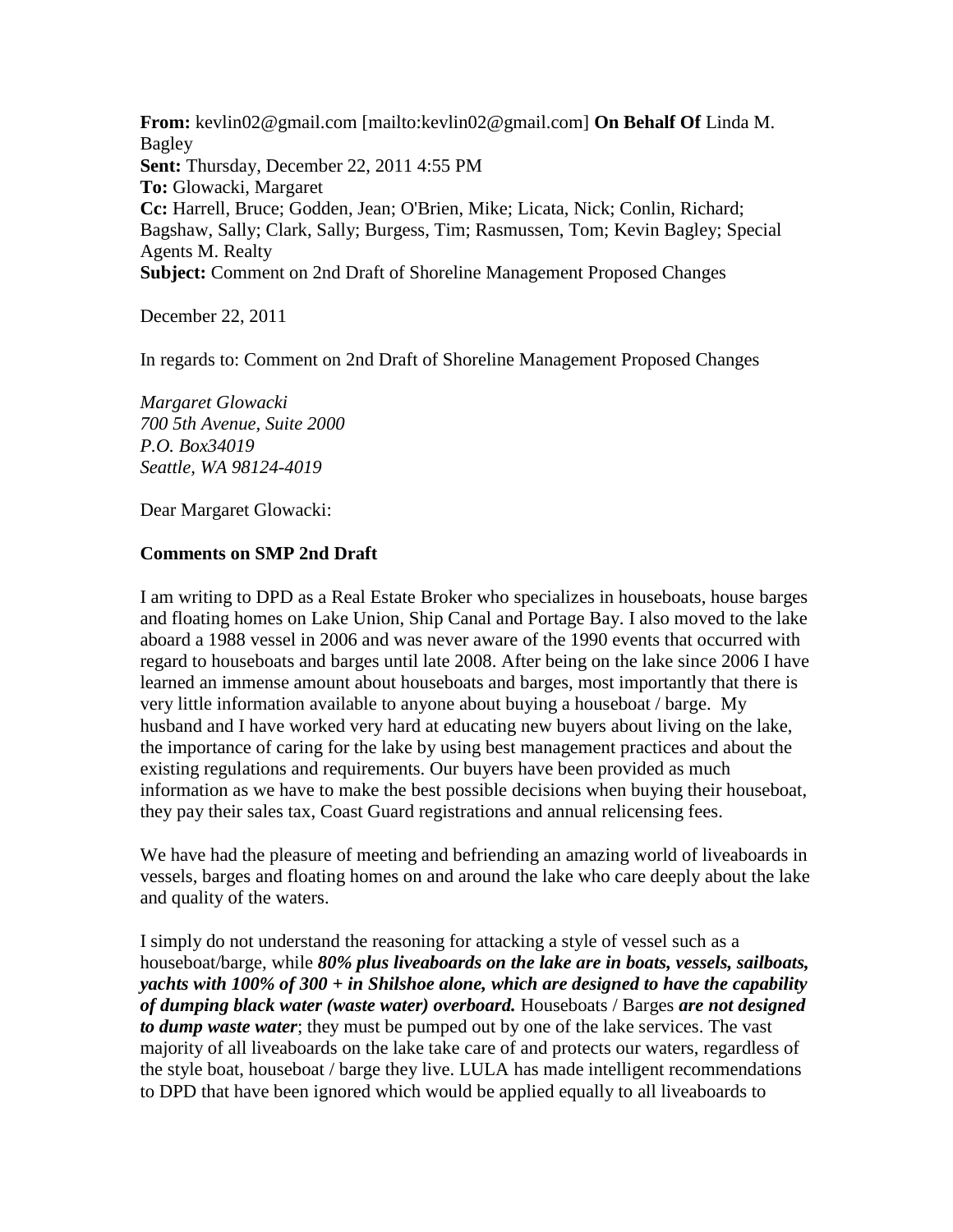address greywater. Why did DPD have a complete turnaround with regard to addressing all liveaboards and attack solely the few houseboats in the second draft proposal?

Were you aware that houseboats and house barges are designed to not be able to pump black water in the lake and ALL BLACK WATER is pumped out by one of the local services on the lake while vessels are designed to allow dumping their black water overboard?

The vast majority of liveaboards do not dump black water overboard. If anything, liveaboards are more "Guardians of The Lake" and keep watch for our waters. Are you aware that our houseboat, barge and many of our vessel liveaboard community on the lake love and protect the waters we live in by using eco friendly products, picking up garbage from the lake and reporting spills? We love and care for the lake because it is our back yard and we stress to the recreational boaters the importance of not dumping or throwing there garbage in the lake.

This is not the 60's, our Floating Home, Houseboat/barge and Liveaboard community want to do all we can to support clean water. We are making every effort to work with DPD to accomplish this in a fair and reasonable manner for *all liveaboards in the Shoreline Management areas.*

The majority of liveaboards are on yachts, sail boats etc, not houseboats. Maggie you stated in the Seattle PI 12/14 [http://www.seattlepi.com/local/article/Seattle-cracks-down](http://www.seattlepi.com/local/article/Seattle-cracks-down-on-houseboat-like-boats-2400872.php?fb_comment_id=fbc_5008752336501_3900665_5008753023501)[on-houseboat-like-boats-2400872.php](http://www.seattlepi.com/local/article/Seattle-cracks-down-on-houseboat-like-boats-2400872.php?fb_comment_id=fbc_5008752336501_3900665_5008753023501) *"Our waters are preserved for water-dependent uses," In other words, houseboats are nice and romantic, but not a necessity."* I am appalled at this attitude and comment! Why did you yourself liveaboard on vessel? Did something bad happen to you that you decided houseboats were "romantic and not a necessity?" This comment sounds more of a personal vendetta, without merit, logic and especially science.

In the article Maggie you also say *"Glowacki said the city's proposal clarifies the intent of the 1990 rule."* What was DPD doing in 2004 with the CAM 229? In 2004 the DPD CAM 229 [\(http://www.seattle.gov/dpd/publications/cam/cam229.pdf\)](http://www.seattle.gov/dpd/publications/cam/cam229.pdf) was revised to clarify the definitions of Floating Homes, House Barges and Vessels. Did they forget to clarify the rules then?

For all intents and purposes the 1990 changes occurred over 20 years ago and the majority houseboat vessels that have been built or purchased in the past 20 years had no clue about the restriction on housebarges. They bought or built legal houseboat vessels (according to DPD's Client Assistance Memo CAM-229). It was never stated 20 years ago that DPD did not want to allow new Vessels on the lake that might look like a house barge. DPD has always allowed Vessels as defined in theCAM229 since 1990 – i.e. for the last 20 plus years DPD has made no effort to say their own rule was flawed.

Now you are trying to go retroactive and say the rule that DPD made is flawed; we didn't mean to say what we stated; and that these legally purchased and designed vessels are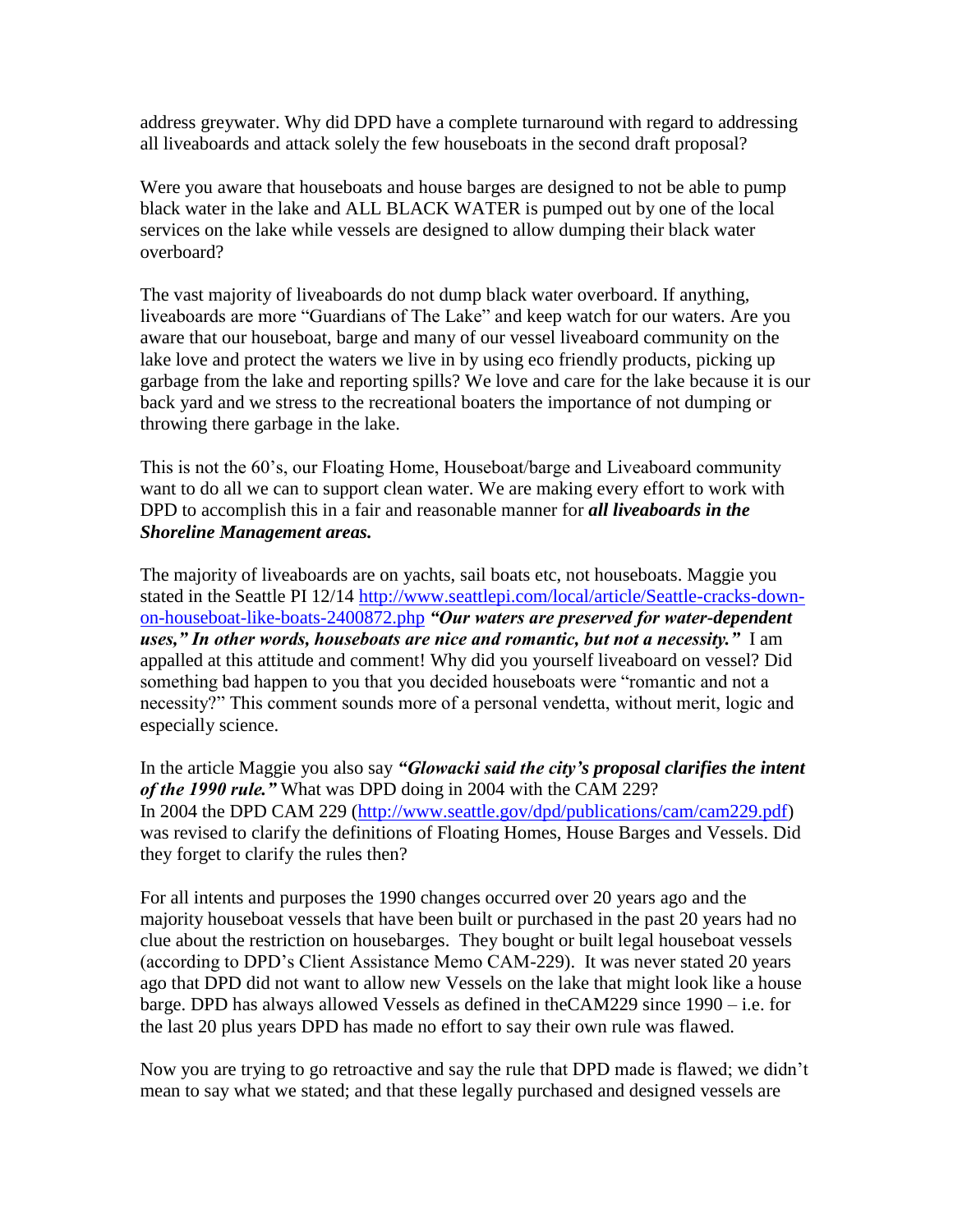now illegal if they were not on the water and used as a residence retroactively as of January 2011? What kind of sense does that make?

Houseboat vessel owners paid Sales Tax at the time of the purchase, now 9.5% and the state happily took the 9.5%. In 2010 and 2011 I am aware of 30 houseboats re-sold since 2010 to present and all of this sales tax money went to the state. At an average sales price of 200K, a very rough estimate of sales tax to the state would have been 570K. Is the city ofSeattleplanning to reimburse the sales tax paid by houseboat vessel owners when you change them to a barge? How will you tax these houseboats if you are re-classifying them as barges, which currently pay a property tax annually to the city? Does the Governor know how much money you will be reducing from the state budgets?

This does not include the annual relicensing fees along with all other vessel owners. Again this is currently paid to the state. Does the Governor know that you will be eliminating this money from the state budgets and collecting it as a property tax if you are re-classing vessels to house barges?

House barges pay annual property taxes that go up annually, which was implemented in the 1990 change. I think that the houseboat vessel owners may need to seek legal counsel regarding double taxation if the city decides to re-classify their vessels.

How is DPD planning to compensate the current Houseboat Vessel owners that paid sales tax if they are redefined as barges, then charge property tax annually?

Has DPD considered that many, many of the recreational style liveaboard vessels (i.e. not houseboat style) have never, nor can they ever leave the docks without being towed. Many do not have motors, or their motors are non-functional, and as you put it Maggie can not ever "drive pleasurably". How is this OK, but is not okay for a houseboat?

You also state "liveaboard recreational vessels may be converted back into cruising vessels."

- 1. Significantly more recreational vessels become liveaboards than are converted back to Cruising.
- 2. Houseboats can and do convert from liveaboard to non-liveaboard How are they different?
- 3. How does cruising these boats around the lake, pumping obnoxious gasses into the air, spilling their tanks while fueling, and pumping oily bilge into the lake make them better?

Additionally, as a broker selling houseboats/barges, it is ludicrous to state a houseboat can not change the dimensions above or below the waterline. Would you tell a boat style owner they can not changes their dimensions? How do you come to that conclusion and why that a boat owner can not remodel their structure if the fit within their slip? This may be a safety feature, or it may be aesthetics, but why would it be okay for a Recreational boat to do this, but not one without a "Pointy bow?"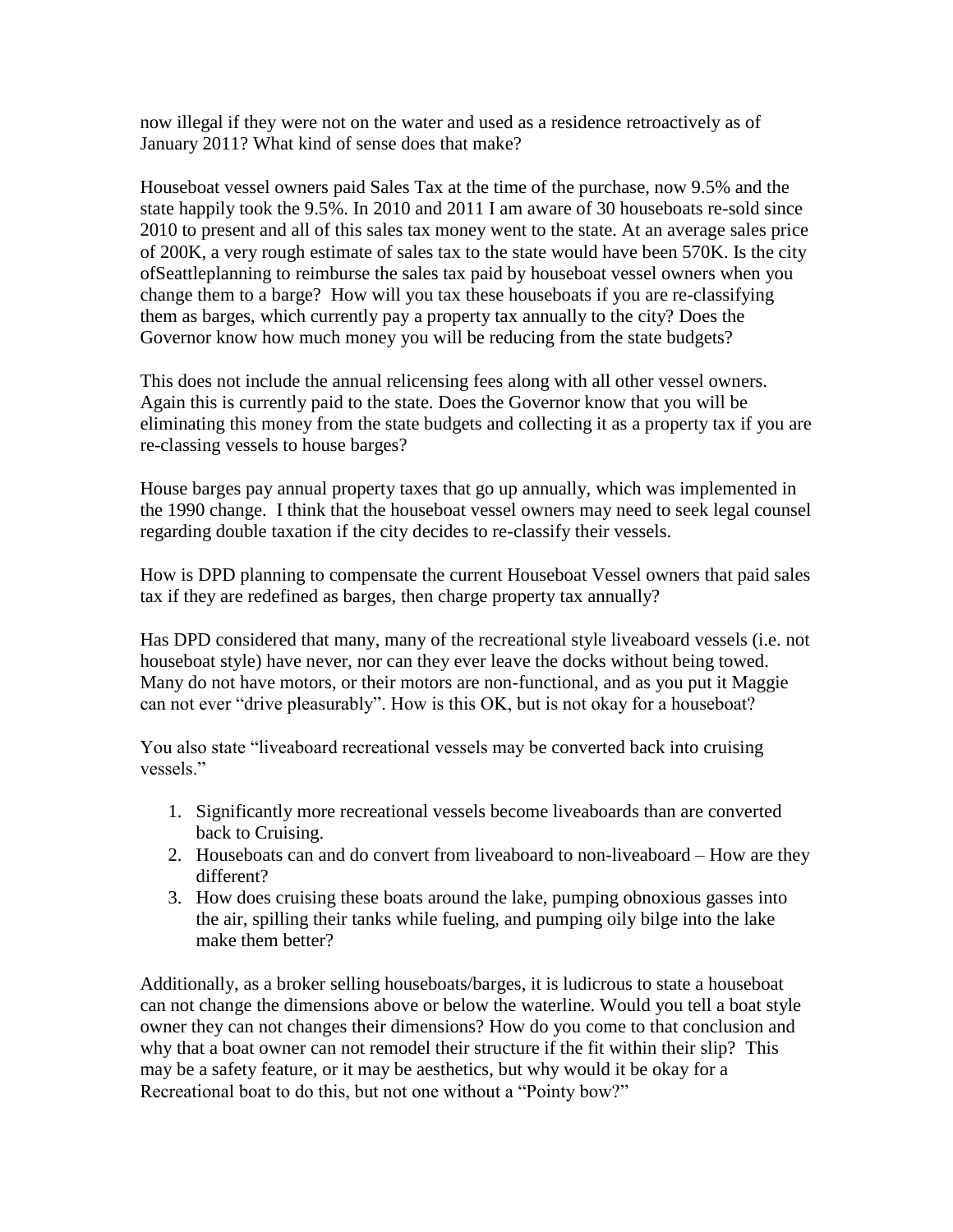How can DPD say no new vessels on the lake as of January 2011? Since when can you write rules and make them retroactive? This is unheard of and again ridiculous. I can understand your writing rules that are effective when the Mayor says it is a rule and puts his approval on it, but since when do we make up rules that go in to affect in the past? Ridiculous!

You have indicated that DPD is attempting to *clarify* the rules of 1990. The current proposal is MORE confusing, less specific, more ambiguous, and therefore works to **UNclarify** the existing rule. It looks like DPD is using "clarify" as an excuse to CHANGE, not clarify the rule. Is there some document somewhere that indicates "We really meant to say is "No houseboat vessels even if they have engines and navigation systems" even though we wrote the rules state "liveaboard vessels must have a means of propulsion." The rules were clear and were followed.

. In the Seattle PI article [http://www.seattlepi.com/local/article/Seattle-cracks-down-on](http://www.seattlepi.com/local/article/Seattle-cracks-down-on-houseboat-like-boats-2400872.php)[houseboat-like-boats-2400872.php](http://www.seattlepi.com/local/article/Seattle-cracks-down-on-houseboat-like-boats-2400872.php) . You made the following comments; *The city disagrees. It says they're more like houses, and that the motors and steering wheels were a way for owners to circumvent the 1990 barge ban. "They got around that definition," said Maggie Glowacki.* What did they "Get Around?" or "Circumvent?" The rule that was written and clarified by DPD that you say needs now needs clarified? How did these people "Get Around" or "Circumvent" something they could not have known?

Maggie, current houseboat vessels owners (ourselves included) knew nothing about DPD's 20+ year old 1990 barge ban as you state. How could they? They and I bought legal vessels according to DPD's rules and regulations. If DPD wrote regulations that weren't what was intended, why do you feel it is the current owners fault – why would they be "Circumventing" or "Going Around" if you yourself state that the regs are in need of clarification? Why would the city of Seattle allow builders to build and the city to collect sales tax and annual license fees for 20 years on banned barges, then say that we are "Circumventing" or "Going Around" the rules?

## **I am still stumped with:**

- How the city can make a retroactive rule, applying the rule unfairly to people who have not had the opportunity to know what the rules are?
- How the city can ban or re-class a vessel based on the construction style?
- How the city can arbitrarily say one style of vessel liveaboard must have greywater tanks when the majority of liveaboards in the Shoreline live in the other styles?
- How can the city tout that they are protecting our waters but ignore the major contributors to pollution while singling out only a small segment of the liveaboard population.
- How can the city apply remodel rules to one class of vessel?
- How can a more confusing, arbitrary, and discriminatory rule be considered "clarification?"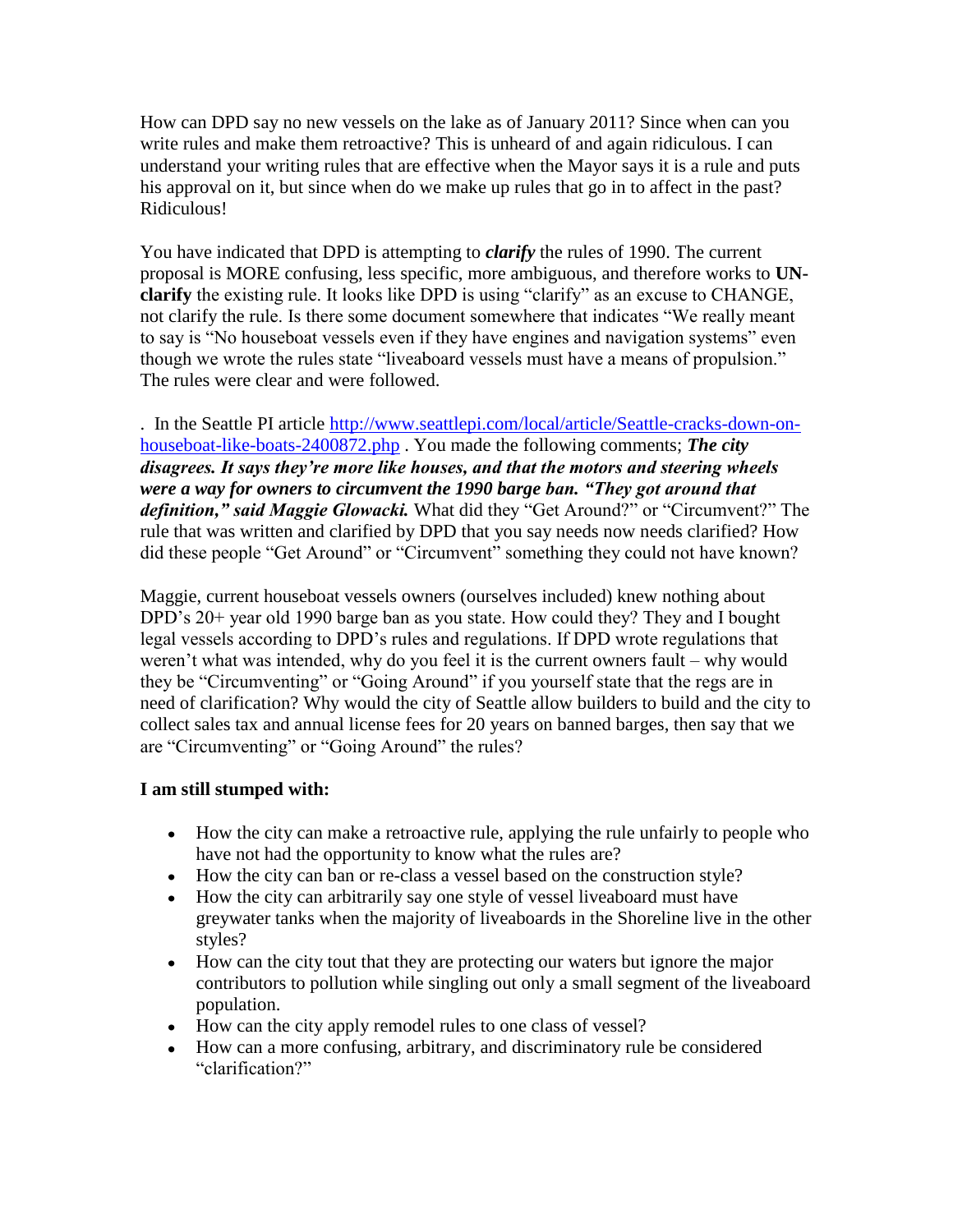Why has the city not considered the LULA proposal, which is more fair, does more to protect the lake, and does not impose catastrophic burdens on its citizens?

I implore you to consider the proposals presented by LULA and work with is to continue educating ALL liveaboards to protect our precious waters.

Sincerely,

Linda M. Bagley

cc: LULA, Mayor McGinn and the City Counsel members

[Linda M. Bagley](mailto:Linda@specialagents.net) Managing Broker / Owner [Special Agents Realty](http://www.specialagentsrealty.com/) Cell: 206.419.0065 Fax: 1.888.540.3766 [Linda@Specialagents.net](mailto:Linda@Specialagents.net) [www.SpecialAgentsRealty.com](http://www.specialagentsrealty.com/)

-----Original Message----- From: Bill Cirino [mailto:newbflat@yahoo.com] Sent: Thursday, December 22, 2011 5:55 PM To: Glowacki, Margaret Subject: DOD 's shoreline master program.

Dear Ms Glowacki

I'm writing to express my concerns about the proposals regulations regarding Houseboats and House barges In Seattle. The regulations recommended buy the DPD are vague, unfair and unreasonable.

I have many issues with the proposals in the DPD recommendations. I will only address a few here.

Retroactive limits on house barges...... I find this profoundly unfair and wrong on so many levels. It is decisions like this that make people mad at there local government. Its just plane mean. You are in effect pulling the rug out of from under people...

Mandatory containment and pump out of gray water.... There are many houseboats that have no room for gray water tanks. I simple dockside gray water system is an easy way to deal with this issue. But this is not even an option in the DPD plan. Nor are gray water treatment systems. And i ask you, can you give me the number of someone who will come and pump out my 150 gallons of gray water?....You can't because there isn't one. There in NO infrastructure to have anyone pump gray water. Please allow a variety of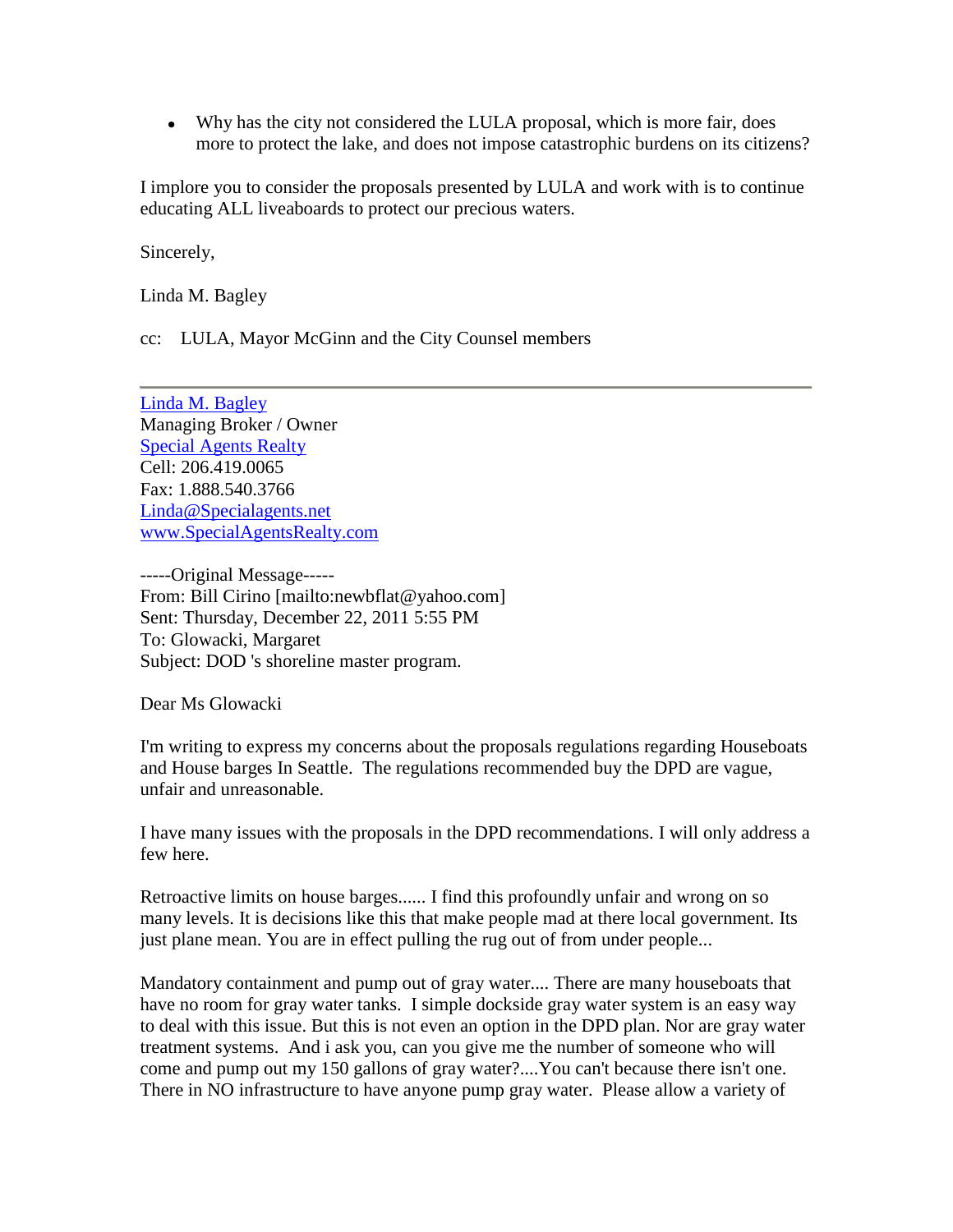ways to deal with gray water. A reasonable amount of time is required to retrofit for any gray water requirements, and 6 months is not nearly enough. We need years, not months. It is also extremely unfair to single out houseboats for gray water enforcement when all other boats of all types are ignored. This is just unreasonable...... The new regulations as stated are unachievable at the moment.

Arbitrary definition of houseboat/ barge..... This is very messy and needs to be cleared up. The LULA recommendations sound very reasonable.

On a personal note..... If the DPD recommendations are implemented. I will be forced to leave my home. This is my only home. I have all my money invested in it. I will be forced to look for another place to live during which i will have to pay for my slip with my houseboat in it. I will be paying two rents until it sells and i this economy who knows when that will be. All the value in my houseboat will be lost.

Would you like to buy a houseboat you cant live in? I do not make enough money to pay rent on both. So i will loose my house and all that i have invested in it. I am not sure i can find rent cheap enough to afford and the financial cushion i have in the value of my home will be gone. The prospect of homeliness is very real. I am not the only one. These decisions are effecting real people in very serious ways. These are homes were families live.... In this economy the reality of homelessness is very real.

Don't turn me out of my home..... give me real achievable solutions to the issues at hand and a reasonable amount of time to implement them.

Thank you......

Bill Cirino.

**From:** Joanne Gies [mailto:joannegies@hotmail.com] **Sent:** Thursday, December 22, 2011 9:23 PM **To:** Glowacki, Margaret **Subject:** Proposed SMP regulations

I just wanted to get a very quick letter in noting that I am very concerned and opposed to the proposed DPD Shoreline Management Plan. I own a houseboat slip at Gas Works Marina and have had it for 7 years. My dream is to build a houseboat when I retire in 5 years. I am a very responsible landowner and that responsibilty carries over to water space. I do not want to see my vision of this city and my retirement dream be thrown away.

Thank you

**From:** Dan Iverson [mailto:dan.iverson1@gmail.com] **Sent:** Thursday, December 22, 2011 11:08 PM **To:** Glowacki, Margaret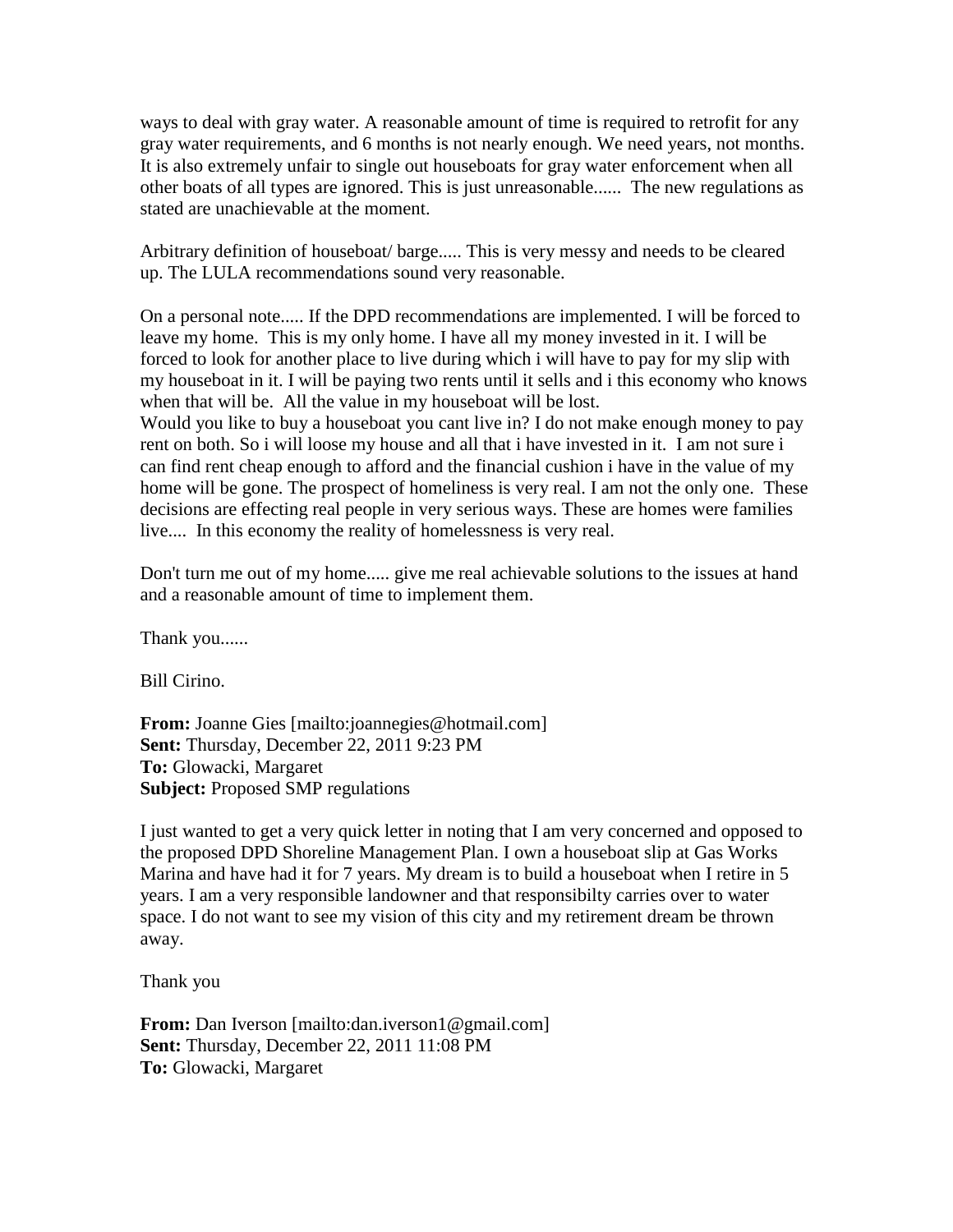### **Cc:** Signa Moe **Subject:** Comments on Shoreline Management 2nd revision

#### Dear Ms. Glowicki:

Five years ago my wife purchased a house boat on Lake Union and the slip it spends most of its time in; she took out a mortgage, paid her taxes, and lived a careful, deliberately environmentally low-impact lifestyle, and has always lived as a scupulously law abiding citizen. Four years ago I joined her on the boat; we were married, and we've now had two children. We both work full time, pay our taxes, and try hard to be good citizens. We are not wealthy people; we support ourselves with our work; I would describe us as conventionally middle class, struggling to keep our heads above water in an wealthy and expensive city.

You can imagine our horror when we discovered last year that DPD was holding its final meeting to revise the shoreline regulations in such a way as to retroactively label us criminals and make our home unlawful and render our one asset valueless (leaving us, of course, holding a mortgage on something we would neither be able to sell nor allowed to live in). When we then discovered that DPD had been working for two years to draft this legislation and had not only not reached out to our community, but had carefully kept us in the dark the whole time... well, I'm sure you can imagine how we felt. I feel I should add that it did not escape our attention that DPD had carefully grandfathered in all of the floating homes of our millionaire and billionaire neighbors, and scrupulously protected the most environmentally detrimental uses of the marine environment. Only live aboard houseboat and recreational boat owners were affected.

While we welcome the changes that have been made from the first draft, the proposed rules, as written in the second draft would still have the affect of rendering our position untenable. Any revision of the shoreline management regulations must recognize as valid and legal all barges, boats, houseboats or other craft that were considered valid and legal under the old regulations. Any new restrictions must "grandfather" in all of those vessels, barges and other pieces of real property that had been considered legal prior to the new rules. It is wrong to put restrictions on these vessels that have no connection to the stated purpose of the rules in question. If DPD is concerned about gray water, it is legitimate to discuss requirements for handling gray water; it is not legitimate to put restrictions on height or depth or future alterations to the boats that do not affect the issue of gray water. If DPD has specific concerns about safety, stability, or other issues, DPD must draft regulations regarding those specific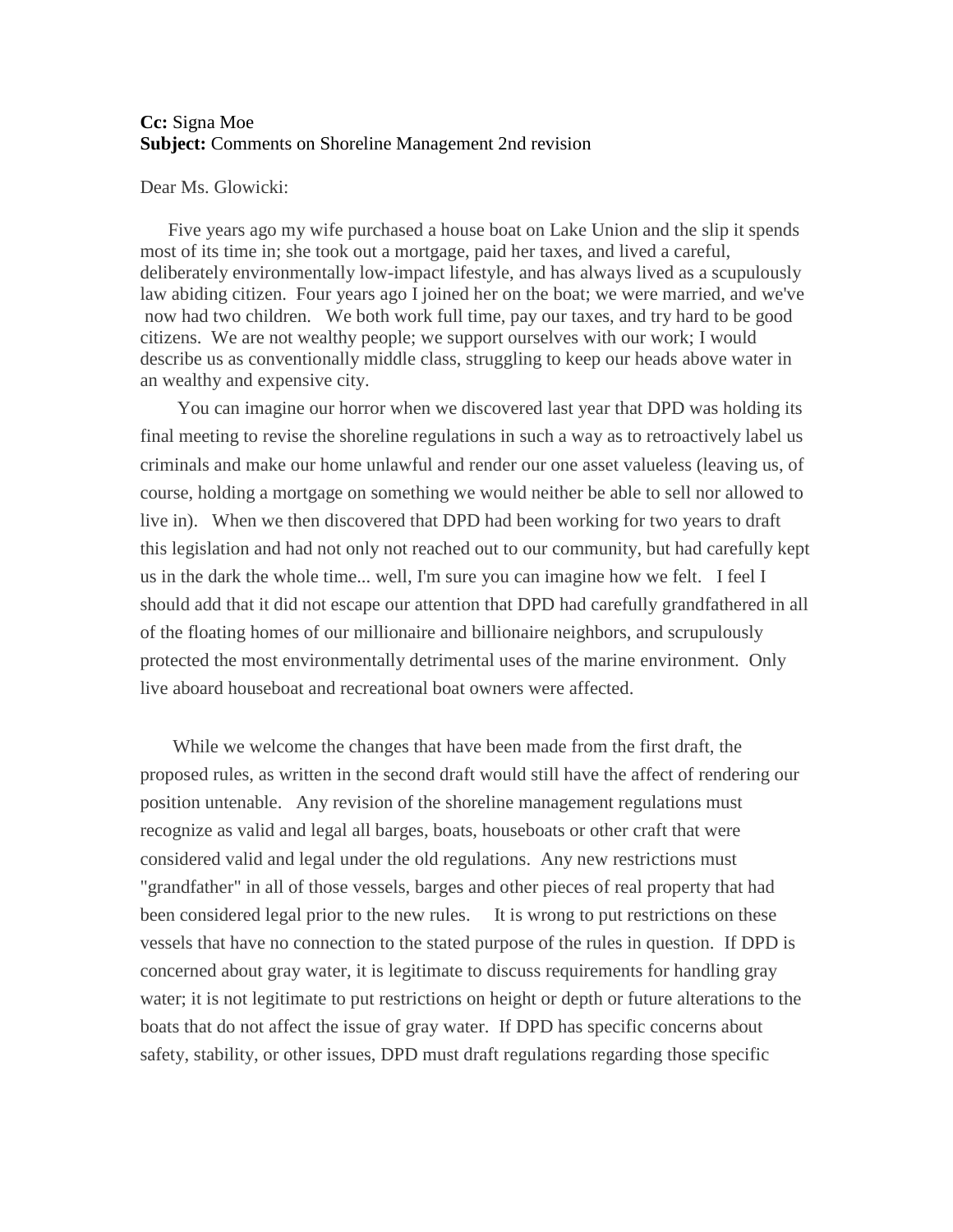issues based on real science and engineering, just as they would do for any structure on dry land.

Finally, I would leave you with a few questions to ponder:

- How the city can make a retroactive rule, applying the rule unfairly to people who have not had the opportunity to know what the rules would be in the future? It has always been my understanding that such ex-post facto changes are illegal.
- Why should the city can ban or re-class a vessel based on the construction style?
- How the city can arbitrarily say one style of vessel liveaboard must have greywater tanks when the majority of liveaboards in the Shoreline live in the other styles?
- The City has not demonstrated that houseboats have any affect on pollution in the lake, or that such boat have significant gray water. If the city were truly interested in protecting our waters, why have they not installed filtration on storm sewer outlets into the lake, or otherwise acted to limit the scientifically known major sources of pollution?
- Why apply remodel rules to one class of vessel?
- How can a more confusing, arbitrary, and discriminatory rule be considered a "clarification?"
- Why has the city not considered the LULA proposal, which is more fair, does more to protect the lake, and does not impose catastrophic burdens on its citizens?

Sincerely yours,

Dan Iverson, Gas Works Park Marina tax payer, voter & citizen.

December 20, 2011 Margaret Glowacki c/o City of Seattle Department of Planning and Development

> Dan Kruzich P.O. Box 17352 Seattle, WA. 98127

Dear Ms. Glowacki:

I am writing in protest to your draft Shoreline Master Plan update. I totally reject the changes you propose as unnecessary and unjustified. These rules changes are not in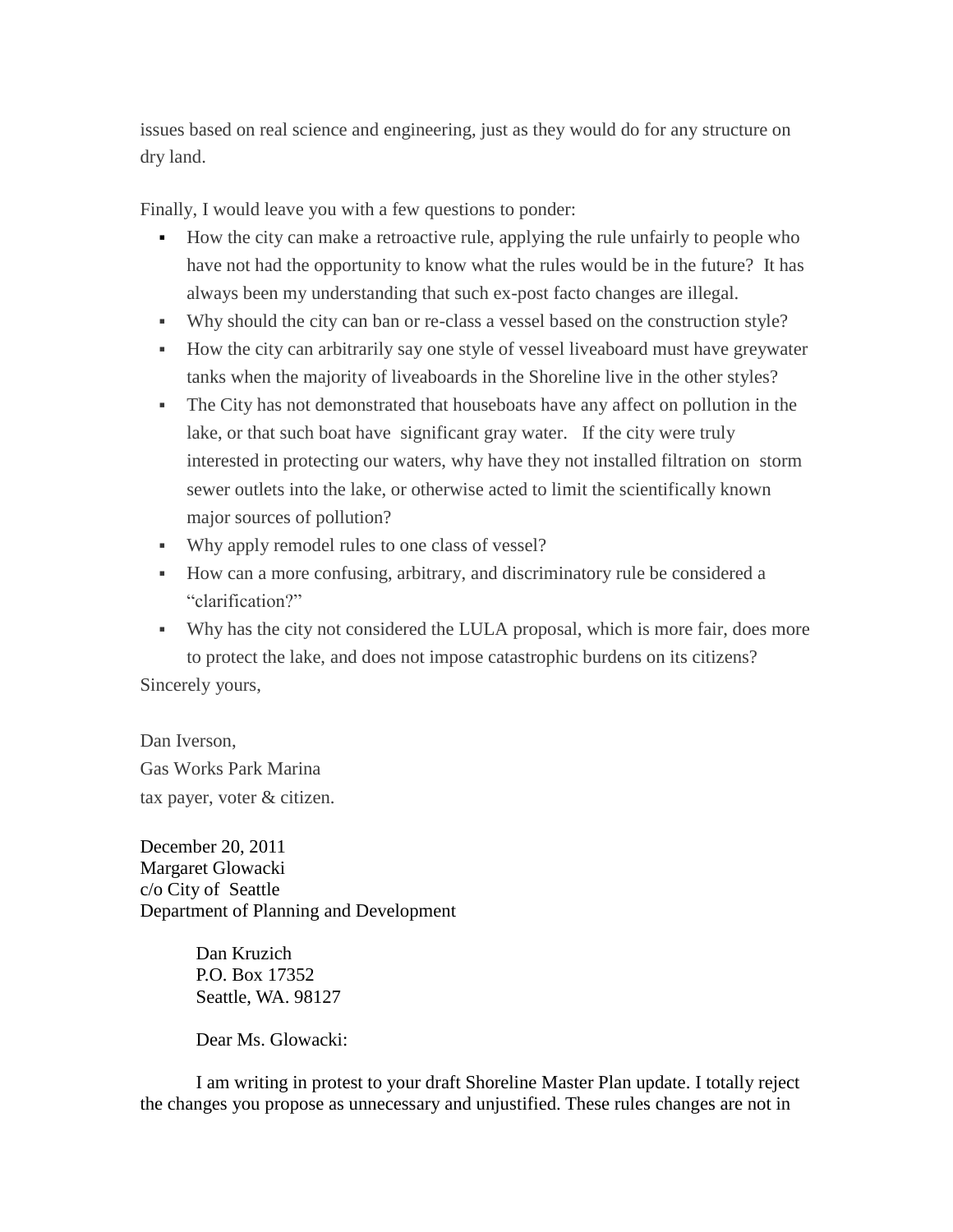the publics best interest and instead limit citizens rights, privileges, and freedoms in the guise of a policy of protecting the environment. The Departments radical update of the Shoreline Master Plan throws out decades of established building codes and standards with a unbalanced and arbitrary new set of rules and definitions.

Lets admit that you Mr. Marshall Foster, Alan Justad, John Skelton, Ben Perkowski and others are pushing a environmental agenda as a justification for eliminating a iconic lifestyle that is almost as old as Seattle itself. The irony of this is that the Planning Department has spent 23 million dollars to rehabilitate low and moderate housing stock in the city and awards developers tax exemptions, waivers of height restrictions, floor area exemptions, and gives grants for low and moderate housing, while trying to eliminating the liveaboard community that is a portion of the city building stock.

Recognizing that the City Council will probably succumb to this deception the best we can probably hope for is to blunt the worst of the proposed changes. Therefore I would suggest:

●Retain the current definition of House Boat. Changing the name does nothing but disguise that a cherished lifestyle is being threatened.

●Phase in changes to be adapted over a five year timeline. This will allow current liveaboards to adapt to changes requiring capture of grey water.

●Do not start the five year adaptation period until the City Council approves the changes.

●Liveaboard numbers should be allowed to increase depending on ability to meet standards, not some arbitrary artificially determined number or percentage. This means Chapter 23.60.204, A. and H. of the revised Master Plan should be stricken.

In summation I call on the Mayor to purge the staff of the Department of Planning and Development who have by their actions demonstrated a radical revisionist attitude toward liveaboards contrary to the best interest of the citizens of the city.

I suggest the city is working at cross purposes by banning through revisions to the Shorline Master Plan the right to live aboard our vessals and at the same time awarding tax exemptions, building standard waivers, and subsidys to builders of low and moderate housing. Keep the low income housing stock that the liveaboards represent and don't impare it further.

Adopt only the minimum necessary building code changes necessary to fulfill the goal of causing no further harm but not a wholesale revision of the building standards that have successfully guided our cities development.

Thank you for your consideration.

Sincerly,

Dan Kruzich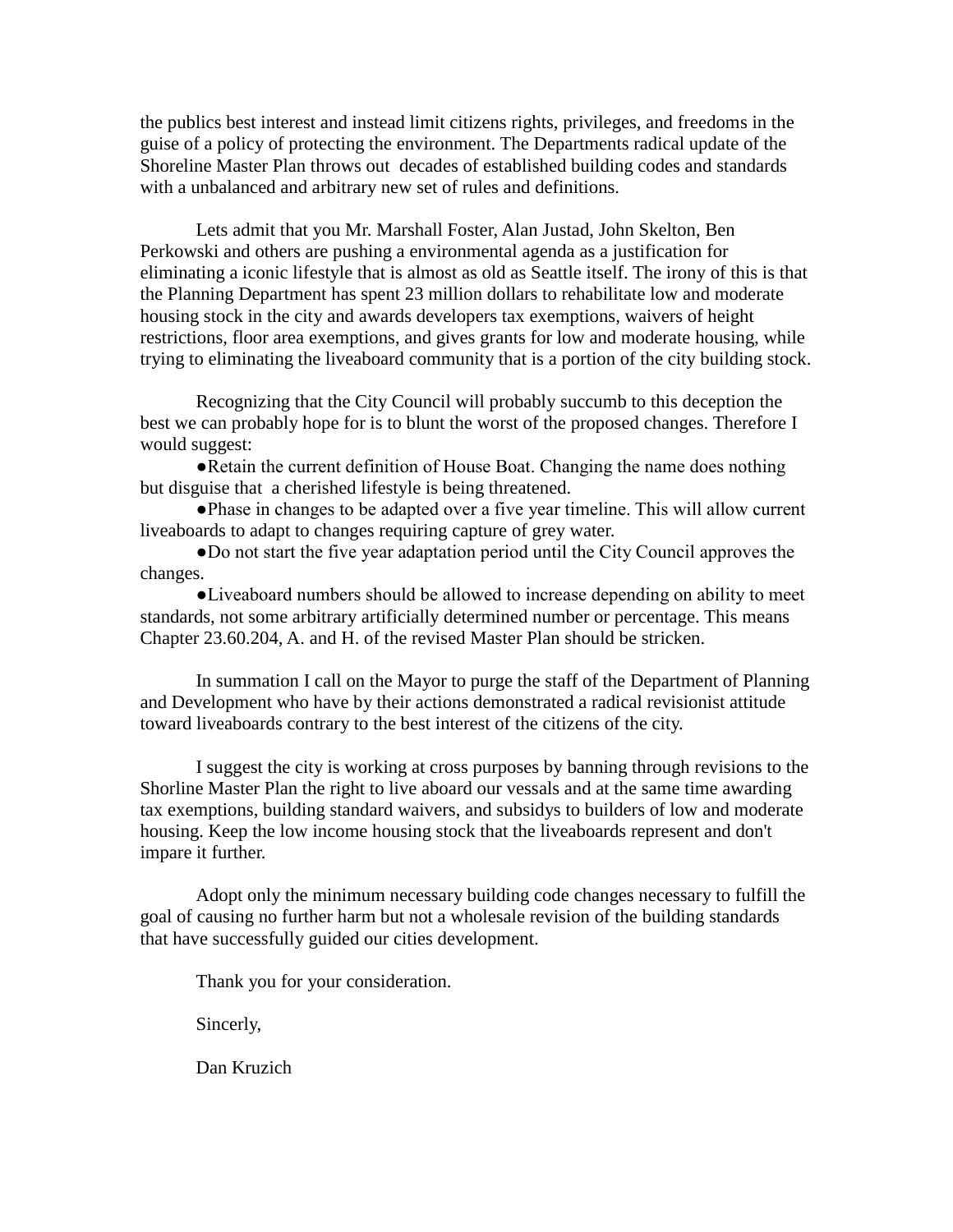**From:** Carol Brown [mailto:brownie@w-link.net] **Sent:** Friday, December 23, 2011 12:26 AM **To:** Glowacki, Margaret **Subject:** Comments on the SMP and it effects on house boats, house barges, and liveaboad vessels

## Dear Ms. Glowacki:**[1]**

I want to start out by saying that of COURSE I want our waters and shoreline to be protected. However, I must confess that I'm puzzled by the latest proposed regulations and the application of what appears to be a discriminatory application of the rules to a tiny number of housebarges and houseboats.

## **Grey water.**

 $\overline{a}$ 

- I haven't seen any scientific research addressing the problem of grey water in our lakes, so the regulations don't seem to be based on any scientific evidence that grey water is harmful. (I called your office when you were out, and they were unable to supply me with any such data.)
- What is the pollution effect of this tiny number of boats (150 is, I believe, your number) and the 1,000 some other liveaboards on Seattle's waters? (Or the pollution in comparison to the discharge into our lakes of millions of gallons of water from the city's storm drains when there are big rains—along with the concomitant pollution washed down from city streets? Or compared to the grey water discharge of the huge number of boats, tour ships, tugs, and other vessels that ply our waters. It seems odd to place such draconian requirements on 150 vessels (only about 13% of the total number of people who live on the water) and their pollution of the water, without addressing—and regulating—the other, far more significant pollution.

**Sealed overboard discharges.** This requirement—that "…all overboard discharges are required to be sealed and contain a means for conveying all waste water"—would be a huge burden on many (if not most) house barges. At the least, it would be prohibitively expensive and at most, impossible to retrofit a small vessel (particularly with the added constraint that they could not alter the "external dimensions above or below the water"). (I'm sure you're well aware of the *size* of tank that would be needed to hold at least a week's grey water.) Furthermore, this would certainly not meet the state guidelines (that prompted the redesign of Seattle's plan) which require ""reasonable accommodation" of existing house barges. **[2]**

4. Preserve, enhance, and increase views of the water.

**[2]** Requiring houseboats and housebarges to contain and dispose of grey water without any time to accommodate these regulations

as you know, state regulations prompting this redesign of the plan require. Absent evidence that graywater discharge is an environmental hazard or that modifications could

<sup>1.</sup> **[1]** 1. Protect the ecological functions of the shoreline areas;

<sup>2.</sup> Encourage water-dependent uses;

<sup>3.</sup> Provide for maximum public access to and enjoyment of the shorelines of the City; and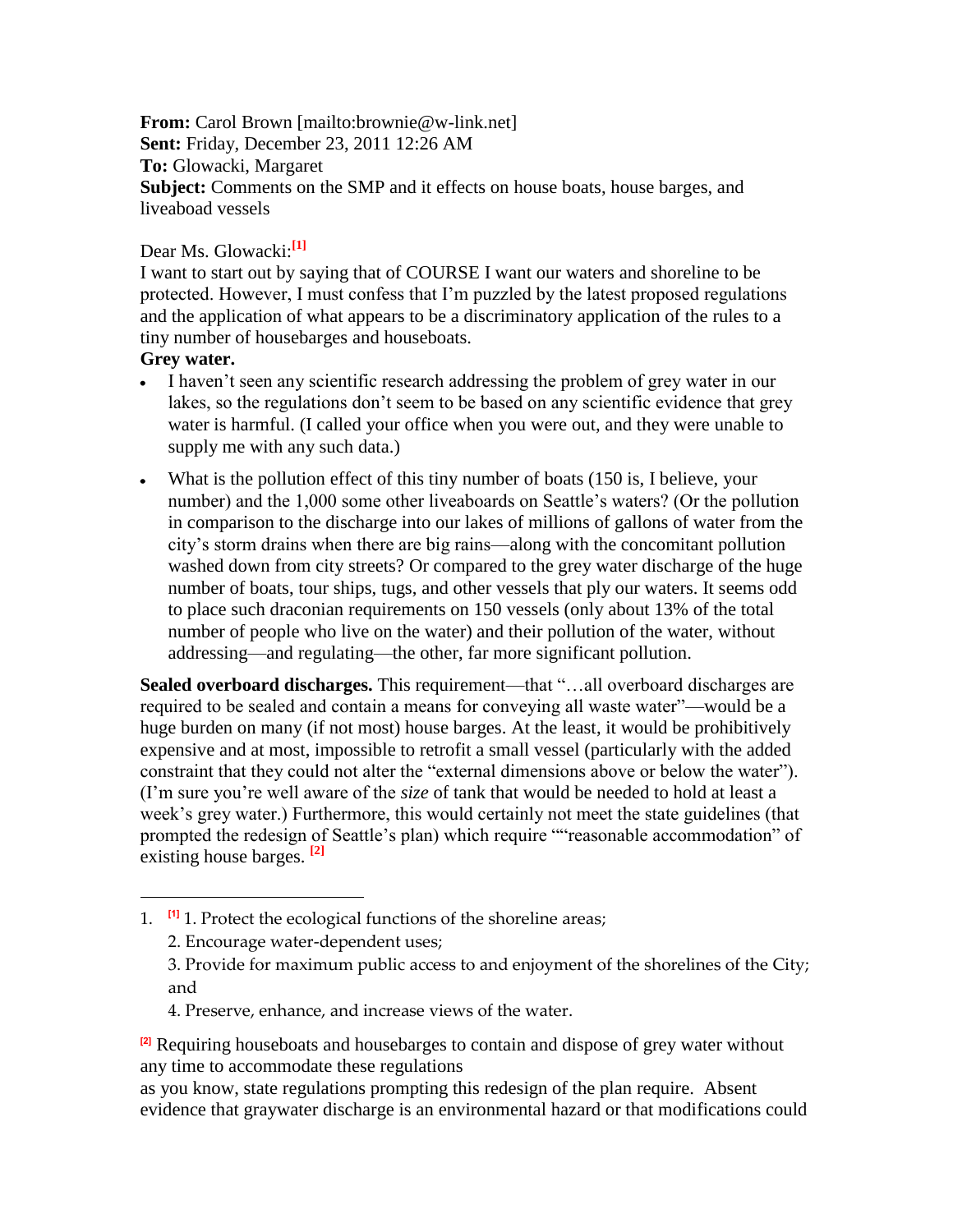**Unfair implementation date**. Why would "the effective date of the ordinance" apply to floating homes but houseboats and house barges had to exist and be "use[d] for residential purposes" as of January 2011? It seems capricious and arbitrary to make a regulation that requires compliance *after the fact*.

I urge you to consider the suggestions proposed by the Lake Union Liveaboard Association to limit the overall number of residences over the water and to reduce (and ultimately to eliminate) their grey water discharge. The Association's proposed regulations would develop definitions of vessels, house barges, and so on, that would be measurable in fact, would apply the rules evenly to all of us who live on and use the water, would be enforceable, and would, at the same time, protect the "ecological functions of the shoreline areas." Regards,

Carol Brown

 $\overline{a}$ 

**From:** Signa Moe [mailto:signa.moe@gmail.com] **Sent:** Friday, December 23, 2011 12:44 AM **To:** Glowacki, Margaret **Cc:** KEVIN@THEKEVLIN.COM **Subject:** Shoreline Proposal Dear Ms Glowacki,

I am writing in response to the second draft of the Shoreline Management Plan. I am following this proposal carefully via reading many of the letters submitted to you that are currently posted on the LULA site, attending meetings at LULA and at my marina and reading/listening to radio and newspaper coverage of the issue. I'm a current member of the Lake Union community and am alarmed at the current proposal. I agree with many of the letters submitted to you previously and currently posted on the LULA website and I will not repeat their very valid points [\(http://www.lakeunionliveaboard.com/letters-to](http://www.lakeunionliveaboard.com/letters-to-dpd/) $dpd$ .

The lake community is varied and very culturally rich. It is worth preserving for many reasons. Targeting house barges and boats will not improve grey water discharges or limit what is considered "non-water" dependent use. The proposal is specifically targeting a community of artisans. With this proposal, large expensive Yachts and other large commercially made motorboats will eventually populate the Seattle waterways. Graduates from the woodworking/boat building schools of Seattle have helped design

be made to comply with the proposed regulations at reasonable cost, I find it difficult to see how this is reasonable accommodation. It might be reasonable to require new housebarges (that replace existing vessels) to install graywater containment tanks, because they could be designed with this requirement in mind, but requiring retrofitting is a heavy burden. At the very minimum, a process should be added to the regulations for obtaining a variance from these requirements where impracticable. Some barges are quite a bit smaller than ours and I can't imagine where they would put a large enough tank.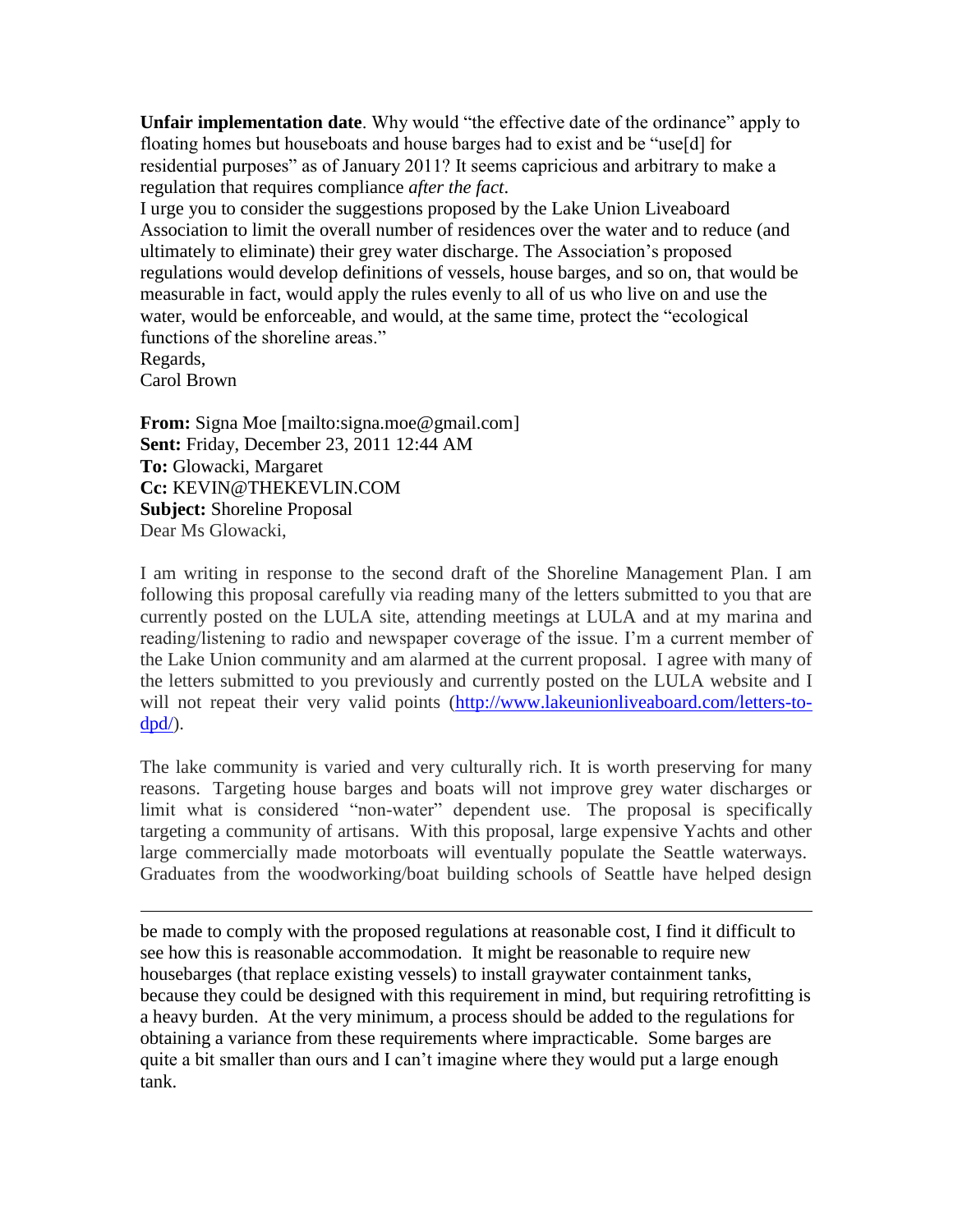and work on many of these boats targeted in the current proposal. If these vessels are targeted for attrition there will be a loss of business and jobs for the boat yards and shipwrights whom currently are employed by this cottage industry.

I am especially concerned that my vessel will become worthless with the current proposals. I am concerned that if it burns or is damaged in the big fall winds, I will not be able to replace the vessel with another locally made handcrafted vessel. Under the current proposal, any insurance money would likely go towards a commercially made "classic" vessel. I am concerned that if my boat needs to be dry-docked for repairs and these repairs go beyond 6 months, under the current proposal, my boat cannot return to it's slip. I am concerned about grey water restriction – how can any vessel meet those requirements in 6 months let alone a whole community? As the list goes on, I wonder how it is that legally this new proposal can be enforced. Is the city of Seattle going to reimburse me for my boat purchase after making it retroactively illegal?

I want to support local businesses. I do not want to see Seattle marinas of the future without this element of creativity that is an essential part of Seattle's past and should be protected for the future. I would hate to see the lake full of expensive live aboard yachts moored in the current spaces occupied but our eclectic community. Just because a vessel is hand crafted, it does NOT mean that it has a larger over water presence.

Sincerely,

Signa Moe

**From:** Julie Charles [mailto:juliecharles@yahoo.com] **Sent:** Friday, December 23, 2011 1:28 AM **To:** Glowacki, Margaret **Subject:** Re: SMP

Dear Ms. Glowacki:

Thank you for the opportunity to comment on Shoreline Master Program (SMP). I am kept awake at night worrying how rather arbitrary changes will effect me economically and my ability to live the simple life that I enjoy as a live aboard. Already, it seems to me that the value of my home and therefore my investment, which I count on as retirement approaches, has been tremendously impacted as so many houseboats have gone up or sale fearing what might come next. I have chosen to be cautiously optimistic that all of this will be looked at from all points of view and settled with fairness and in such a way that the live aboard community may continue to act as the great ambassadors of Seattle tourism that they should be and presently are.

Other letters have been so much more detailed than mine, and have included the economic and scientific facts and arguments to be made. I just thought it wouldn't be right not to write and applaud the efforts of LULA, and at least be counted as another live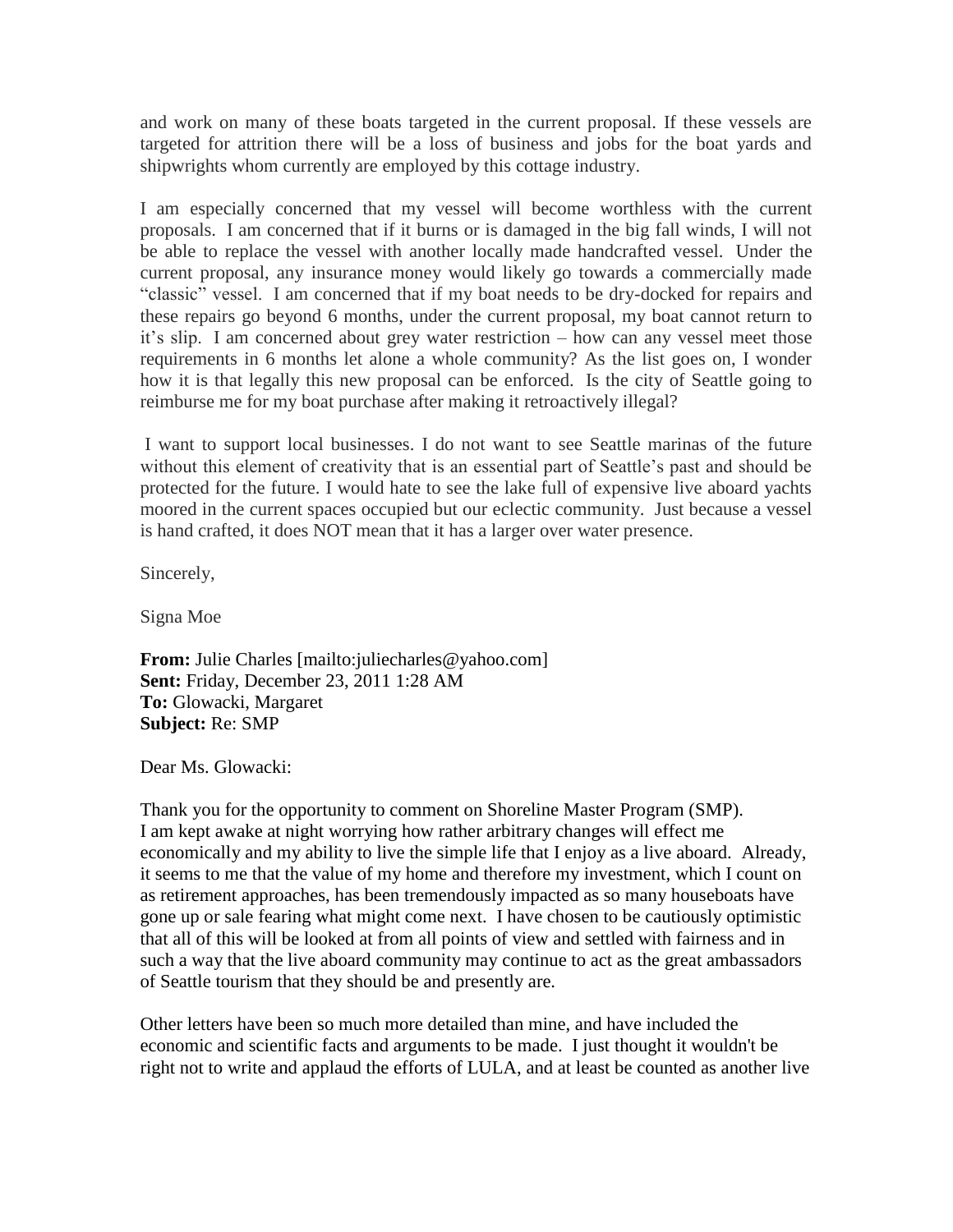aboard who is terribly concerned with the very real impact that changes will have on not only myself, but on my many friends and neighbors.

Sincerely,

Julie Charles 61yr. old mom of 3, grandmother of 3, and good steward to the waters of Lake Union

**From:** Scott Dossett [mailto:scott@DossettArt.com] **Sent:** Friday, December 23, 2011 1:57 AM **To:** Glowacki, Margaret **Subject:** Regarding the DPD Shorline Master Program

Dear Margaret Glowacki,

A year and a half ago, I purchased a grandfathered House Barge at Gasworks Park Marina. I have lived on it full time, and have started a small business doing Computer Animation from the barge. I am committed to helping improve the quality of the Lake and the environment. But the Shoreline Master Program, as I understand it, unfairly targets a small portion of the people that use Lake Union, who are already using clean, green practices with their grey water, as best they can. The proposal also blurs and subjectifies the definition of a House Barge, which is currently clearly defined. By arbitrarily redefining a Vessel to a House Barge based on the visual appearance, and requiring them to install greywater tanks and find a pump-out solution within 6 months, while not allowing them to modify the boat hull to accommodate this, is extremely unreasonable.

I currently have a greywater holding tank in my House Barge, and I would fully support having it pumped out and disposed of, but there is currently no infrastructure to have greywater pumped out from House Barges and Vessels. I support the reduction of grey water into the lake, as long as there is time for infrastructures and alternatives to be implemented, at a reasonable cost to those affected, and at a shared burden to all users of Lake Union. By my understanding, the DPD proposal does not work toward this end, therefore I do not support it.

The Lake Union Liveaboard Association (LULA) has an alternative proposal which I fully support. It retains the current, clear definitions of a House Barge and a Liveaboard Vessel. It allows time to research and implement greywater infrastructures and alternatives, and shares the burden among all users of the lake, over a more reasonable period of time.

The DPD proposal would also create confusion and conflicts in regards to the taxing, licensing, insuring, and financing differences between Vessels and House Barges. The LULA proposal takes these into consideration, and will do far more good for Lake Union, without creating a huge financial and regulatory impact on a small and arbitrary number of Lake users.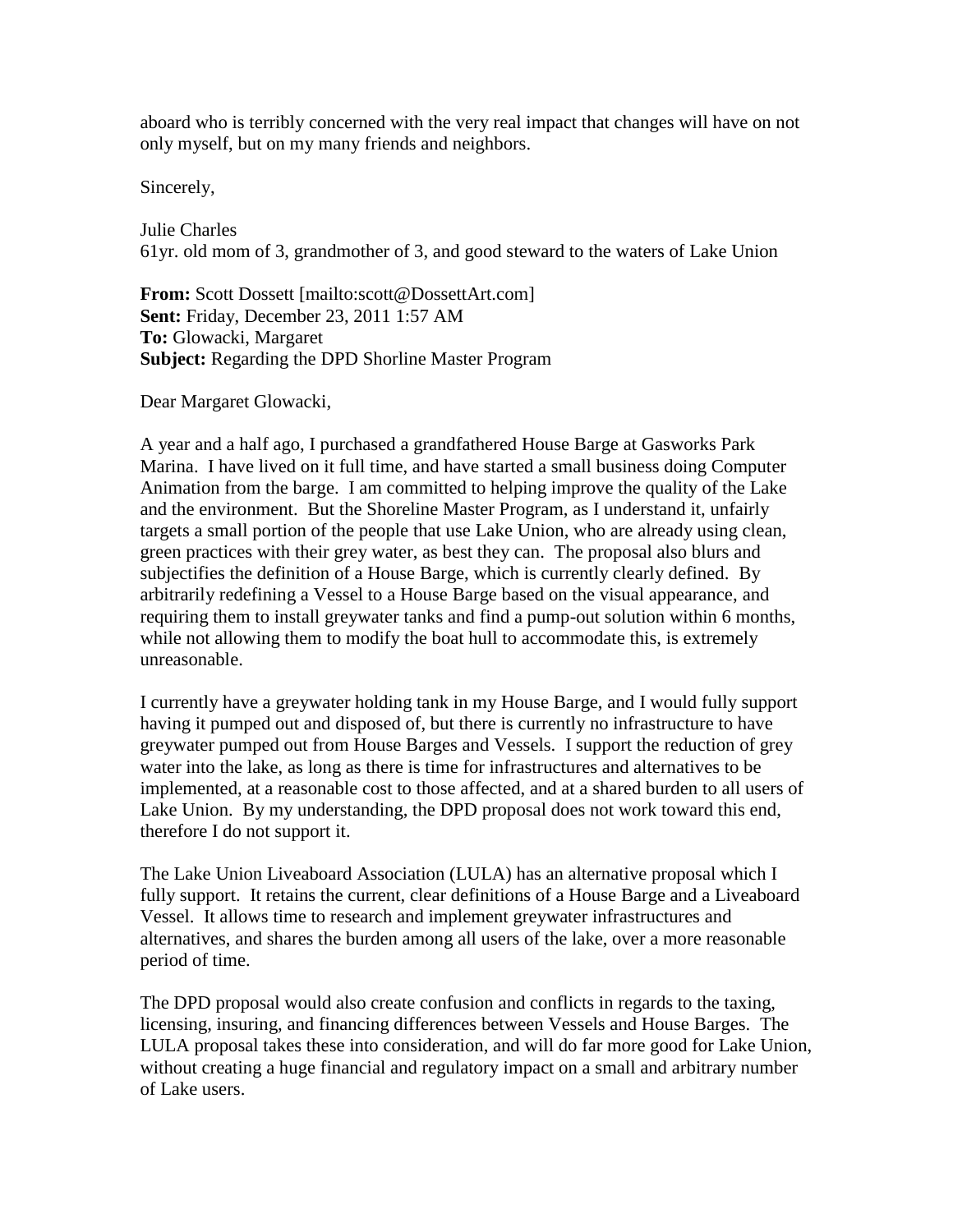Shoreline Plan or no plan, I would still work with my Marina and fellow liveaboards towards greywater solutions. As I understand, most of the Floating Homes and some Barges have already invested in this infrastructure, and have found solutions that works for them. And I applaud that. Please allow the rest of us the time and support to work towards the same thing.

Thank you for your time, Scott Dossett

Owner & Animator at Starboard Motion 2143 N Northlake Way, Slip 27 Seattle, WA 98103 Cell: 831-917-0372

**From:** donna bendokas [mailto:dbendokas@hotmail.com] **Sent:** Friday, December 23, 2011 8:26 AM **To:** Glowacki, Margaret **Subject:** Proposed Lake Union Liveaboard Regulations

Dear Ms. Glowacki,

 The proposed regulations for those of us living on Lake Union, on barges and vessels, are prohibitive. Retro-fitting my barge to collect grey water would be impossible. There simply isn't space for a grey water holding tank on my boat. I would have to leave, losing the lifestyle that I love and I would be destroyed financially. Additionally, there is no infrastructure in place to collect the grey water from our homes. This is my home, I love and respect the "Lake". In other words we are concerned and careful when it comes to our grey water and what is put into the Lake. The Lake is being polluted in so many other ways, businesses, run-off, and recreational boaters. Those of us living on our boats are a fraction, by comparison, and I would venture to say we are all very careful and respectful of the Lake. It is our home.

 Seattle, has a long history associated with house boats. It is part of the "magic" of Seattle. If these regulations are enacted, the house boats, will gradually disappear due to attrition and other factors. I urge you to reconsider, compromise and listen to the Lake Union Liveaboard Association's comments, ideas and valid suggestions.

Thank you for your time and consideration.

Sincerely, Donna Bendokas and Mario Lambarena

**From:** Kim Dahmen [mailto:kadahmen@yahoo.com] **Sent:** Friday, December 23, 2011 9:43 AM **To:** Glowacki, Margaret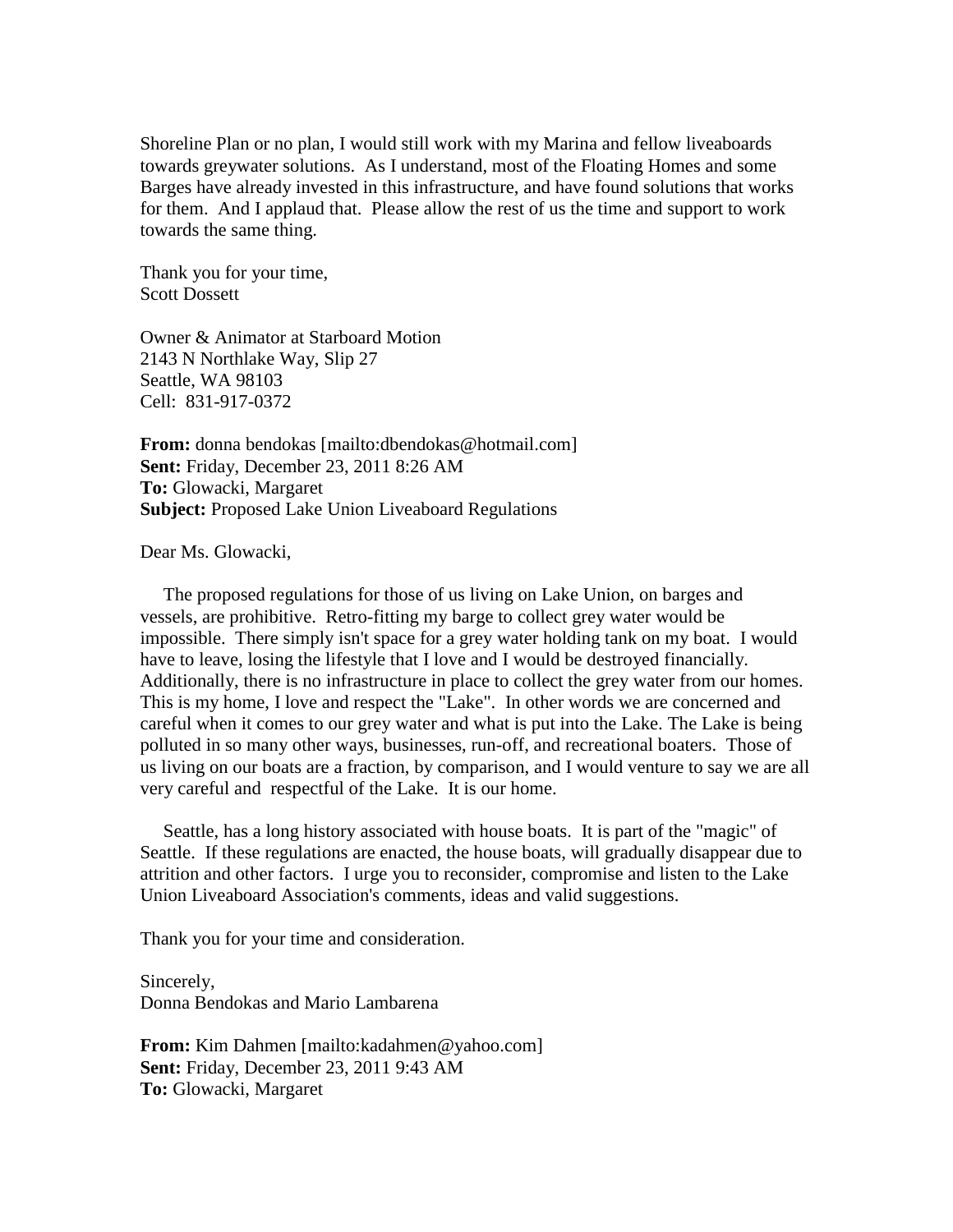**Cc:** kevin@thekevlin.com **Subject:** SMP comments

December 22nd, 2011

Dear Ms. Glowacki,

Our names are Kim & Liza Dahmen and we are writing in response to the 2nd Draft of the Shoreline Master Plan. We own and live aboard one of a handful of licensed housebarges built prior to 1990.

We feel DPD's proposed Shoreline Management Plan regulations are unfairly targeting the small population of houseboats without regard to the environment or the serious personal and financial loss to the small community of houseboat owners. The regulations as they currently stand will cause irreparable harm to our investment, as well as to the many houseboat and housebarge residents who will be unable to install grey water containment systems due to structural and flotation restrictions. In addition, the current language eliminates the ability for us to rebuild our home should disaster strike in the form of fire or other events beyond our control, which will seriously jeopardize our ability to obtain the necessary insurance to protect our housebarge.

We heartily support LULAs proposal of alternatives to the SMP which we have included below.

# **Lake Union Liveaboard Association**

# **Proposal for Alternatives to SMP Changes Affecting Liveaboards**

## **1. Root issues are:**

- a. Limiting the overall number of residences over water
- b. Reduce/eliminate greywater discharge by these residences.

## **2. Definition of "Over Water Residence "**

Any vessel that is a Primary Residence as defined by the IRS guidelines or is used as an over-water residential rental (minimum 3 month term)

## **3. Vessel Occupancy Permits (VOP)**

Any vessel meeting the above Over Water Residence is required to obtain a Vessel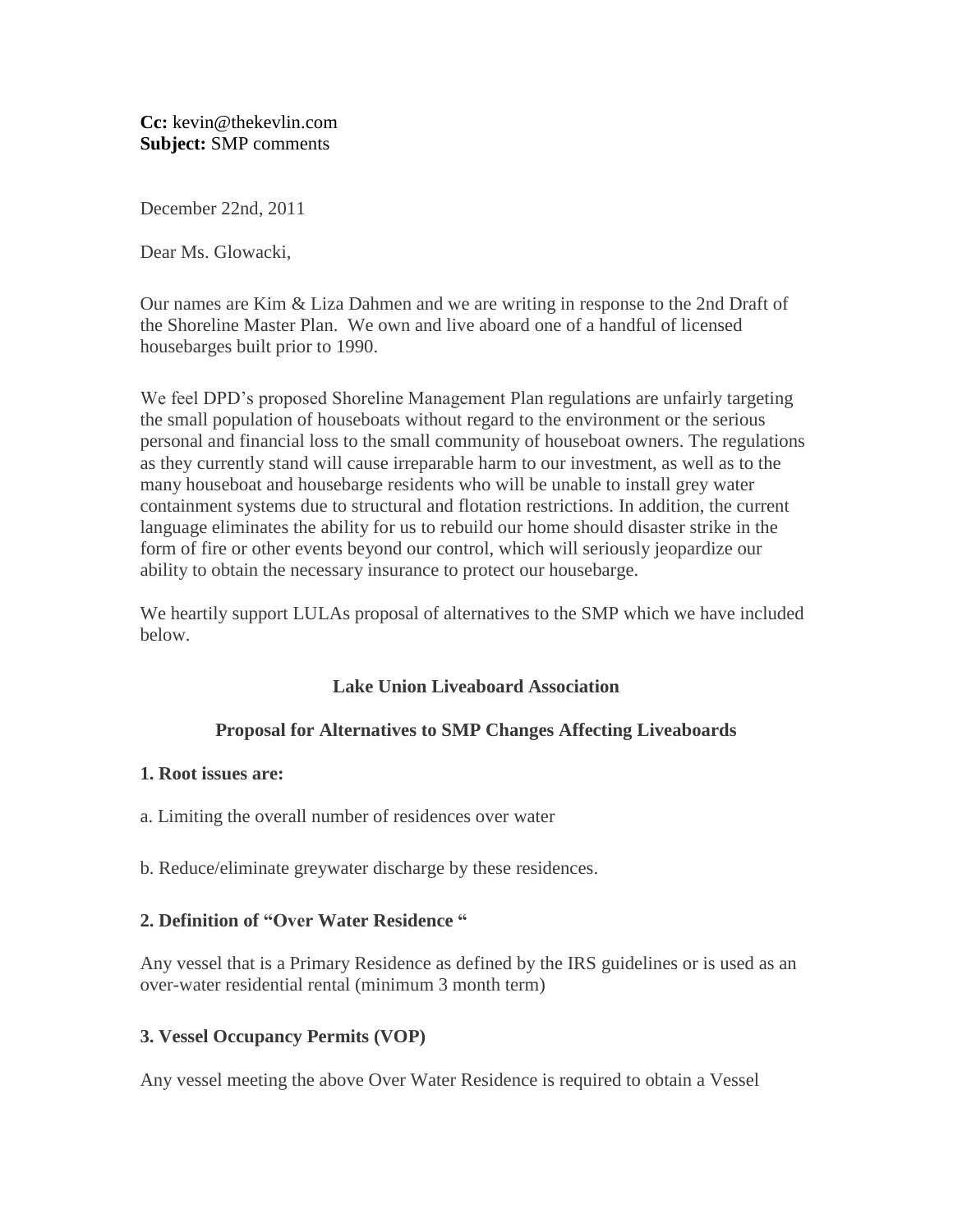Occupancy Permit (subject to Phase In period).

## **4. Permit Types "Addresses grey water"**

Type 1 = Compliant – little or no discharge (Containment / Disposal or Approved Filtering System)

Type  $2 =$  Competent – Proven competency in BMP  $\&$  green boating practices (Certificate required)

Type  $3 = \text{Non-Compliant}$ 

## **5. Permit Fees (Fees listed as examples)**

Type 1 (FREE (may not be increased beyond this amount))

Type 2 (\$60/Year (May not be increased beyond this amount))

Type 3 (\$60/Year years 1-2 years, \$200 per year thereafter – May not be increased beyond this amount)

(Fees may be used for mitigation of environmental impact in Seattle waters and for cost of registration)

# **6. Limitation of VOP – "Addresses the number of over water residences"**

After establishing a baseline (over 2 year period), limit VOPs to 125% of Baseline

Additional Type 1 permits are allowed until all permits reach 150% of Baseline

## **7. Phase in of Permitting Process**

Years 1 & 2 Establishment of Baseline

Year 3 & beyond – Permits Required, late comers allowed with proof of residency

End of Year 5 – Late comer period ends

#### **8. Miscellaneous details**

- Marina managers validate VOP with city website
- **Permits are transferrable**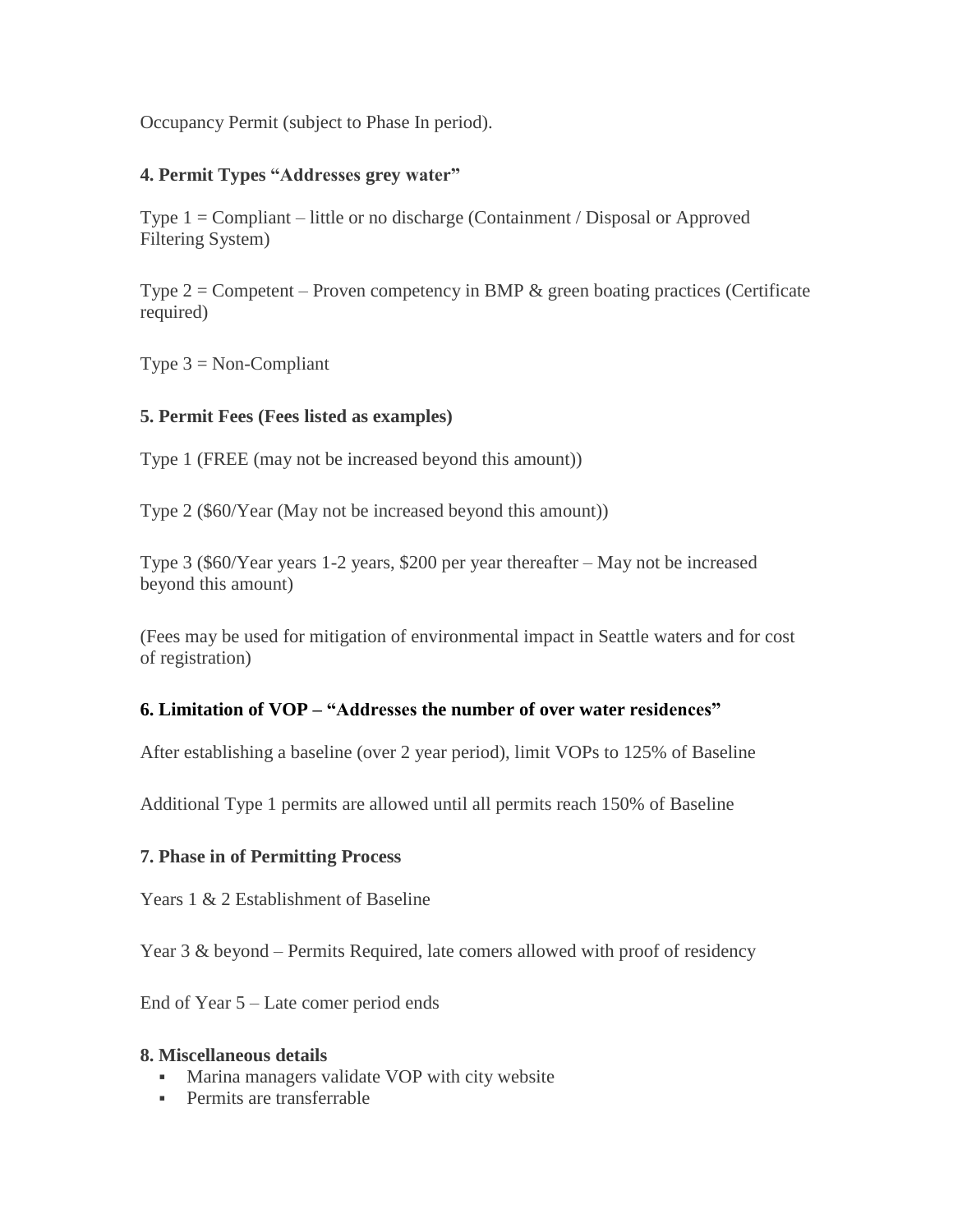- **Permits are moveable**
- Housebarge definition remains the same (No Redefinition) See Seattle City CAM 229
- Liveaboard definition goes away (Replaced by Over Water Residence)
- Status of permit type validated by independent inspector

Thank you for your consideration.

Kim Dahmen & Liza Brice-Dahmen

**From:** Jeff Reiter [mailto:jeffreiter2@gmail.com] **Sent:** Friday, December 23, 2011 10:09 AM **To:** Glowacki, Margaret **Subject:** Shoreline management plan concerns

Hello Ms. Glowacki, I am a resident of Gas Works Park Marina and am writing to express some concerns over the revised shoreline management plan. I should first say that I have appreciated your response to concerns voiced previously about the original plan, and your willingness to hear feedback about the plan. In my opinion, the revised plan is a definite improvement over the original. However, I do continue to have significant worries about some aspects of the revised plan.

As you no doubt have heard by now, Gas Works Park Marina is in a rather unique situation among the liveaboard population, in that our slips are all individually owned. We operate as a homeowner association. Of course, this means we all have mortgages on our slips (and housebarges). I have lived in the marina for 9 years, and always owned my slip and housebarge. However, last year I decided to move to a new slip. I purchased the new slip, and have been renting out the original slip (waiting until the housing market improves so I can sell it). Thus, I currently have a mortgage on two slips. I am losing a little bit of money every money by renting the original slip out instead of selling it, but this would not normally be a problem because I would expect to recoup that money when selling the slip.

What I did not anticipate or know is that the rules about liveaboards were about to change. (Had I known this, I certainly would not have purchased a second slip.) The proposed changes make me very worried about my ability to sell the original slip. If, as proposed in the revised plan, no new liveaboards would be allowed onto Lake Union, this would severely hinder my ability to sell the original slip. The only people who would be able to purchase the slip would be liveaboards already present on the lake; a possibility, but certainly a small pool of possible purchasers. (I highly doubt that anyone would purchase the slip for its current value, about \$120,000, simply to keep a recreational boat in the marina.) Thus, I expect to take a large financial hit if the revised plan is enacted, owing to a greatly reduced ability to sell my original slip.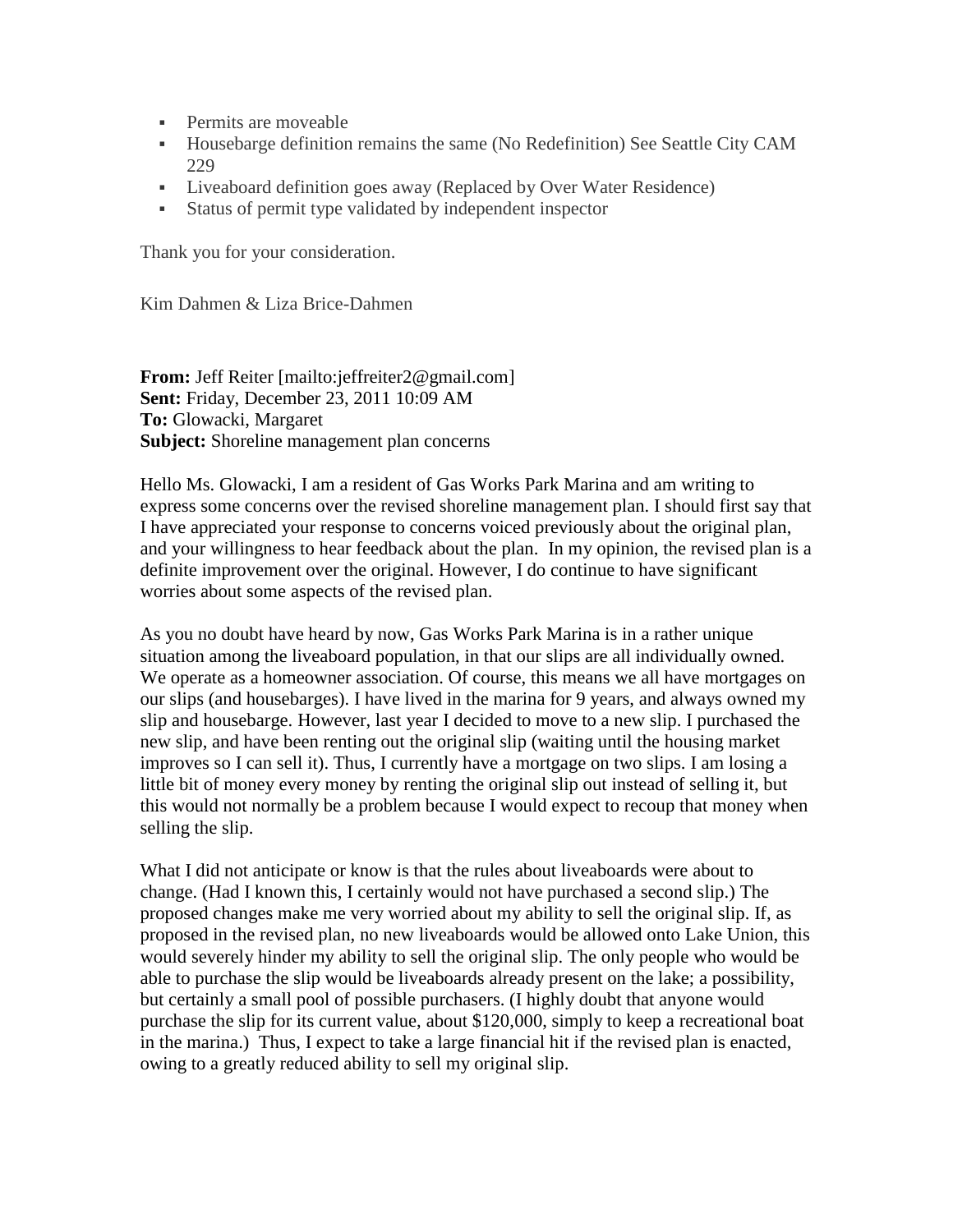I understand that there are not likely very many people in my exact situation. However, there are doubtless some others who would be similarly affected. I am not a wealthy person, and I have worked very hard and saved money and "played by the rules" for many years now. I know you cannot write rules for one person, but it simply does not seem fair to me that with the stroke of your pen you could decimate the property value of one of my slips and send me quite possibly into bankruptcy.

I hope you take this into consideration when looking at your plan. Thank you for any help you provide with this issue.

Sincerely,

Jeff Reiter 2143 N. Northlake Way, #38 Seattle, WA 98103 (206)-979-6334

**From:** John Chaney [mailto:jchaney@nwlink.com] **Sent:** Friday, December 23, 2011 10:42 AM **To:** Glowacki, Margaret **Cc:** Skelton, John **Subject:** Houseboat issue

Hello Maggie

I am truly sorry to have missed all the years of engagement and preparation that you, John and the City have invested in this update to the SMP.

I was a bit surprised by the some of the photo's that accompanied a Seattle PI Article on houseboats/housebarges. I can see the concern with the very large size of some of these structures. Perhaps it is a bit like pornography or art, and we might "know it" when we "see" it. A public meeting to discuss the issue as approached in the  $2<sup>nd</sup>$  draft would have helped me orient to that part of the issue and work to press for different regulatory solutions. I tried to reviewed all, and I mean all, of the materials on your website including all the presentations and did not clearly "see" this aspect of the issue.

I am truly struck by the very small size of the vessels on our dock and by the intense environmental awareness of our dock mates. With varying levels of skill, we would make an interesting flotilla. The ire and genuine concern is widely felt and will surface when this goes to public hearings. They all just want to carry on their lives, which is part of the lifestyle of this community, but I sense this housebarge proposal will focus them.

I hope that you are exploring ways to differentiate between the obvious McMansion "vessels" and the modest vessels at my dock. The current approach does not impress me as the best possible approach. Gross weight calculated by displacement, footprint or enclosed cubic area all seem better suited to distinguishing the giant from the modest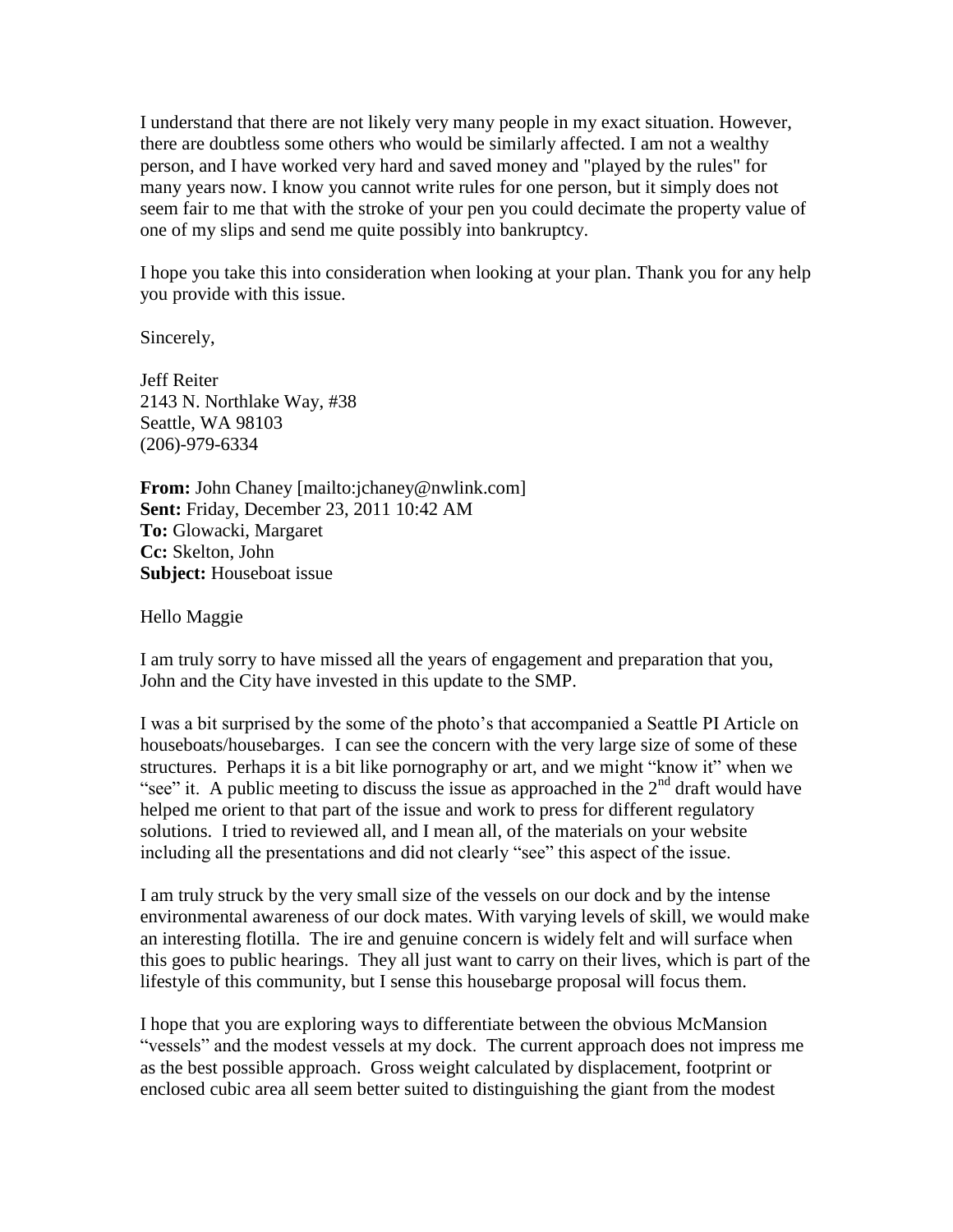including its environmental impact. I am not a naval architect but the issues of center of gravity, wind resistance, and the propulsion required to move a vessel might be different ways to approach the concerns with more equitable outcome. My vessel has been hauled without the use of a drydock, is that true of these large vessels? DOL examined my vessel at initial registration and found it to be a vessel and not something else trying to be a vessel. Perhaps the issue deserves a different regulatory approach that involves the registration process by other government agencies. If they are not registered as a vessel, then they are something else.

The grey (gray) water issue is another place where the potential magnitude could be better explored and applied. Our water use is very modest and our marina provides restrooms, showers and laundry facilities that we use to further limit our water use. Without an equitable application to all vessels with residential capacity or use, this feels like a tiny "victory" with a greater long term defeat on the environmental front.

I am hopeful that you are considering further alternatives to this issue. It still does not yet seem like the right fit. I know you have invested considerable time and effort toward this issue. Like any public issue, the interactions can become a bit shrill and at times even personal. And I know it can feel like an ever greater burden, but I just ask that you consider investing more into achieving the best possible solution. I would appreciate that and know that my fellow dock mates would too.

Best Regards, John Chaney

John Chaney 31425 SE Issaquah Fall City Road Fall City, WA 98024-6508 (c) 206-243-2966 [jchaney@nwlink.com](mailto:jchaney@nwlink.com)

**From:** John Geisheker [mailto:docdirector.geisheker@gmail.com] **Sent:** Friday, December 23, 2011 11:47 AM **To:** Glowacki, Margaret **Subject:** COMMENT ON THE NEW DPD REGULATIONS AFFECTING VESSELS

> **John V. Geisheker, J.D., LL.M., Attorney-at-Law 2040 Westlake Ave., N., Suite #420 Seattle, WA 98109 Tel. +1. 206. 465. 6636 [docdirector.geisheker@gmail.com](mailto:docdirector.geisheker@gmail.com)**

> > **\_\_\_\_\_\_\_\_\_\_\_\_\_\_\_\_\_\_\_\_\_\_\_** December 21, 2011

Ms. Margaret Glowacki City of Seattle Department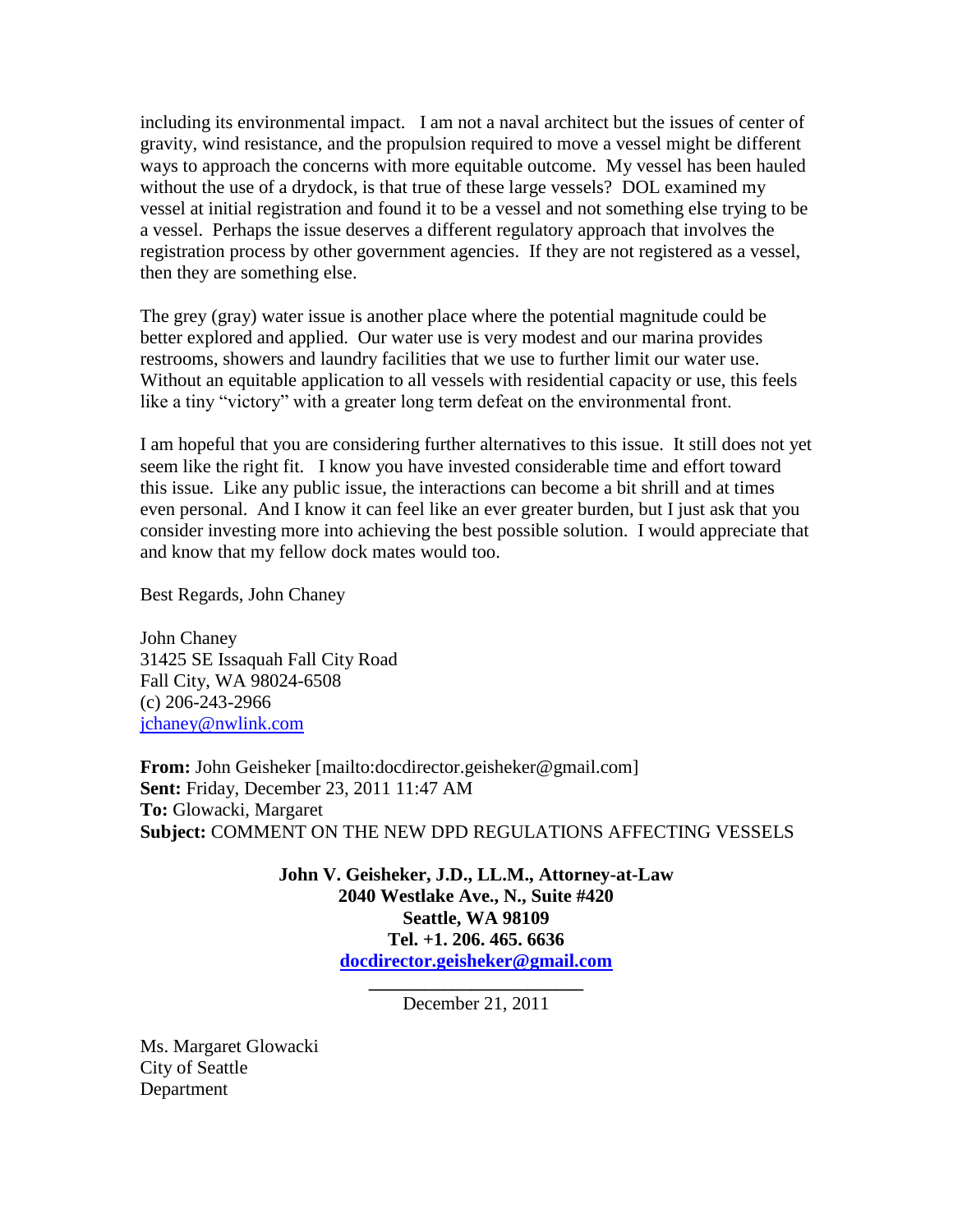of Planning and Development

Dear Ms. Glowacki:

I write to comment on the second draft of the Shoreline Master Plan and its proposed regulation of liveaboard and recreational vessels within the waters of the City of Seattle.

I write as both a liveaboard vessel owner and an attorney with a Master of Laws in Admiralty, who taught maritime law as a former Professor of Admiralty. I am more than a little familiar with regulation of the proposed sort. And as a Board Member of the Lake Union Liveaboard Association, I appreciate the efforts of the City to protect the quality of life for its citizens and to preserve Seattle's historic waterfront.

However, I have the following personal and legal misgivings concerning the current proposal, especially the definition of a vessel 'designed principally as a residence' and the required containment of greywater by only one, hard-to-distinguish, class of vessels:

**A VESSEL 'PRINCIPALLY DESIGNED AS A RESIDENCE'**—I do not think the City of Seattle will be able to effectively distinguish between vessels designed as residences from those recreational vessels with unmistakable and familiar residential features such as beds, kitchens, toilets, and household furniture, features common to both shoreside homes and all recreational vessels above the smallest runabouts.

To attempt such a distinction invites litigation by aggrieved houseboat owners who can rightfully claim that imposition of a distinction without a difference is vague, whimsical, capricious, and arbitrary. For more than two centuries U.S. Federal statutory and Admiralty common law has been scrupulously careful not to define 'vessel' too narrowly, for numerous historical and practical reasons.

If a vessel is provided with a means of propulsion as well as state and federally – mandated safety equipment, it is very difficult for me as an attorney to see how the City will be able to determine whether it is a 'recreational vessel' or a 'vessel designed as a residence' since most medium-size and larger vessels are invariably designed as 'residences' with residential features and equipment. Certainly this cannot be determined on appearance alone, and is not likely to fall within the expertise of a clerk issuing permits. To do so merely invites a grinding series of lawsuits by aggrieved owners, which suits the City will be obliged to defend.

How, for instance, does the City propose to distinguish between an older, liveaboard, recreational vessel with non-working engines, (there are hundreds of such in our region) –which will never move again under its own power– from a recently built 'housebarge' with functional engines in a hull designed by a naval architect? A pointed bow is not going to be enough of an index of seaworthiness –or lack thereof– to impress a judge.

**GREY WATER**—While it would be ideal if nothing entered Lake Union except the purest rainwater (free of lawn chemicals, vehicle exhaust, brake lining dust, and other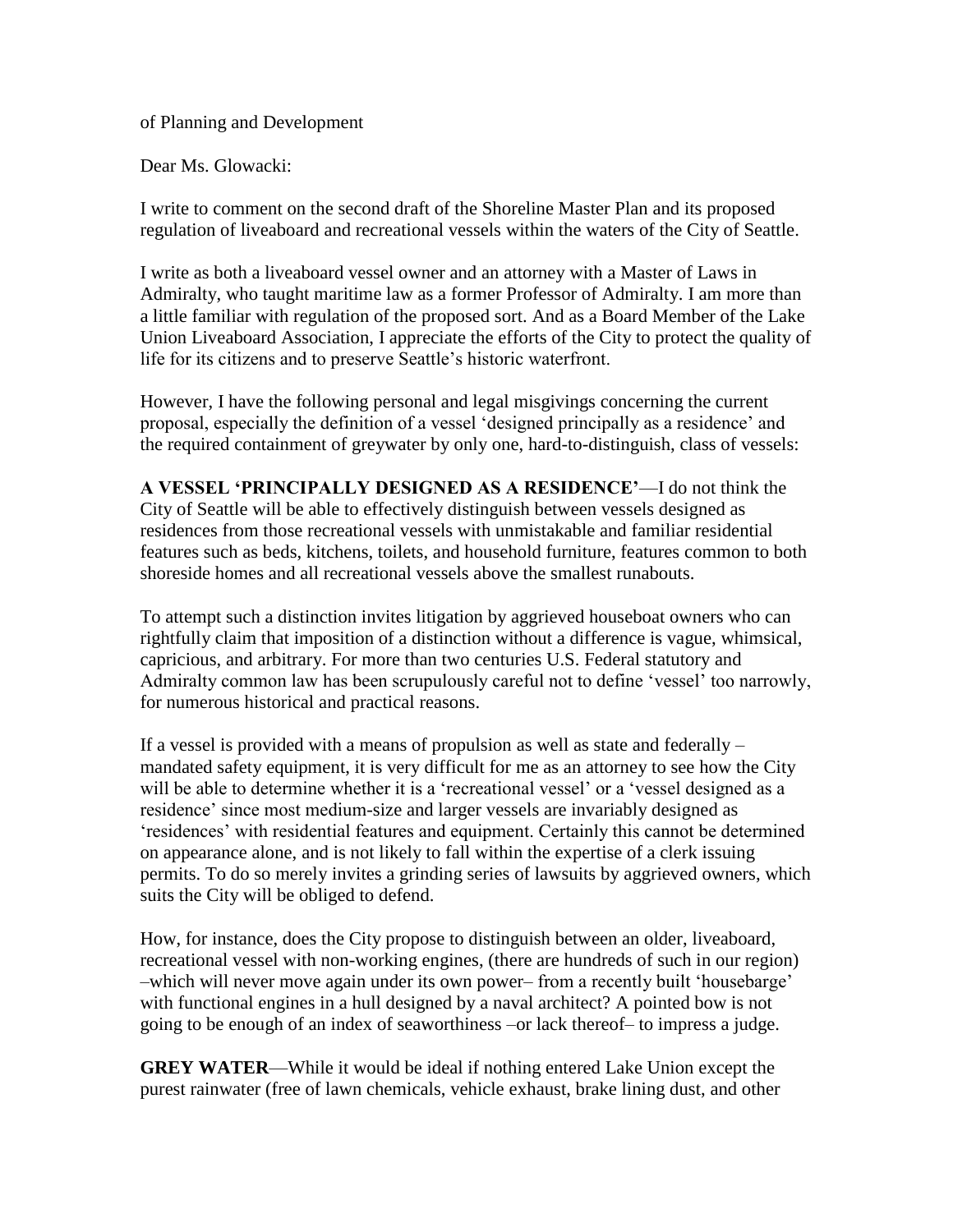contaminants), I know of no science which shows a detrimental effect of minor amounts of greywater from vessels. Indeed, the entire water of Lake Union, for instance, is said to change every *eight days*.

If there has been an environmental study of the water of Lake Union, it has entirely escaped my notice. The notion that houseboats (or 'housebarges') are a major pointsource of pollution is merely speculative if that science is not in place.

Added to which, the fleet of recreational vessels used 2-3-4 or more days each week during our 9-month boating season dwarfs the small number of liveaboard vessels. If greywater needs to be regulated, –and that has not yet been demonstrated– it should be regulated for *all* vessels. That is, *without exception*, on a timetable that encourages compliance and creates incentives for both vessel owners and industries to service those vessels. It cannot arrive as an immediate mandate for full compliance on a small segment of the boating community without tempting the affected owners to subterfuge and flouting the law.

# **There are good reasons why the proposed regulations are impractical:**

\*There is no infrastructure currently in place to pump greywater into a service vessel as there is for 'black water' (toilet / marine head discharge). To require vessels to contain greywater immediately is very much like demanding that rural homeowners with septic tanks immediately hook up to a city sewer, when there is no 'city' nearby.

\*The number of vessels for which the City proposes to require containment is too limited to generate the needed infrastructure even in the medium-term;

\*The increased quantity of greywater would require larger service vessels –themselves creating a new impact on the local environment– which would not be able to enter, or maneuver safely within, most Seattle marinas;

\*Containment of grey water in any quantity would affect the safety of recreational vessels which were not purpose-built to distribute or accommodate that increased weight with its concomitant loss of buoyancy and stability;

\*Retro-fitting of the existing fleet to contain grey-water is thus entirely impractical, both from an economic as well as a naval architectural standpoint, with the currently available technology.

\*Requiring that all overboard fittings be sealed deprives vessel owners of the necessary use of bilge pump discharge outlets when there is flooding from any source. The proposed regulations are written in such a way as to obviate this very necessary vessel safety feature.

# **POSSIBLE SOLUTIONS**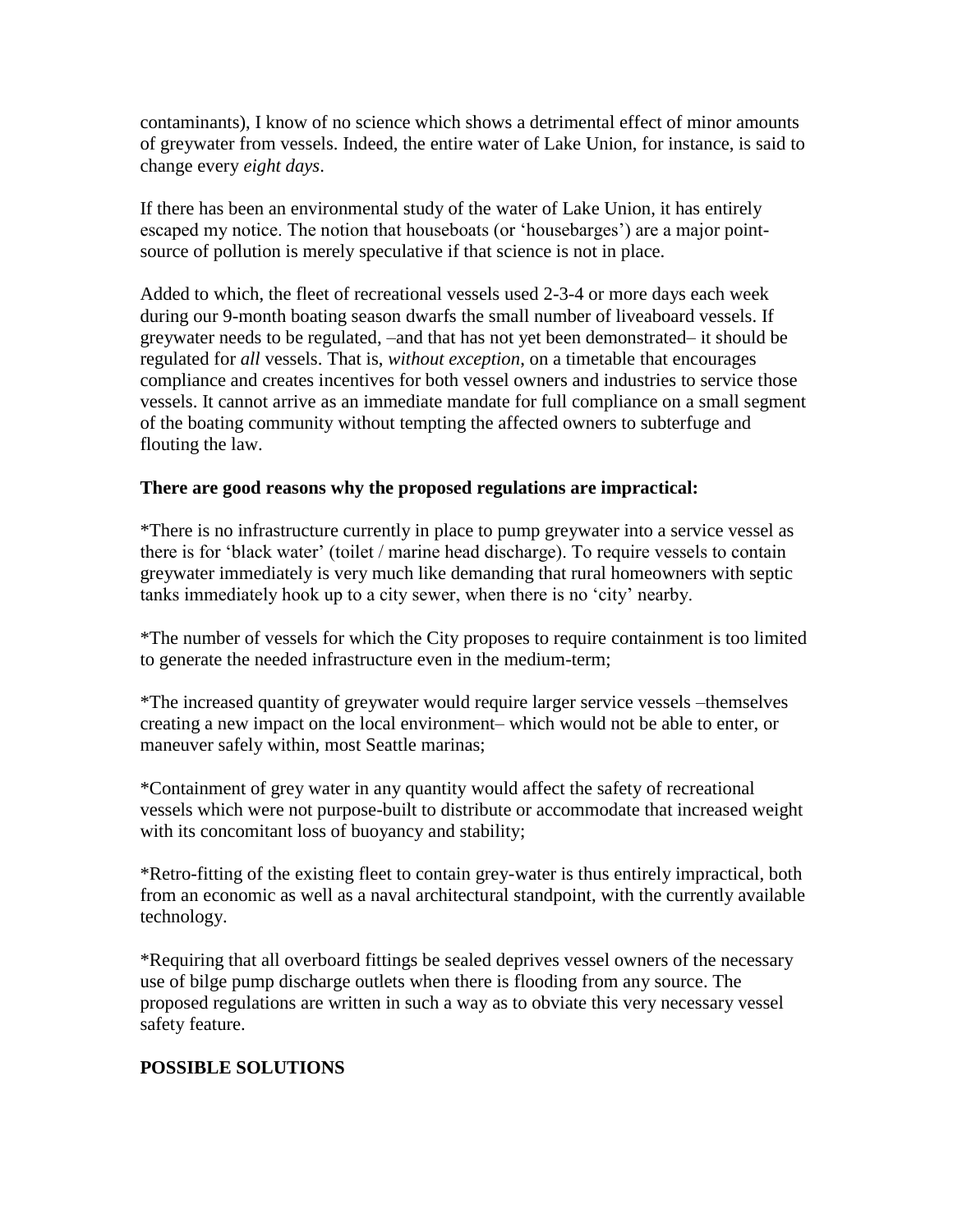\*What *might* make sense is a requirement that NEW vessels be so equipped. This is how the historical problem of black water discharge was solved. It was 'phased-in' at the manufacturing level, with ever more rigorous regulation, much the way seat-belts and other safety features became slowly required in cars, year-by-year.

\*Another solution is a lengthy phase-in period, with time for the infrastructure to develop and for vessel design to change, with incentives for compliance and disincentives for non-compliance. Such changes might include affordable on-board particulate settling and filtration systems. But affordable industrial devices to do this, and which might fit on a small vessel, are not yet available.

\*IF the City were to regulate ALL recreational vessels during a phase-in period, that might provide the necessary market force to speed up such development. As proposed, the regulations affect a small group of vessels, indistinguishable from other recreational vessels, whose immediate imposition effectively deprives them of not only their property, but potentially their only home. Making a houseboat effectively 'unlivable,' and the houseboat owner homeless, is indisputably a constructive 'taking' under the law. Doing so on a limited but piecemeal basis does not advance the larger goal of fleet-wide compliance.

# **CONCLUSION**:

I believe the City needs to go back to the drawing board, budget for and conduct the science needed to determine the actual impact of greywater on City waters. With that science in hand, the City could schedule a phased-in period for full compliance on all vessels which contribute to purported contamination of City waters, --if that is indeed the scientific conclusion. That would avoid targeting a small community of houseboat owners who are a major tourist attraction in Seattle, whose 'homes' feed entire industries including Argosy, Kenmore Air, the Ducks, and many other local businesses for whom the houseboat community is as iconic as the Space Needle.

Thank you for your careful consideration of my comments which I respectfully ask be a part of the formal record of comments during the comment period.

Sincerely yours,

John V. Geisheker, J.D., LL.M. (Admir.)

Attorney at Law

l

John V. Geisheker, J.D., LL.M. 2040 Westlake Ave. N., Suite #420 Seattle, WA 98109 tel [+1. 206. 465. 6636](tel:%2B1.%20206.%20465.%206636)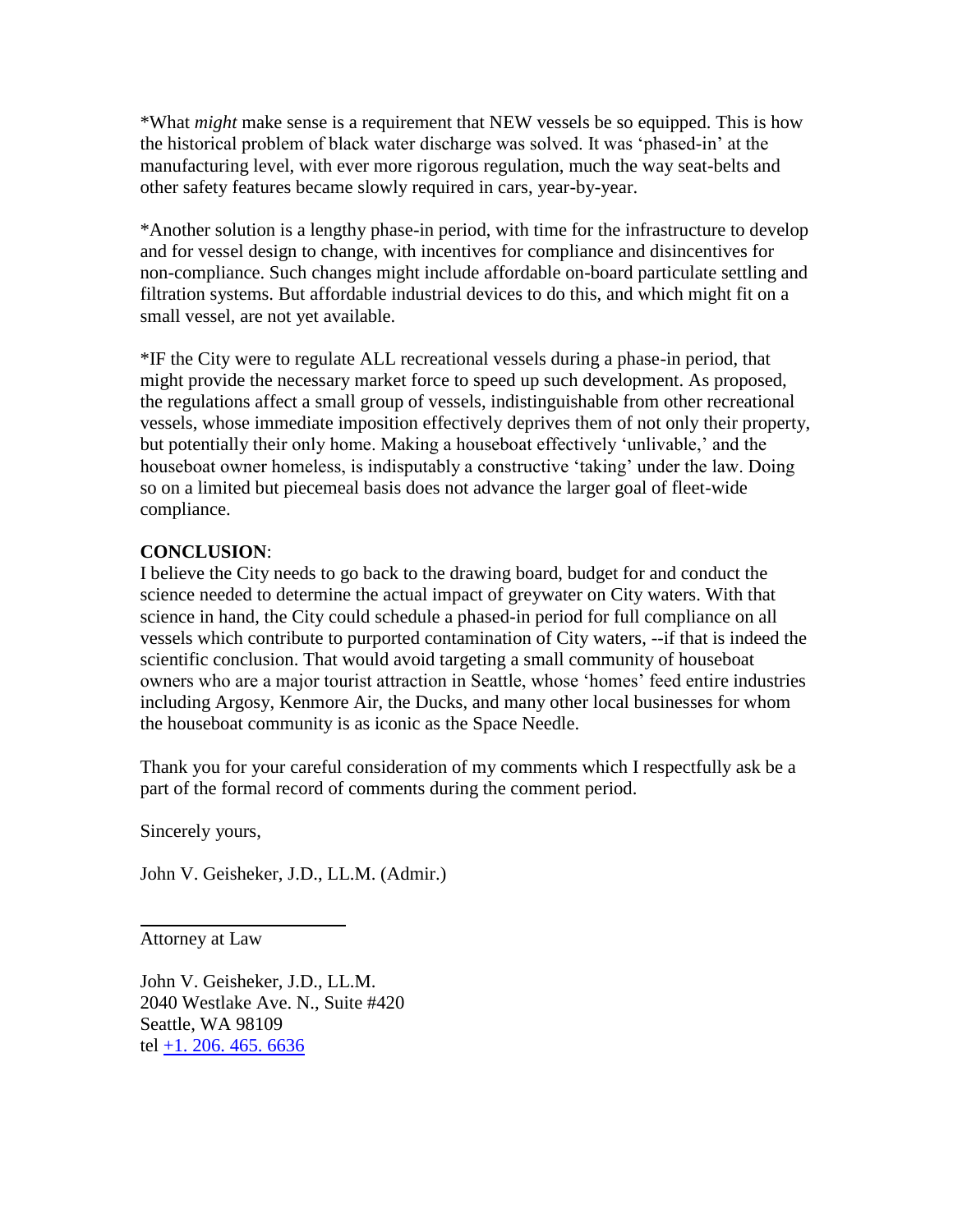**From:** Bruce Jensen [mailto:bwjseattle@mac.com] **Sent:** Friday, December 23, 2011 12:11 PM **To:** Glowacki, Margaret **Cc:** KEVIN@THEKEVLIN.COM; gwpm.mgr@gmail.com; Conlin, Richard; Bagshaw, Sally; Burgess, Tim; Godden, Jean; Harrell, Bruce; Licata, Nick; O'Brien, Mike; Rasmussen, Tom; susan.welch@malteurop.com; Susan Welch **Subject:** Concerns about Shoreline Master Plan

Dear Ms. Glowacki**:**

Please consider my comments below with regard to the latest draft of the Shoreline Master Plan:

## **Liveaboards are a valuable asset**

Seattle's houseboat community provides important diversity in Seattle housing choices. It is unique and should be considered a cultural treasure that needs to be protected. We've watched literally thousands of "Ride the Duck" boats go by and can hear them discussing our houseboats as they describe the rich mix of uses that interplay on Lake Union to their passengers.

Besides the cultural legacy, I believe that liveaboards not only make marinas but also make the lake safer. For example, because my wife noticed a kayaker capsize near our marina one cold spring day, she was able to quickly respond. She rescued the kayaker, brought her back to our houseboat and was able to quickly treat her for hypothermia. Without her vigilance from our houseboat, the outcome might have been tragic.

## **Proposed housebarge rules are unfair**

To begin with, the definition of which houseboats will become housebarges is vague and arbitrary, and unfairly discriminates against a certain type of boat and lake user. Furthermore, my understanding is that under the proposed rules, liveaboards other than those deemed to be "housebarges", as well as all other boats on the lake will continue to be able to discharge gray water freely.

Secondly, the infrastructure needed to collect gray water from houseboats currently doesn't exist. However, if some marinas managed have collection systems designed and constructed on their docks, it seems to me that new housebarges SHOULD be welcomed to moor there. Why would the City not welcome more housebarges if the issue of gray water no longer exists? To be clear, at a minimum there should be an exemption for new housebarges on Lake Union, if they are moored at a properly retrofit marina, and if they have been retrofit to be able to use the system.

## **Houseboats are environmentally conscientious**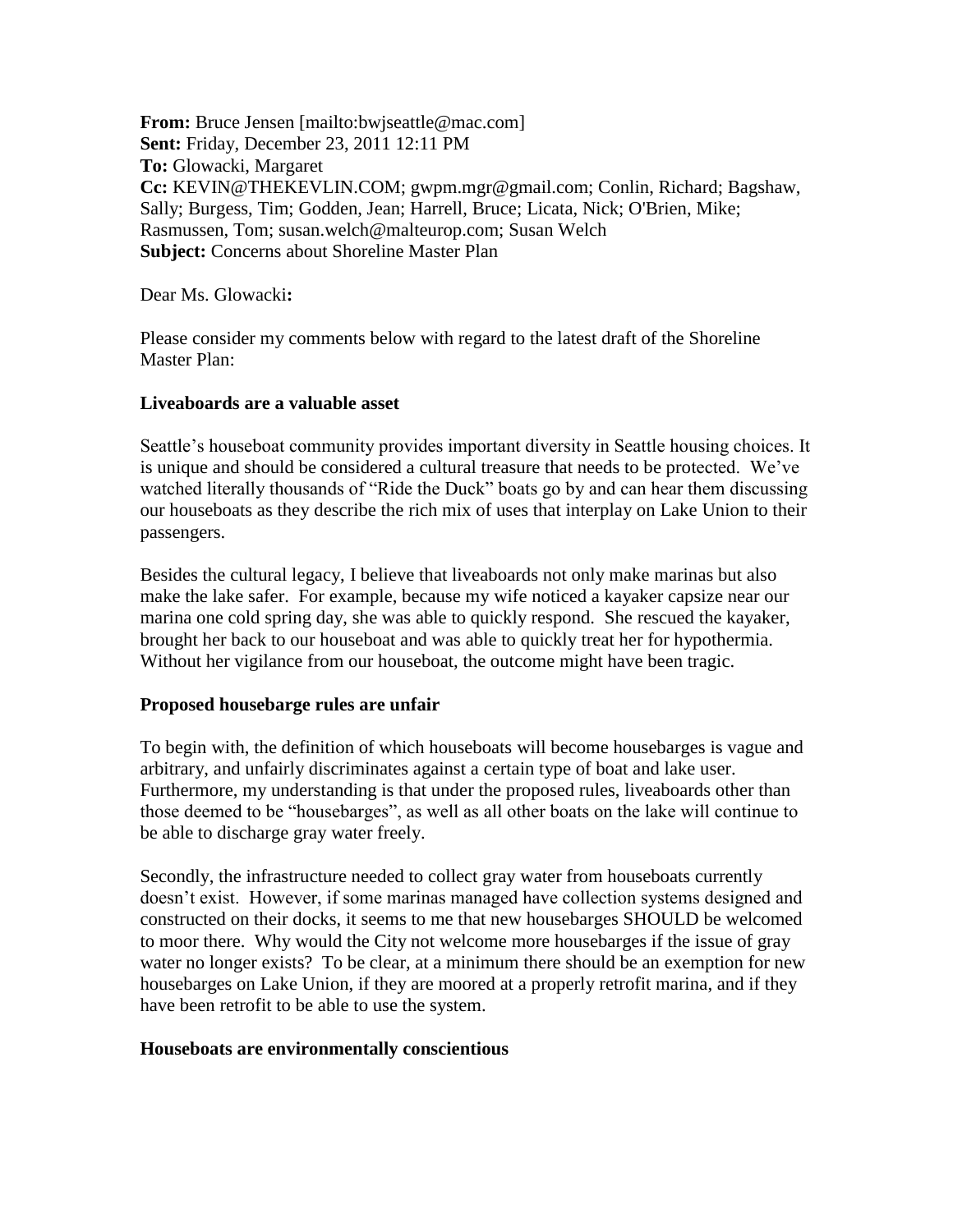Houseboat owners that we know are environmentally conscientious. For example, on our boat, we recycle, compost all food waste and paper plates (so they don't have to be washed), grill outside so no grease is produced or pans to be washed. We estimate that we produce less than 3 gallons of gray water per day with very low concentrations of phosphorous and nitrogen from our sink.

Our boat also has a shower, however it is used only about once a week on average as we deliberately take most of our showers are taken off-site. Many houseboats do not even have showers and rely completely on marina or work facilities and therefore produce no gray water in addition to that coming from the sink. A generous estimate is that on our houseboat, we produce an additional 20 gallons of very dilute gray water from our shower each week.

To our knowledge, no audits have been done on the contribution houseboats contribute to pollution, and it is our contention that the amount of gray water and pollutant concentrations is less than you think.

## **Dilution and Flushing rates show that houseboat contributions are tiny and ineffectual**

Lake Union receives flow from the entire WRIA 8 Cedar-Sammamish Watershed, including flows from the Cedar River, May Creek, Coal Creek, Kelsey Creek, Yarrow Creek, Juanita Creek, Tibbets Creek, Issaquah Creek, Bear Creek, North Creek, Swamp Creek, Little Bear Creek, Lewis Creek, McAleer Creek, Thornton Creek, Lyon Creek, Forbes Creek, as well as urban runoff from Renton, Bellevue, Mercer Island, Issaquah, Newcastle, Redmond, Woodinville, Bothell, Kenmore and much of Seattle. Water from all of these sources flows through the ship canal and out to Puget Sound. Lake Union acts like a wide spot in the river of this continuously flowing system.

According to the King County Water and Land Resources Division website, Lake Union's volume is 20,000 acre-feet (6,516,576,000 gallons of water). The website indicates that the entire lake is "flushed" 52 times per year. Therefore, on average, any gray water in the lake is flushed out to Puget Sound within a week. This is a very different situation than it would be if Lake Union did not have this natural cleansing power. It is very unusual for the flushing time of a lake to be so brief. By comparison, Lake Sammamish flushes about every 92 weeks and Lake Washington about every 120 weeks. I realize that the flushing rate diminishes each summer as the flows from all the rivers in the watershed diminish, but the effect is still the same, and any pollutants that are generated during the other eight or nine months of the year are long gone by the time summer arrives.

As I mentioned, we estimate that our houseboat produces up to about 3 gallons of lowconcentration gray water per day (21 gallons per week) and perhaps 20 gallons of gray water from the shower. Even though many houseboats do not have showers, let's assume that on average, each produces a similar amount as our boat - about 41-gallons of dilute gray water per week. To be more conservative, let's round it up to 50 gallons.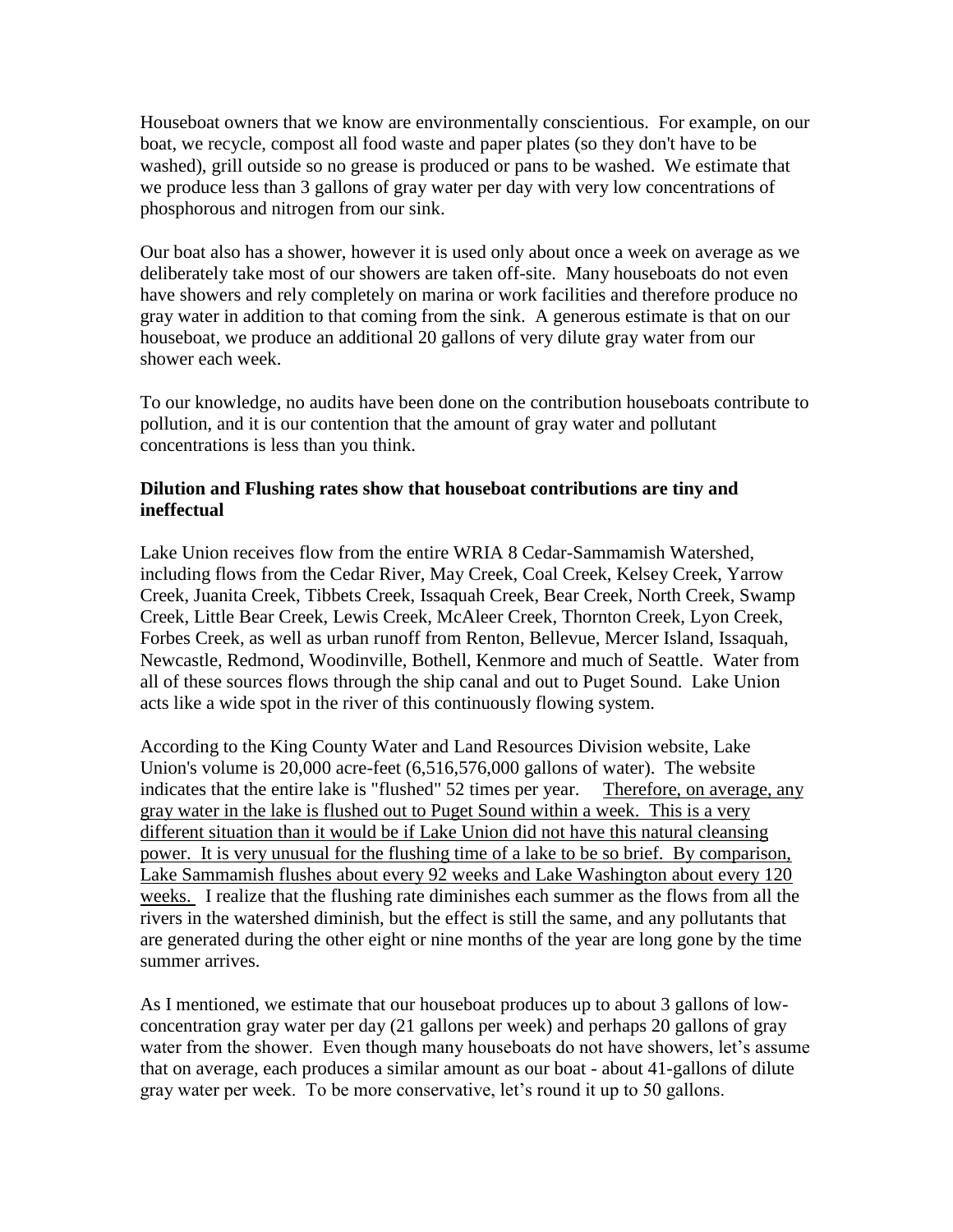Therefore, if there is a total of 100 houseboats on the entire lake, this extrapolates to 5000 gallons of dilute gray water per week from the ENTIRE houseboat population. These 5000 gallons are diluted by the 6.5 billion gallons of water in Lake Union (a dilution factor of 1.3 million), and are transported to Puget Sound on average within a week. In our case, since we live on the north end of the lake close to the ship canal, transport of our rinse water to Puget Sound is probably even quicker.

How does this compare with the contribution of gray water from the entire population of liveaboards and other boats in Lake Union? How does this compare with concerns about the oil, grease, and petroleum products generated by all of boats motoring around the lake? How does this compare with all of the non-point source pollution generated by the many square miles of urban development surrounding Lake Sammamish, Lake Washington, and Lake Union?

It seems to me that houseboats contributions are tiny and insignificant, and especially given the dilution and flushing rates which occur in Lake Union, houseboats are being unfairly picked on, and the proposed harsh regulations in the SMP will provide no benefit.

Thanks for your thoughtful consideration,

Bruce Jensen

**From:** Brett Luartes [mailto:bluartes@msn.com] **Sent:** Friday, December 23, 2011 12:13 PM **To:** Glowacki, Margaret **Cc:** KEVIN@THEKEVLIN.COM **Subject:** SMP Draft 2 feedback

Hello Margaret,

In discussions with attorneys, the following issues have been raised in regards to the proposed DPD Shoreline Master Plan as it relates to the "Housebarge" redefinition and associated proposed regulations. We sincerely hope that DPD and the City of Seattle consider the ramifications to the stakeholders as well as the cost to the citizens of Seattle to litigate issues that are both unnecessary and noneffective. Lake Union Liveaboard Association seeks to reach an agreement with DPD that is fair, equitable, and is truly effective in protecting our shoreline, without inducing unnecessary catastrophic harm on a small population of law abiding citizens.

1. To be enforceable, a statute or ordinance must provide fair warning of the prohibited conduct. Specifically, it must (a) describe the offence with sufficient definiteness that ordinary people can understand what conduct is prohibited, and (b) establish ascertainable standards that protect against arbitrary enforcement. An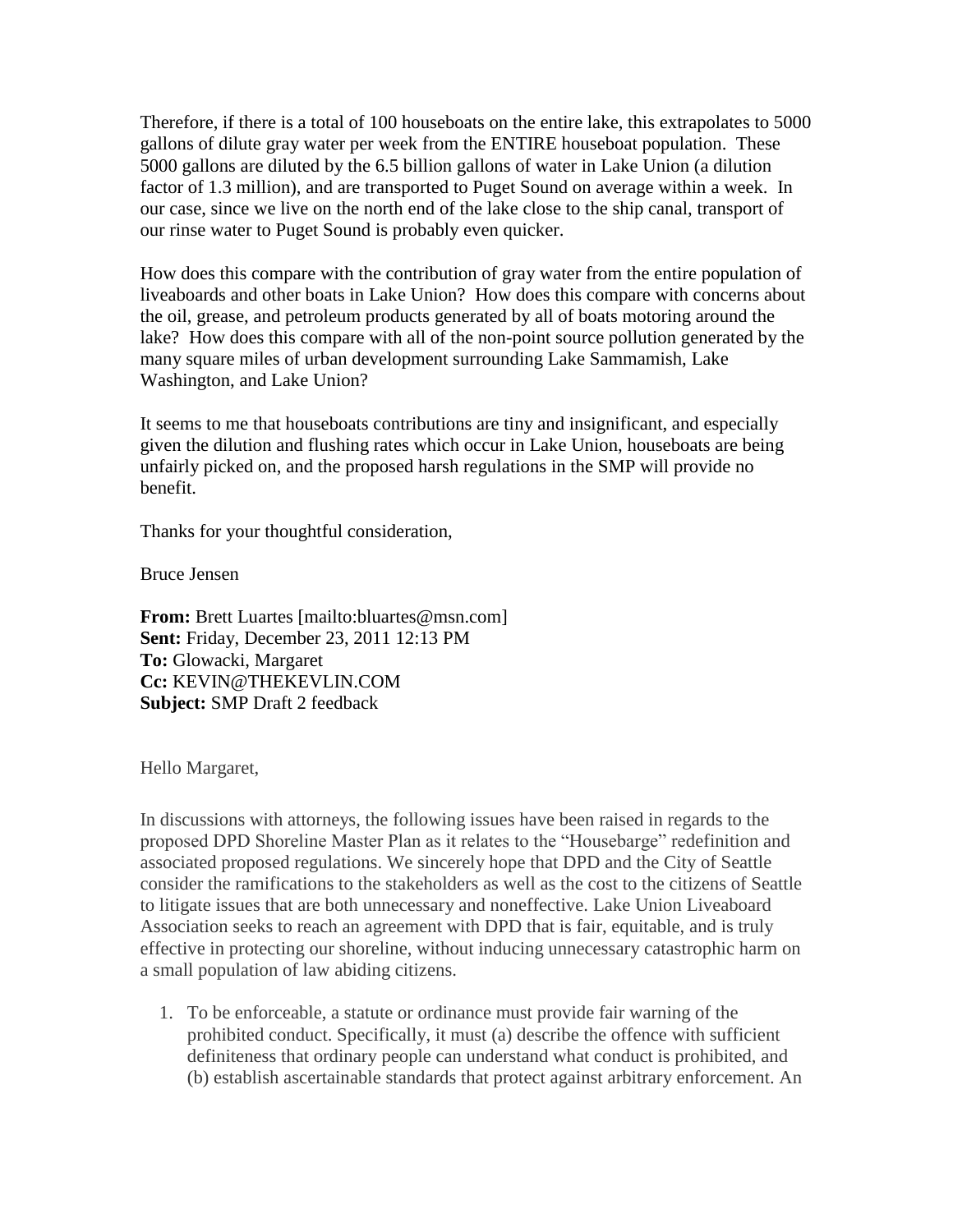ordinance fails the later standard if the prohibited conduct is described by inherently subjective terms.

- 2. The proposed expansion of the "house barge" definition (see Section 23.60.916 of the draft amended SMP) to all vessels "principally designed as a place of residence" shifts enforcement criteria to a subjective standard that provides little guidance for compliance and is conducive to arbitrary enforcement.
- 3. No definition is provided for the term "place of residence." However, "residential use" (see Section 23.60.934 of the draft amended SMP) includes multi-family residences, single-family dwelling units, and communal residences. This definition applies to a wide range of recreational and commercial vessels, however, and ultimately provides little objective guidance as to what constitutes a house barge under the SMP.
- 4. Most recreational vessels and many commercial vessels are "principally designed as a place of residence" (on smaller recreational vessels, accommodations are configured for single or multi family use; on larger recreational and commercial vessels, accommodations are more in the nature of communal residences). Because the proposed standard focuses on design, as opposed to use, the inclusion of accommodations on a vessel that is not designed for an obvious purpose in addition to accommodating owners or passengers falls within the plain language of the "house barge" definition in the amended SMP.
- 5. In contrast, the navigation-based distinction between vessels and house barges in the current SMP is objective and roughly parallels the analysis of what constitutes a "vessel" in other regulatory and legal contexts. The current "vessel" definition provides clear and objective criteria by which stakeholders can gauge their compliance with the SMP. There is also far less interpretive discretion involved in enforcing the current SMP, which limits the potential for arbitrary enforcement. Accordingly, the current navigation-based distinction between house barges and vessels should be retained and the DPD should be required to follow their own definitions. These regulations should also provide repercussions for when the DPD does not follow their own definitions as this is currently a practice that needs to be discontinued as it is a financial risk to tax payers.
- 6. The shift in focus to vessel design introduces too much ambiguity into the SMP. The stated objectives of the modifications are to limit the impact of live-aboard use on the environment and preserve the public's access to the water; accordingly the focus should instead be on all live-aboard vessels, regardless of whether they qualify as a "house barge." Instead it appears as though the DPD is using the SMP amendment process as an opportunity to single out a particular type of vessel (i.e., those that currently qualify as "vessels" under the SMP, but which DPD feels should be subject to regulation as floating homes or house barges), without regard to the SMP amendment objectives.
- 7. The addition of restrictions on live-a-boards on lake Washington, while it is one way to meet the second objective it contradicts the  $3<sup>rd</sup>$  objective. By requiring the same regulations in Lake Washington that are proposed in Lake Union you meet both objective and because of this is more appropriate.
- 8. Seattle residents that have acquired or constructed vessels for residential use in accordance with current SMP requirements risk losing the right to use those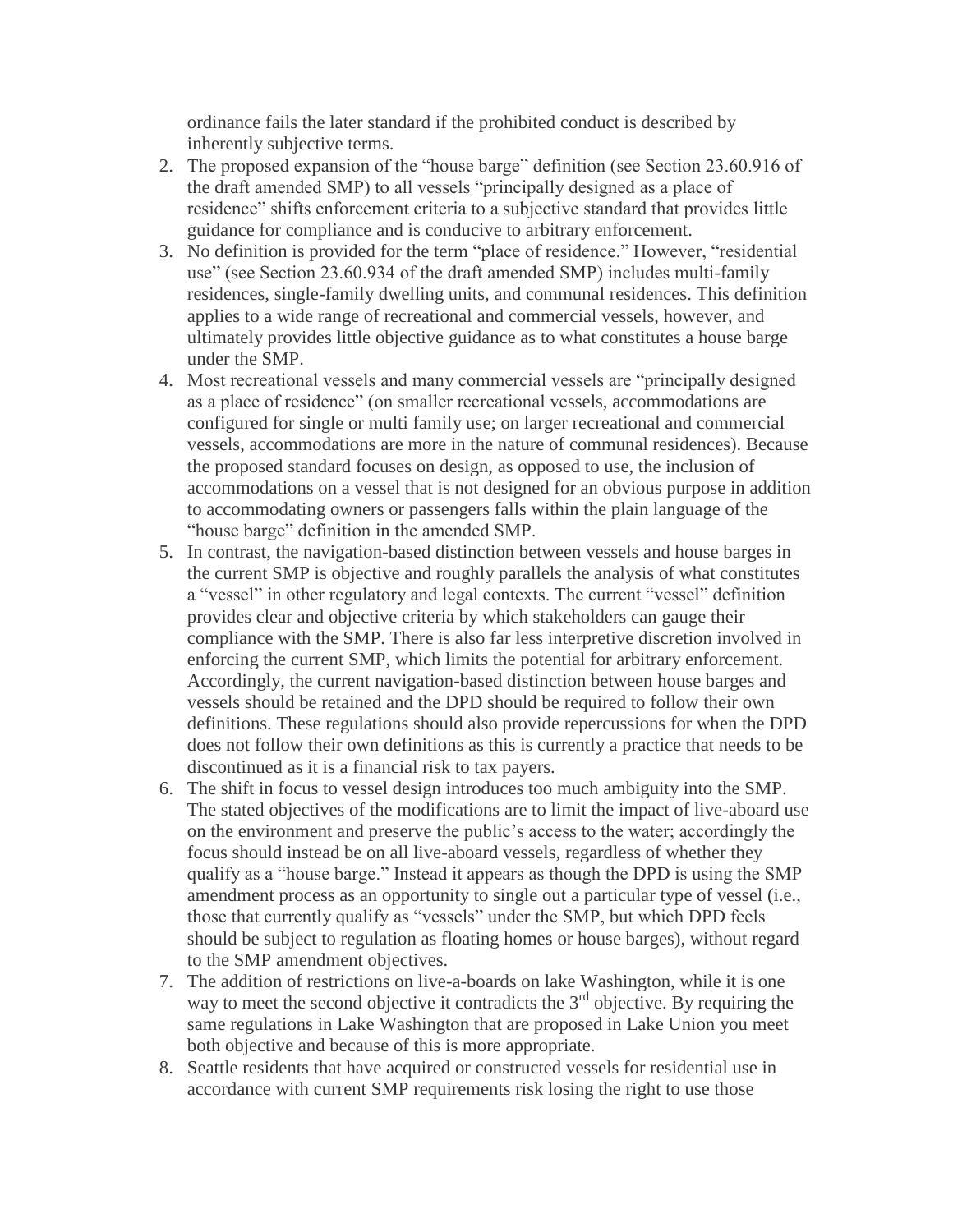Vessels under the proposed SMP amendments. The outright prohibition on new house barges after January 1, 2011, effects a total deprivation of the economic value of these vessels, which were designed to be operated and moored in the internal waters of the Seattle area. Moreover, those Seattle residents that have undertaken vessel construction projects subsequent to January 1, 2011, stand to lose the beneficial use of those vessels before they are launched.

- 9. The regulations contain no clear justification for retroactive application (which, as a matter of law, is subject to a higher degree of scrutiny – see, e.g., Rhod-AZalea & 35th Inc. v. Snohomish County, 136 Wn.2d 1, 3 (1998)). Nor did the retroactive introduction of a January 2011 "control date" in October of 2011 provide sufficient notice to potential stakeholders in any reasonable sense.
- 10. The combination of these factors  $-$  (a) the high potential that stakeholders will experience significant losses of reasonable investment expectations, and (b) the lack of reasonable advance notice of this potential – strongly compels the inclusion of a "grandfather" provision to the SMP for vessels launched or under construction as of the SMP amendment date. The grandfather should establish, at the least, a safe harbor for all compliant vessels as of the effective date of the SMP amendment, as well as for those individuals who can show significant investment in vessels that would otherwise comply with the current SMP when completed.

Thank you for considering these points when revising the Shoreline Management Plan. Sincerely, Brett Luartes

**From:** Michelle Simon [mailto:dr.michelle@earthlink.net] **Sent:** Friday, December 23, 2011 1:09 PM **To:** Glowacki, Margaret **Subject:** Comments on the proposed DPD SMP

Margaret Glowacki 700 5th Avenue, Suite 2000 P.O. Box34019 Seattle, WA 98124-4019

December 23, 2011

Dear Ms. Glowacki,

My husband and I bought a vessel docked in Lake Union last month. We both love the lake. Part of our motivation was to experience the unique lifestyle afforded by living on a boat. Seattle is a wonderful city and is one of the few places where the climate and culture allow this type of lifestyle. Clearly, this appreciation is shared by many others. The passengers on the Duck Boat tours which frequent the lake are always very interested in the houseboats, house barges and floating homes. I've had my picture taken simply because I was on the deck of my boat more than I would have ever expected. The liveaboard community, and specifically house boats and barges, are certainly contributing to the culture of Seattle and seems to function in part as a tourist attraction.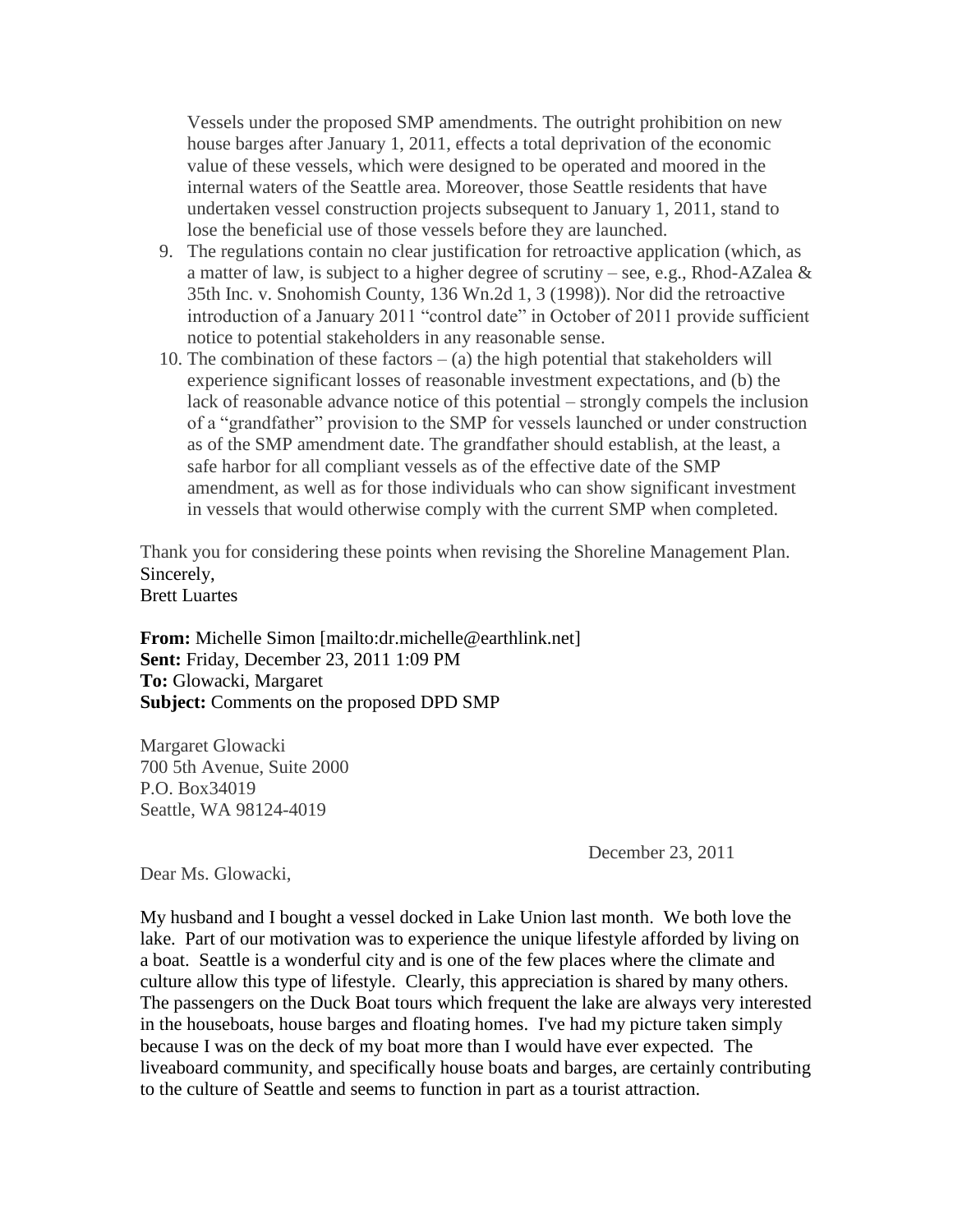We recently learned about the Department of Planning and Development's proposed Shoreline Management Plan (SMP) regulations and are alarmed and confused. My husband and I are late to the game and are beginning to realize that this process has been underway without inclusion of a voice from the liveaboard community. The house barge and live aboard community is comprised of a diverse spectrum of Seattle's population. We are "stakeholders" who were not included in the proposal process despite the Citizens Advisory Committee (CAC) charter to involve all "stakeholders" and the public. I am curious about why Triangle Associates (the consultant facilitator) or the DPD itself did not find, contact and invite someone from such a sizeable "stakeholder" group as the live aboard community? That is a glaring omission since your own overview presentation given during the first CAC meeting on 5/27/2008 listed "house barges" as an "issue". Yet still, our community was not included in the deliberations. The President of the Lake Union Liveaboard Association (LULA) has tried unsuccessfully to engage you and your staff in discussions about the proposed regulations. Nevertheless, the conclusions and rules emanating from those deliberations directly and profoundly impact us negatively.

The **ambiguity of the proposed regulation** is troubling. The proposed expansion of the "house barge" definition (see Section 23.60.916 of the draft amended SMP) to all vessels "principally designed as a place of residence" is clearly a **subjective standard** that provides little guidance for compliance and is conducive to arbitrary enforcement. This is a completely unclear standard. By contrast, the previous rule which retained the distinction between navigation-based vessels and house barges in the current SMP is objective and roughly parallels the analysis of what constitutes a "vessel" in other regulatory and legal contexts. The current "vessel" definition provides clear and objective criteria by which stakeholders can gauge their compliance with the SMP. There is also far less interpretive discretion involved in enforcing the current SMP, which limits the potential for arbitrary enforcement. Accordingly, **the current navigation-based distinction between house barges and vessels should be retained.**

In trying to understand further **why** such onerous proposals have been made by DPD I explored several areas:

#### *Perhaps this is mandated by the State?*

In researching the WAC 173-26-241 [3][j] that is the underpinning guidance for the SMP, it states the following:

 "New over-water residences, including floating homes, are not a preferred use and should be prohibited. It is recognized that certain existing communities of floating and/or over-water homes exist and should be reasonably accommodated to allow improvements associated with life safety matters and property rights to be addressed provided that any expansion of existing communities is the minimum necessary to assure consistency with constitutional and other legal limitations that protect private property."

**This language honors the rights of the existing floating and/or over water residences. It acknowledges the property rights of the existing community as well as**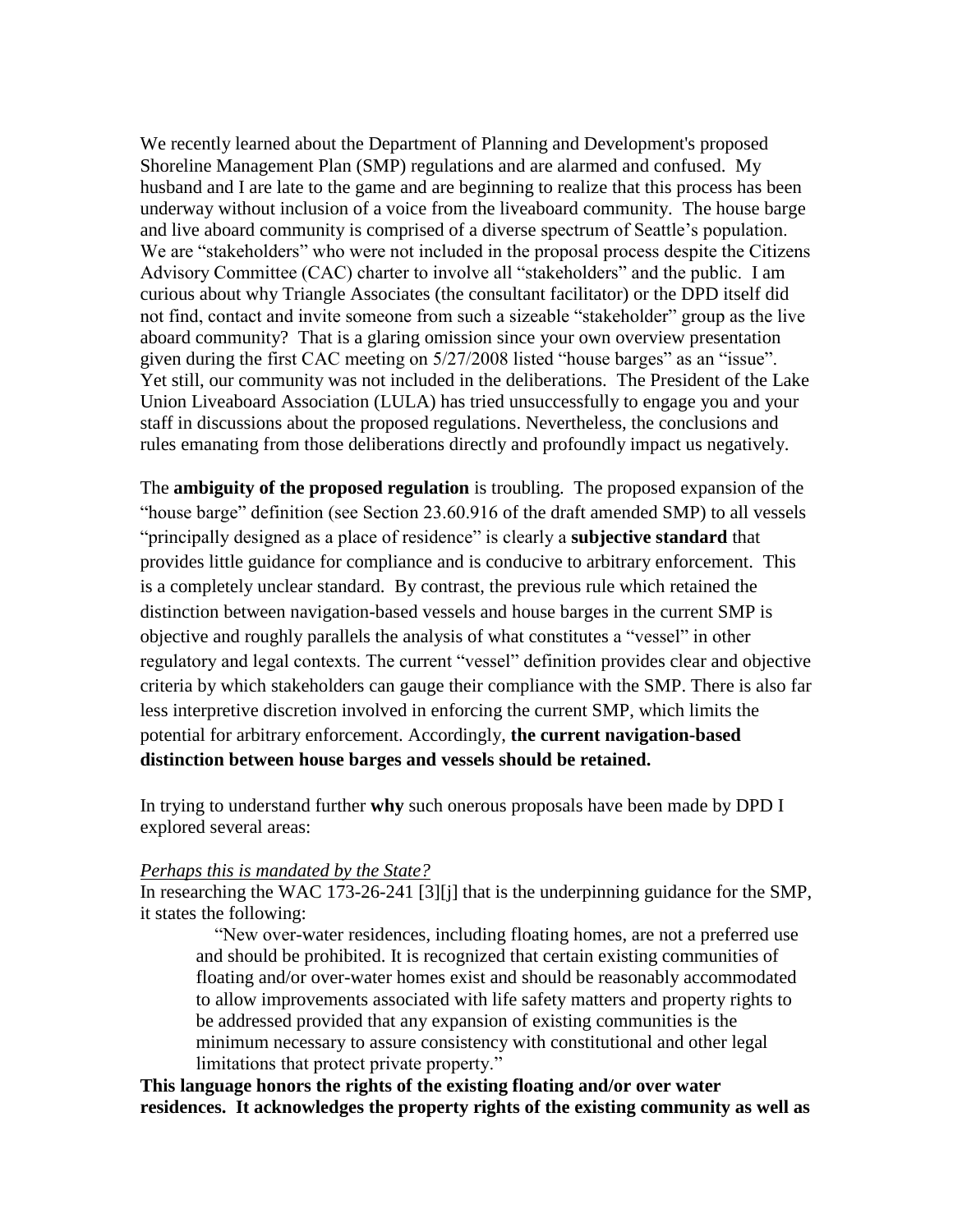**the minimum necessary expansion of those communities. This language also recognizes constitutional and legal limitations necessary to protect private property. I do not think the proposed regulations meet the intent of this guiding WAC and instead go far beyond it.**

## *Perhaps it is the house barge or houseboat population?*

I wanted to learn the scope of the house barge "issue" as referred to in the first Citizens Advisory Committee meeting in 5/27/08. A history link article states that " at midcentury Seattle was home to nearly 2,500 houseboats -- a number that has dwindled to about 500 today (mainly on Lake Union)." (1) This is not a population expanding out of control**.** In fact, house boats and house barge population is effectively limited already through the marina permitting system. The City of Seattle already grants permits to marina owners to regulate the numbers of boats that can moor on their private docks. Marina owners then choose to allow liveaboards, a category that includes any vessel that someone chooses to take up residence in. Because so few marinas permit liveaboards the number of these kinds of vessels is limited. They are greatly outnumbered by hundreds of other kinds of boats temporarily or permanently docked or moored on the lake. Houseboats and barges represent an even smaller fraction of the total liveaboards in Seattle, yet the regulations do not target other liveaboard vessels. To single out this small portion of all liveaboards suggests that there is some distinguishing characteristic not common to other liveaboards**. I see no argument for the regulatory focus on houseboats and house barges as distinct from other liveaboard vessels.**

### *Perhaps it is the Salmon fry issue?*

There was a statement from one of your aides during a phone call to your office where she suggested that houseboats contribute to excess Bass populations and that decreases salmon populations. This may be a reason for the aim of decreasing over water residencies, but it is not stated as one and that lack of transparency is concerning in a regulatory agency. Second, in my brief internet search on the health of Lake Union I learned that the lake has been steadily getting healthier, the largest benefit was gained in 1968 after waste water was no longer allowed into the lake. The only reference I could find to Bass being a problem was a sentence in a document on the King County Major Lakes Monitoring website where in discussing a recent downward trend in Sockeye fry populations it is stated:

"Largemouth and smallmouth bass are potential predators on sockeye, and one theory is that an increase in the number of boat docks has resulted in an increase in habitat for the bass. **However, the spatial overlap between them and the sockeye may not be sufficient for there to be much of an impact**." (2)

The relationship between Bass and Salmon fry is a theory at this point relating to an increase in the number of "dock boats" not specifically houseboats or even liveaboard vessels. Dock boats would incorporate all boats, including recreational. The county website also states that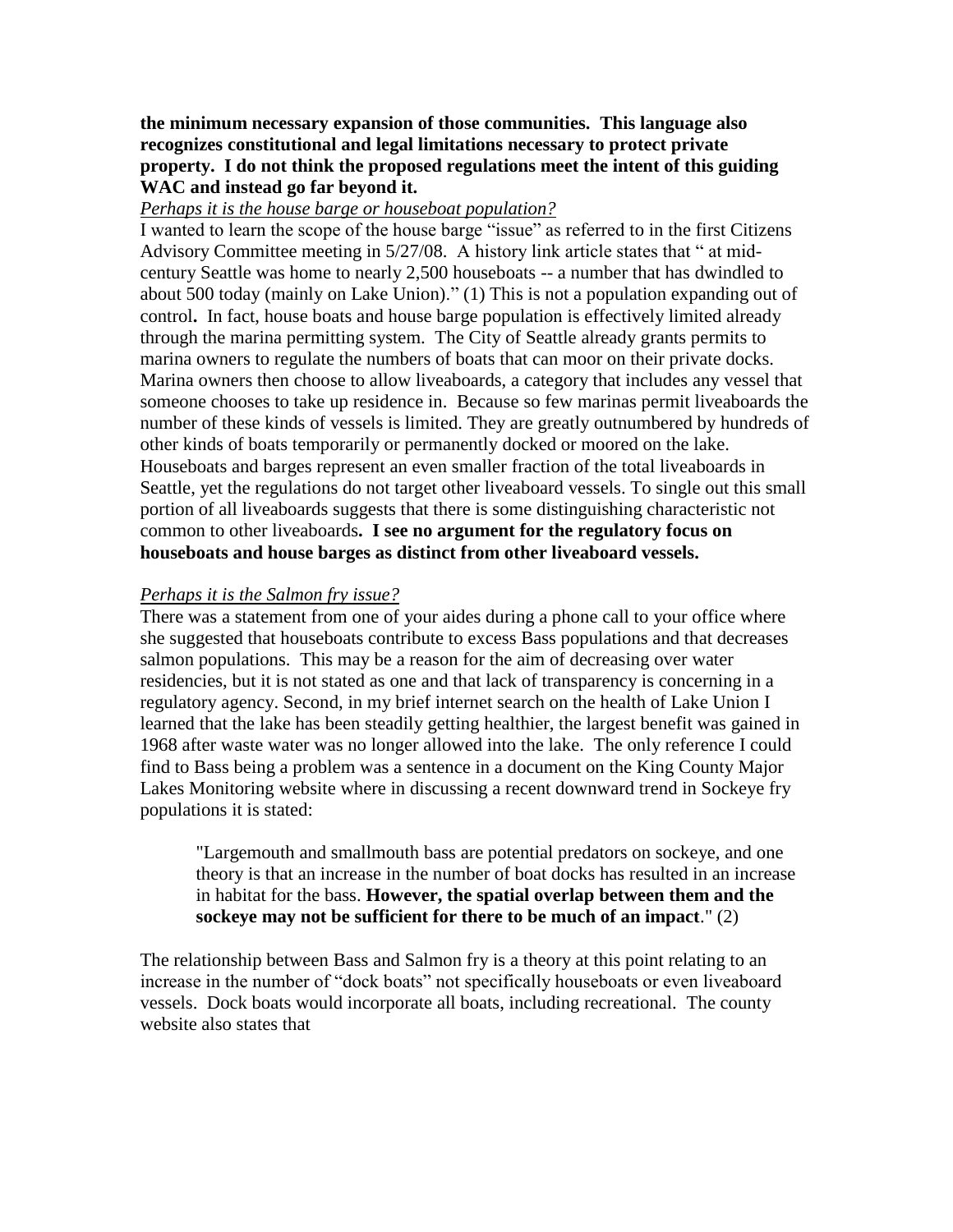"Research into the cause of the decline is under way by several agencies. It includes research on food supply, predation, and physical damage from the Government Locks during out-migration." (3)

## **Clearly, this is not a phenomenon with established causation at this point, and the new regulations miss the proposed cause since they do not limit the number of liveaboard vessels which seems to contradict the hypothetical concern for increasing numbers of over water residencies.**

#### *Perhaps it is the greywater as pollution issue?*

The greywater containment clause in the new regulations is problematic from many angles and I am compelled to understand the reasoning behind this regulation as well. From documents provided by DPD I understand that greywater is considered a pollutant**. I would understand if the topic were black water, as this is discharge from toilets and is not even possible on houseboats**, but greywater, discharge from sinks and showers is mostly just water. Unless city water is a pollutant, the "polluting component" must come from surfactants, or soaps, and the material they wash away, dirt, food scraps, oils, etc. I understand the major concern to be with the phosphorus content and its effect on algae growth. Due to recent legislative action by the State of Washington, the phosphorus content of soaps is tightly controlled. On the Washington State Department of Ecology website it states:

"Phosphorus in detergents IS and has been a problem for Washington State and its waters. Laundry detergent containing phosphorus has been banned since 1994. Major manufacturers in the United States made the switch in laundry soaps to help keep waters clean. The same is true for automatic dishwasher soaps as of July 1, 2010, when Washington retailers may only sell low- and no-phosphate automatic dishwasher detergents for residential use...."

## **The law says that Washington will stop the distribution and sale of automatic dishwasher detergents that contain more than 0.5 percent phosphorus on July 1, 2010. Because soaps designed for washing dishes by hand are already phosphorusfree, the new requirement affects only soaps used in automatic dishwashers." (4)**

The intent of the law is to decrease the phosphorus content of greywater, wherever the source. Since this law has been in effect since 2010, the amount of phosphorus in all greywater has decreased. I would like to understand what the continuing concern is about houseboat greywater discharges. Additionally, houseboats represent only about 1/10th of the liveaboard community, to target this small minority alone does not make sense if the goal is to reduce greywater emissions on the lake. Also, the proposed regulations do not limit the greywater discharges from liveaboard vessels which represent a much larger population than houseboats, by any definition.

Furthermore, passing a regulation that has leaves those regulated with no means to comply is ill conceived. There is no infrastructure on the lake to collect greywater from houseboats. If there were infrastructure, where would they dispose of the water? There is no timeline adequate to enable the development of that infrastructure or alternative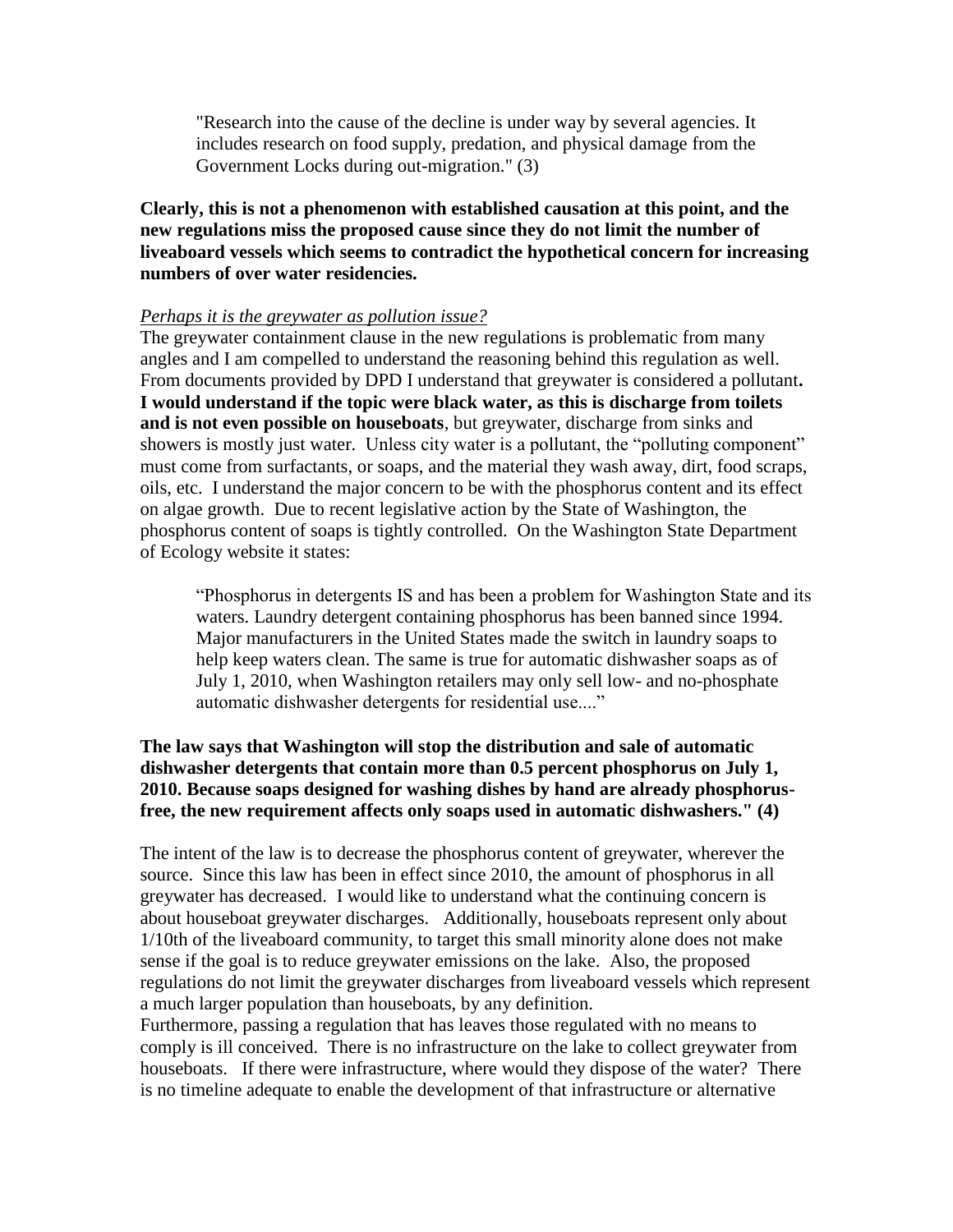options such as filtration or dockside collection. How is this good governance? There is no practical consideration of the impossible burden being put upon a small minority of liveaboard vessels. Nor is there any compelling argument that it is wise or necessary.

# *Finally I considered a possible bias:*

I am concerned that there is a negative bias on your part towards the houseboat community. I learned that in a Seattle PI article [http://www.seattlepi.com/local/article/Seattle-cracks-down-on-houseboat-like](http://www.seattlepi.com/local/article/Seattle-cracks-down-on-houseboat-like-boats-2400872.php)[boats-2400872.php](http://www.seattlepi.com/local/article/Seattle-cracks-down-on-houseboat-like-boats-2400872.php) you made the following comments: *The city disagrees. It says they're more like houses, and that the motors and steering wheels were a way for owners to circumvent the 1990 barge ban. "They got around that definition," said Maggie Glowacki.* What did you mean by "get around?" and "circumvent?". The rule that was in place by DPD was written and adhered to since 1990. We bought a vessel which had served as a residence for families for 20 years before us. To have a public official **assign these dishonest intentions** to us simply due to the fact that we live aboard a vessel, is a bit offensive. It certainly appears as an inappropriate bias on your part and without other clear, compelling reasons for these regulatory changes, makes me wonder if it is not part of the motivation. I cannot but wonder why retroactive implementation of growth restrictions is even being considered. This just seems mean spirited and capricious.

# In summary:

- There seems to be little to no scientific backing to support the need for regulatory changes proposed for houseboats.
- To single out a small minority of the liveaboard community with these proposed regulatory changes would do little to effect anything except the quality of live and value of property of these houseboats and house barges.
- Proposed regulations impose unachievable outcomes with regard to greywater disposal.
- Classification of a house barge vs. houseboat becomes ambiguous and open to subjective determination.
- Ambiguity in vessel classification leads to possible double taxation for those who paid sales tax on purchase of their vessel and may be additionally subject to property tax.
- There has been no inclusion of the houseboat/housebarge community in the regulatory process even though we are clearly the most effected community members.

**My experience so far with the liveaboard community is that these are stewards of the environment and very concerned about the health of the lake, it's flora, and it's and fauna.** I would hope that there is a substantive discussion and reconsideration of the proposed regulations. I would like to see a moratorium on these proposed regulations in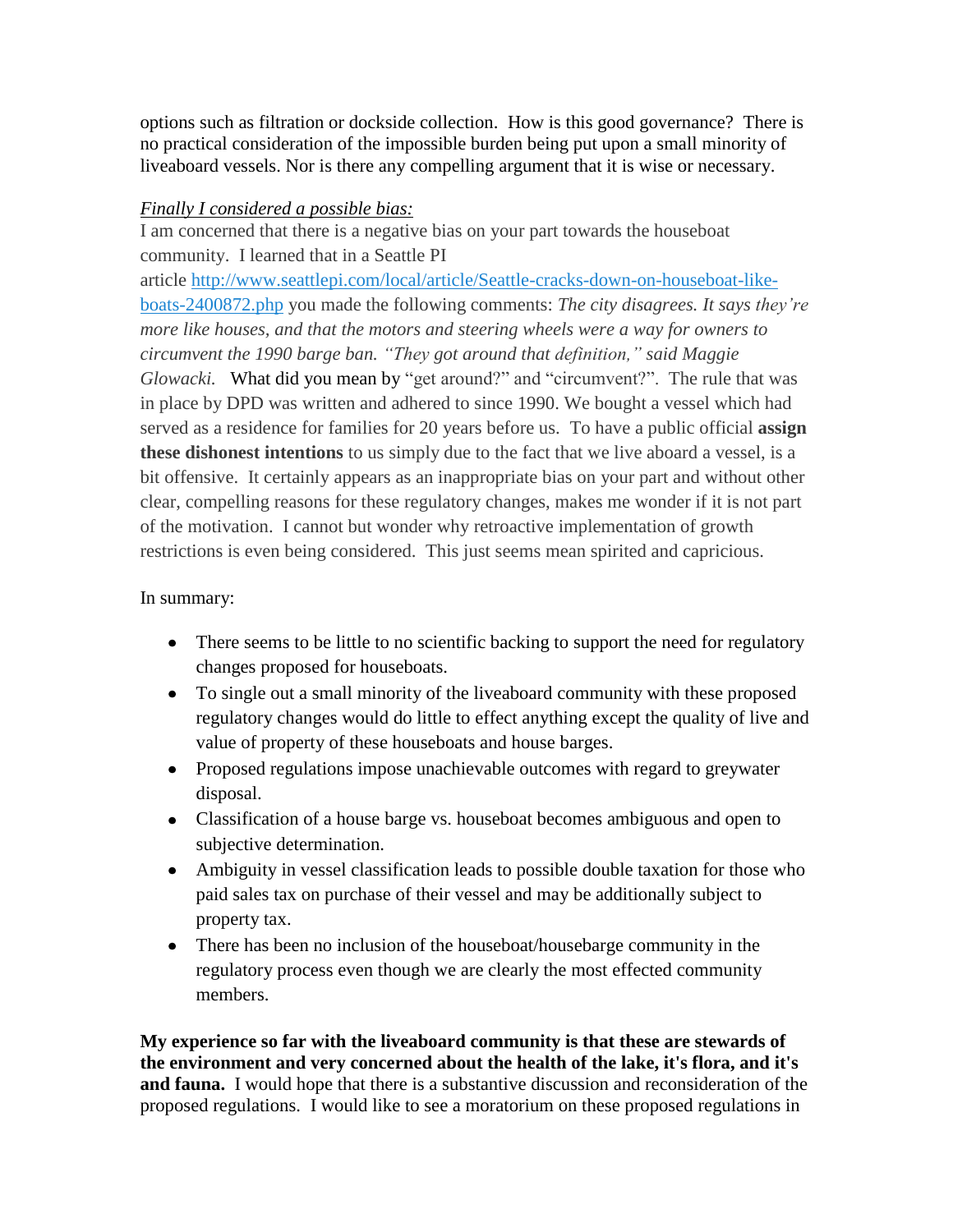order for an **advisory group to be convened which would include members of LULA.** We do live in a representative democracy; those being regulated should have representation in the discussion. I would welcome the opportunity to be part of that process. These are our homes.

Sincerely,

Michelle Simon

(1) Peter Blecha, August 04, 2010, "Newspaper features Seattle's houseboat colony on January 5, 1902". HistoryLink.org Essay 9503 (2) <http://green.kingcounty.gov/lakes/Lake-Washington-Story.aspx> (3) ibid (4)<http://www.ecy.wa.gov/programs/wq/nonpoint/phosphorus/law.html>

Margaret Glowacki 700 5th Avenue, Suite 2000 P.O. Box34019 Seattle, WA 98124-4019

December 23, 2011

Dear Ms. Glowacki,

My husband and I bought a vessel docked in Lake Union last month. We both love the lake. Part of our motivation was to experience the unique lifestyle afforded by living on a boat. Seattle is a wonderful city and is one of the few places where the climate and culture allow this type of lifestyle. Clearly, this appreciation is shared by many others. The passengers on the Duck Boat tours which frequent the lake are always very interested in the houseboats, house barges and floating homes. I've had my picture taken simply because I was on the deck of my boat more than I would have ever expected. The liveaboard community, and specifically house boats and barges, are certainly contributing to the culture of Seattle and seems to function in part as a tourist attraction.

We recently learned about the Department of Planning and Development's proposed Shoreline Management Plan (SMP) regulations and are alarmed and confused. My husband and I are late to the game and are beginning to realize that this process has been underway without inclusion of a voice from the liveaboard community. The house barge and live aboard community is comprised of a diverse spectrum of Seattle's population. We are "stakeholders" who were not included in the proposal process despite the Citizens Advisory Committee (CAC) charter to involve all "stakeholders" and the public. I am curious about why Triangle Associates (the consultant facilitator) or the DPD itself did not find, contact and invite someone from such a sizeable "stakeholder" group as the live aboard community? That is a glaring omission since your own overview presentation given during the first CAC meeting on  $5/27/2008$  listed "house barges" as an "issue". Yet still, our community was not included in the deliberations. The President of the Lake Union Liveaboard Association (LULA) has tried unsuccessfully to engage you and your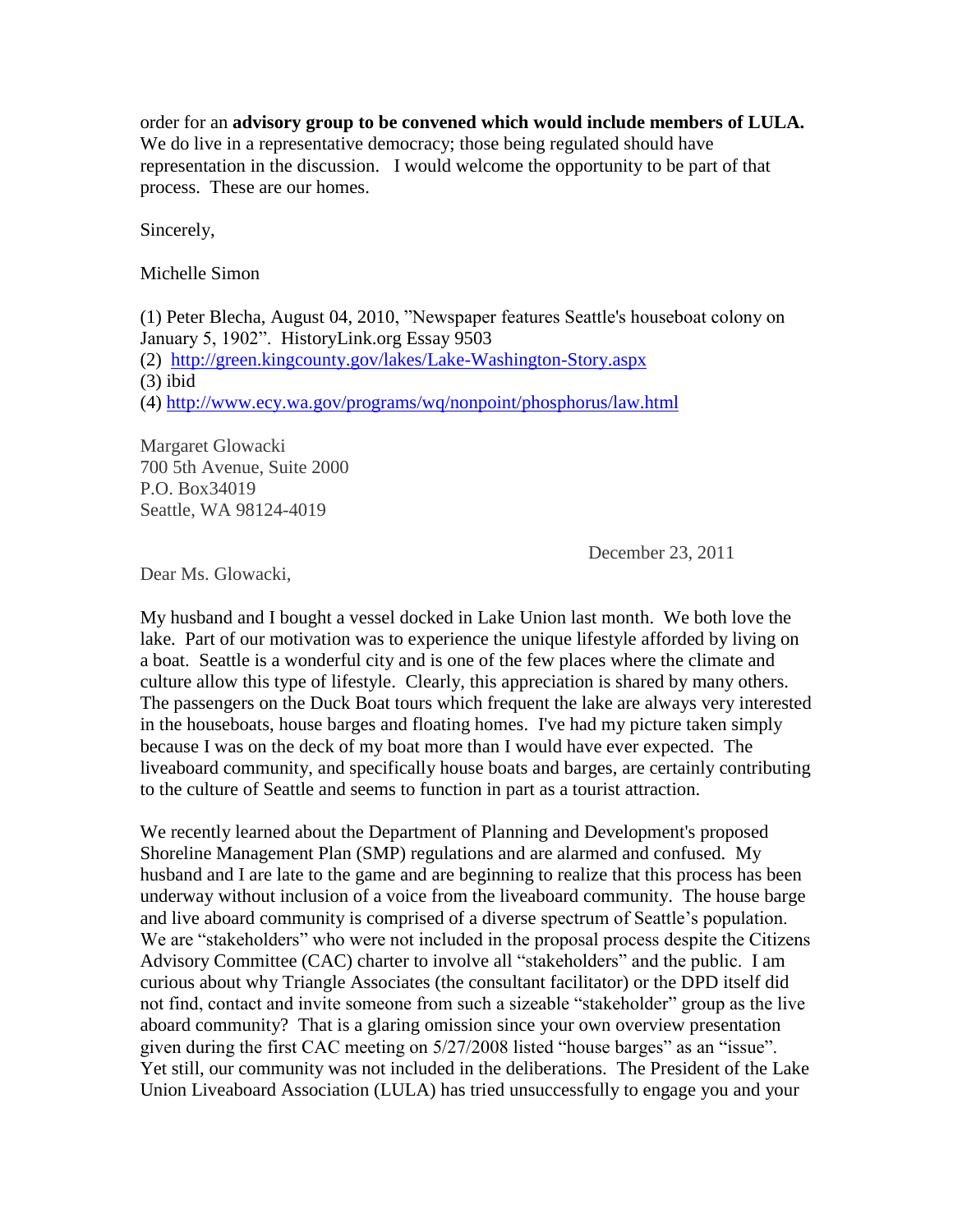staff in discussions about the proposed regulations. Nevertheless, the conclusions and rules emanating from those deliberations directly and profoundly impact us negatively.

The **ambiguity of the proposed regulation** is troubling. The proposed expansion of the "house barge" definition (see Section 23.60.916 of the draft amended SMP) to all vessels "principally designed as a place of residence" is clearly a **subjective standard** that provides little guidance for compliance and is conducive to arbitrary enforcement. This is a completely unclear standard. By contrast, the previous rule which retained the distinction between navigation-based vessels and house barges in the current SMP is objective and roughly parallels the analysis of what constitutes a "vessel" in other regulatory and legal contexts. The current "vessel" definition provides clear and objective criteria by which stakeholders can gauge their compliance with the SMP. There is also far less interpretive discretion involved in enforcing the current SMP, which limits the potential for arbitrary enforcement. Accordingly, **the current navigation-based distinction between house barges and vessels should be retained.**

In trying to understand further **why** such onerous proposals have been made by DPD I explored several areas:

## *Perhaps this is mandated by the State?*

In researching the WAC 173-26-241 [3][j] that is the underpinning guidance for the SMP, it states the following:

 "New over-water residences, including floating homes, are not a preferred use and should be prohibited. It is recognized that certain existing communities of floating and/or over-water homes exist and should be reasonably accommodated to allow improvements associated with life safety matters and property rights to be addressed provided that any expansion of existing communities is the minimum necessary to assure consistency with constitutional and other legal limitations that protect private property."

**This language honors the rights of the existing floating and/or over water residences. It acknowledges the property rights of the existing community as well as the minimum necessary expansion of those communities. This language also recognizes constitutional and legal limitations necessary to protect private property. I do not think the proposed regulations meet the intent of this guiding WAC and instead go far beyond it.**

## *Perhaps it is the house barge or houseboat population?*

I wanted to learn the scope of the house barge "issue" as referred to in the first Citizens Advisory Committee meeting in 5/27/08. A history link article states that " at midcentury Seattle was home to nearly 2,500 houseboats -- a number that has dwindled to about 500 today (mainly on Lake Union)." (1) This is not a population expanding out of control**.** In fact, house boats and house barge population is effectively limited already through the marina permitting system. The City of Seattle already grants permits to marina owners to regulate the numbers of boats that can moor on their private docks. Marina owners then choose to allow liveaboards, a category that includes any vessel that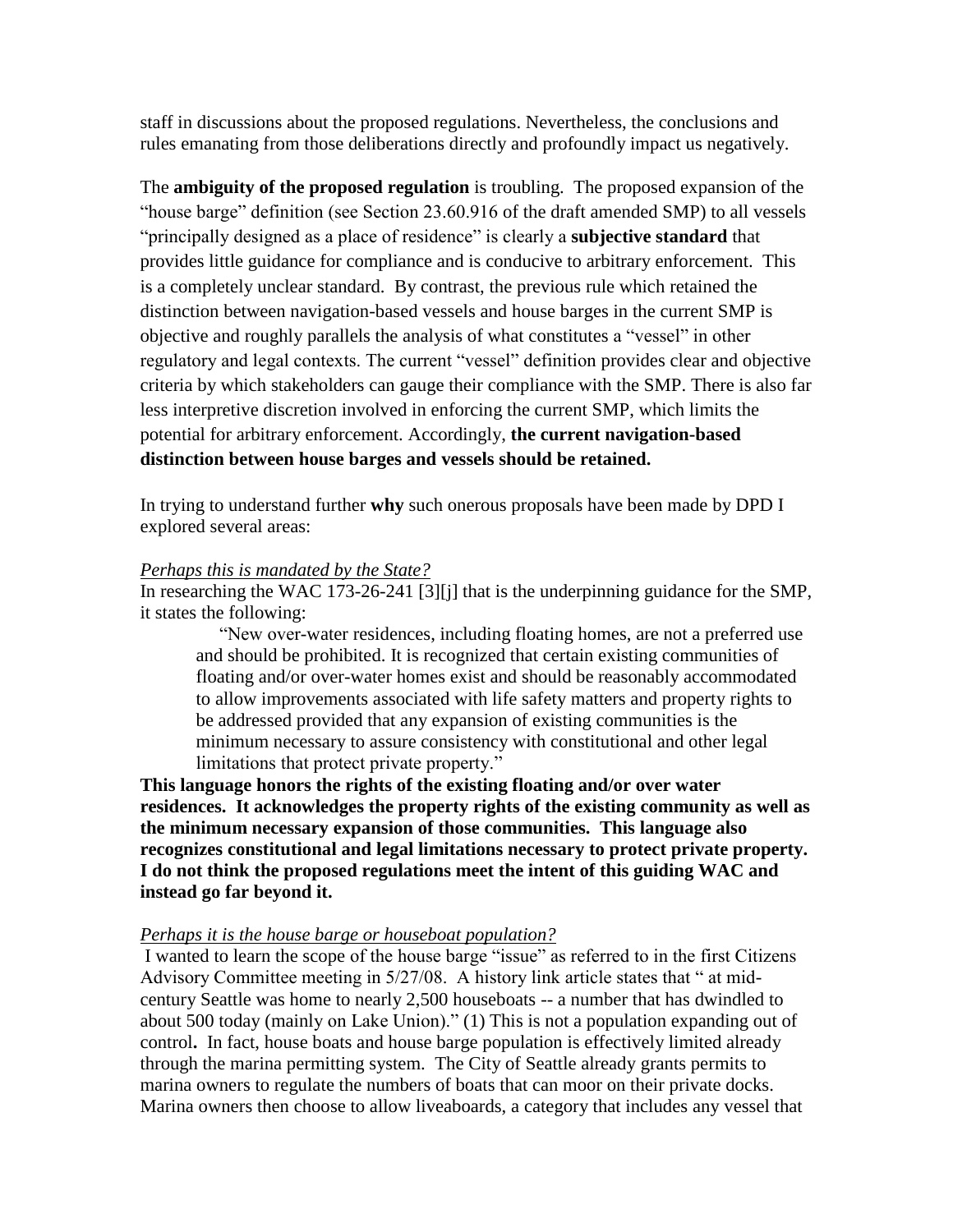someone chooses to take up residence in. Because so few marinas permit liveaboards the number of these kinds of vessels is limited. They are greatly outnumbered by hundreds of other kinds of boats temporarily or permanently docked or moored on the lake. Houseboats and barges represent an even smaller fraction of the total liveaboards in Seattle, yet the regulations do not target other liveaboard vessels. To single out this small portion of all liveaboards suggests that there is some distinguishing characteristic not common to other liveaboards**. I see no argument for the regulatory focus on houseboats and house barges as distinct from other liveaboard vessels.** 

### *Perhaps it is the Salmon fry issue?*

There was a statement from one of your aides during a phone call to your office where she suggested that houseboats contribute to excess Bass populations and that decreases salmon populations. This may be a reason for the aim of decreasing over water residencies, but it is not stated as one and that lack of transparency is concerning in a regulatory agency. Second, in my brief internet search on the health of Lake Union I learned that the lake has been steadily getting healthier, the largest benefit was gained in 1968 after waste water was no longer allowed into the lake. The only reference I could find to Bass being a problem was a sentence in a document on the King County Major Lakes Monitoring website where in discussing a recent downward trend in Sockeye fry populations it is stated:

"Largemouth and smallmouth bass are potential predators on sockeye, and one theory is that an increase in the number of boat docks has resulted in an increase in habitat for the bass. **However, the spatial overlap between them and the sockeye may not be sufficient for there to be much of an impact**." (2)

The relationship between Bass and Salmon fry is a theory at this point relating to an increase in the number of "dock boats" not specifically houseboats or even liveaboard vessels. Dock boats would incorporate all boats, including recreational. The county website also states that

"Research into the cause of the decline is under way by several agencies. It includes research on food supply, predation, and physical damage from the Government Locks during out-migration." (3)

**Clearly, this is not a phenomenon with established causation at this point, and the new regulations miss the proposed cause since they do not limit the number of liveaboard vessels which seems to contradict the hypothetical concern for increasing numbers of over water residencies.** 

#### *Perhaps it is the greywater as pollution issue?*

The greywater containment clause in the new regulations is problematic from many angles and I am compelled to understand the reasoning behind this regulation as well. From documents provided by DPD I understand that greywater is considered a pollutant**. I would understand if the topic were black water, as this is discharge from toilets and is not even possible on houseboats**, but greywater, discharge from sinks and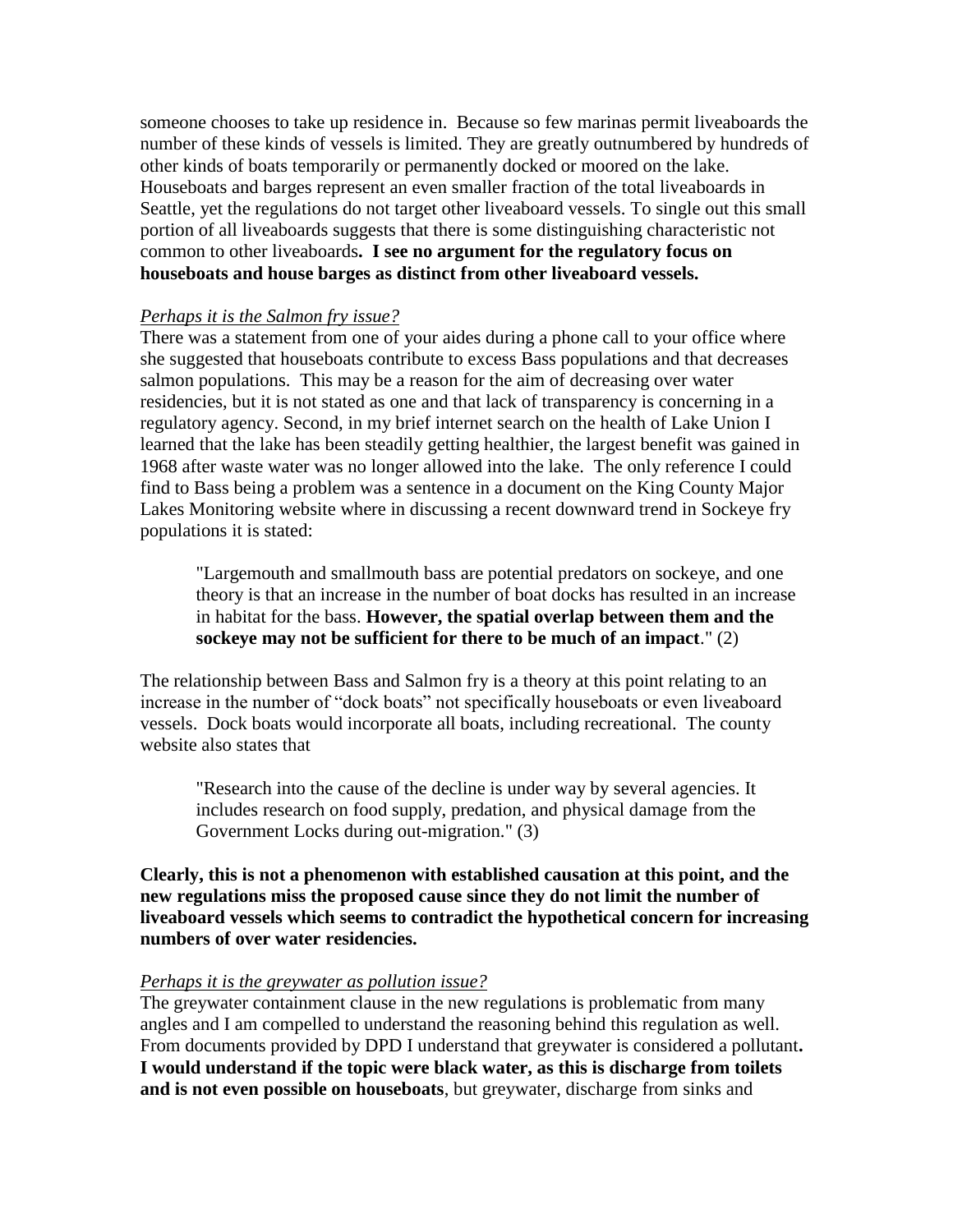showers is mostly just water. Unless city water is a pollutant, the "polluting component" must come from surfactants, or soaps, and the material they wash away, dirt, food scraps, oils, etc. I understand the major concern to be with the phosphorus content and its effect on algae growth. Due to recent legislative action by the State of Washington, the phosphorus content of soaps is tightly controlled. On the Washington State Department of Ecology website it states:

"Phosphorus in detergents IS and has been a problem for Washington State and its waters. Laundry detergent containing phosphorus has been banned since 1994. Major manufacturers in the United States made the switch in laundry soaps to help keep waters clean. The same is true for automatic dishwasher soaps as of July 1, 2010, when Washington retailers may only sell low- and no-phosphate automatic dishwasher detergents for residential use...."

## **The law says that Washington will stop the distribution and sale of automatic dishwasher detergents that contain more than 0.5 percent phosphorus on July 1, 2010. Because soaps designed for washing dishes by hand are already phosphorusfree, the new requirement affects only soaps used in automatic dishwashers." (4)**

The intent of the law is to decrease the phosphorus content of greywater, wherever the source. Since this law has been in effect since 2010, the amount of phosphorus in all greywater has decreased. I would like to understand what the continuing concern is about houseboat greywater discharges. Additionally, houseboats represent only about 1/10th of the liveaboard community, to target this small minority alone does not make sense if the goal is to reduce greywater emissions on the lake. Also, the proposed regulations do not limit the greywater discharges from liveaboard vessels which represent a much larger population than houseboats, by any definition.

Furthermore, passing a regulation that has leaves those regulated with no means to comply is ill conceived. There is no infrastructure on the lake to collect greywater from houseboats. If there were infrastructure, where would they dispose of the water? There is no timeline adequate to enable the development of that infrastructure or alternative options such as filtration or dockside collection. How is this good governance? There is no practical consideration of the impossible burden being put upon a small minority of liveaboard vessels. Nor is there any compelling argument that it is wise or necessary.

## *Finally I considered a possible bias:*

I am concerned that there is a negative bias on your part towards the houseboat community. I learned that in a Seattle PI

article [http://www.seattlepi.com/local/article/Seattle-cracks-down-on-houseboat-like](http://www.seattlepi.com/local/article/Seattle-cracks-down-on-houseboat-like-boats-2400872.php)[boats-2400872.php](http://www.seattlepi.com/local/article/Seattle-cracks-down-on-houseboat-like-boats-2400872.php) you made the following comments: *The city disagrees. It says they're more like houses, and that the motors and steering wheels were a way for owners to circumvent the 1990 barge ban. "They got around that definition," said Maggie Glowacki.* What did you mean by "get around?" and "circumvent?". The rule that was in place by DPD was written and adhered to since 1990. We bought a vessel which had served as a residence for families for 20 years before us. To have a public official **assign**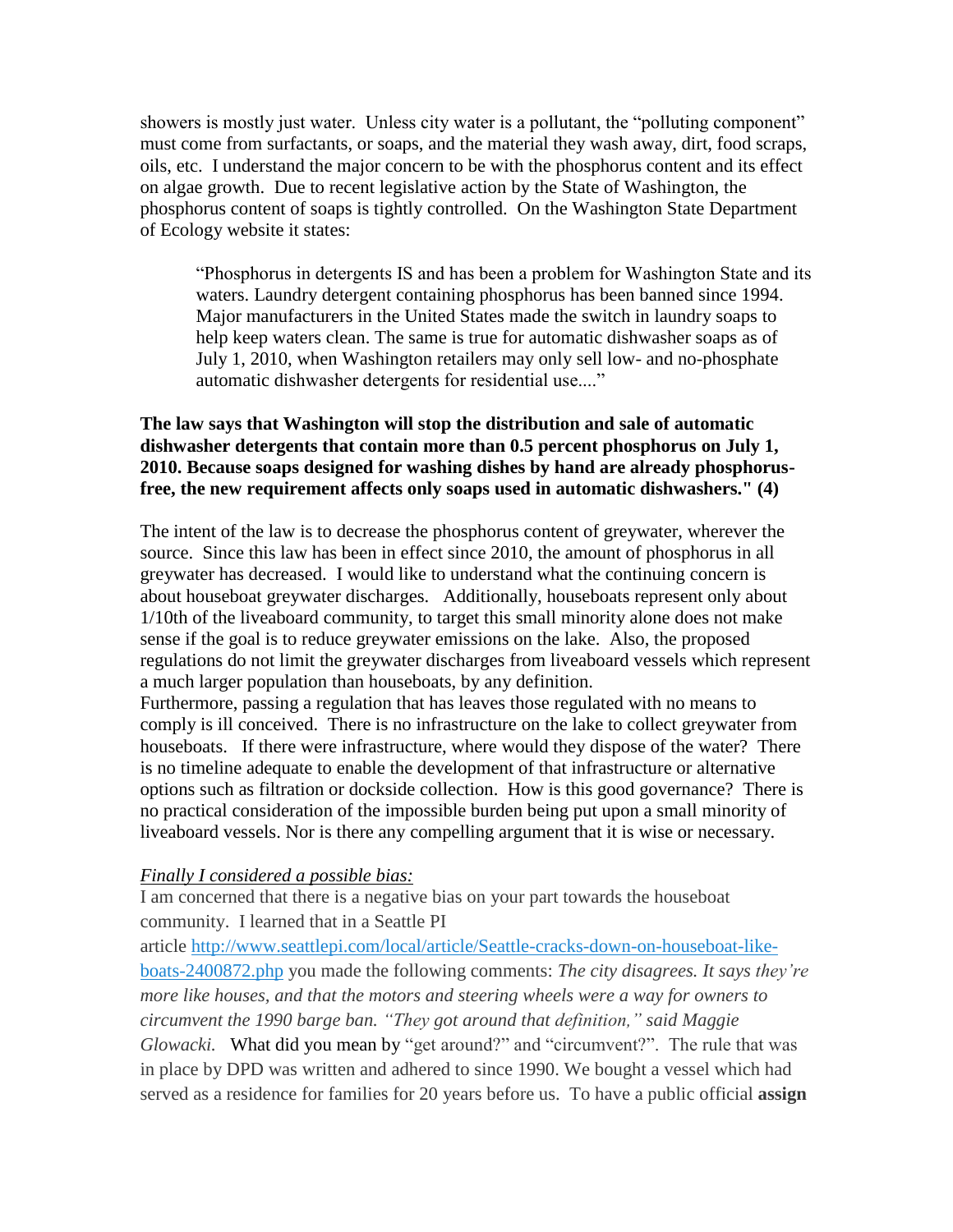**these dishonest intentions** to us simply due to the fact that we live aboard a vessel, is a bit offensive. It certainly appears as an inappropriate bias on your part and without other clear, compelling reasons for these regulatory changes, makes me wonder if it is not part of the motivation. I cannot but wonder why retroactive implementation of growth restrictions is even being considered. This just seems mean spirited and capricious.

# In summary:

- There seems to be little to no scientific backing to support the need for regulatory changes proposed for houseboats.
- To single out a small minority of the liveaboard community with these proposed regulatory changes would do little to effect anything except the quality of live and value of property of these houseboats and house barges.
- Proposed regulations impose unachievable outcomes with regard to greywater disposal.
- Classification of a house barge vs. houseboat becomes ambiguous and open to subjective determination.
- Ambiguity in vessel classification leads to possible double taxation for those who paid sales tax on purchase of their vessel and may be additionally subject to property tax.
- There has been no inclusion of the houseboat/housebarge community in the regulatory process even though we are clearly the most effected community members.

**My experience so far with the liveaboard community is that these are stewards of the environment and very concerned about the health of the lake, it's flora, and it's and fauna.** I would hope that there is a substantive discussion and reconsideration of the proposed regulations. I would like to see a moratorium on these proposed regulations in order for an **advisory group to be convened which would include members of LULA.** We do live in a representative democracy; those being regulated should have representation in the discussion. I would welcome the opportunity to be part of that process. These are our homes.

Sincerely,

Michelle Simon

(1) Peter Blecha, August 04, 2010, "Newspaper features Seattle's houseboat colony on January 5, 1902". HistoryLink.org Essay 9503

(2) http://green.kingcounty.gov/lakes/Lake-Washington-Story.aspx

(3) ibid

(4)<http://www.ecy.wa.gov/programs/wq/nonpoint/phosphorus/law.html>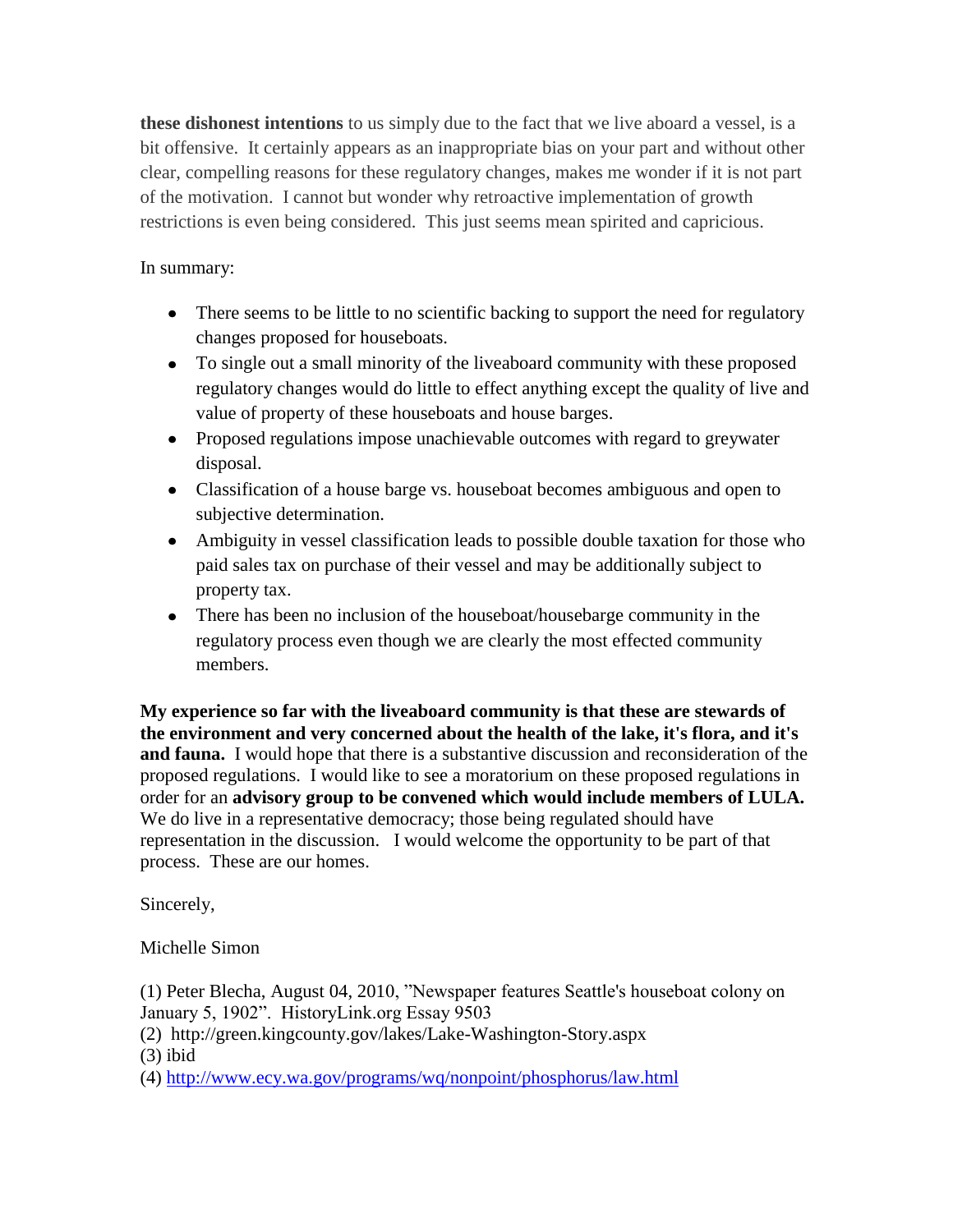CC: Diane Sugimura, Director of DPD December 23, 2011

Maggie Glowacki Senior Land Use Planner Department of Planning and Development City of Seattle 700 5th Avenue, Suite 2000 PO Box 34019 Seattle, WA 98124-4019

Re: Comments on the second draft of the 2011 Seattle Shoreline Management Program (SMP)

The City of Seattle - DPD is proposing new Shoreline Management regulations to "control" house barges on Lake Union. This effort represents what amounts to a frivolous waste of taxpayer dollars at a time when we can least afford it. Here is why such regulations are unnecessary.

First of all, house boats and house barges are in themselves a self-regulated system. The City of Seattle already grants permits to marina owners to regulate the numbers of boats that can moor on their private docks. Marina owners can fill these spaces as they wish and many do not allow what are generally called "liveaboards", a category that includes every kind of floating vessel on which people choose to take up residence. Because so few marinas permit liveaboards the number of these kinds of vessels is limited. In fact, only 40 live aboard vessels have been added to the lake in the last 20 years. Prior to this time, in 1990, about 110 house barges were given permission to stay on the lake ("grandfathered in") under the Shoreline Management Plan. Today, there are about 150 live aboard vessels on the lake. They are greatly outnumbered by hundreds of other kinds of boats temporarily or permanently docked or moored on the lake.

In addition to the issue of "growing numbers" of live-aboard vessels the City continually raises the issue of risk from "grey water" discharged by such vessels. The fact is that there is little grey water impact. Many boats on the lake, which are not liveaboards release grey water into the lake every day, most of it vastly more polluting than the highly filtered waste from live aboard vessels. Replacing liveaboards with nonlive aboard boats will not solve this problem, if it even is a problem. The truth of the matter is that the City of Seattle currently operates a system of 125 overflow outlets all around the lake's edge that dump hundreds of thousands of gallons of excess sewer and rain runoff into Lake Union day after day, year after year. This, the City's "dirty little secret", is never discussed when issues of grey water come up.

 In addition, newer house barges and other vessels built to look like residences are built "green". They have the space on board to incorporate grey water storage and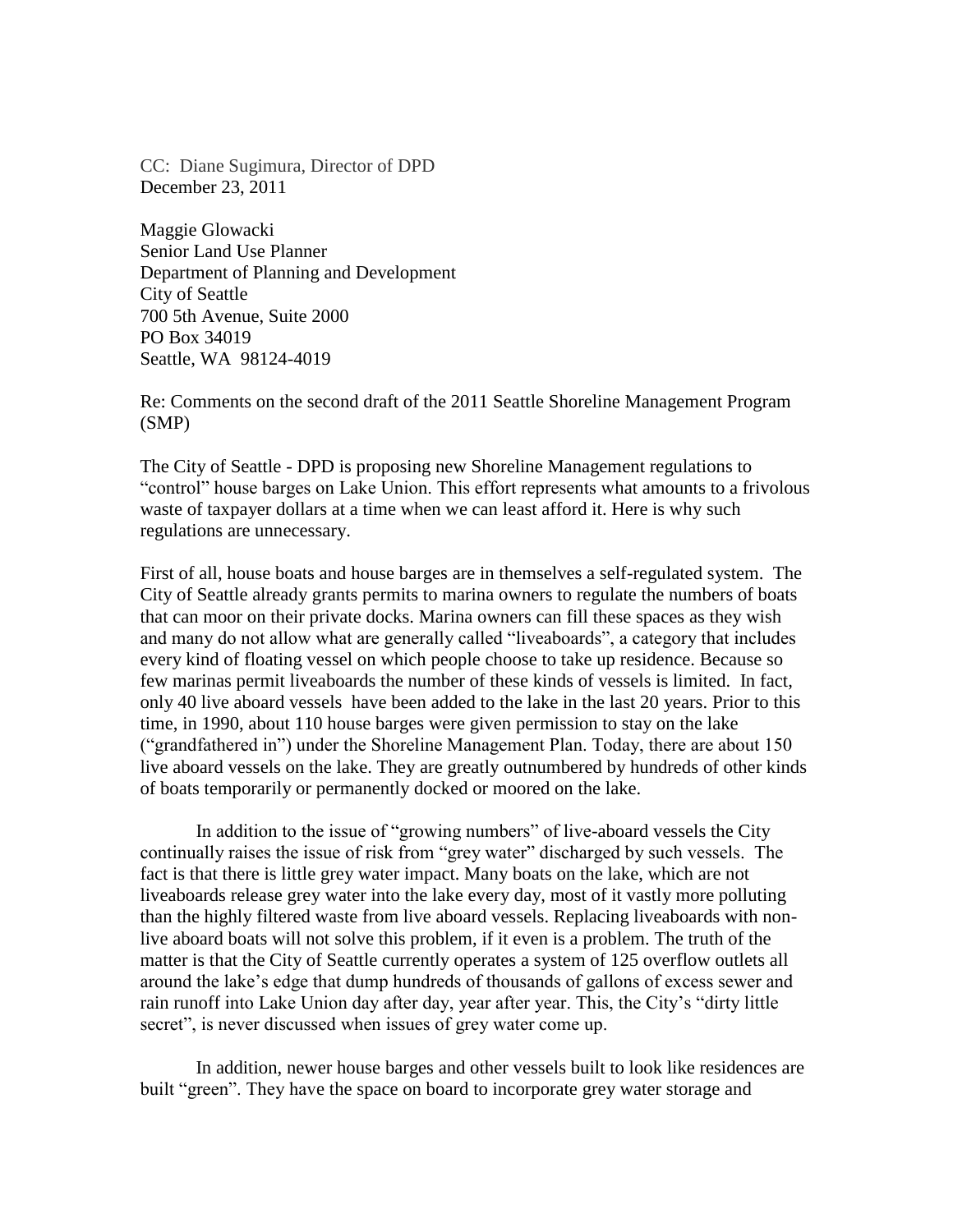filtration as well as the sewer treatment and/or pump out capability that all liveaboard vessels must have. Such residences have a light footprint on the lake. Moreover, their owners act as unofficial stewards for the shoreline, picking up trash from high use areas such as along the Burke Gilman Trail or around Gas Works Park. If the lake is clean of debris and litter it is the year-around residents who can be thanked.

In a recent interview with the Seattle Post-Intelligencer, Margaret Glowacki, from City of Seattle DPD states that housebarge owners are "circumventing the law" by living on Lake Union. We ask, Which law is she referring to? Federal maritime law, to which boats and vessels of all kinds must adhere? Federal maritime law, which supercedes state and local ordinances? There are no laws prohibiting vessels from Lake Union, including vessels that look like houses.

Finally, DPD and the City of Seattle are attempting to make an issue of "overwater structures" as a factor in juvenile salmon survival and salmon migration. Once again, the facts do not support this premise. A review of primary research and secondary literature by a University of Washington research team over the past ten years clearly shows that salmon are not only not harmed by such structures but in fact have improved survival rates because of them, especially near piers, barges and docks.

Lake Union is a very special place and attracts thousands of visitors each year because of, not in spite of, its diverse marine uses. Seaplanes and sailboats, crab boats and long liners, kayaks and paddleboards, row boats and rowing shells and yes, houseboats and housebarges, are all a part of iconic Lake Union. The lake today embraces a wonderful mix of industrial, pleasure and residential vessels of every possible description. There is no other place like it in the United States, and tourists and locals alike enjoy immersing themselves in its lore and taking tours of its many idiosyncrasies.

In addition to supporting the tourism industry, housebarge and houseboat residents also support businesses and organizations in nearby communities. They generally commute to local retailers and other destinations on foot or by bike, further diminishing their carbon footprint. Finally, houseboats and housebarges are part of Seattle's identity ("Sleepless in Seattle" anyone?), lending additional character to the core of our great city.

The current DPD bell-ringing about Shoreline Management brings to mind the movie "Wag the Dog," where the President of the United States creates a phony war to divert attention from other issues. The DPD is similarly expending great amounts of taxpayer time and taxpayer money to attack "enemy" house barges rather than address the real problem – sewer overflow and other untreated runoff water flowing directly into the lake.

We challenge DPD to get its priorities right and start using precious taxpayer dollars to solve real problems. To tell us that new proposed regulations are necessary to comply with the state's Shoreline Management Plan is another smokescreen. We would also like to know how this "new regulation" became "retroactive" to January, 2011 when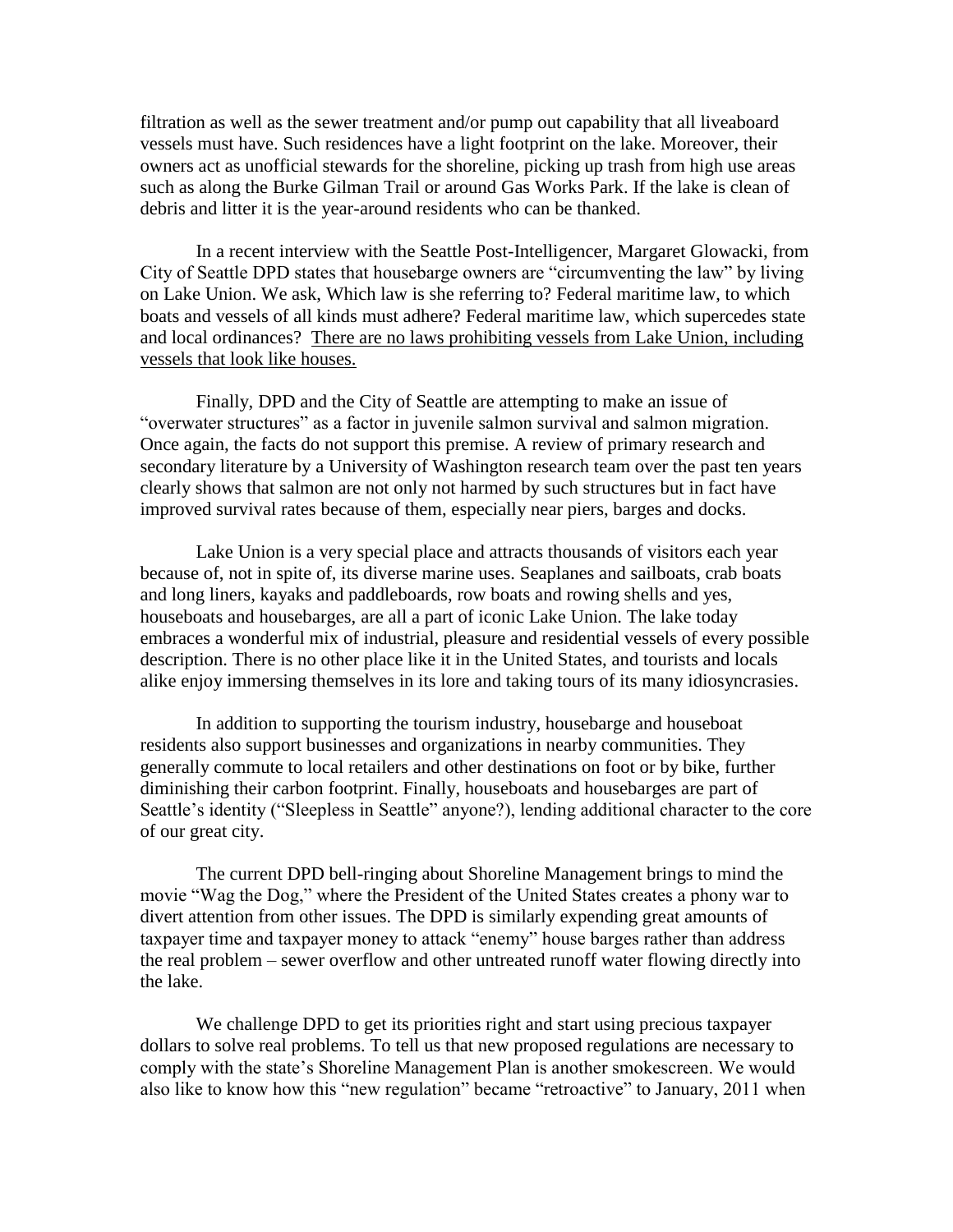you are still accepting "public comment" and nothing has been approved to date. What ever happened to establishing the rules first, so the public can follow the new rule rather than be expected to have "special powers" to know what the DPD is going to come up with in the future? The state plan allows for local decision making by individual communities because each community is so different. It is up to our city to decide what works best for the people who live here. "Protecting" them from too many houseboats and barges is ludicrous, wasteful, and a breach of public trust.

Regards, Patti A. Bishop 206-419-4749

**From:** Dwight Knechtel [mailto:dwight@pumpmeout.com] **Sent:** Friday, December 23, 2011 5:18 PM **To:** Glowacki, Margaret **Subject:** Comments regarding proposed SMP regulations

Dear Ms. Glowacki:

I own one of the pumpout services serving Seattle area marinas. We operate 3 pumpout boats covering Puget Sound from Anacortes south to Tacoma Each week, year 'round, we pump over 200 boats.

One of our boats is based on Lake Union where we have lots of clients. These clients range from small recreational boats to mega yachts and, of course, liveaboards. We pump liveaboard clients on tiny sailboats, big sailboats, house barges, powerboats old and new - small and large. The one common thing I see among virtually all liveaboards is a strong concern for the water. They take care of the water and the environment because it's the right thing to do, not because of any regulations. This concern for the environment does not change with the size of the boat, or the type of boat - or barge.

Your proposed regulations seem to single out one type of boat - the house barge - as being somehow worse than the others. In my experience, that is not a realistic view. House barge residents are just as sensitive to their impact on the water as any other liveaboard.

You have proposed that grey water be contained and removed. That could provide interesting challenges for everyone involved. Large volumes of water are heavy, bulky and can affect the stability of a boat. In the case of some house barges, there could be room to easily add tankage. Others will require significant modifications. For most traditional boats being used as a liveaboard, grey water tankage will be difficult if not impossible to add. There just isn't space. As a pumpout service, we can accommodate our clients' need to pump grey water. It will cost more and may require more frequent visits.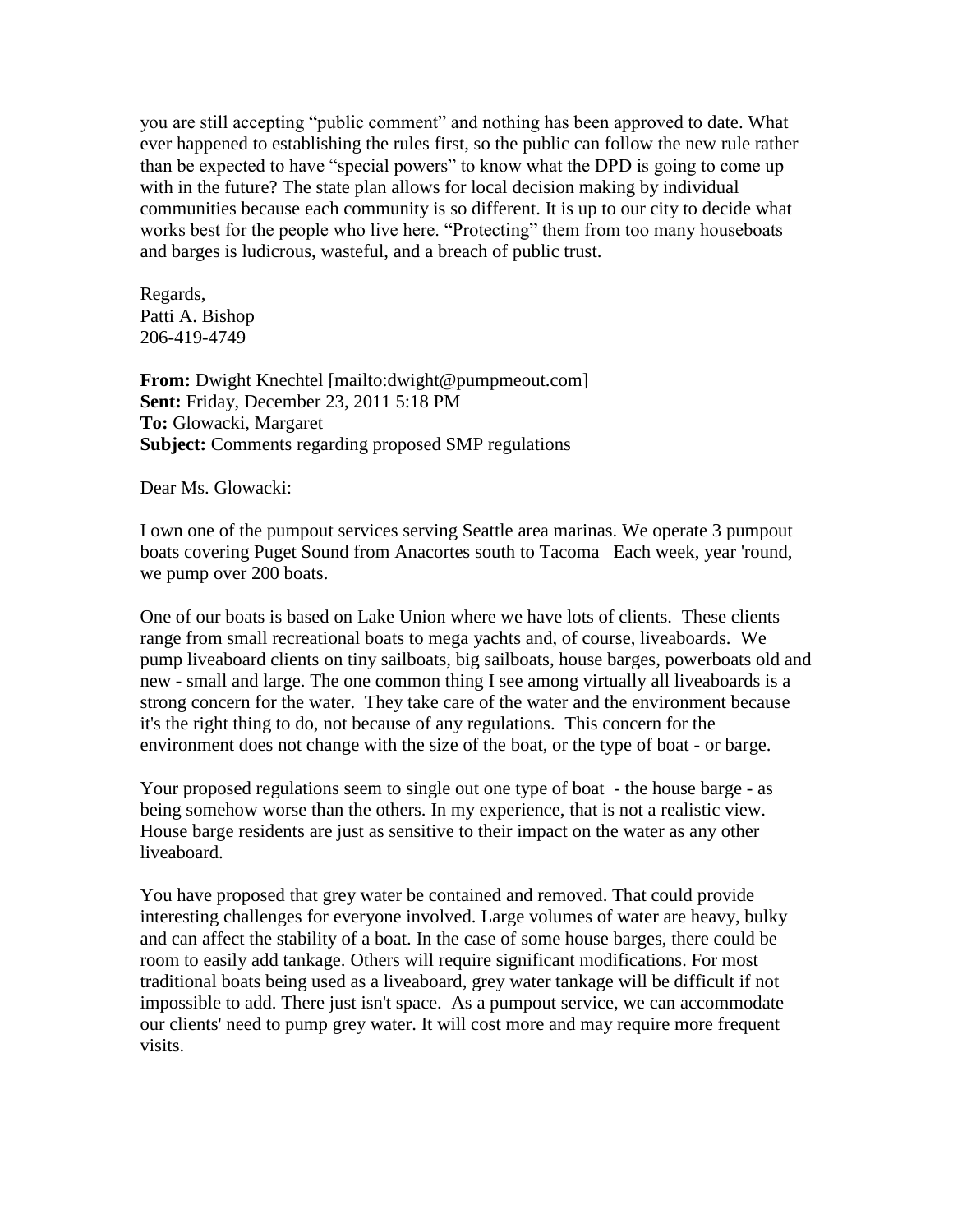Your regulations hope to reduce grey water, yet the one type of liveaboard most able to accommodate grey water tankage is being banned.

The LULA proposal seems to address these grey water issues in a more fair and sensible manner. Each boat could comply to the extent possible in their situation. There is enough time to allow planning - and saving - for expensive modifications.

Thanks for reading,

Dwight Knechtel Pump Me Out LLC [dwight@pumpmeout.com](mailto:dwight@pumpmeout.com)

**From:** Megan Smith [mailto:megansmith206@gmail.com] **Sent:** Friday, December 23, 2011 5:53 PM **To:** Glowacki, Margaret **Cc:** Clark, Sally; Licata, Nick; Bagshaw, Sally; Burgess, Tim; Conlin, Richard; Godden, Jean; Harrell, Bruce; O'Brien, Mike; Rasmussen, Tom; governor.gregoire@governor.wa.gov **Subject:** Seattle's Proposed Shoreline Management Plan Comment

Maggie Glowacki 700 5th Avenue, Suite 2000 P.O. Box 34019 Seattle, WA 98124-4019 December 23, 2011

Dear Ms. Glowacki:

A year ago, my partner and I purchased a grandfathered, legal, city permitted, House Barge at Gasworks Park Marina after having owned a floating home on Portage Bay. We live on it full time. We paid extra money and gave extra thought to the "Grandfathered, legal, city permitted" piece of the equation, thinking we were free from the City of Seattle's constant attempts to do away with Houseboats, house barges, and floating homes over many generations.

We are tired of being the target of the city of Seattle's bureaucracy. We are tired of living with the idea that our homes may be rendered valueless should the city make them so. The shoreline management plan is a smoke screen for some other unspoken agenda because it's stated goals cannot be fairly applied. If my barge succumbs to a fire I would not be able to rebuild it? If a rebuild took longer than 6 months we are just out of luck? You could not enforce that on a land home. Is the city prepared for the ensuing lawsuit(s)?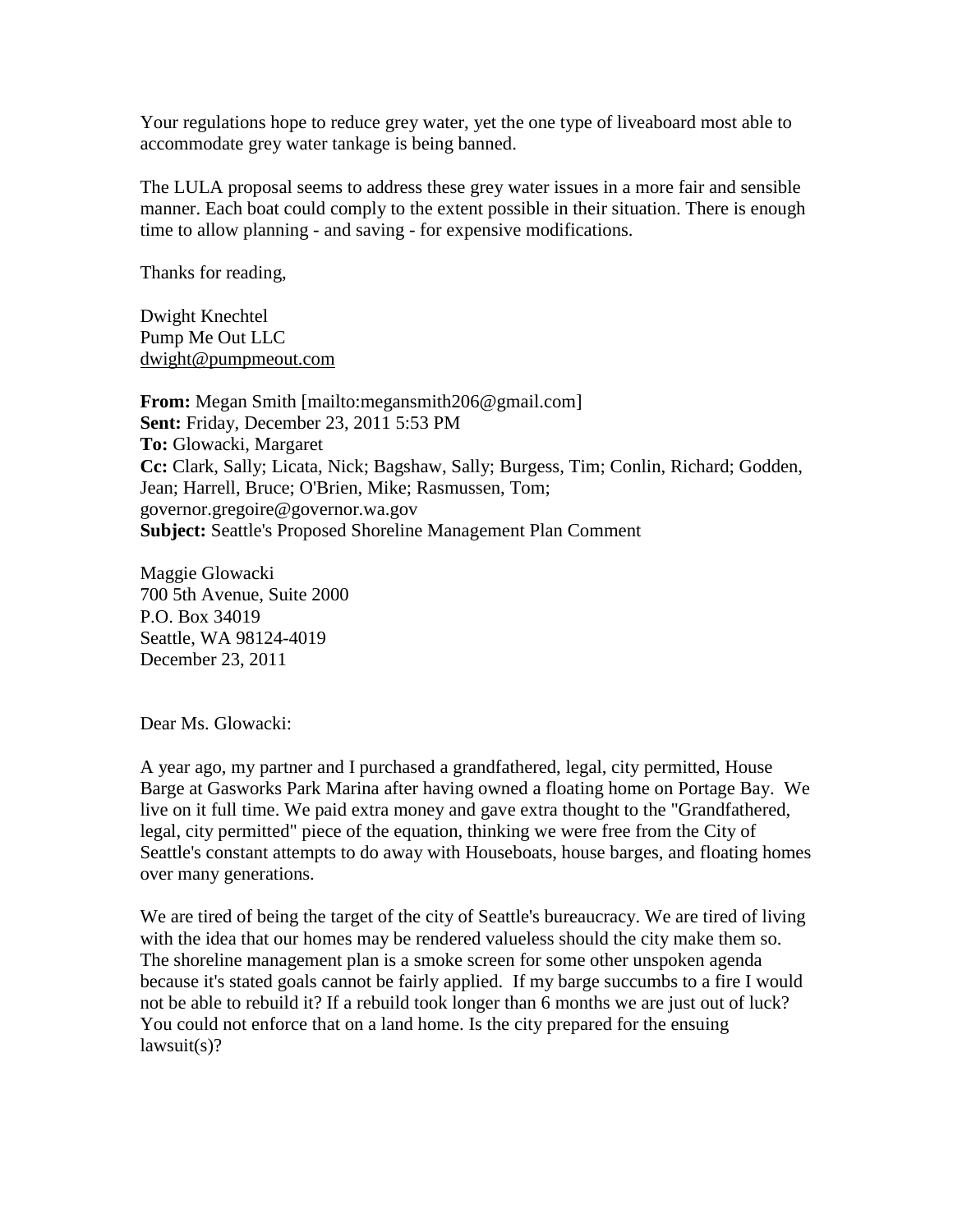Houseboats, house barges, and floating homes make up a huge portion of what is unique and special about Seattle. They are part of what makes Seattle, Seattle, much like the Space Needle and the Pike Place Market.

Much of what has been proposed is based on unscientific conclusions and will not accomplish your stated goals, which is why I am very suspicious of it. If you are trying to do away with pollution on the lake we support that wholeheartedly, but please don't make us the scapegoat in that effort when there are many other factors at play (Which have all been spelled out in other letters to you) contributing to that. I live across the channel from a Superfund site for crying out loud!

There are so many holes in these proposals (which again have been spelled out by others so I won't do it again here) that this will be a legal nightmare for the city should it not be drastically modified. Can you imagine being threatened for years with the loss of use or value of the home you worked so hard for?

I hope that you, and the city council, and the mayor, and the governor (all of whom I am CC'ing on this) will reconsider your position.

## **I hope everyone I have CC'd on this will visit:**

**<http://www.lakeunionliveaboard.com/letters-to-dpd/> and read many of the letters that have been submitted to date so as to better understand how this singles us out and profoundly affects our lives.**

Very Sincerely,

Megan Smith

**From:** Cody Spanner [mailto:spanners@charter.net] **Sent:** Friday, December 23, 2011 9:17 PM **To:** Glowacki, Margaret **Cc:** Spanner, Gary E **Subject:** comments to 2nd draft shoreline master plan 2011

Ms. Glowacki,

As the owner of what Seattle defines as a house barge ( we call it a houseboat) moored on Lake Union, I am submitting a few comments to the 2nd draft of the 2011 Shoreline Master Plan.

23.60.204.E. -- I strongly object to the requirement that all overboard discharges be sealed, if applied to only house barges but not to other vessels. If the objective of the Plan is to protect the Seattle aquatic environment, then all vessels should be regulated the same. Gray water is gray water regardless of the type of vessel from which it comes. There is some ambiguity about this requirement, in any case, because the FAQs state that gray water from house barges must be treated, not contained. I would be in favor of all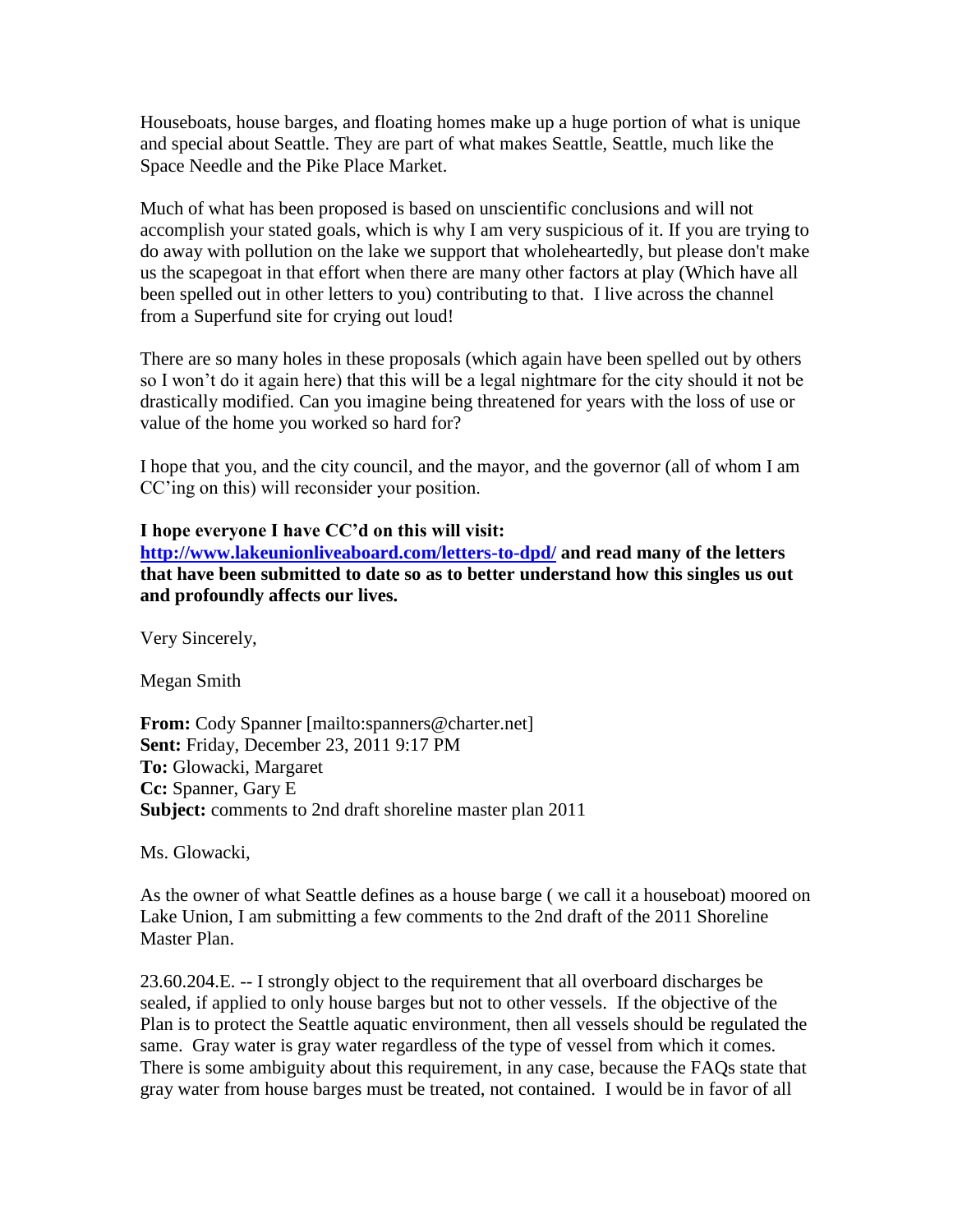vessels filtering or treating their gray water; such a rule would lead to cleaner water for all. Further, while all gray water is the same regardless of the vessel, not all gray water is the same regardless of how it was generated. I feel that kitchen gray water should be treated, filtered, or contained. Kitchen water contains by far more biological components than shower water.

23.60.916.H -- Definitions. I feel that house barges should be capable of self propulsion and navigation. As I stated earlier, we call our house barge a houseboat because it performs as a boat.

Discrimination against house barges -- Throughout the draft Plan, house barges are unwisely discriminated against. A far larger source of environmental damage in Seattle lakes is stormwater runoff from streets. If the objective of the Plan is to help keep the lakes cleaner, stormwater runoff from streets needs to be addressed in meaningful fashion. Also, as far as the environment is concerned, a vessel is a vesssel. The hull and superstructure style don't affect the environment, discharges do.

House barges as live-aboard vessels -- There appears to be an assumption that all house barges are live-aboards. This simply isn't so; many house barges are not used as liveaboards. Perhaps this assumption is why house barges are discriminated against in the Plan. Regulations that apply to live-aboard vessels should be applied to live-aboard house barges, and regulations that apply to non-live-aboard vessels should be applied to non-live-aboard house barges.

Thank you for your consideration. I look forward to a Plan that fairly treats all water users while protecting the lake environment of Seattle.

Sincerely,

Gary E. Spanner 509-430-0098

**From:** Jared Owen [mailto:jaredowen@gmail.com] **Sent:** Saturday, December 24, 2011 6:41 PM **To:** Glowacki, Margaret **Subject:** Seattle Boater issues

Dear Ms. Glowacki,

I am a boater in the greater Seattle Area. I have two lists that I believe are detrimental to boaters and need to be eliminated or refined.

I find the following proposed ordinances with the following numbers to be objectionable and need to be eliminated from the Ordinance. 23.60.002 Title and purpose. Section B.3 -Taking Private lands - too many restrictions 23.60.162 Standards for parking and loading zone requirements section 2. Eliminates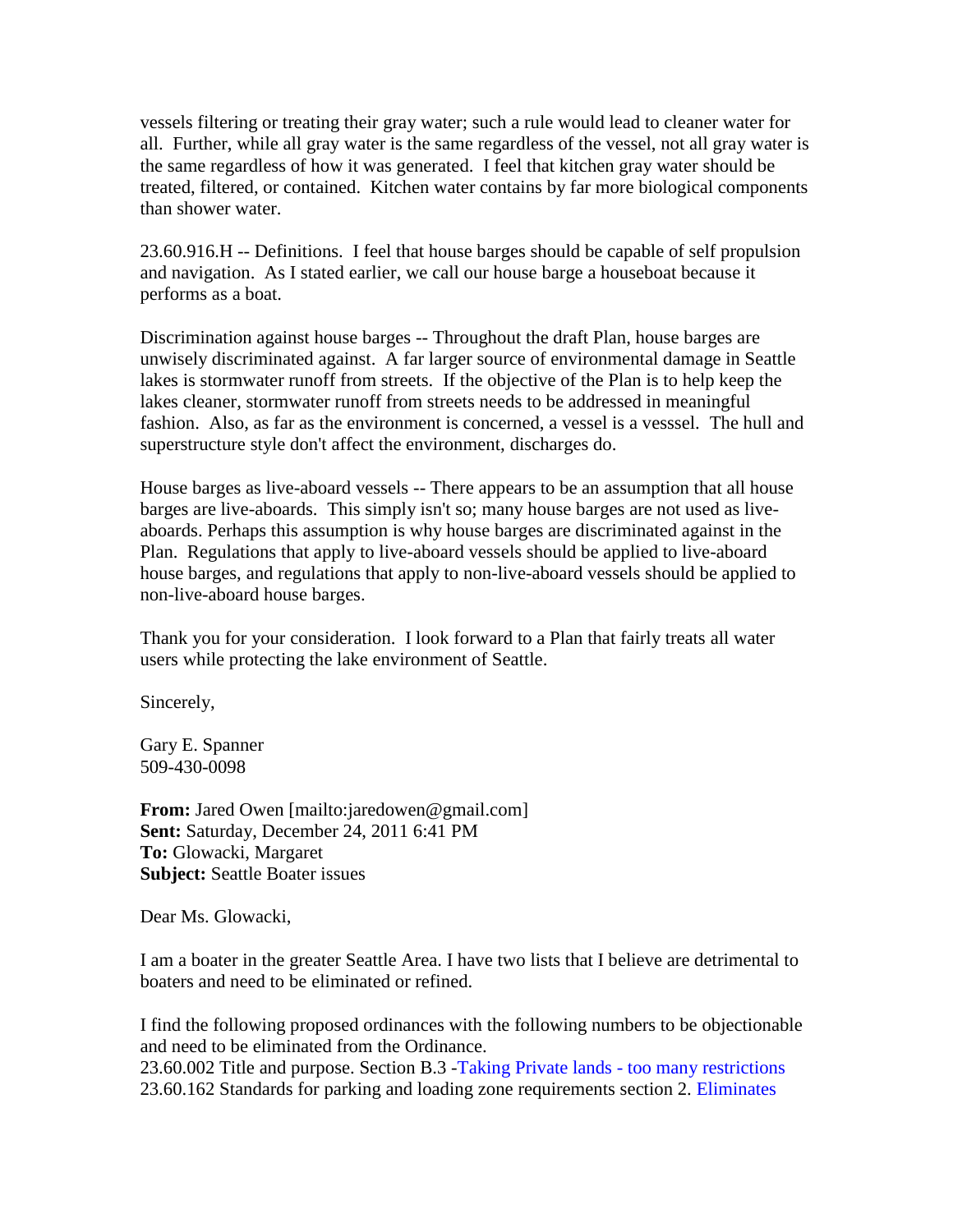necessary parking for boaters and businesses

23.60.164 Standards for regulated public access -Sections:C,D,E,F,G,H,I,J,K Takes private property without compensation to owners.

23.60.200 Standards for marinas, commercial and recreational Over regulates marinas and its tenants and restricts small vessel moorage.

23.60.204 Standards for house barges Eliminates future house barges and over regulates house barges made before January 1, 2011.

23.60.214 Standards for live-aboard uses on vessels Over regulates boaters.

23.60.215 Standards for uses on vessels Over regulates boaters.

23.60.216 Standards for vessel moorage Over regulates marinas and moorages.

23.60.514 Regulated public access in the UM Environment Takes private property without compensating the owners.

Further the following ordnances with the following numbers that need the suggested revisions (In red).

23.60.002 Title and purpose "B.1 "Protect the ecological functions of the shoreline areas *insofar as practical"* Per governing RCW statute

23.60.012 Inconsistent development prohibited.

DELETE "including a use that is located on a vessel" Over regulates boaters.

23.60.027 Ecological Mitigation and Measuring Program: 1. Use best available science combined with realistic economic considerations (which may be arbitrated) to determine values for ecological functions measured in habitat units; This adds economic conditions for future applicability so businesses can survive.

23.60.162 Standards for parking and loading zone requirements

B. New off-street parking and parking structures shall be located at least 50 feet from the OHW mark when reasonable. The Director may modify this requirement to allow parking required pursuant to Section 23.54, for lots that have a lot depth of less than 75 feet of dry-land. In such cases the parking is prohibited within shoreline setbacks and shall be located as far upland from the OHW mark as reasonable.

23.60.162 Standards for parking and loading zone requirements Eliminates necessary boaters parking.

#### DELETE #2

23.60.164 Standards for regulated public access

Should apply **only** to Public land, not private land. **Delete all** if applied to Private land. 23.60.200 Standards for marinas, commercial and recreational Micro Manages marinas and moorages without taking any liability **Delete** Section E.1 b & c add and the City of Seattle will award the Marina a release from damage for any and all incidence. **Or Strike all of statute.**

23.60.924 Definitions -- **"L"** "Live-aboard vessel" means a vessel that is used as a dwelling unit for more than a total of thirty days in any forty-five day period or more than a total of ninety days in any three hundred sixty-five-day period; or where the occupant or occupants identify the vessel or the facility where it is moored as their residence for voting, mail, tax, or similar purposes.

Thank you for considering the above recommendations.